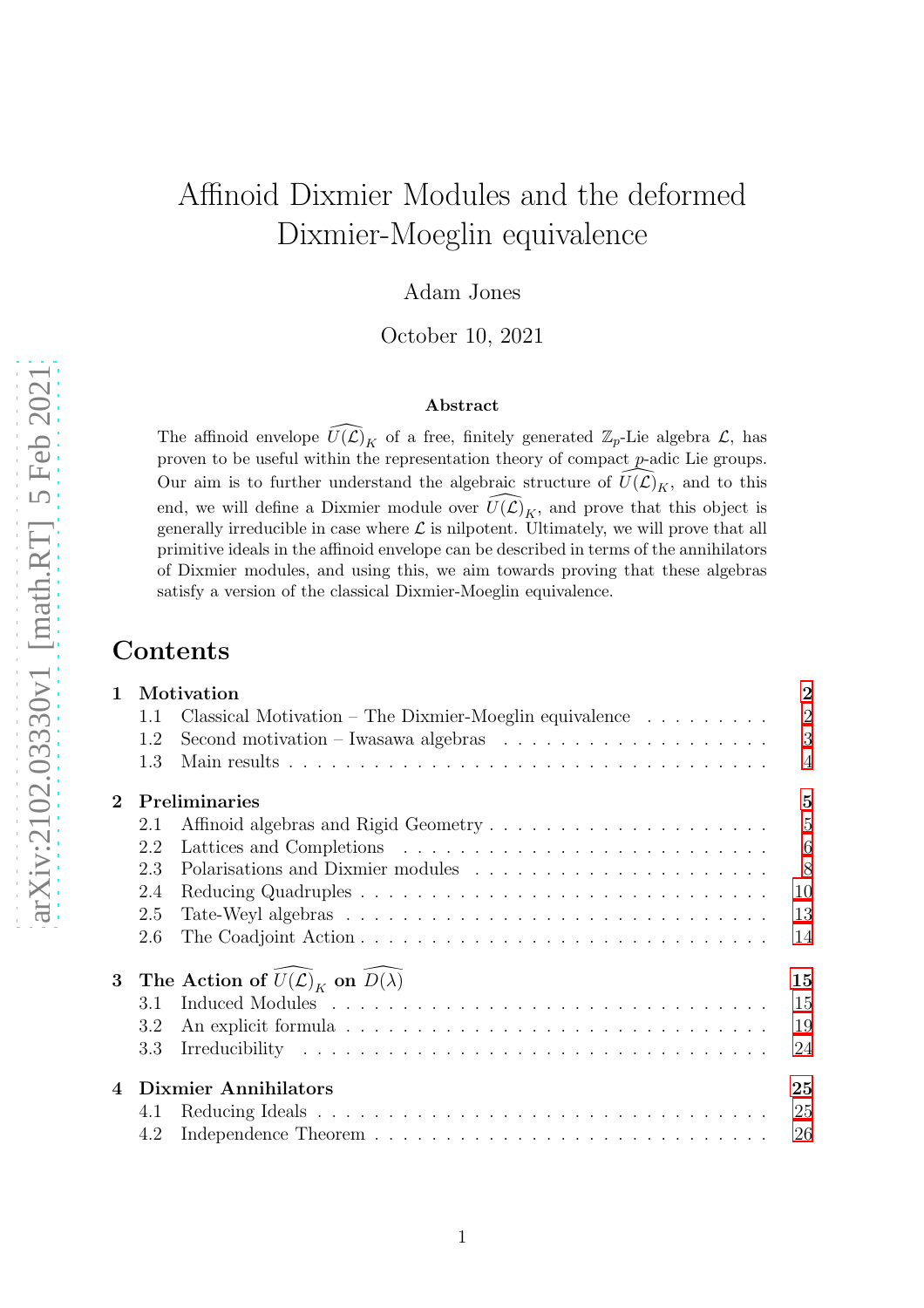| 5 <sup>5</sup> | <b>Locally Closed Ideals</b>              |                                                                                        |    |  |  |
|----------------|-------------------------------------------|----------------------------------------------------------------------------------------|----|--|--|
|                | 5.1                                       |                                                                                        | 28 |  |  |
|                | 5.2                                       |                                                                                        | 30 |  |  |
|                | 5.3                                       |                                                                                        | 31 |  |  |
| 6              | <b>Weakly Rational Ideals</b><br>35       |                                                                                        |    |  |  |
|                | 6.1                                       |                                                                                        | 35 |  |  |
|                | 6.2                                       |                                                                                        | 36 |  |  |
|                | 6.3                                       | Proof of Theorem A $\dots \dots \dots \dots \dots \dots \dots \dots \dots \dots \dots$ | 39 |  |  |
| $\overline{7}$ | <b>Special Dixmier Annihilators</b><br>40 |                                                                                        |    |  |  |
|                |                                           |                                                                                        | 41 |  |  |
|                | 7.2                                       |                                                                                        | 43 |  |  |
|                | 73                                        |                                                                                        | 45 |  |  |
|                | 7.4                                       |                                                                                        | 49 |  |  |
|                | 7.5                                       |                                                                                        | 50 |  |  |

# <span id="page-1-0"></span>1 Motivation

Throughout, fix p a prime,  $K\backslash\mathbb{Q}_p$  a finite extension, O the valuation ring of  $K, \pi \in \mathcal{O}$  a uniformiser.

## <span id="page-1-1"></span>1.1 Classical Motivation – The Dixmier-Moeglin equivalence

This research is partially inspired by a problem in classical non-commutative algebra. Let k be any field of characteristic 0, and let R be a Noetherian k-algebra. We say that a prime ideal  $P$  of  $R$  is:

- Primitive if  $P = Ann_R M = {r \in R : rM = 0}$  for some irreducible R-module M.
- Weakly rational if  $Z(R/P)$  is an algebraic field extension of k.
- Rational if  $Z(Q(R/P))$  is an algebraic field extension of k, where  $Q(R/P)$  is the Goldie ring of quotients of  $R/P$ , in the sense of [\[16,](#page-51-0) Theorem 2.3.6].
- Locally closed if  $P \neq \bigcap \{Q \leq R : Q \text{ prime}, P \subseteq Q\}$ , i.e. if  $\{P\}$  is a locally closed subset of Spec  $R$  with respect to the Zariski topology.

It is not difficult to see that if  $P$  is rational then it is weakly rational.

**Definition 1.1.** Let R be a Noetherian k-algebra. We say that R satisfied the Dixmier-Moeglin equivalence *if for all prime ideals P of R, we have:* 

P is primitive  $\iff$  P is rational  $\iff$  P is locally closed.

Note that if R is commutative and k is algebraically closed, then this condition is essentially a strong version of Hilbert's Nullstellensatz, i.e. that all prime ideals P of R arise as an intersection of maximal ideals m of R of codimension 1.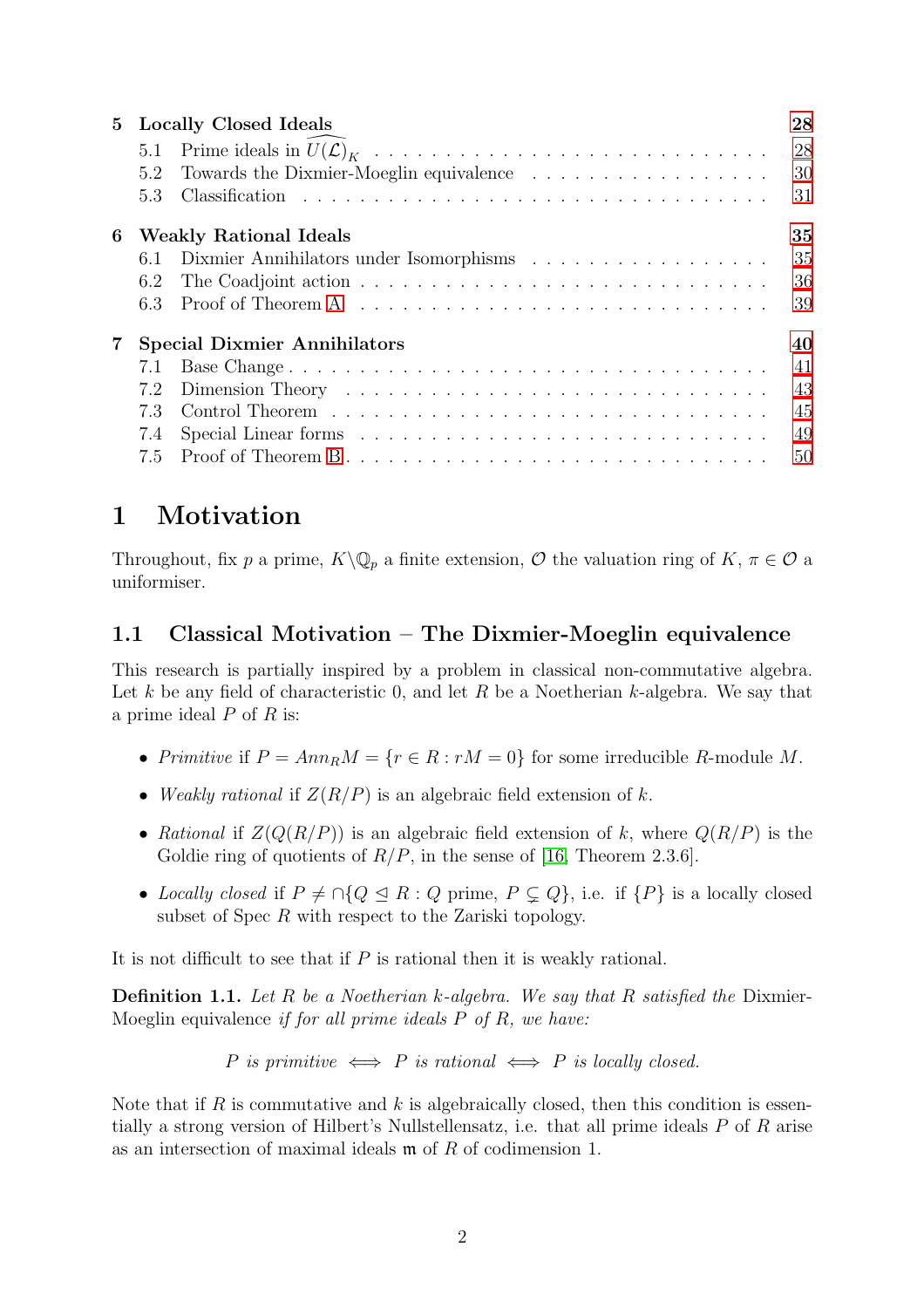This condition is known to be satisfied for numerous examples of Noetherian k-algebras, most notably the enveloping algebra  $U(\mathfrak{h})$  for a finite dimensional k-Lie algebra  $\mathfrak{h}$  as proved independently by Dixmier and Moeglin in [\[7\]](#page-50-0) and [\[15\]](#page-51-1). An ongoing project is to classify algebras satisfying the equivalence, and in [\[3\]](#page-50-1), a detailed analysis of what is known to date on this subject is given. In this paper, however, we will not be concerned with the classical picture, but with a *p*-adic analogue.

Specifically, let K be our p-adic field, and let  $\widehat{R}$  be a Noetherian, Banach K-algebra. Unfortunately, to prove the full Dixmier-Moeglin equivalence for such algebras may prove to be impractical, since the techniques classically used typically involve discrete generating sets, which are absent here. However, there is a weaker statement that might be more approachable in this setting.

For each  $n \in \mathbb{N}$ , in Definition [2.3](#page-6-0) below we will define the *level n deformation*  $R_n$  of R, which is a dense Banach subalgebra of  $R$ , and using this we make the following definition:

<span id="page-2-1"></span>**Definition 1.2.** We say that the Noetherian, Banach K-algebra  $\widehat{R}$  satisfies the deformed Dixmier-Moeglin equivalence if for all prime ideals P of R, there exists  $N \in \mathbb{N}$  such that for all  $n > N$ :

 $P \cap \widehat{R}_n$  is primitive  $\iff P \cap \widehat{R}_n$  is weakly rational  $\iff P \cap \widehat{R}_n$  is locally closed.

**Key example:** If we take  $R = U(\mathfrak{g})$  and let  $\mathcal{R} := U(\mathcal{L})$  for some O-Lie lattice  $\mathcal{L}$  in **g**, then the  $\pi$ -adic completion  $\widehat{R} = \widehat{U}(\mathcal{L})_K$  of R with respect to R is called the affinoid enveloping algebra (or affinoid envelope) of  $\mathcal{L}$ , and  $\widehat{R}_n$  is just  $\widehat{U(\pi^n\mathcal{L})}_K$ .

We believe that the affinoid enveloping algebra  $\widehat{U(\mathcal{L})}_K$  should satisfy the deformed Dixmier-Moeglin equivalence, but to date, this is only known in the case where  $\mathfrak g$  is nilpotent and contains an abelian ideal of codimension 1, as shown in [\[13,](#page-51-2) Corollary 1.6.2].

## <span id="page-2-0"></span>1.2 Second motivation – Iwasawa algebras

The other main motivation for this research lies within representation theory of compact p-adic Lie groups.

Fix G a uniform pro-p group in the sense of [\[8,](#page-50-2) Definition 4.1]. When studying the padic representation theory of  $G$ , there are several avenues we can consider. If we were interested in general, abstract  $K$ -linear representations of  $G$ , naturally we would study modules over the standard group algebra  $K[G]$ , but since G is not discrete, this object is of little practical use. Instead, define the rational Iwasawa algebra:

$$
KG := \varprojlim_{U \trianglelefteq_o G} \mathcal{O}[G/U] \otimes_{\mathcal{O}} K,
$$

this is a Noetherian, topological K-algebra whose module structure completely describes the *continuous* representations of  $G$ , a class which includes all finite dimensional, smooth and locally analytic representations.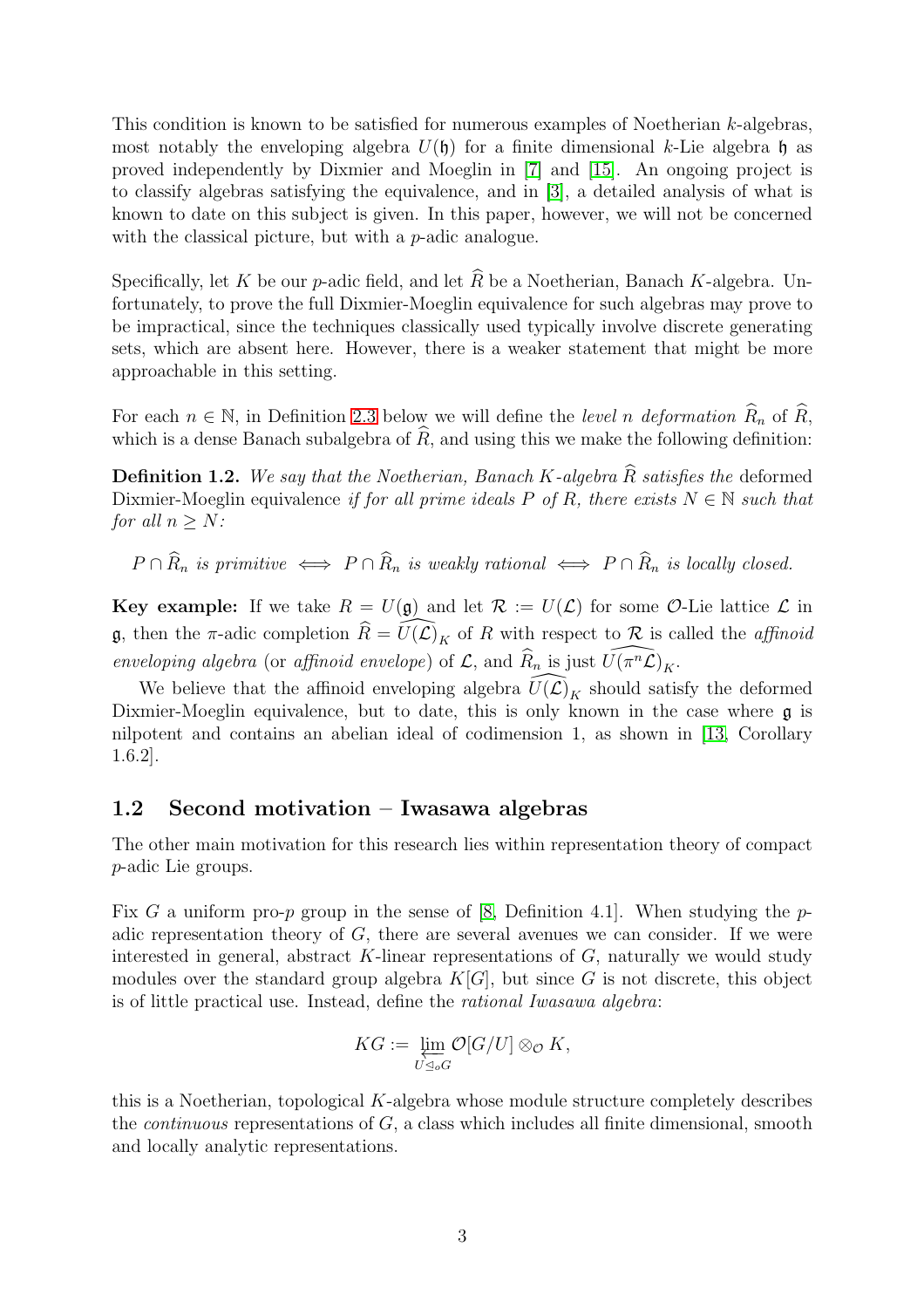Let  $\mathcal{L} := \frac{1}{p} \log(G)$  be the  $\mathbb{Z}_p$ -Lie algebra of G, as defined in [\[2,](#page-50-3) Section 10], and let  $\widehat{U(\mathcal{L})}_K$ be the *affinoid envelope* of  $\mathcal L$  with coefficients in  $K$ , as defined above.

Using  $[2,$  Theorem 10.4, we see that there exists a dense embedding of topological Kalgebras  $KG \to \widehat{U(\mathcal{L})}_K$ , i.e.  $\widehat{U(\mathcal{L})}_K$  is a Banach completion of  $KG$ , and thus we see that representations of the affinoid enveloping algebra  $\widehat{U}(\widehat{\mathcal{L}})_{K}$  naturally have the structure of  $KG$ -modules, which allows us to explore the representation theory of  $G$  via the representation theory of  $\mathcal{L}$ .

In this paper, we will study the algebraic structure of the affinoid envelope, and in a forthcoming work [\[12\]](#page-51-3), we will show how we can use our results to deduce information about primitive ideals in KG.

#### <span id="page-3-0"></span>1.3 Main results

The key aim of this paper is to describe the primitive ideal structure of the affinoid enveloping algebra  $U(\mathcal{L})_K$ , focusing on the case where  $\mathcal L$  is nilpotent. Specifically, we aim to prove that under suitable conditions this algebra satisfies the deformed Dixmier-Moeglin equivalence.

To this end, we will follow the representation theoretic approach outlined by Jaques Dixmier in [\[7\]](#page-50-0) when studying the classical enveloping algebra  $U(\mathfrak{g})$ . This approach was to define a class of irreducible induced representations of  $U(\mathfrak{g})$  whose annihilator ideals completely describe the primitive ideals in  $U(\mathfrak{g})$ . In section 2, we will adapt this approach to the affinoid envelope.

Specifically, to each linear form  $\lambda \in \text{Hom}_{\mathbb{Z}_p}(\mathcal{L}, \mathcal{O})$ , we will associate an induced module  $\widehat{D(\lambda)}$  over  $\widehat{U(\mathcal{L})}_K$ , which we call a *Dixmier module*.

We will prove in section 3 that Dixmier modules are generally irreducible, and thus the ideal  $I(\lambda) := \text{Ann}_{\widehat{U(\mathcal{L})}_K} \widehat{D(\lambda)}$  is primitive in  $\widehat{U(\mathcal{L})}_K$ . We call ideals of this form Dixmier annihilators. Our main result, which we will prove in section 6, describes all weakly rational ideals of  $U(\mathcal{L})_K$  in terms of Dixmier annihilators:

<span id="page-3-1"></span>**Theorem A.** Let  $\mathcal L$  be an  $\mathcal O$ -Lie lattice in a nilpotent Lie algebra g, and let P be a weakly rational ideal in  $\widehat{U(\mathcal{L})}_K$ . Then there exists  $N \in \mathbb{N}$ ,  $\lambda \in Hom_{\mathcal{O}}(\pi^N \mathcal{L}, \mathcal{O}_{\overline{K}})$  such that for all  $n \geq N$ :

$$
P \cap \widehat{U(\pi^n \mathcal{L})}_K = I(\lambda) = Ann_{\widehat{U(\pi^n \mathcal{L})}_K} \widehat{D(\lambda)}
$$

**Note:** This makes sense because if  $\lambda$  takes values in the algebraic closure  $\overline{K}$  of K, then it must take values in  $F$  for some finite extension  $F$  of  $K$ , and we can consider the action of  $\widehat{U(\mathcal{L})}_K$  on  $\widehat{D(\lambda)}$  via the embedding of  $\widehat{U(\mathcal{L})}_K$  into  $\widehat{U(\mathcal{L})}_F$ .

This result aims towards a correspondence between orbits of linear forms in  $\mathrm{Hom}_{\mathbb{Z}_p}(\mathcal{L}, \mathcal{O}_{\overline{K}})$ and primitive ideals in  $\widehat{U}(\widehat{\mathcal{L}})_K$ , in line with the classical result of Dixmier [\[7,](#page-50-0) Theorem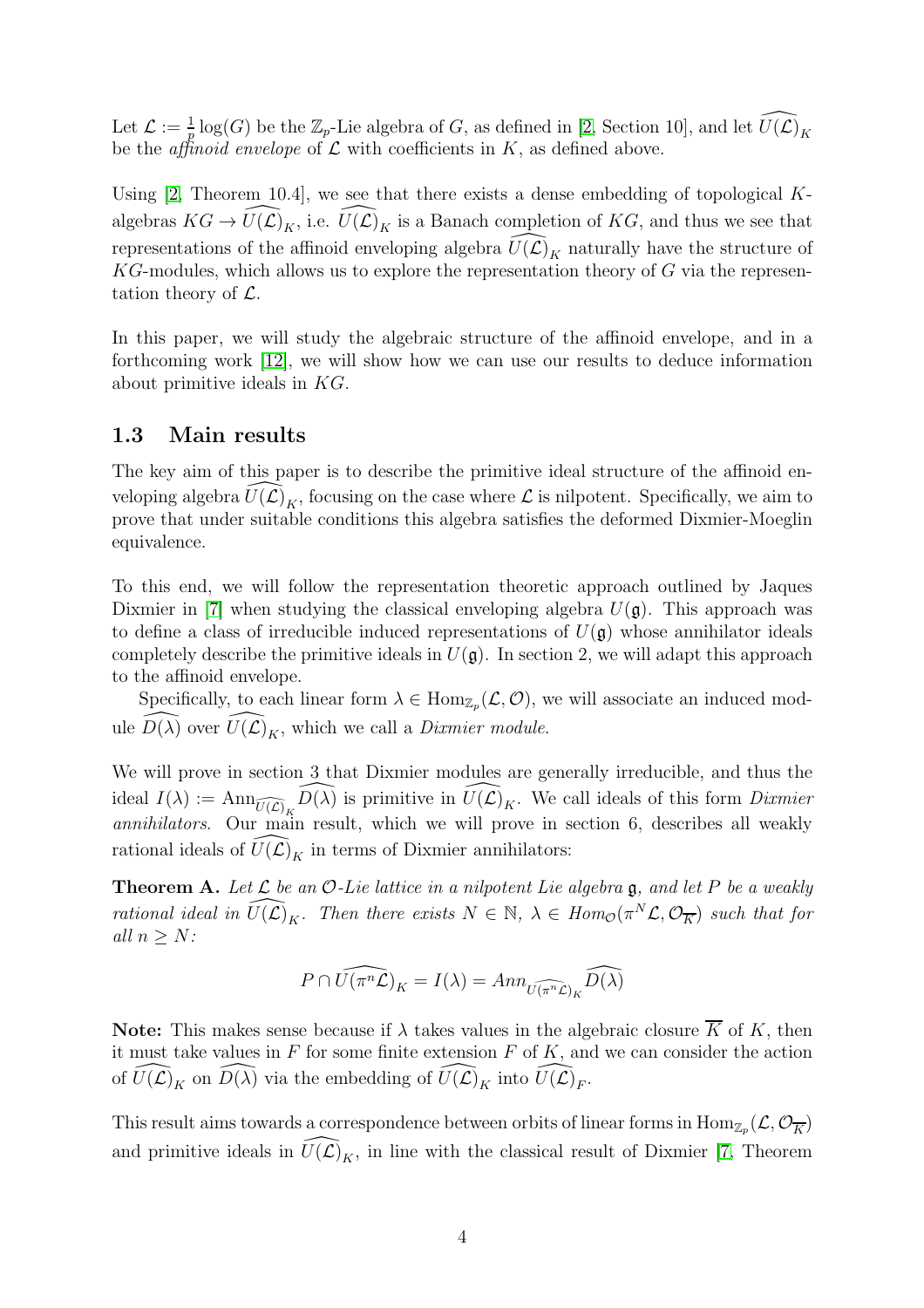6.2.4]. In a subsequent paper [\[12\]](#page-51-3), Theorem [A](#page-3-1) will become a key step in classifying primitive ideals in KG for G nilpotent.

Finally, in section 7, we will explore the properties of Dixmier modules and Dixmier annihilators further, and prove the deformed Dixmier-Moeglin equivalence in a specific case:

<span id="page-4-2"></span>**Theorem B.** Let  $\mathfrak g$  be a nilpotent K-Lie algebra such that  $[\mathfrak g, \mathfrak g]$  is abelian, and let  $\mathcal L$  be an O-Lie lattice in  $\frak g$ . Then  $\widehat{U(\mathcal{L})}_K$  satisfies the deformed Dixmier-Moeglin equivalence. In fact, for all weakly rational ideals  $P$  of  $\widehat{U(\mathcal{L})}_K$ ,  $n \in \mathbb{N}$  sufficiently high,  $\frac{\widehat{U(\pi^n\mathcal{L})}_K}{P \cap \widehat{U(\pi^n\mathcal{L})}_K}$  is a simple domain.

This result provides an insight into the deeper algebraic structure of the affinoid envelope, and we hope it will be of independent interest within the field of non-commutative algebra, and that it will advance the Dixmier-Moeglin project into the p-adic setting.

Acknowledgments: I am very grateful to Konstantin Ardakov and Ioan Stanciu for many helpful conversations and discussions. I would also like to thank EPSRC and the Heilbronn Institute for Mathematical Research for supporting and funding this research.

# <span id="page-4-0"></span>2 Preliminaries

In this section, we sometimes want to consider the classical picture. So throughout, take k to be any field of characteristic 0.

## <span id="page-4-1"></span>2.1 Affinoid algebras and Rigid Geometry

First, we will recap some notions from rigid geometry. For a more detailed discussion, see [\[5\]](#page-50-4).

Recall from [\[5,](#page-50-4) Definition 2.2.2] that if  $R$  is a ring carrying a complete, separated filtration w, the Tate algebra in d variables  $t_1, \dots, t_d$  over R is the algebra:

$$
R\langle t_1,\cdots,t_d\rangle:=\{\sum_{\alpha\in\mathbb{N}^d}\lambda_\alpha t_1^{\alpha_1}\cdots t_d^{\alpha_d}:w(\lambda_\alpha)\to\infty \text{ as } \alpha\to\infty\}.
$$

In other words, the Tate algebra is the ring of power series with coefficients in  $R$  that converge on the unit disc  $R_+^d$ , we call these *Tate power series*. This ring carries a separated filtration given by  $w_{\text{inf}}( \sum$  $\alpha \in \mathbb{N}^d$  $\lambda_\alpha t_1^{\alpha_1} \cdots t_d^{\alpha_d}$  $\begin{aligned} \alpha_d^{\alpha_d} &:= \inf \{ w(\lambda_\alpha) : \alpha \in \mathbb{N}^d \}. \end{aligned}$ 

Normally, R is assumed to be commutative, and in our case, we will usually take  $R = K$ , in which case the Tate algebra is Noetherian, and the filtration  $w_{\text{inf}}$  is Zariskian in the sense of [\[14,](#page-51-4) Ch. II Definition 2.1.1]. Recall from [\[5,](#page-50-4) Definition 3.1.1] that we define an affinoid algebra to be any quotient of a Tate algebra over a complete, discretely valued field. Clearly any affinoid algebra A will carry a complete, Zariskian filtration  $w<sub>A</sub>$  given by the quotient filtration with respect to  $w_{\text{inf}}$ .

Affinoid algebras play a similar role in rigid geometry as commutative algebras play in standard algebraic geometry. Specifically, if A is an affinoid algebra, we define Sp A to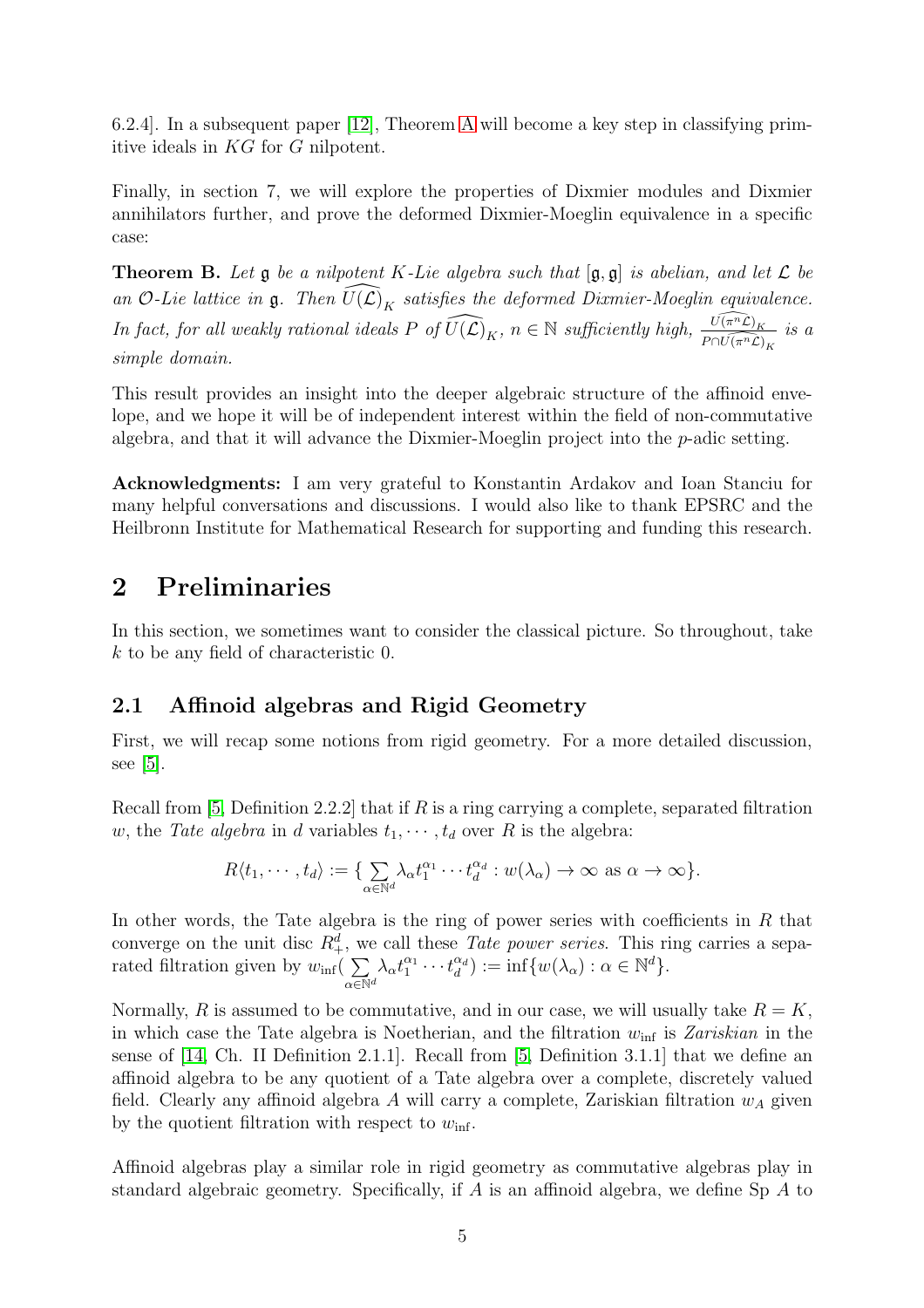be the space of maximal ideals of A. We call this an *affinoid variety*, and we can realise A as a ring of  $\overline{K}$ -valued functions on Sp A, where  $a(\mathfrak{p}) := a + \mathfrak{p}$ . This takes values in  $\overline{K}$  since any maximal ideal in the Tate algebra has finite codimension by [\[5,](#page-50-4) Corollary 2.2.12].

We say that A is the *ring of analytic functions* on the affinoid variety Sp A. Note that for any ring homomorphism  $\phi : A \rightarrow B$  between affinoid algebras induces a map  $\phi^{\#}$ : Sp  $B \to$  Sp  $A, \mathfrak{q} \mapsto \phi^{-1}(\mathfrak{q})$ , continuous with respect to the Zariski topology, and we call this a morphism of affinoid varieties. Therefore, we can realise affinoid varieties as a category, equivalent to the category of affinoid algebras, via an equivalence where each variety is sent to its ring of analytic functions.

Affinoid varieties are useful in p-adic analysis, since they can indeed be realised as nonarchimedean spaces. Recall that for each  $\epsilon \in \mathbb{R}$ , we define the d-dimensional polydisc of radius  $\epsilon$  to be the space

$$
\mathbb{D}_{\epsilon}^{d} := \{ \underline{\alpha} \in \overline{K}^{d} : v_{\pi}(\alpha_{i}) \geq \epsilon \text{ for each } i \}.
$$

When  $\epsilon = 0$  we call this the *unit disc*. We can consider this disc an affinoid space, isomorphic to Sp  $K\langle u_1, \dots, u_d \rangle$ , and thus all discs are isomorphic, regardless of the radius.

Note that the Tate algebra  $K\langle u_1, \dots, u_d \rangle$  is precisely the set of power series converging on  $\mathbb{D}_0^d$ , so we can indeed realise the Tate algebra as the ring of analytic functions on the unit disc. Moreover, for each  $n \in \mathbb{N}$ , the subalgebra  $K\langle \pi^n u_1, \dots, \pi^n u_d \rangle$  is precisely those functions which converge on  $\mathbb{D}_{-n}^d$ .

Now, recall the following definition ([\[5,](#page-50-4) Definition 3.3.9]):

<span id="page-5-1"></span>**Definition 2.1.** Let X be an affinoid variety. A subset U of X is called an affinoid subdomain if there exists an affinoid variety Y with a morphism  $\alpha: X \to Y$  such that  $\alpha(X) \subseteq U$ , and the following universal property is satisfied: If  $\beta : Z \to X$  is any morphism of affinoid varieties such that  $\beta(Z) \subseteq U$  then there exists a unique morphism  $\gamma: Z \to Y$  such that  $\beta = \alpha \circ \gamma$ .

**Note:** 1. In the above definition, it follows from [\[5,](#page-50-4) Lemma 3.3.10] that the map  $\alpha$  is an embedding of affinoid spaces, and its image is equal to  $U$ , so we may sometimes identify Y with U.

2. If X is an affinoid variety, then X carries a Grothendieck topology, in the sense of  $[5,$ Definition 5.1.1, where the admissible open subsets are the affinoid subdomains U of X.

Roughly speaking, we define a rigid space to be a space carrying a Grothendieck topology, that is locally equivalent to an affinoid variety. For example. we can consider the affine plane  $\mathbb{A}_d(\overline{K}) = \overline{K}^d$  to be a rigid variety, where its admissible open subsets consist of the unit discs  $\mathbb{D}^d_{\epsilon}$  and their affinoid subdomains. Indeed, for any affine variety X, a similar procedure known as *analytification* allows us to realise  $X$  as a rigid variety.

#### <span id="page-5-0"></span>2.2 Lattices and Completions

Recall the following definition [\[2,](#page-50-3) Definition 2.7]: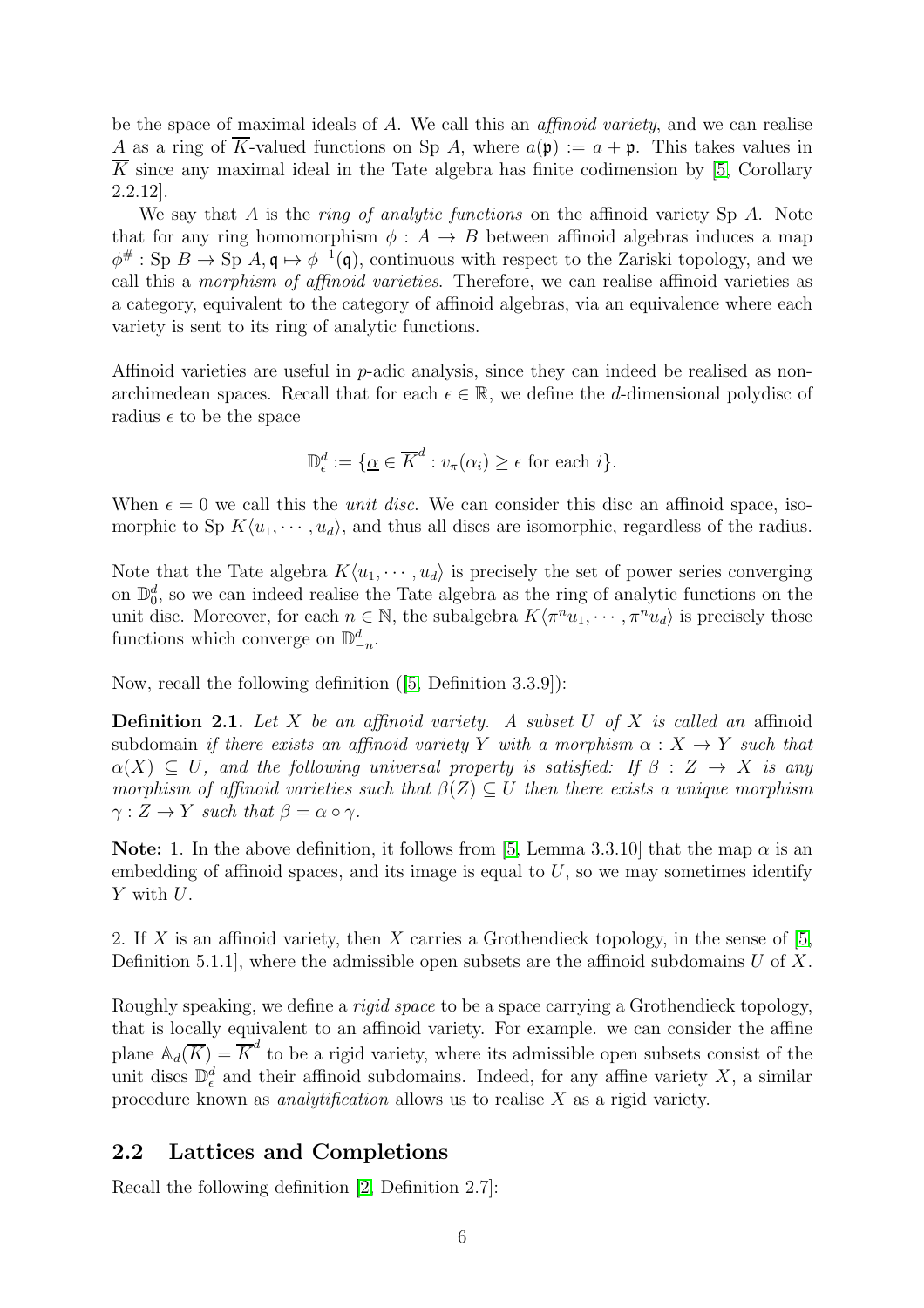**Definition 2.2.** Let  $V$  be a  $K$ -vector space.

- An O-lattice in V is an O-submodule N of V such that  $\bigcap$ n∈N  $\pi^n N = 0$  and  $N \otimes_{\mathcal{O}} K =$  $V$ .
- The completion of N is the O-module  $\widehat{N} := \varprojlim_{n \in \mathbb{N}} \frac{N}{\pi^n N}$ .
- The completion of V with respect to N is the K-vector space  $\widehat{V} = \widehat{V}_N := \widehat{N} \otimes_{\mathcal{O}} K$ .

Note that if V is finite dimensional then  $\hat{V} = V$  for any choice of lattice. More generally, every  $\mathcal{O}$ -lattice N in V induces an exhaustive, separated filtration  $w_N$  on V given by

$$
w_N(u) := \sup\{n \in \mathbb{Z} : u \in \pi^n N\}.
$$

This is the  $\pi$ -adic filtration associated to N, and the topological completion of V with respect to  $w_N$  is precisely the completion  $V_N$ .

Now, let R be a Noetherian K-algebra, and let R be a Noetherian  $\mathcal{O}$ -lattice subaglebra of R. Then the completion  $\hat{R}$  of R with respect to R is a Noetherian, Banach K-algebra.

<span id="page-6-0"></span>**Definition 2.3.** Let  $V \subseteq R$  be a K-vector subspace, and suppose that the lattice  $M :=$  $V \cap \mathcal{R}$  generates  $\mathcal R$  as an O-algebra. Then  $\mathcal R_n := \mathcal O\langle \pi^n M\rangle \subseteq \mathcal R$  is an O-subalgebra lattice in R, and we define the level n deformation of  $\hat{R}$  to be  $\hat{R}_n$ , the completion of R with respect to  $\mathcal{R}_n$ .

**Example:** If R is the polynomial ring  $K[t_1, \dots, t_r]$  and  $\mathcal{R} = \mathcal{O}[t_1, \dots, t_r]$ , then the completion R of R with respect to R is the Tate algebra  $K(t_1, \dots, t_r)$ . Moreover, we can take the deformed Tate algebra  $K\langle \pi^n t_1, \cdots, \pi^n t_r \rangle$  to be the level n deformation of  $\hat{R}$ .

Now, let  $\mathfrak g$  be a finite dimensional K-Lie algebra, and let  $\mathcal L$  be an  $\mathcal O$ -Lie lattice in  $\mathfrak g$ , i.e.  $\mathcal L$  is an O-lattice in  $\mathfrak g$  and it is closed under the Lie bracket. Note that the enveloping algebra  $U(\mathcal{L})$  is an  $\mathcal{O}$ -lattice in  $U(\mathfrak{g})$ .

**Definition 2.4.** Define the affinoid enveloping algebra of  $\mathcal{L}$  with coefficients in  $\mathcal{O}$  to be  $U(\mathcal{L})$ , the completion of  $U(\mathcal{L})$  with respect to its  $\pi$ -adic filtration.

Also, define the affinoid enveloping algebra of  $\mathcal L$  with coefficients in K to be

$$
\widehat{U(\mathcal{L})}_K := \widehat{U(\mathcal{L})} \otimes_{\mathcal{O}} K.
$$

This is the completion of  $U(\mathfrak{g})$  with respect to the  $\pi$ -adic filtration associated to  $U(\mathcal{L})$ .

**Note:** We can take the level *n* deformation of  $\widehat{U(\mathcal{L})}_K$  to be  $\widehat{U(\pi^n\mathcal{L})}_K$ .

The following lemma is a straightforward consequence of the Poincarré-Birkoff Witt theorem, see e.g. [\[13,](#page-51-2) Proposition 2.5.1] for the proof.

<span id="page-6-1"></span>**Lemma 2.1.** If we let  $\{x_1, \dots, x_d\}$  be a K-basis for g which forms an  $\mathcal{O}$ -basis for  $\mathcal{L}$ , then  $\widehat{U}(\mathcal{L})$  is isomorphic as an O-module to the Tate algebra  $\mathcal{O}\langle x_1, \cdots, x_d \rangle$ , and hence  $\widehat{U(\mathcal{L})}_K$  is isomorphic to  $K\langle x_1, \cdots, x_d \rangle$  as a K-vector space.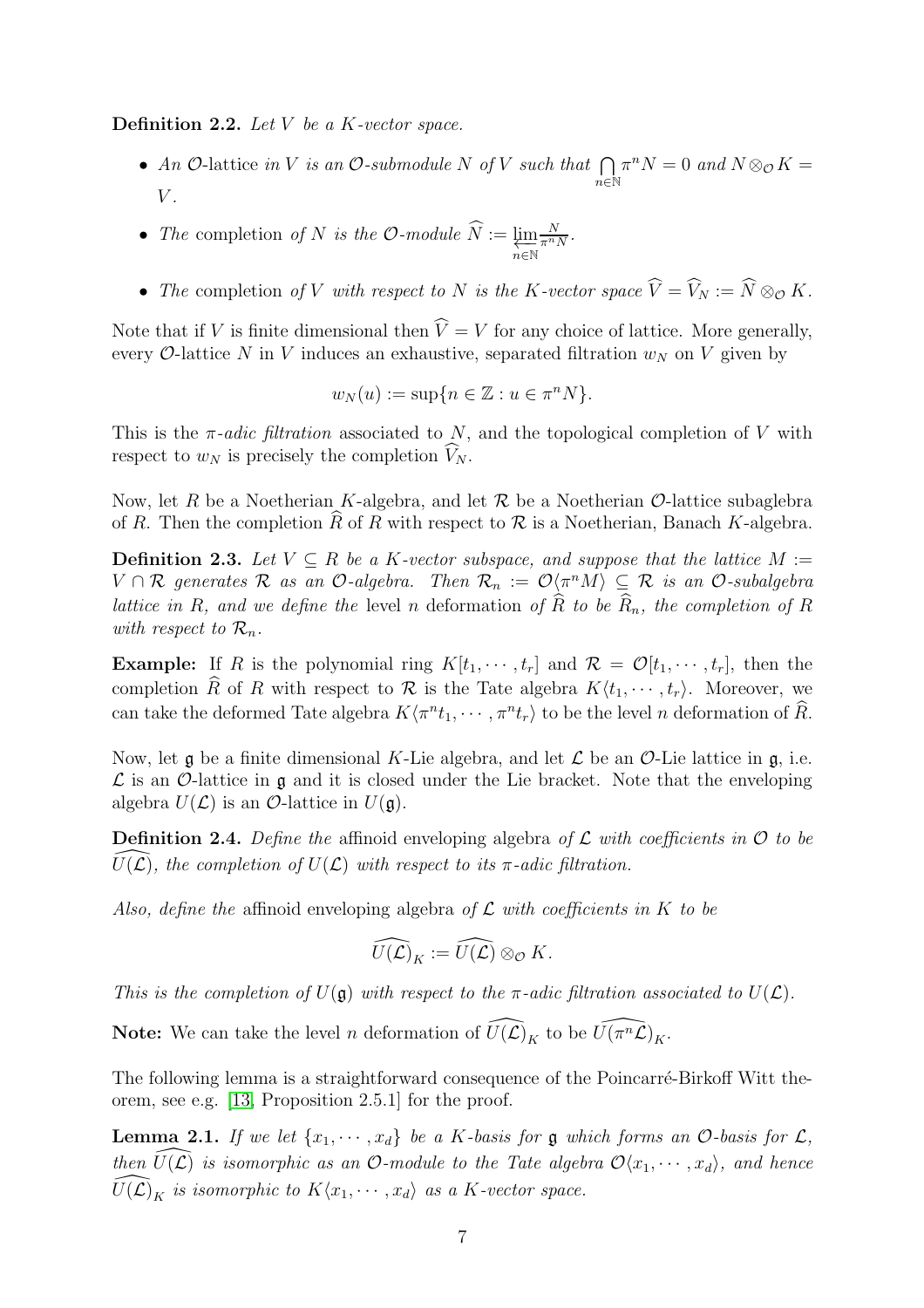Now, let M be a g-representation, i.e. a  $U(\mathfrak{g})$ -module, and let N be an  $\mathcal{O}$ -lattice in M such that  $\mathcal{L} \cdot N \subseteq N$ , and suppose that N is  $\pi$ -adically complete. Then it follows that M has the structure of a  $\widehat{U(\mathcal{L})}_K$ -module. Unless otherwise stated, we will assume that all modules are left modules.

<span id="page-7-1"></span>**Proposition 2.2.** Let M be a finitely generated  $\widehat{U(L)}_K$ -module. Then M contains an O-lattice N such that M is complete with respect to N and  $\mathcal{L} \cdot N \subseteq N$ .

*Proof.*  $M = \widehat{U(\mathcal{L})}_K m_1 + \cdots + \widehat{U(\mathcal{L})}_K m_s$ , so let  $N := \widehat{U(\mathcal{L})} m_1 + \cdots + \widehat{U(\mathcal{L})} m_s$ , clearly N is an  $\mathcal{O}$ -lattice in M.

Note that since  $\widehat{U(\mathcal{L})}$  is  $\pi$ -adically complete and gr  $\widehat{U(\mathcal{L})} \cong \frac{\mathcal{O}}{\pi\mathcal{O}}$  $\frac{\mathcal{O}}{\pi\mathcal{O}}[t, u_1, \cdots, u_d]$  is Noethe-rian, it follows from [\[14,](#page-51-4) Ch.II, Theorem 2.1.2] that the  $\pi$ -adic filtration on  $\widehat{U}(\widehat{\mathcal{L}})$  is Zariskian, and hence any left submodule of  $\widehat{U(L)}^s$  is closed in  $\widehat{U(L)}^s$ .

Since  $N \cong \widehat{U(\mathcal{L})}^s$  $\widehat{L}_{J}^{\infty}$  for some left submodule J of  $\widehat{U(\mathcal{L})}$ , it follows that N is  $\pi$ -adically complete.  $\Box$ 

#### <span id="page-7-0"></span>2.3 Polarisations and Dixmier modules

Let  $\mathfrak h$  be a finite dimensional Lie algebra over k. First recall the following definition [\[7,](#page-50-0) 1.12.8]:

**Definition 2.5.** Given  $\lambda \in \mathfrak{h}^*$ , define a polarisation of  $\mathfrak{h}$  at  $\lambda$  to be a solvable subalgebra b of h such that for all  $u \in \mathfrak{h}$ ,  $\lambda([u, \mathfrak{b}]) = 0$  if and only if  $u \in \mathfrak{b}$ .

In particular, if **b** is a polarisation of **h** at  $\lambda$ , then  $\lambda([\mathfrak{b}, \mathfrak{b}]) = 0$ , i.e.  $\lambda$  restricts to a character of b. Note that polarisations need not always exist.

<span id="page-7-2"></span>**Lemma 2.3.** Given  $\lambda \in \mathfrak{h}^*$ , let  $\mathfrak{h}^{\lambda}$  be the subalgebra  $\{u \in \mathfrak{h} : \lambda([u, \mathfrak{h}]) = 0\}$  of  $\mathfrak{g}$ . If  $\mathfrak{b}$  is a polarisation of  $\mathfrak h$  at  $\lambda$ , then:

- $\mathfrak{h}^{\lambda} \subseteq \mathfrak{b}$ .
- dim<sub>F</sub>  $\mathfrak{b} = \frac{1}{2}$  $\frac{1}{2}(\dim_F \mathfrak{h} + \dim_F \mathfrak{h}^{\lambda}).$
- If  $\mathfrak{b}'$  is a subalgebra of  $\mathfrak{h}$  such that  $\lambda([\mathfrak{b}', \mathfrak{b}']) = 0$  and  $\dim_F \mathfrak{b}' = \frac{1}{2}$  $\frac{1}{2}(\dim_F \mathfrak{h} + \dim_F \mathfrak{h}^{\lambda}),$ then  $\mathfrak b'$  is a polarisation of  $\mathfrak h$  at  $\lambda$ .
- b contains every ideal  $\mathfrak a$  of  $\mathfrak h$  such that  $\lambda([\mathfrak h, \mathfrak a]) = 0$ . In particular, b contains  $Z(\mathfrak h)$ and every ideal  $\mathfrak a$  such that  $\lambda(\mathfrak a)=0$ .

*Proof.* The first statement follows from the definition of a polarisation, since  $\lambda([\mathfrak{b}, \mathfrak{h}^{\lambda}])$  = 0, while the second and third follow from [\[7,](#page-50-0) 1.12.1]. The final statement follows from the first since if  $\lambda([\mathfrak{a},\mathfrak{h}])=0$  then  $\mathfrak{a}\subseteq\mathfrak{h}^{\lambda}\subseteq\mathfrak{b}$ .  $\Box$ 

**Examples:** 1. If  $\lambda$  is a character of  $\mathfrak{h}$ , i.e.  $\lambda([\mathfrak{h}, \mathfrak{h}]) = 0$ , then  $\mathfrak{h}$  is a polarisation of  $\mathfrak{h}$  at λ. In particular, if h is abelian, then for any  $\lambda \in \mathfrak{h}^*$ , h is a polarisation of h at  $\lambda$ .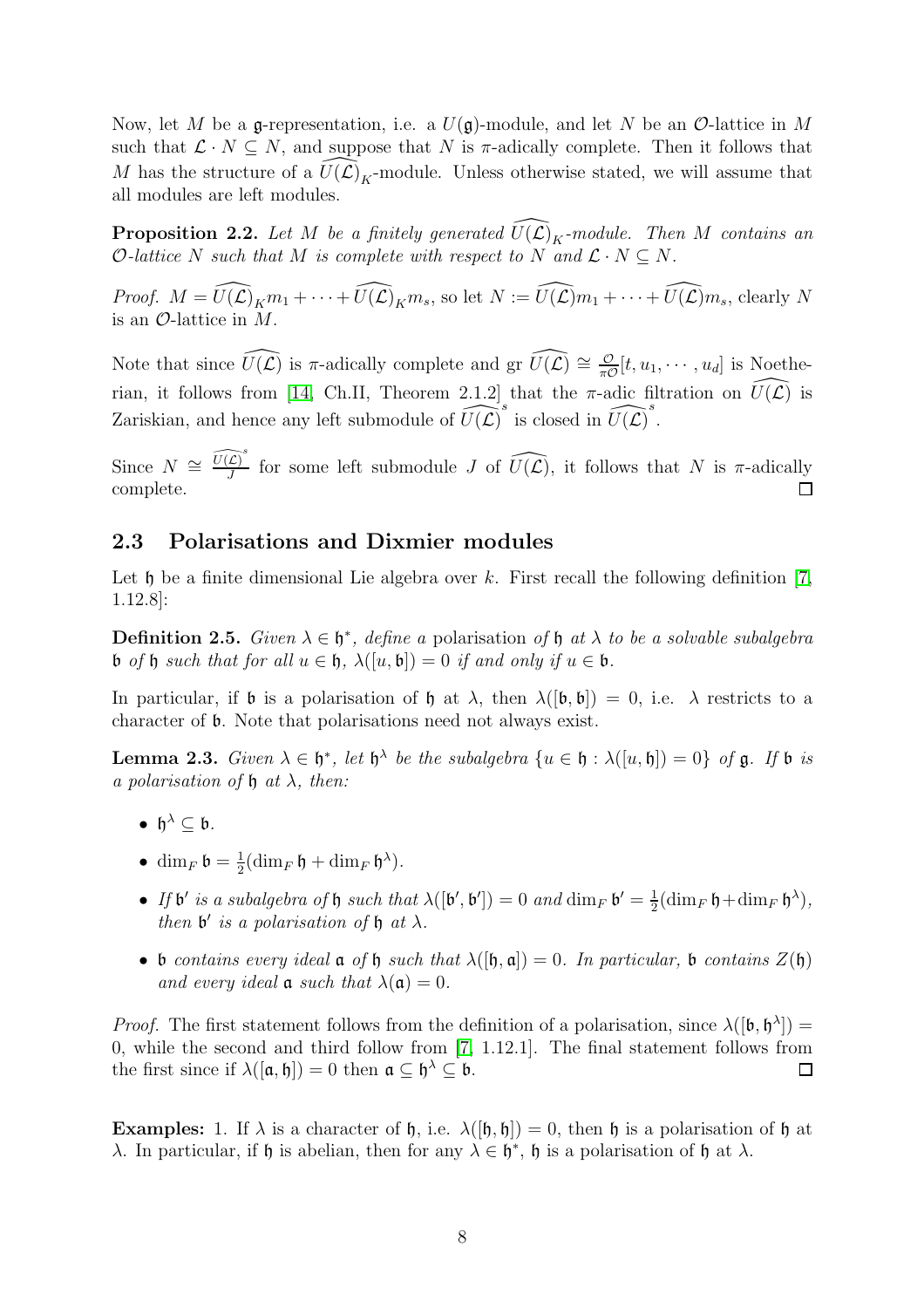2. If  $\mathfrak{h} = \mathfrak{a} \rtimes kx$  for some abelian subalgebra  $\mathfrak{a}$  of  $\mathfrak{h}$ ,  $x \in \mathfrak{h}$ , then for any  $\lambda \in \mathfrak{h}^*$ , if  $\lambda([\mathfrak{h}, \mathfrak{h}]) \neq 0$  then **a** is a polarisation of **h** at  $\lambda$ .

3. If k is algebraically closed, and h is semisimple, then  $\lambda \in \mathfrak{h}^*$  has a polarisation b if and only if  $\lambda$  is regular in the sense of [\[7,](#page-50-0) 1.11.6]. In this case b is a Borel subalgebra of h by [\[7,](#page-50-0) Proposition 1.12.18], and hence  $\lambda$  is a character of a Cartan subalgebra.

In our case, we will be interested in the case where h is solvable or nilpotent. Recall that h is completely solvable if there exists a chain of ideals  $0 = \mathfrak{h}_0 \subseteq \mathfrak{h}_1 \subseteq \cdots \subseteq \mathfrak{h}_d = \mathfrak{h}$  such that  $\dim_k \mathfrak{h}_i = i$  for each i, e.g. if  $\mathfrak{h}$  is nilpotent. Note that for any solvable Lie algebra h, we can choose a finite extension  $F/k$  such that  $\mathfrak{h} \otimes_k F$  is completely solvable.

<span id="page-8-0"></span>**Proposition 2.4.** Suppose that  $\mathfrak h$  is completely solvable. Then given  $\lambda \in \mathfrak h^*$ , and an ideal  $\mathfrak a$  of  $\mathfrak g$  such that  $\lambda([\mathfrak a,\mathfrak a])=0$ , there exists a polarisation  $\mathfrak b$  of  $\mathfrak h$  at  $\lambda$  such that  $\mathfrak a\subseteq\mathfrak b$ .

*Proof.* Choose a chain of ideals  $0 = \mathfrak{h}_0 \subseteq \mathfrak{h}_1 \subseteq \cdots \subseteq \mathfrak{h}_d = \mathfrak{h}$  such that  $\dim_k \mathfrak{h}_i = i$  for each i, and we may choose this chain such that  $\mathfrak{h}_i = \mathfrak{a}$  for some j.

Setting  $\lambda_i := \lambda|_{\mathfrak{h}_i}$  for each i, the subalgebra  $\mathfrak{b} := \mathfrak{h}_1^{\lambda_1} + \cdots + \mathfrak{h}_d^{\lambda_d}$  $\hat{d}^d$  is a polarisation of h at  $\lambda$  by [\[7,](#page-50-0) Proposition 1.12.18]. Moreover, since  $\lambda([\mathfrak{a}, \mathfrak{a}]) = 0$ , it follows that  $\mathfrak{h}_j^{\lambda_j} = \mathfrak{a}^{\lambda_j} = \mathfrak{a}$ , and hence  $\mathfrak{a} \subseteq \mathfrak{b}$  as required.  $\Box$ 

In particular, taking  $\mathfrak{a} = 0$ , this result ensures that polarisations always exist if h is completely solvable. In this paper, we mainly focus on the case where  $\mathfrak h$  is nilpotent.

Now, for any k-Lie algebra  $\mathfrak{h}, \lambda \in \mathfrak{h}^*$ , and any polarisation b of  $\mathfrak{h}$  at  $\lambda$ , since  $\lambda$  restricts to a character of **b**, it follows that  $k_{\lambda} := kv$  is a  $U(\mathfrak{b})$ -module via the **b**-action  $x \cdot v := \lambda(x)v$ . This gives us the following definition:

**Definition 2.6.** Let  $\lambda \in \mathfrak{h}^*$ , and let  $\mathfrak{b}$  be a polarisation of  $\mathfrak{h}$  at  $\lambda$ . We define the  $\mathfrak{b}$ -Dixmier module of  $\mathfrak h$  at  $\lambda$  to be the  $U(\mathfrak h)$ -module:

$$
D(\lambda) = D(\lambda)_{\mathfrak{b}} := U(\mathfrak{h}) \otimes_{U(\mathfrak{b})} k_{\lambda} \tag{1}
$$

Note that  $D(\lambda)$  is a cyclic  $U(\mathfrak{h})$  module, generated by a vector  $v_{\lambda}$  on which  $U(\mathfrak{b})$  acts by scalars.

This definition is useful, because in the case where k is algebraically closed and  $\mathfrak h$  is semisimple, these Dixmier modules are precisely the well-known Verma modules, which are fundamental within the representation theory of semisimple Lie algebras. So we may think of Dixmier modules as a generalisation of Verma modules.

**Examples:** 1. If h is semisimple, k is algebraically closed, the Verma module  $D(\lambda)$  has a unique simple quotient  $L(\lambda)$ , known as a *simple highest weight module* with weight  $\lambda$ .

2. If h is abelian, or more generally if  $\lambda$  is a character of h, then  $D(\lambda) = k$  always.

3. If  $\mathfrak{h} = \mathfrak{a} \rtimes kx$ , for  $\mathfrak{a}$  abelian, then if  $\lambda$  is not a character of  $\mathfrak{h}$ ,  $D(f) \cong k[t]$ , where x acts by t, and each  $u \in \mathfrak{a}$  acts by a polynomial in  $k[\frac{d}{dt}]$ .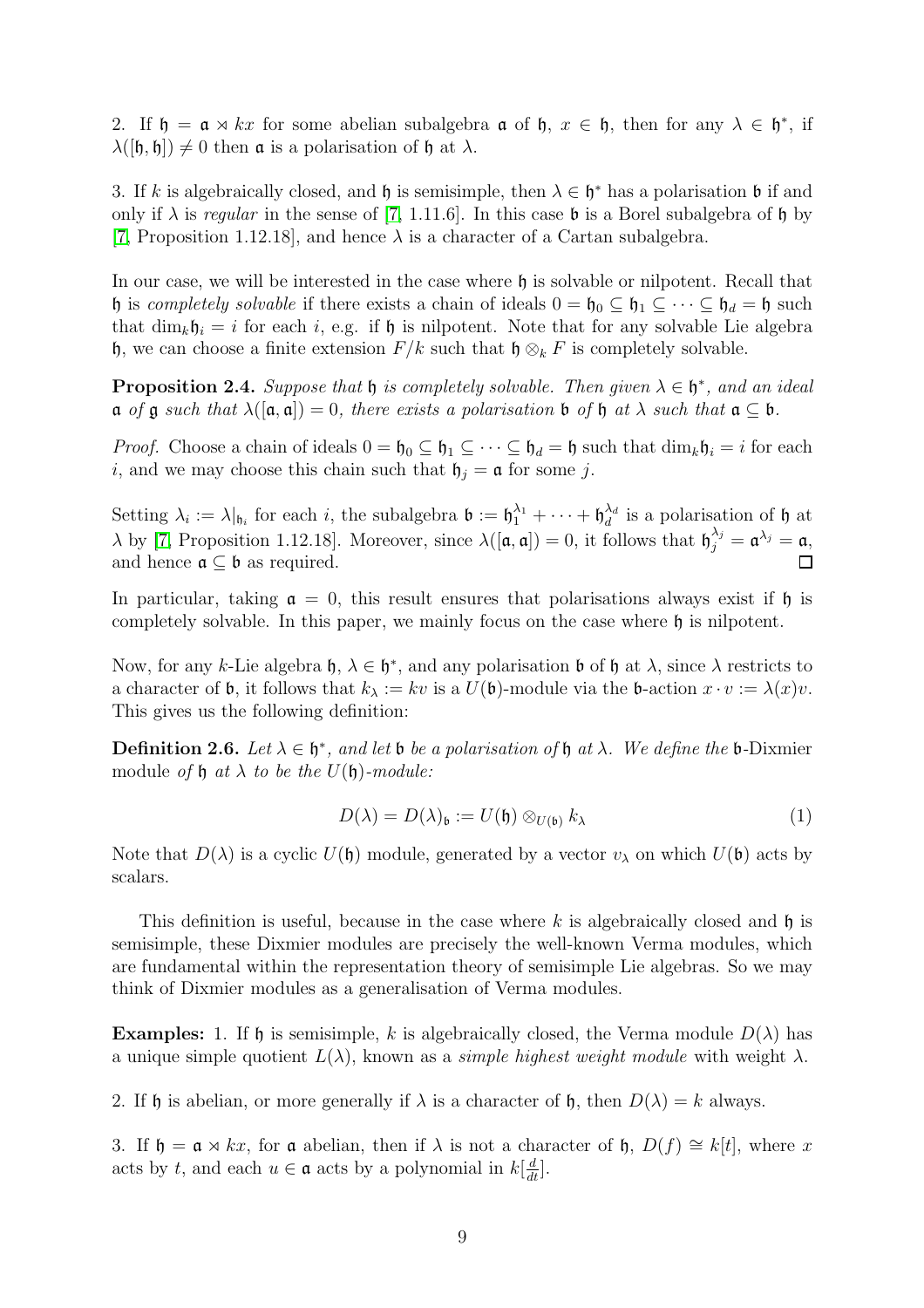<span id="page-9-1"></span>**Theorem 2.5** ([\[7,](#page-50-0) Theorem 6.1.1]). Let  $\mathfrak{h}$  be solvable, and let  $\lambda \in \mathfrak{h}^*$ . Then there exists a polarisation **b** of **h** at  $\lambda$  such that  $D(\lambda)$ <sub>b</sub> is an irreducible  $U(\mathfrak{h})$ -module.

The following result yields a complete description of primitive ideals in  $U(\mathfrak{h})$ :

<span id="page-9-2"></span>**Theorem 2.6** ([\[7,](#page-50-0) Theorem 6.1.7]). Let  $\mathfrak h$  be solvable, and let P be a primitive ideal of b. Then there exists a finite extension  $F/k$ ,  $\lambda \in \mathfrak{h}_F^*$  and a polarisation b of  $\mathfrak{h}_F$  at  $\lambda$  such that  $P = \text{Ann}_{U(\mathfrak{h})}D(\lambda)_{\mathfrak{h}}$ .

Now we will return to the p-adic case, i.e.  $K/\mathbb{Q}_p$  is a finite extension, g is a K-Lie algebra and  $\mathcal L$  is an  $\mathcal O$ -lattice in g. We want to extend the conclusion of Theorems [2.5](#page-9-1) and [2.6](#page-9-2) to the affinoid setting.

In this case, when we choose  $\lambda \in \mathfrak{g}^*$ , we will always assume further that  $\lambda(\mathcal{L}) \subseteq \mathcal{O}$ , or in other words  $\lambda \in \mathcal{L}^* = \text{Hom}_{\mathcal{O}}(\mathcal{L}, \mathcal{O}).$ 

Firstly, note that for any polarisation b of  $\mathfrak{g}$  at  $\lambda$ , if we set  $\mathcal{B} := \mathfrak{b} \cap \mathcal{L}$ , then  $\mathcal{B}$  is an *O*-Lie lattice in **b**. Furthermore, if we let  $K_{\lambda} := Kv$  be the one dimensional  $U(\mathfrak{b})$ -module induced by  $\lambda$ , then since  $\pi^n U(\mathcal{B})v \subseteq p^n \mathcal{O}v$ , it follows that and  $K_\lambda$  carries the structure of a  $\widehat{U(\mathcal{B})}_K$ -module.

**Definition 2.7.** Let  $\lambda \in \mathfrak{g}^*$  such that  $\lambda(\mathcal{L}) \subseteq \mathcal{O}$ , and let b be a polarisation of  $\mathfrak{g}$  at  $\lambda$ . Define the b-affinoid Dixmier module of  $\mathcal L$  at  $\lambda$  to be the  $\widehat{U}(\mathcal{L})_K$ -module defined by:

$$
\widehat{D(\lambda)} = \widehat{D(\lambda)}_{\mathfrak{b}} := \widehat{U(\mathcal{L})}_K \otimes_{\widehat{U(\mathcal{B})}_K} K_{\lambda}
$$
 (2)

**Notation:** If it is unclear what the ground field K is, we may sometimes write  $\widehat{D(\lambda)}_K$ for  $\overline{D(\lambda)}$ . Also, if it is unclear which lattice  $\mathcal L$  we are considering, we may sometimes write  $\widehat{D(\lambda)}_{\mathcal{B}}$  instead of  $\widehat{D(\lambda)}_{\mathfrak{b}}$ .

Note that as in the classical case,  $\widehat{D(\lambda)}$  is a cyclic  $\widehat{U(\mathcal{L})}_K$ -module, so  $\widehat{D(\lambda)}_b = \widehat{U(\mathcal{L})}_K v_\lambda$ , and  $\widehat{U(\mathcal{B})}_K$  acts by scalars on  $v_\lambda$ .

In particular, using Proposition [2.2,](#page-7-1) we see that  $D(\lambda)$  is  $\pi$ -adically complete with respect to some lattice. In fact it is a  $\pi$ -adic completion of the classical Dixmier module  $D(\lambda)$ .

Examples: 1. If g is split semisimple with Borel subalgebra b, the *affinoid Verma mod*ule  $V(\lambda)$  arises as a Dixmier module. This still has a unique simple quotient  $L(\lambda)$ .

2. If g is abelian, or more generally if  $\lambda$  is a character of g, then  $\widehat{D(\lambda)} = K$  always.

3. If  $\mathfrak{g} = \mathfrak{a} \rtimes Kx$ , for  $\mathfrak{a}$  abelian, then if  $\lambda$  is not a character of  $\mathfrak{g}, \widehat{D(f)} \cong K\langle t \rangle$ , where x acts by t, and each  $u \in \mathfrak{a}$  acts by a polynomial in  $K[\frac{d}{dt}]$ .

## <span id="page-9-0"></span>2.4 Reducing Quadruples

The following definition ([\[7,](#page-50-0) 4.7.7])) will be very useful to us throughout.

**Definition 2.8.** Let  $\mathfrak h$  be a k-lie algebra. A reducing quadruple of  $\mathfrak h$  is a 4-tuple  $(x, y, z, \mathfrak h')$ where: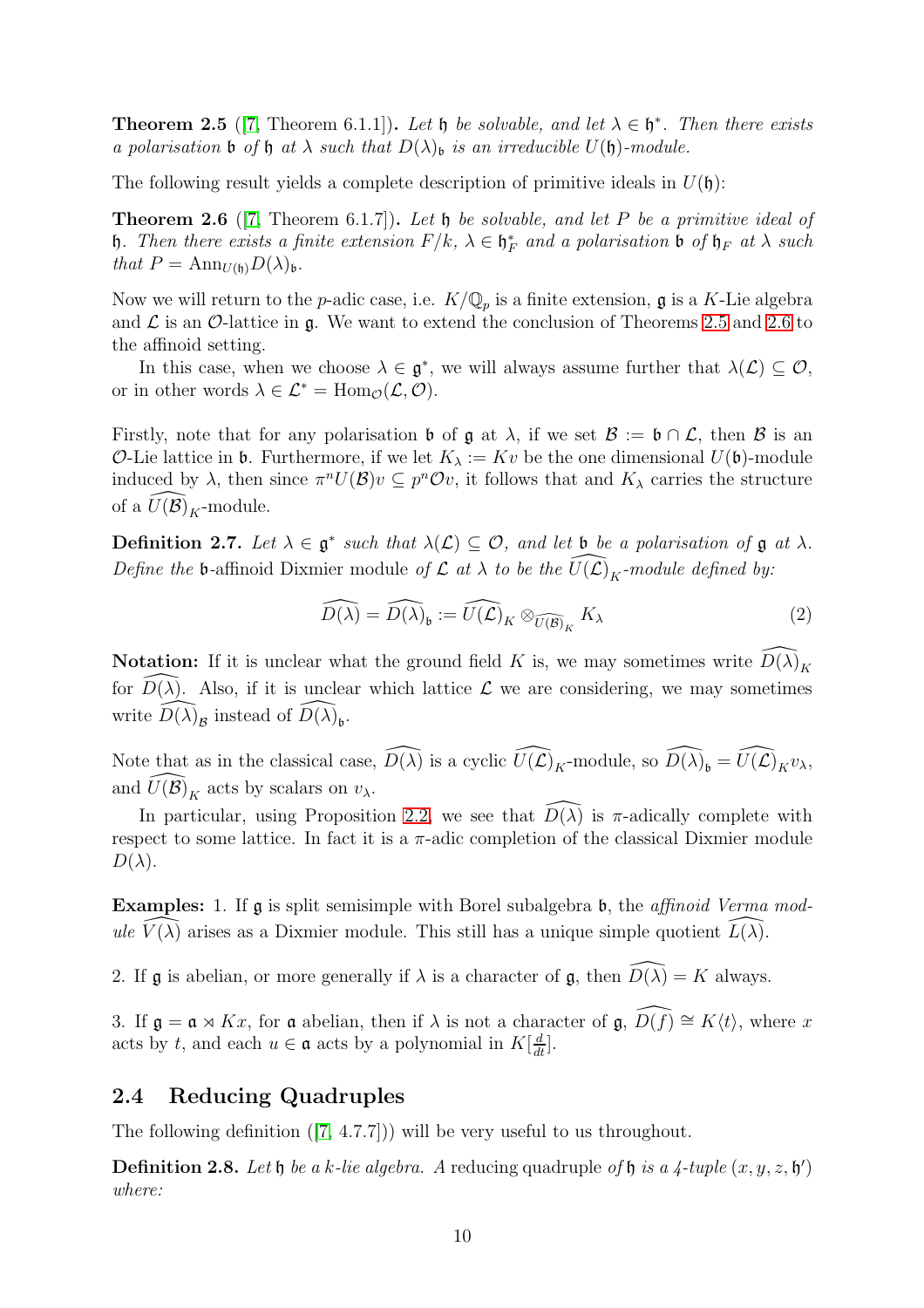- $0 \neq x, y, z \in \mathfrak{h}$  and  $\mathfrak{h}'$  is an ideal of  $\mathfrak{h}$  of codimension 1,
- $y, z \in \mathfrak{h}'$  and  $x \notin \mathfrak{h}'$ ,
- $z$  is central in  $\mathfrak h$  and  $y$  is central in  $\mathfrak h'$ ,
- $[x, y] = \alpha z$  for some  $0 \neq \alpha \in k$ .

The following results link reducing quadruples to polarisations, and they can be found in the proof of  $[7,$  Theorem 6.1.1] and  $[7,$  Theorem 6.1.4]:

<span id="page-10-0"></span>**Proposition 2.7.** Suppose that  $\mathfrak{h}$  is nilpotent,  $\dim(\mathfrak{h}) > 1$ , and let  $\lambda \in \mathfrak{h}^*$ . If we assume that  $\lambda(\mathfrak{a}) \neq 0$  for all non-zero ideals  $\mathfrak{a}$  of  $\mathfrak{g}$ , then:

(i) There exist  $x, y, z \in \mathfrak{g}$  and  $\mathfrak{g}' \leq \mathfrak{g}$  such that  $(x, y, z, \mathfrak{g}')$  forms a reducing quadruple for g.

(ii) If  $\mu := \lambda |_{\mathfrak{g}'}$  and  $\mathfrak{b} \subseteq \mathfrak{g'}$  is a polarisation of  $\mathfrak{g'}$  at  $\mu$ , then  $\mathfrak{b}$  is a polarisation of  $\mathfrak{g}$  at  $\lambda$ .

*Proof.* (i) Firstly, for any  $0 \neq z$  in the centre of  $\mathfrak{g}$ ,  $Kz$  is an ideal of  $\mathfrak{g}$ , and hence  $\lambda(z) \neq 0$ . Therefore,  $\lambda : Z(\mathfrak{g}) \to K$  is injective, meaning that  $Z(\mathfrak{g})$  must have dimension 0 or 1.

But since g is nilpotent, the centre cannot be 0, hence  $Z(\mathfrak{g}) = Kz$  for some  $z \in Z(\mathfrak{g})$ . Thus note that **g** is non-abelian since  $\dim(g) > 1 = \dim Z(g)$ .

Also using nilpotency of g we may choose  $y \in \mathfrak{g}$  such that  $y \notin Z(\mathfrak{g})$  and  $[y, \mathfrak{g}] \subseteq Z(\mathfrak{g}) =$ Kz. Thus the linear map  $ad(y) : \mathfrak{g} \to \mathfrak{g}$  has rank 1, and hence it must have kernel of dimension  $\dim(\mathfrak{g}) - 1$ . Let  $\mathfrak{g}' := \ker(\text{ad}(y))$ , and it follows that  $\mathfrak{g}'$  is an abelian ideal in  $\mathfrak{g}$ of codimension 1.

So,  $\mathfrak{g} = \mathfrak{g}' \oplus Kx$  for some  $x \in \mathfrak{g}$  such that  $[x, y] \neq 0$ , and hence  $[x, y] = \alpha z$  for some  $\alpha \in K$  with  $\alpha \neq 0$ . Hence  $(x, y, z, \mathfrak{g}')$  is a reducing quadruple as required.

(*ii*) Since **b** is a polarisation of  $\mathfrak{g}'$  at  $\mu$ , it must contain  $Z(\mathfrak{g}')$  by Lemma [2.3,](#page-7-2) hence  $y, z \in \mathfrak{b}$ .

Clearly  $\mathfrak{b} \subseteq \mathfrak{g}'$  is a solvable subalgebra of  $\mathfrak{g}$ , so suppose that  $\mathfrak{b} \subseteq V \subseteq \mathfrak{g}$  with  $\lambda([V, V]) = 0$ . We will prove that  $V \subseteq \mathfrak{g}'$ , and it will follow that  $V = \mathfrak{b}$  by the definition of a polarisation, thus proving that **b** is a polarisation of  $\mathfrak{g}$  at  $\lambda$ .

Suppose that  $\beta x + u \in V$  for some  $u \in \mathfrak{g}'$ ,  $\beta \in K$ . Then since  $y \in \mathfrak{b} \subseteq V$ , it follows that  $\lambda([\beta x + u, y]) = 0$ , and hence  $\beta \alpha \lambda(z) = 0$ . But since  $\alpha, \lambda(z) \neq 0$ , it follows that  $\beta = 0$ and hence  $V \subseteq \mathfrak{g}'$  as required.  $\Box$ 

<span id="page-10-1"></span>**Proposition 2.8.** Suppose that  $\mathfrak{h}$  is nilpotent with  $n := \dim_F \mathfrak{h} > 3$ , and suppose that  $\mathfrak{h}$ has a reducing quadruple  $(x, y, z, \mathfrak{h}')$ . We assume further that  $\lambda \in \mathfrak{h}^*$  and  $\lambda(\mathfrak{a}) \neq 0$  for all non-zero ideals  $\mathfrak a$  of  $\mathfrak h$ . Then for any polarisation  $\mathfrak b$  of  $\mathfrak h$  at  $\lambda$ , there exists a polarisation b' at  $\lambda$ , contained in  $\mathfrak{h}'$ , and a proper subalgebra  $\mathfrak{t} \subsetneq \mathfrak{h}$  such that  $\mathfrak{b}, \mathfrak{b}' \subseteq \mathfrak{t}$ .

*Proof.* Firstly, note that  $\mathfrak{h}^{\lambda} = \{u \in \mathfrak{h} : \lambda([u, \mathfrak{h}]) = 0\}$  is contained in  $\mathfrak{b}$ , otherwise  $\mathfrak{b} \subsetneq \mathfrak{b} + \mathfrak{h}^{\lambda}$  and  $\lambda([\mathfrak{b} + \mathfrak{h}^{\lambda}, \mathfrak{b} + \mathfrak{h}^{\lambda}]) = 0$ , contradicting the definition of a polarisation.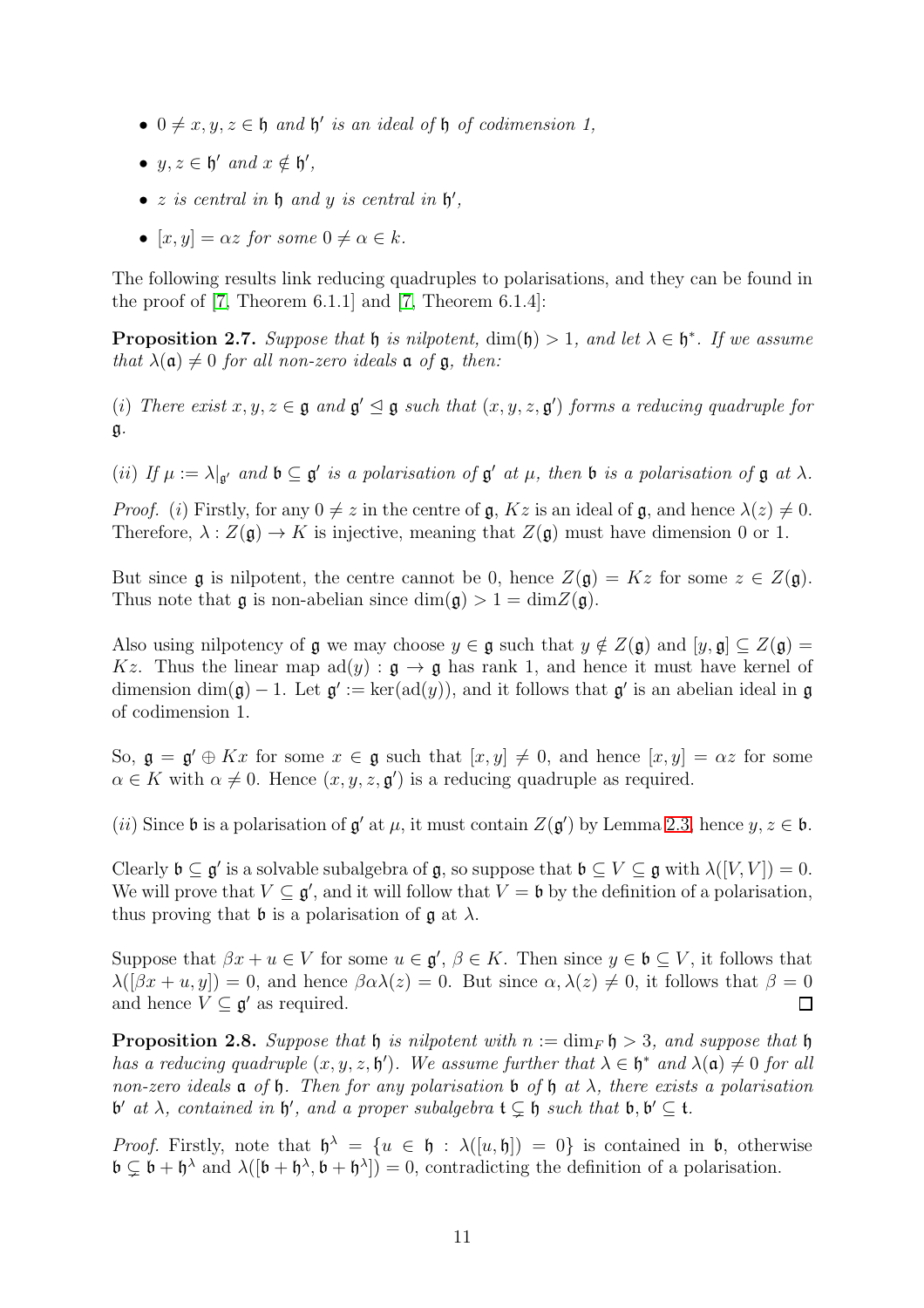If  $\mathfrak{b} \subseteq \mathfrak{h}'$ , then taking  $\mathfrak{b}' = \mathfrak{b}$ ,  $\mathfrak{t} = \mathfrak{h}'$ , the statement is trivially true, so we may assume that  $\mathfrak{b} \nsubseteq \mathfrak{h}'$ .

Since y is central in  $\mathfrak{h}'$  but not in  $\mathfrak{h}$ , it is clear that  $\mathfrak{h}' = \text{ker}(\text{ad}(y))$  and  $Fz = \text{im}(\text{ad}(y))$ . So since there exists  $u \in \mathfrak{b} \backslash \mathfrak{h}'$ , we have that  $[u, y] \neq 0$ , i.e.  $[u, y] = \beta z$  for some  $0 \neq \beta \in F$ . But since  $Fz$  is a non-zero ideal of  $\mathfrak{h}, \lambda(z) \neq 0$ , and thus  $\lambda([u, y]) \neq 0$ . So since  $\lambda([\mathfrak{b}, \mathfrak{b}]) = 0$  and  $u \in \mathfrak{b}$ , this means that  $y \notin \mathfrak{b}$ .

Let  $\mathfrak{b}' := (\mathfrak{b} \cap \mathfrak{h}') \oplus Fy$ . This is a subalgebra of  $\mathfrak{h}$ , and clearly it is contained in  $\mathfrak{h}'$ . Also,  $\mathfrak{b} \cap \mathfrak{h}'$  has codimension 1 in  $\mathfrak{b}$ , therefore  $\dim_F \mathfrak{b}' = \dim_F \mathfrak{b} \cap \mathfrak{h}' + 1 = \dim_F \mathfrak{b}$ . But it is clear that  $\lambda([\mathfrak{b}', \mathfrak{b}']) = 0$ , so by Lemma [2.3,](#page-7-2) this means that  $\mathfrak{b}'$  is a polarisation of  $\mathfrak{h}$  at  $\lambda$ .

Now, let  $\mathfrak{t} := \mathfrak{b} \oplus F y$ . Since  $Fz = [y, \mathfrak{h}] \subseteq \mathfrak{b}$ , this is a subalgebra of  $\mathfrak{h}$ , and clearly it contains **b** and **b'**, so we only need to prove that  $t \neq 0$ , so assume for contradiction that  $t = \mathfrak{h}$ . This means that  $\mathfrak b$  has codimension 1 in  $\mathfrak h$ , so  $\dim_F \mathfrak b = n - 1$ . But  $\dim_F \mathfrak{b} = \frac{1}{2}$  $\frac{1}{2}(n + \dim_F \mathfrak{h}^{\lambda})$  by Lemma [2.3,](#page-7-2) and thus  $\dim_F \mathfrak{h}^{\lambda} = n - 2$ .

Furthermore, if  $\beta x + \gamma y \in \mathfrak{h}^{\lambda}$ , then  $\beta \lambda([x, y]) = \gamma \lambda([y, x]) = 0$ , which is only possible if  $\beta = \gamma = 0$  since  $\lambda(z) = \lambda(\alpha^{-1}[x, y]) \neq 0$ . So  $\text{Span}_F\{x, y\} \cap \mathfrak{h}^{\lambda} = 0$ , and therefore,  $\mathfrak{h}=Fx\oplus Fy\oplus \mathfrak{h}^{\lambda}.$ 

Let  $\mathfrak{a} := \ker(\lambda) \cap \mathfrak{h}^{\lambda}$ . Then since  $z \in \mathfrak{h}^{\lambda}$  and  $\lambda(z) \neq 0$ , it follows that  $\mathfrak{a}$  has codimension 1 in  $\mathfrak{h}^{\lambda}$ , which means that  $\dim_F \mathfrak{a} = n - 3$ .

It is clear that  $\lambda(\mathfrak{a}) = 0$ , so we will finish by proving that  $\mathfrak{a}$  is an ideal of  $\mathfrak{h}$ , and this will imply that  $\mathfrak{a} = 0$ , and hence  $n-3 = 0$  and  $n = \dim_F \mathfrak{h} = 3$  – contradicting our assumption.

By the definition of  $\mathfrak{h}^{\lambda}$ , it is clear that  $\lambda([\mathfrak{h}^{\lambda},\mathfrak{h}])=0$  and so  $[\mathfrak{h}^{\lambda},\mathfrak{a}]\subseteq \mathfrak{h}^{\lambda}\cap \text{ker}(\lambda)=\mathfrak{a}$ . So since  $\mathfrak{h} = Fx \oplus Fy \oplus \mathfrak{h}^{\lambda}$ , it remains to prove that  $[y, \mathfrak{a}] \subseteq \mathfrak{a}$  and  $[x, \mathfrak{a}] \subseteq \mathfrak{a}$ .

Since  $\mathfrak{a} \subseteq \mathfrak{h}'$ , we have that  $[y, \mathfrak{a}] = 0 \subseteq \mathfrak{a}$ , and if we choose  $u \in \mathfrak{b}$  such that  $u \notin \mathfrak{h}'$ , then  $\mathfrak{b} = \mathfrak{h}^{\lambda} \oplus Fu$ , so since  $\mathfrak{h}$  is nilpotent and  $\mathfrak{b}$  is a subalgebra, it follows that  $[u, \mathfrak{h}^{\lambda}] \subseteq \mathfrak{h}^{\lambda}$ , and hence  $[u, \mathfrak{a}] \subseteq \mathfrak{h}^{\lambda}$ . Also, since  $\lambda([\mathfrak{b}, \mathfrak{b}]) = 0$ , it follows that  $[u, \mathfrak{a}] \subseteq \ker(\lambda)$ , hence  $[u, \mathfrak{a}] \subseteq \mathfrak{a}$ .

But since  $u \notin \mathfrak{h}'$ , we have that  $u = \beta x + \gamma y$ , where  $\beta \neq 0$ , so it follows immediately that  $[x, \mathfrak{a}] \subset \mathfrak{a}$  as required.  $\Box$ 

Reducing quadruples will play an important role in many of the proofs in this paper, since they allow us to use an inductive strategy commonly employed by Dixmier in [\[7\]](#page-50-0), which we outline below, very roughly:

Dixmier's Induction Strategy: We have a statement  $P$  involving a nilpotent k-Lie algebra h and a linear form  $\lambda : \mathfrak{h} \to k$ .

- Step 1: The base case is where  $\dim_k \mathfrak{h} = 1$ , this case should be straightforward. So we can assume that  $\dim_k \mathfrak{h} > 1$  and P is true for all nilpotent Lie algebras of dimension less than  $\dim_k \mathfrak{h}$ .
- Step 2: If there exists a non-zero ideal  $\mathfrak a$  of  $\mathfrak h$  such that  $\lambda(\mathfrak a)=0$ , then we can replace h by  $\frac{h}{a}$  and apply induction. So we may assume that  $\lambda(\mathfrak{a})\neq 0$  for all non-zero ideals a of g.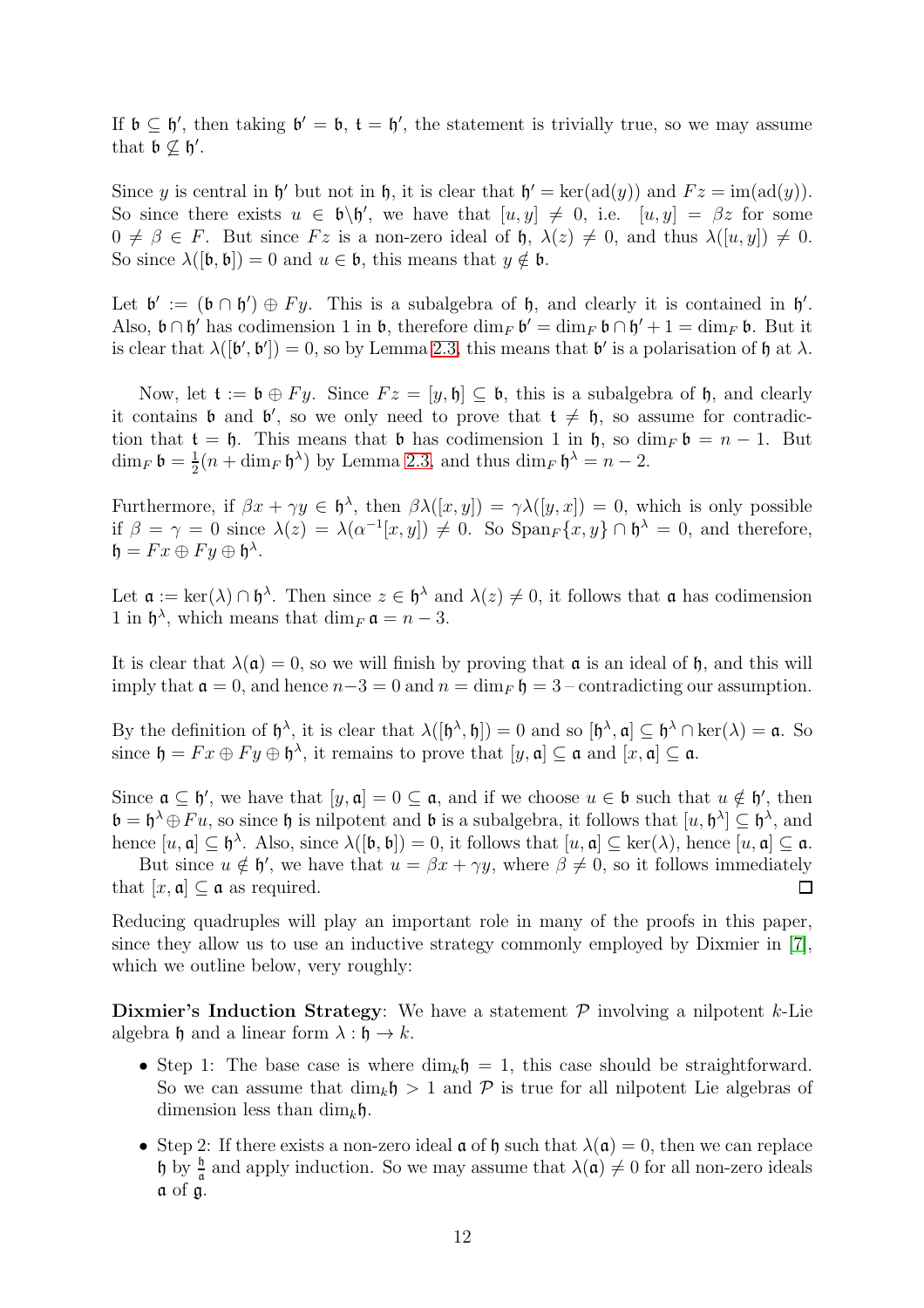• Step 3: Applying Proposition [2.7,](#page-10-0) we can choose a reducing quadruple  $(x, y, z, \mathfrak{h}')$ of h. Since we know that P holds for  $\mathfrak{h}'$  and  $\lambda|_{\mathfrak{h}'}$  by induction, we can hopefully induce up to h.

#### <span id="page-12-0"></span>2.5 Tate-Weyl algebras

Let us first recall the definition of the Weyl algebra, given in [\[16,](#page-51-0) Section 1.3]:

**Definition 2.9.** Let  $d \in \mathbb{N}$ . We define the d'th Weyl algebra  $A_d(k)$  to be the k-algebra in 2d-variables  $x_1, \dots, x_d, y_1, \dots, y_d$  satisfying the following relations for  $1 \leq i, j \leq d$ ,  $i \neq j$ :

$$
x_i x_j - x_j x_i = 0, y_i y_j - y_j y_i = 0, x_i y_j - y_j x_i = 0, x_i y_i - y_i x_i = 1.
$$

**Lemma 2.9.**  $A_d(k)$  is isomorphic as a k-vector space to the polynomial ring  $k[x_1, \dots, x_d, \partial_1, \dots, \partial_d]$ , subject to the relations that  $x_1, \dots, x_d$  commute,  $\partial_1, \dots, \partial_d$  commute,  $x_i \partial_j = \partial_j x_j$  if  $i \neq j$ and  $x_i\partial_i = \partial_i x_i + 1$ .

**Note:** It is well known and quite straightforward to prove that  $A_n(k)$  is a simple kalgebra domain.

The Weyl algebra is of great importance within algebraic and differential geometry, since it can be realised as the ring of differential operators on the affine plane  $\mathbb{A}_k^d$ . The following result highlights the usefulness of this object within representation theory, since it can be explicitly realised as a ring of endomorphisms:

<span id="page-12-1"></span>**Lemma 2.10.** Let  $k[t_1, \dots, t_d]$  be a polynomial ring in d-variables, and for each  $i =$  $1, \dots, d$ , let  $x_i \in \text{End}_k k[t_1, \dots, t_d]$  be left multiplication by  $t_i$ , and let  $\partial_i := \frac{d}{dt_i} \in$  $\text{End}_k k[t_1, \dots, t_d].$  Then the natural map  $A_d(k) \to \text{End}_k k[t_1, \dots, t_d]$  sending  $x_i$  to  $x_i$ and  $\partial_i$  to  $\partial_i$  is an injective ring homomorphism.

Now, if we fix  $\mathfrak h$  a nilpotent k-Lie algebra, the following result of Dixmier ([\[7,](#page-50-0) Theorem 4.7.9]) shows us that all weakly rational ideals in  $U(\mathfrak{h})$  are maximal, which completes the Dixmier-Moeglin equivalence in the nilpotent case:

<span id="page-12-2"></span>**Theorem 2.11.** Let I be a two-sided of  $U(\mathfrak{h})$  such that  $Z\left(\frac{U(\mathfrak{h})}{I}\right)$ I  $= k$ , then there exists  $d \in \mathbb{N}$  such that  $\frac{U(\mathfrak{h})}{I} \cong A_d(k)$ . The integer d is called the weight of I.

The proof of this Theorem is inductive, not constructive, so we cannot usually explicitly write down this isomorphism. However, using Theorem [2.6,](#page-9-2) we know that all weakly rational ideals of  $U(\mathfrak{h})$  arise as annihilators of Dixmier modules, and using this notion there are cases where we can construct an isomorphism.

Specifically, if  $I = \text{Ann}_{U(\mathfrak{h})}D(\lambda)$  for some linear form  $\lambda$  of  $\mathfrak{h}$ , with polarisation  $\mathfrak{b}$  of codimension d, then we know that  $\frac{U(\mathfrak{h})}{I}$  is a ring of k-linear endomorphisms of  $D(\lambda) \cong$  $k[u_1, \dots, u_d]$ . Since we know from Lemma [2.10](#page-12-1) that  $A_d(k)$  can be realised as a ring of endomorphisms of  $k[u_1, \dots, u_d]$ , we want to show that these to rings can be identified.

Roughly speaking, we want to show that elements in the polarisation  $\mathfrak b$  act by polynomials in  $\partial_1, \cdots, \partial_d$ , and that each basis vector  $u_i$  of  $\mathfrak{g}/\mathfrak{b}$  acts by  $x_i$ . In the next section, we will see how to do this explicitly.

Now, we want to try and generalise Theorem [2.11](#page-12-2) to the affinoid case, so we need to define an affinoid version of the Weyl algebra: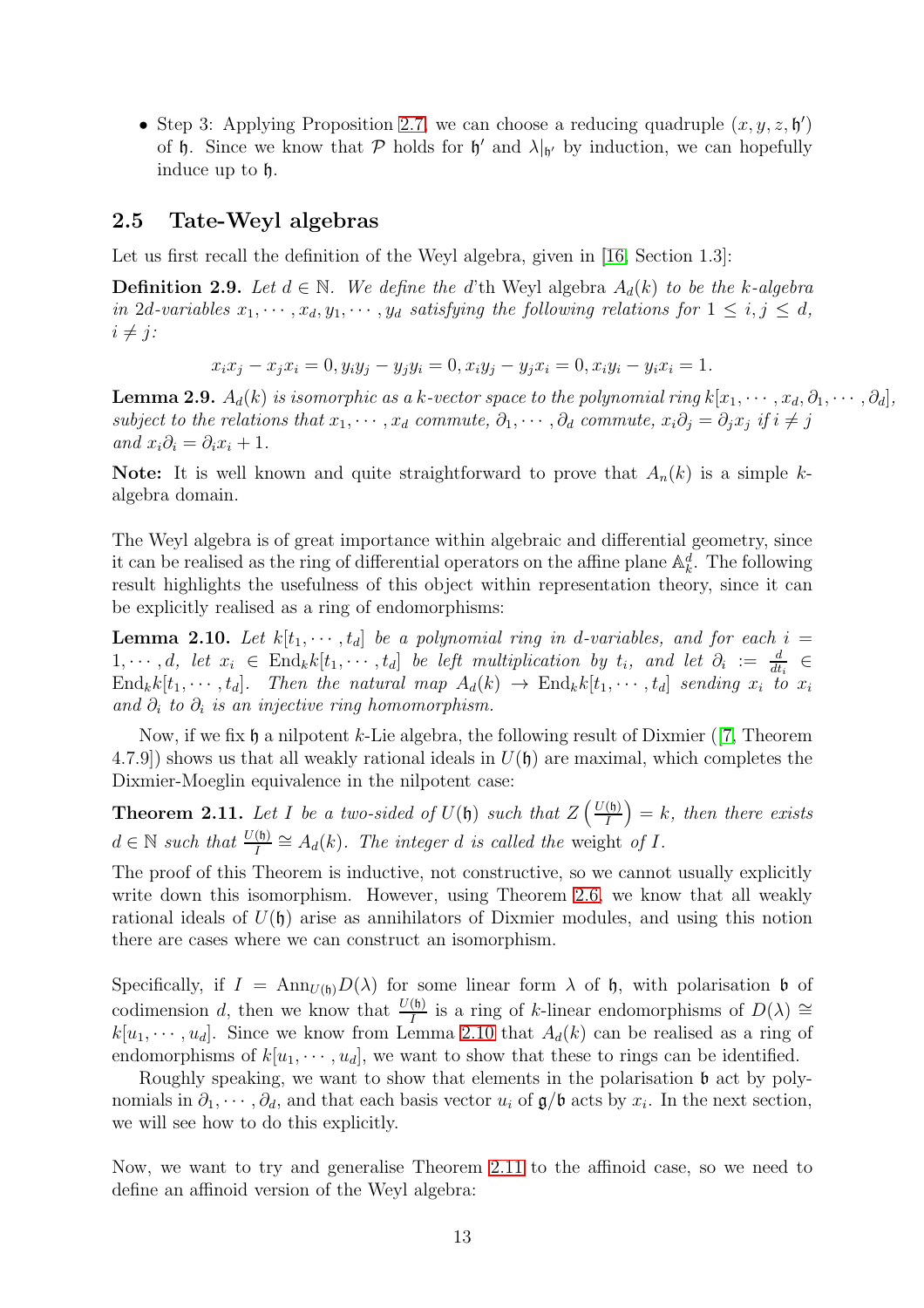**Definition 2.10.** Let  $A_d(\mathcal{O})$  be the O-lattice subalgebra of  $A_d(K)$  consisting of polynomials in  $x_1, \dots, x_d, \partial_1, \dots, \partial_d$  with coefficients in  $\mathcal{O}$ . We define the d'th Tate-Weyl algebra, denoted  $\widehat{A_d(K)}$  to be the completion of  $A_d(K)$  with respect to  $A_d(\mathcal{O})$ 

Similarly to  $A_d(K)$ , the Tate-Weyl algebra  $\widehat{A_d(K)}$  is also a simple domain.

**Lemma 2.12.** The d'th Tate-Weyl algebra  $\widehat{A_d(K)}$  is isomorphic as a K-vector space to  $K\langle x_1,\cdots,x_d,\partial_1,\cdots,\partial_d\rangle$ , where  $x_1,\cdots,x_d$  commute,  $\partial_1,\cdots,\partial_d$  commute,  $x_i\partial_j=\partial_jx_j$  if  $i \neq j$  and  $x_i \partial_i = \partial_i x_i + 1$ .

Moreover, the level n deformation  $\widehat{A_d(K)}_n$  of  $\widehat{A_d(K)}$  is the subalgebra consisting the elements of  $K\langle \pi^n x_1, \cdots, \pi^n x_d, \pi^n \partial_1, \cdots, \pi^n \partial_d \rangle$ .

Using this definition, we have the following affinoid version of Lemma [2.10:](#page-12-1)

<span id="page-13-1"></span>**Lemma 2.13.** Let  $K\langle t_1, \dots, t_d \rangle$  be a Tate algebra in d-variables, and for each i =  $1,\dots,d$ , let  $x_i \in \text{End}_K K\langle t_1,\dots,t_d \rangle$  be left multiplication by  $t_i$ , and let  $\partial_i := \frac{d}{dt_i} \in$  $dt_i$  $\text{End}_K K\langle t_1,\cdots,t_d\rangle$ . Note that if  $\lambda_\alpha \in K$  for each  $\alpha \in \mathbb{N}^{2d}$ , and  $\lambda_\alpha \to 0$  as  $\alpha \to \infty$ , then the series  $\Sigma$  $\alpha \in \mathbb{N}^{2d}$  $\lambda_{\alpha} x_1^{\alpha_1} \cdots x_d^{\alpha_d} \partial_1^{\alpha_{d+1}}$  $\hat{q}_1^{\alpha_{d+1}}\cdots\hat{q}_d^{\alpha_d}$  is a well defined K-linear endomorphism of  $K\langle t_1, \cdots, t_d \rangle$ .

Then the natural map  $A_d(k) \to \text{End}_K K\langle t_1, \cdots, t_d \rangle$  sending  $x_i$  to  $x_i$  and  $\partial_i$  to  $\partial_i$  is an injective ring homomorphism.

In a similar vein to Theorem [2.11,](#page-12-2) we would like to prove that all weakly rational quotients of the affinoid enveloping algebra  $\widehat{U(\mathcal{L})}_K$  are isomorphic to Tate-Weyl algebras. However, it was shown in [\[13\]](#page-51-2) that this need not always be the case. In section 7 we will explore how to prove a related, weaker statement.

#### <span id="page-13-0"></span>2.6 The Coadjoint Action

Now we will recall some Lie theory. Assume  $\mathfrak h$  is nilpotent Lie algebra, and note that for every  $u \in \mathfrak{h}$ , the map ad(u) is a nilpotent derivation of  $\mathfrak{h}$ . So we can define:

$$
\exp(\mathrm{ad}(u)) := \sum_{n\geq 0} \frac{1}{n!} \mathrm{ad}(u)^n : \mathfrak{h} \to \mathfrak{h} \tag{3}
$$

Since  $ad(u)$  is a derivation, it follows that  $exp(ad(u))$  is a Lie-automorphism of h.

**Definition 2.11.** Define the adjoint algebraic group of h to be  $\mathbb{H}(\mathfrak{h}) := \{ \exp(\mathrm{ad}(u)) \in$  $Aut(\mathfrak{h}): u \in \mathfrak{h}$ 

Then  $\mathbb{H}(\mathfrak{h})$  is a subgroup of  $Aut(\mathfrak{h})$ , and if we define the functor  $\mathbb{H}: k\text{-Alg}\to \text{Grp}_1R \mapsto$  $\mathbb{H}(\mathfrak{h}\otimes_k R)$ , then  $\mathbb H$  is an affine algebraic group in the sense of [\[10,](#page-51-5) Definition I.2.1], and it is unipotent.

Note: If we view the space  $ad(f)$  ⊂  $End_k(f)$  as an affine variety over k, then the map  $\exp : \mathrm{ad}(\mathfrak{h}) \to \mathbb{H}$  is an isomorphism of varieties, with inverse log.

Now, let  $\mathfrak{h}^* : k$ -Alg $\rightarrow$  Set be the linear dual of  $\mathfrak{h}$ , i.e.  $\mathfrak{h}^*(R) = Hom_R(\mathfrak{h} \otimes_k R, R) \cong$  $\mathfrak{h}^*(k) \otimes_k R$ . Then  $\mathfrak{h}^*$  is an affine scheme in the sense of [\[10,](#page-51-5) Definition I.1.3].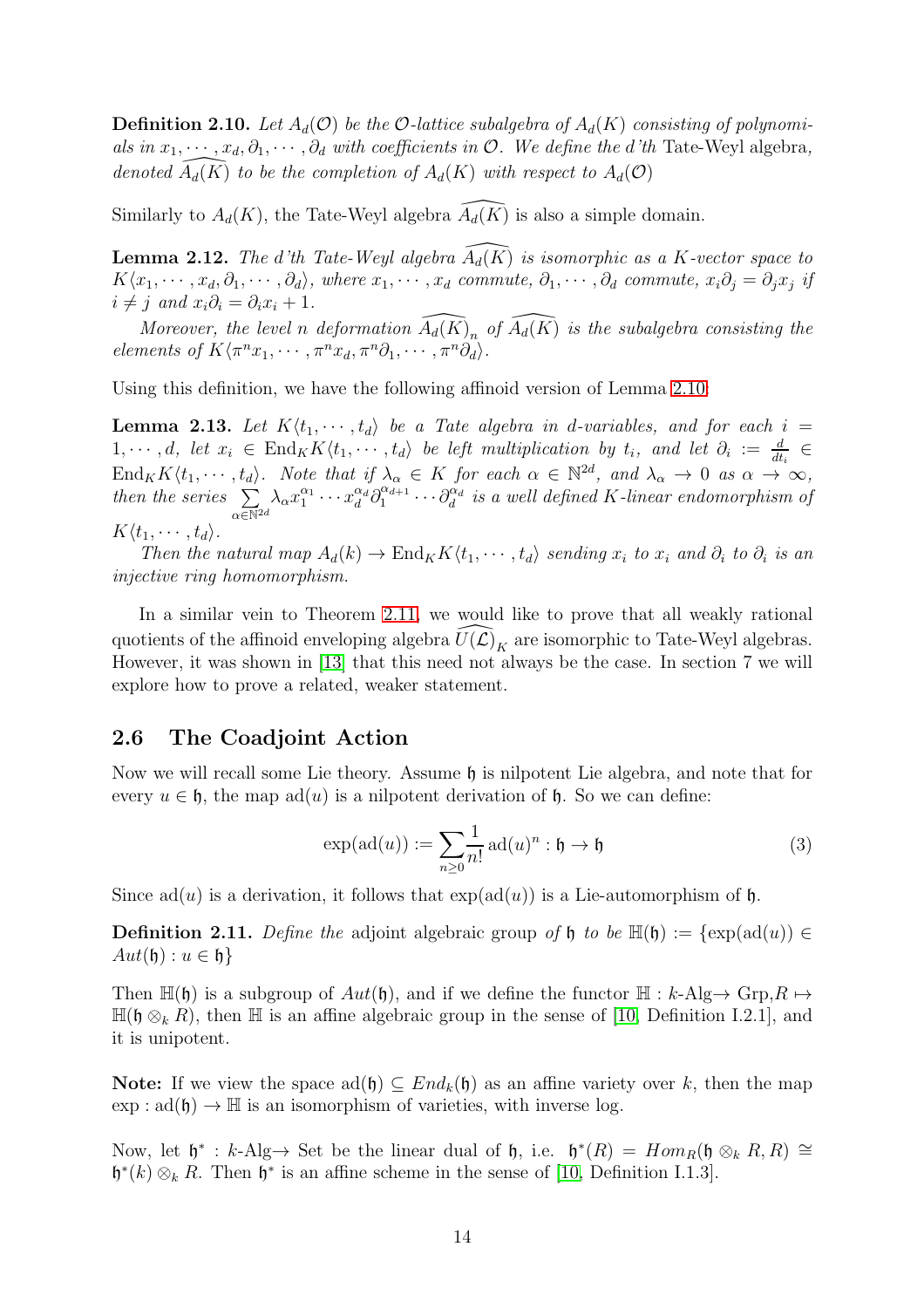**Definition 2.12.** Define an action of  $\mathbb{H}$  on  $\mathfrak{g}^*$ , *i.e.* a morphism of varieties  $\mathbb{H} \times \mathfrak{h}^* \to \mathfrak{h}^*$ , by  $(g \cdot f)(u) = f(g^{-1}u)$ . This is the coadjoint action, and the orbits of this action in  $\mathfrak{h}^*$ are called coadjoint orbits.

Given  $\lambda \in \mathfrak{h}^*(k)$ , let X be the coadjoint orbit of  $\lambda$  in  $\mathfrak{h}^*$ , and let S be the stabiliser of  $\lambda$ in H, i.e.  $S(R) := \{ g \in \mathbb{H}(R) : g \cdot \lambda = \lambda \}$ , an affine algebraic subgroup of H.

<span id="page-14-3"></span>**Lemma 2.14.** There exists an isomorphism of varieties  $\mathbb{H} \cong S \times X$  such that the map  $\mathbb{H} \to X, g \mapsto g \cdot \lambda$  is just the natural projection  $S \times X \to X$ .

*Proof.* Since  $\mathbb H$  is affine and S is closed in  $\mathbb H$ , we see using [\[4,](#page-50-5) Theorem II.6.8] that the quotient variety  $\mathbb{H}/S$  exists. Since the orbit map  $\mathbb{H} \to X$  is surjective and k has characteristic 0, it follows that this map is *separable* in the sense of  $[4, 1.8.2]$ , and hence using [\[4,](#page-50-5) Theorem I.17.3] and [4, Proposition II.6.7] it follows that  $X = \mathbb{H}/S$  and that the map  $\mathbb{H} \to X$  is the quotient map. Since X is closed in  $\mathfrak{h}^*$ , it follows that  $\mathbb{H}/S$  is affine.

Now, using [\[10,](#page-51-5) I.5.6(1)] we see that  $\mathbb{H} \times S \cong \mathbb{H} \times_{\mathbb{H}/S} \mathbb{H}$  as varieties, and using this isomorphism, it follows that the natural map  $\mathbb{H} \to \mathbb{H}/S$  is an S-torsor in the sense of [\[6,](#page-50-6) Ch.III Definition 4.1.3].

Therefore, since S is unipotent and  $H/S$  is affine, it follows from [\[6,](#page-50-6) Ch.IV Proposition 3.7(b)] that the torsor  $\mathbb{H} \to \mathbb{H}/S$  is trivial, i.e.  $\mathbb{H} \cong S \times \mathbb{H}/S = S \times X$  as varieties and the map  $\mathbb{H} \to X$  is just the projection to the second factor.  $\Box$ 

# <span id="page-14-0"></span>3 The Action of  $\widehat{U(\mathcal{L})}_K$  on  $\widehat{D(\lambda)}$

In this section, we will prove our affinoid version of Theorem [2.5,](#page-9-1) at least in the case where  $\mathfrak g$  is nilpotent. Throughout, assume that  $\mathfrak g$  is a finite dimensional K-Lie algebra, with  $\mathcal{O}$ -Lie lattice  $\mathcal{L}$ .

## <span id="page-14-1"></span>3.1 Induced Modules

Since the affinoid Dixmier module  $\widehat{D(\lambda)}$  is an induced  $\widehat{U(\mathcal{L})}_K$ -module, we will first explore some general properties of induced modules.

<span id="page-14-2"></span>Lemma 3.1. Let  $\mathfrak h$  be a subalgebra of  $\mathfrak g$ , let  $\mathfrak a$  be an ideal of  $\mathfrak g$  such that  $\mathfrak a \subseteq \mathfrak h$ . Let  $\mathfrak{g}_1 := \mathfrak{g}/\mathfrak{a}, \mathfrak{h}_1 := \mathfrak{h}/\mathfrak{a}.$  Also, set  $\mathcal{H} := \mathcal{L} \cap \mathfrak{h}, \mathcal{A} := \mathcal{L} \cap \mathfrak{a}, \mathcal{L}_1 := \mathcal{L}/\mathcal{A}, \mathcal{H}_1 := \mathcal{H}/\mathcal{A},$  which are Lie lattices in  $\mathfrak{h}$ ,  $\mathfrak{a}$ ,  $\mathfrak{g}_1$  and  $\mathfrak{h}_1$  respectively. Then:

(i) There is a continuous surjection of K-algebras  $\widehat{U(\mathcal{L})}_K \twoheadrightarrow \widehat{U(\mathcal{L}_1)}_K$  induced by the surjection  $\mathcal{L} \twoheadrightarrow \mathcal{L}_1$ . The kernel of this surjection is  $\widehat{\mathfrak{gl}(\mathcal{L})}_K$ 

(ii) If M is a finitely generated  $\widehat{U(\mathcal{H}_1)}_K$ -module, then M has the structure of a  $\widehat{U(\mathcal{H})}_K$ module via the surjection in (i), and  $\widehat{U(\mathcal{L})}_K \otimes_{\widehat{U(\mathcal{H})}_K} M \cong \widehat{U(\mathcal{L})}_K \otimes_{\widehat{U(\mathcal{H}_1)}_K} M$  as  $\widehat{U(\mathcal{L})}_K$ modules.

*Proof.* (i) It is clear that the surjection  $\mathcal{L} \rightarrow \mathcal{L}_1$  induces a surjection  $U(\mathcal{L}) \rightarrow U(\mathcal{L}_1)$ sending  $\pi^n U(\mathcal{L})$  to  $\pi^n U(\mathcal{L}_1)$ , so this yields a continuous map  $\widehat{U(\mathcal{L})} \to \widehat{U(\mathcal{L}_1)}$ .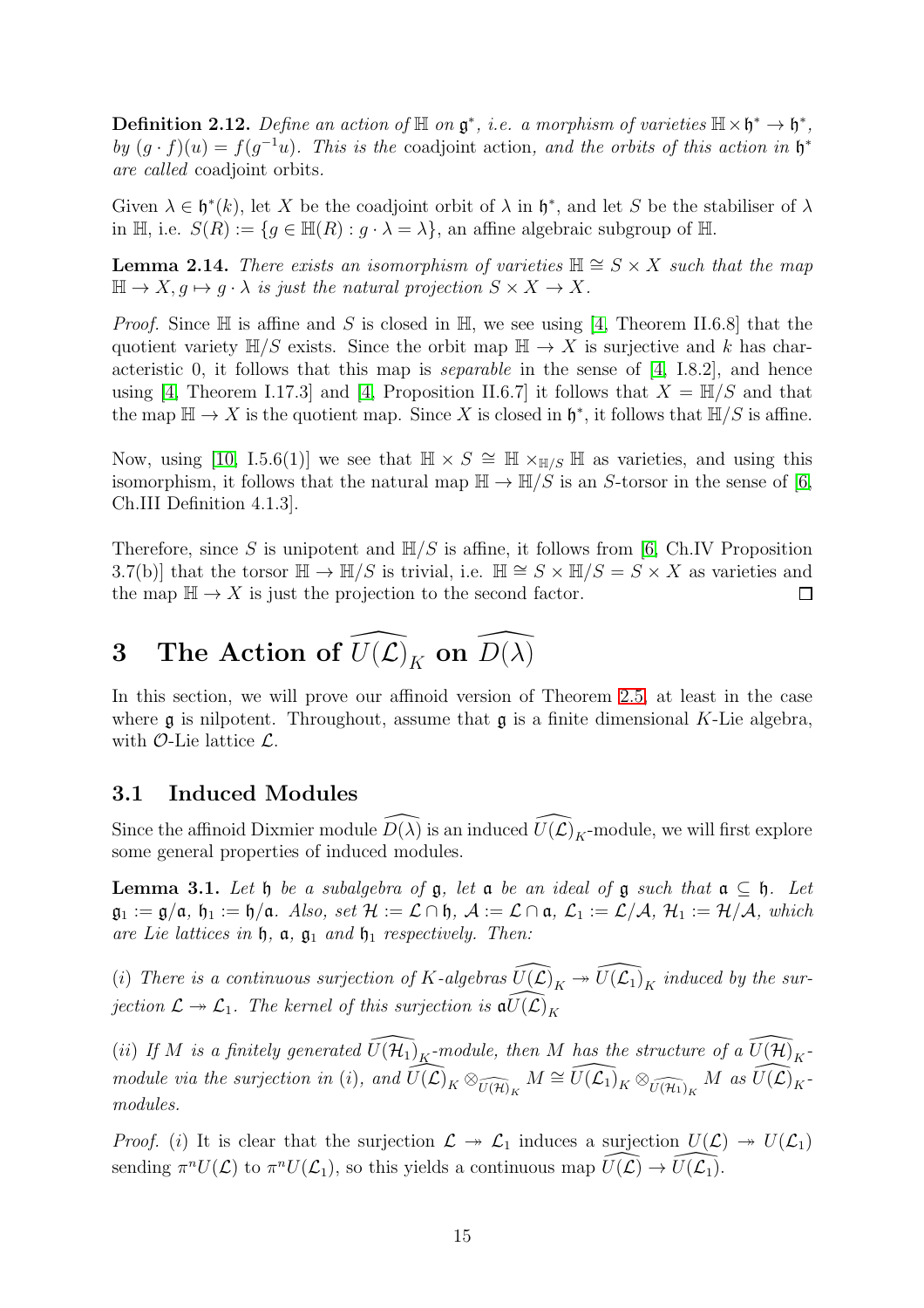If we fix a basis  $\{x_1, \dots, x_d\}$  for  $\mathcal L$  such that  $\{x_{r+1}, \dots, x_d\}$  is a basis for  $\mathcal A$ , then using Lemma [2.1,](#page-6-1) we see that every element of  $\widehat{U(\mathcal{L}_1)}_K$  has the form  $\sum_{\alpha \in \mathbb{N}^r}$  $\lambda_\alpha (x_1 + \mathcal{A})^{\alpha_1} \cdots (x_r + \mathcal{A})^{\alpha_r},$ where  $\lambda_{\alpha} \in \mathcal{O} \to 0$  as  $\alpha \to \infty$ . Clearly under the map  $\widehat{U(\mathcal{L})} \to \widehat{U(\mathcal{L}_1)}$ ,  $x_i$  maps to  $x_i + \mathcal{A}$ for each  $i$ , and hence the map is surjective.

Moreover, we can write any element of  $\widehat{U(\mathcal{L})}$  as  $\Sigma$  $\alpha \overline{\in} \mathbb{N}^r$  $x_1^{\alpha_1} \cdots x_r^{\alpha_r} c_{\alpha}$  for some  $c_{\alpha} \in \widehat{U(A)}$ converging to zero, and this maps to 0 if and only if  $c_{\alpha}$  maps to 0 for each  $\alpha$ . But each  $c_{\alpha}$  has the form  $\sum$  $\beta \in \overline{\mathbb{N}^{d-r}}$  $\mu_\beta x_{r+1}^{\beta_{r+1}} \cdots x_d^{\beta_d}$  $\frac{\beta d}{d}$ , and this maps to zero if and only if  $\mu_0 = 0$ , i.e.  $c_{\alpha} \in \widehat{U}(\mathcal{A})\mathcal{A}$ . Hence the kernel of the surjection is  $\widehat{U}(\mathcal{L})\mathcal{A}$  and part (i) follows. (*ii*) Let  $\phi: \widehat{U(\mathcal{L})}_K \to \widehat{U(\mathcal{L}_1)}_K$  be the surjection from part (*i*), and define a map:  $\Theta: \widehat{U(\mathcal{L})}_K \otimes_{\widehat{U(\mathcal{H})}_K} M \to \widehat{U(\mathcal{L}_1)}_K \otimes_{\widehat{U(\mathcal{H}_1)}_K} M, r \otimes m \mapsto \phi(r) \otimes m.$ 

It is clear that this is a well defined map of  $\widehat{U(\mathcal{L})}_K$ -modules, we want to prove that it is an isomorphism.

Every element  $s \in \widehat{U(\mathcal{L}_1)}_K$  can be written uniquely in the form

$$
s = \sum_{\alpha \in \mathbb{N}^r} \lambda_\alpha (x_1 + \mathcal{A})^{\alpha_1} \cdots (x_r + \mathcal{A})^{\alpha_r} = \phi \left( \sum_{\alpha \in \mathbb{N}^r} \lambda_\alpha x_1^{\alpha_1} \cdots x_r^{\alpha_r} \right),
$$

so there is a unique element in  $K\langle x_1, \dots, x_r \rangle$  that maps onto s under  $\phi$ . We call this element  $\phi^{-1}(s)$ , and it is clear that this defines a K-linear map  $\phi^{-1}: \widehat{U(\mathcal{L}_1)} \to K\langle x_1, \cdots, x_r \rangle$ .

Therefore, we can define a K-linear map  $\Psi: \widehat{U(\mathcal{L}_1)}_K \otimes_{\widehat{U(\mathcal{H}_1)}_K} M \to \widehat{U(\mathcal{L})}_K \otimes_{\widehat{U(\mathcal{H})}_K} M$ sending  $s \otimes m$  to  $\phi^{-1}(s) \otimes m$ . We can show that this is well defined by choosing an appropriate basis for  $\mathcal{H}_1$  that extends to a basis for  $\mathcal{L}_1$ , and clearly it is a right inverse to  $\Theta$ .

Using the fact that  $\widehat{U(\mathcal{L})}_K$  is isomorphic as a K-vector space to  $K\langle x_1, \cdots, x_r \rangle \langle x_{r+1}, \cdots, x_d \rangle$ , and  $x_{r+1}, \dots, x_d \in \mathcal{A} \subseteq \mathcal{H}$ , we see that every simple tensor  $s \otimes m \in \widehat{U(\mathcal{L})}_K \otimes_{\widehat{U(\mathcal{H})}_K} M$ can be written as an infinite sum of simple tensors  $s_n \otimes m_n$  converging to zero as  $n \to \infty$ , with  $s_n \in K\langle x_1, \cdots, x_r \rangle$ . We know this sum converges by Proposition [2.2.](#page-7-1)

Therefore, for any  $s \in \widehat{U(\mathcal{L})}_K$ ,  $m \in M$ ,  $\Psi \Theta(s \otimes m) = \sum_{n \in \mathbb{N}}$  $\Psi\Theta(s_n\otimes m_n)=\sum$  $\Psi(\phi(s_n)\otimes m_n),$  $\overline{n}$ ∈N and since  $s_n \in K\langle x_1, \cdots, x_s \rangle$  for each  $n, \phi^{-1}(\phi(s_n)) = s_n$ , and hence  $\Psi \Theta(s \otimes m) = s \otimes m$ . Thus  $\Psi$  and  $\Theta$  are mutually inverse bijections.  $\Box$ 

Now, recall from [\[1\]](#page-50-7) that if A is a Banach K-algebra, and M is a left A-module,  $\pi$ -adically complete with respect to some lattice  $N \subseteq M$ , then we may define the Tate module:

$$
M\langle t_1,\cdots,t_d\rangle:=\{\underset{\alpha\in\mathbb{N}^d}{\sum}t_1^{\alpha_1}\cdots t_d^{\alpha_d}s_{\alpha}:s_{\alpha}\in M, s_{\alpha}\to 0 \text{ as } |\alpha|\to\infty\}.
$$

Note that we don't necessarily give  $M(t_1, \dots, t_d)$  the structure of an A-module, a priori it is just a K-vector space.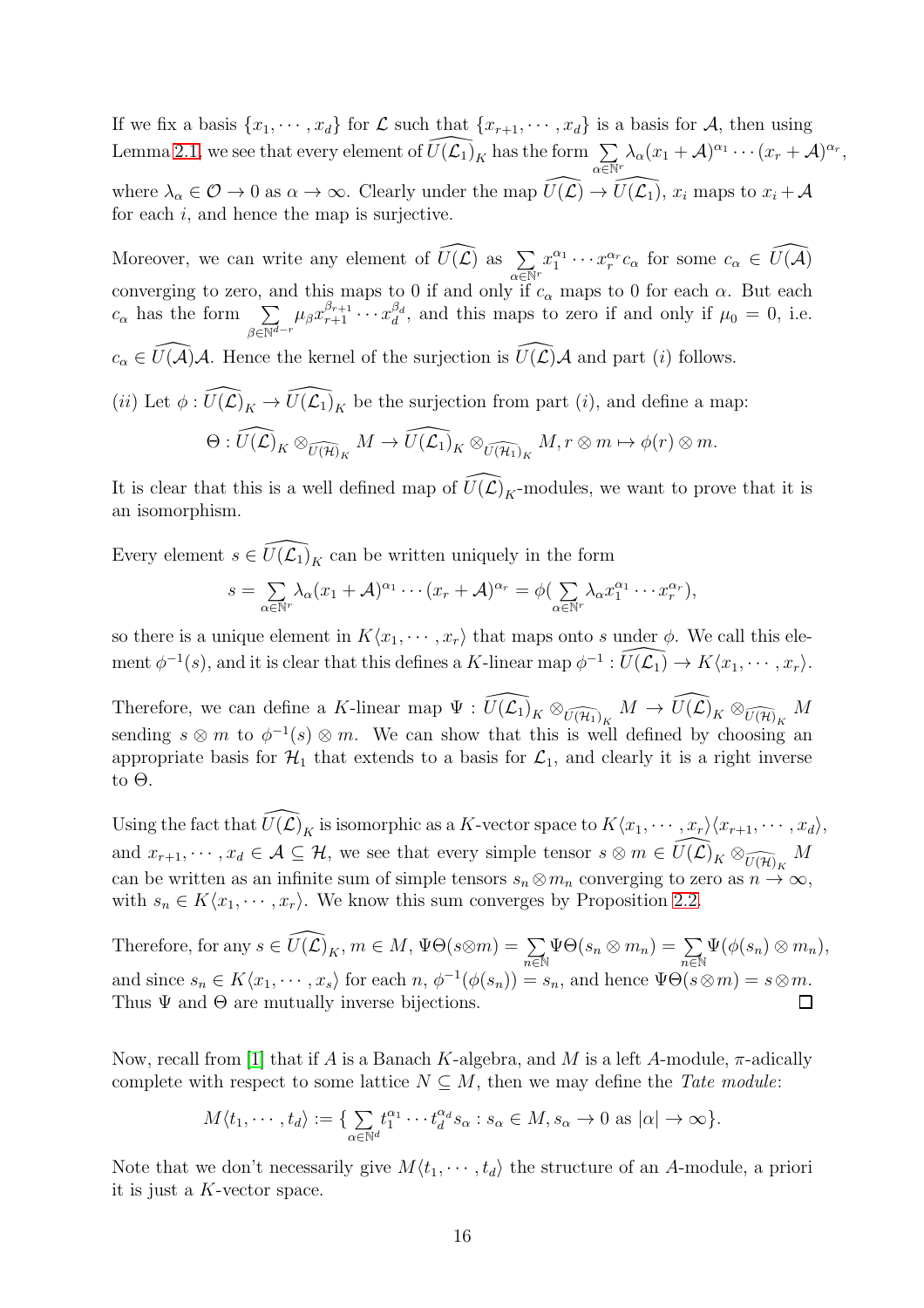<span id="page-16-0"></span>**Proposition 3.2.** Let  $\mathfrak{h}$  be a subalgebra of  $\mathfrak{g}$ , and let  $\mathcal{H} := \mathfrak{h} \cap \mathcal{L}$ , so  $\mathcal{H}$  is a Lie lattice in h. Suppose that M is a finitely generated  $\widehat{U(\mathcal{H})}_K$ -module. Then if  $r = \dim_K \mathfrak{g}/\mathfrak{h}$ , there is an isomorphism of K-vector spaces  $\widehat{U(\mathcal{L})}_K \otimes_{\widehat{U(\mathcal{H})}_K} M \cong M\langle t_1, \cdots, t_r \rangle$ , where  $t_i v$ corresponds to  $x_i \otimes v$  for some  $\mathcal{O}$ -basis  $\{x_1, \cdots, x_r\}$  for  $\mathcal{L}/\mathcal{H}$ . Thus  $M\langle t_1, \cdots, t_r\rangle$  carries the structure of a  $\widehat{U(\mathcal{L})}_K$  module.

Moreover, if  $r = 1$ , so  $\mathcal{L} = \mathcal{H} \oplus \mathcal{O}x$  for some  $x \in \mathcal{L}$ , then we can choose this isomorphism  $\widehat{U(\mathcal{L})}_K \otimes_{\widehat{U(\mathcal{H})}_K} M \cong M\langle t \rangle$  such that:

(i) x acts by t on  $M\langle t\rangle$ .

(ii) If  $y, z \in \mathcal{H}$  act on M by scalars  $\beta_y, \beta_z \in \mathcal{O}$ ,  $[x, z] = 0$  and  $[y, x] = \alpha z$  for some  $\alpha \in K$ , then y acts on  $M\langle t \rangle$  by  $\alpha \beta_z \frac{d}{dt} + \beta_y$ .

(iii) If  $\alpha, \beta_z \neq 0$  and M is irreducible over  $\widehat{U(\mathcal{H})}_K$ , then  $M\langle t \rangle$  is irreducible over  $\widehat{U(\mathcal{L})}_K$ .

*Proof.* Let  $\{x_1, \dots, x_d\}$  be an  $\mathcal{O}$ -basis for  $\mathcal{L}$  such that  $\{x_{r+1}, \dots, x_d\}$  is a basis for  $\mathcal{H}$ . Then by Lemma [2.1,](#page-6-1) writing  $\underline{x}^{\alpha} := x_1^{\alpha_1} \cdots x_d^{\alpha_d}$  $\det_d^{\alpha_d}$ , we have:  $\widehat{U(\mathcal{L})}_K = \{ \sum \}$  $\alpha \in \mathbb{N}^d$  $\lambda_{\alpha} \underline{x}^{\alpha} : \lambda_{\alpha} \in \mathcal{O}, \lambda_{\alpha} \rightarrow$ 0 as  $|\alpha| \to \infty$ .

Define a map:

$$
\Theta: \widehat{U(\mathcal{L})}_K \otimes_{\widehat{U(\mathcal{H})}_K} M \to M\langle t_1, \cdots, t_r \rangle, \sum_{\alpha \in \mathbb{N}^d} \lambda_{\alpha} \underline{x}^{\alpha} \otimes v \mapsto \sum_{\beta \in \mathbb{N}^r} t_1^{\beta_1} \cdots t_r^{\beta_r} (\sum_{\gamma \in \mathbb{N}^{d-r}} \lambda_{(\beta,\gamma)} \underline{x}^{\gamma} v).
$$

Note that here  $(\beta, \gamma)$  refers to the d-tuple whose first r terms are the terms of  $\beta$ , and the last  $d - r$  terms are the terms of  $\gamma$ . It is straightforward but technical to show that this is a well defined K-linear map, so we need to prove that it is an isomorphism.

Firstly,  $M = \widehat{U(\mathcal{H})}_K v_1 + \cdots + \widehat{U(\mathcal{H})}_K v_t$ , so any element of  $M\langle t_1, \cdots, t_r \rangle$  will have the form  $\sum$  $\beta \overline{\in} \mathbb{N}^r$  $t_1^{\beta_1}$  $i_1^{\beta_1} \cdots t_r^{\beta_r}(a_{1,\beta}v_1 + \cdots + a_{t,\beta}v_t)$  for some  $a_{i,\beta} \in \widehat{U(\mathcal{H})}_K$ . This is the image of  $\sum$  $\beta \overline{\in} \mathbb{N}^r$  $x_1^{\beta_1}$  $\frac{\beta_1}{1}\cdots x_r^{\beta_r}a_{1,\beta}\otimes v_1+\cdots+\sum_s$  $\beta \overline{\in} \mathbb{N}^r$  $x_1^{\beta_1}$  $i_1^{\beta_1} \cdots x_r^{\beta_r} a_{t,\beta} \otimes v_t$ , so  $\Theta$  is surjective.

Furthermore, if  $\Sigma$  $\beta \overline{\in} \mathbb{N}^r$  $t_1^{\beta_1}$  $i_1^{\beta_1} \cdots t_r^{\beta_r} (a_{1,\beta}v_1 + \cdots + a_{t,\beta}v_t) = 0$  then  $a_{1,\beta}v_1 + \cdots + a_{t,\beta}v_t = 0$  for all β. Since  $\widehat{U(\mathcal{L})}_K \otimes_{\widehat{U(\mathcal{H})}_K} M$  is finitely generated, it is complete by Proposition [2.2,](#page-7-1) thus

$$
\sum_{\beta \in \mathbb{N}^r} x_1^{\beta_1} \cdots x_r^{\beta_r} a_{1,\beta} \otimes v_1 + \cdots + \sum_{\beta \in \mathbb{N}^r} x_1^{\beta_1} \cdots x_r^{\beta_r} a_{t,\beta} \otimes v_t
$$
\n
$$
= \sum_{\beta \in \mathbb{N}^r} x_1^{\beta_1} \cdots x_r^{\beta_r} \otimes (a_{1,\beta} v_1 + \cdots + a_{t,\beta} v_t) = 0,
$$
\n(4)

hence  $\Theta$  is injective.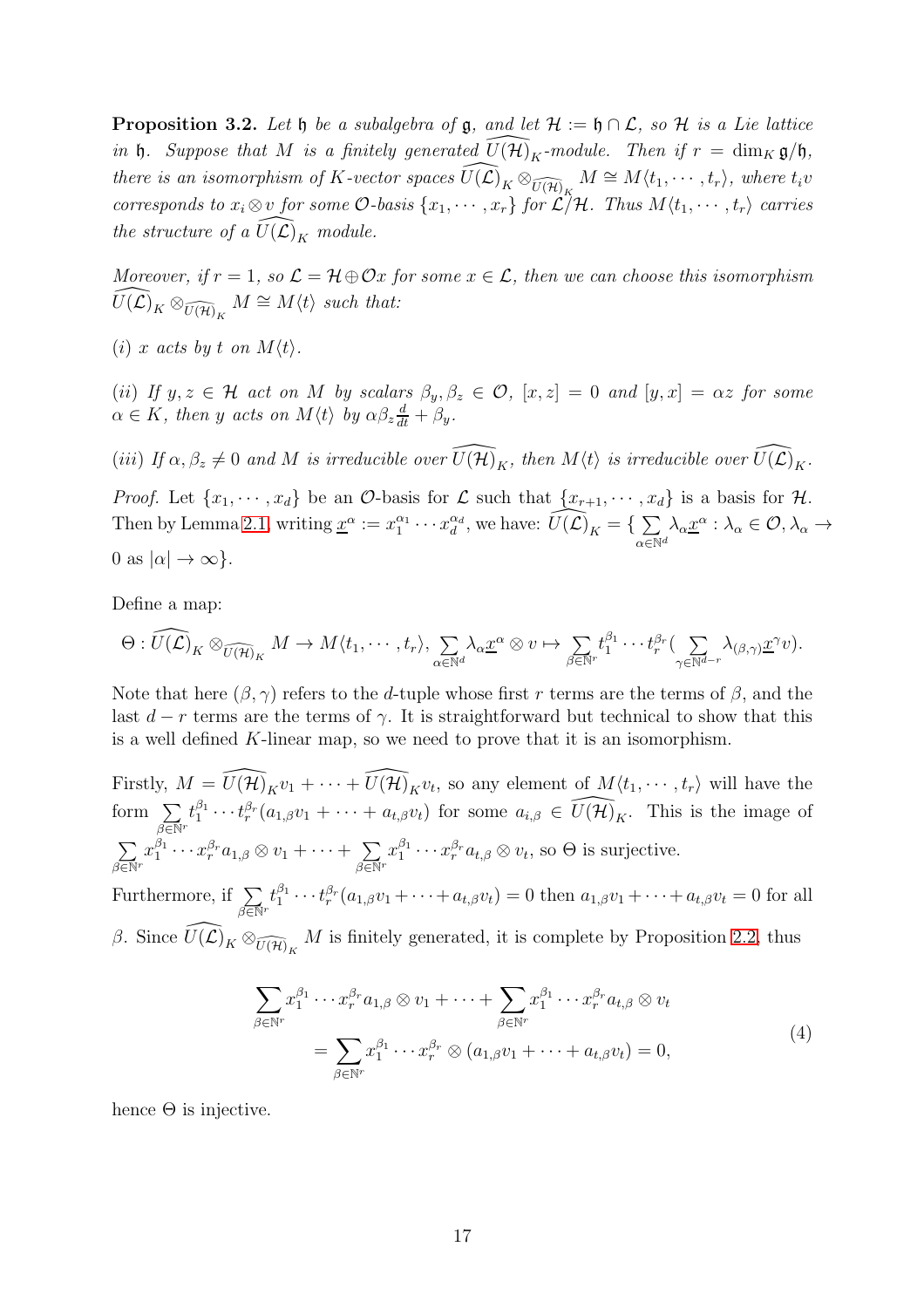Hence  $\Theta$  is an isomorphism of K-vector spaces, and  $\Theta(x_i \otimes v) = t_i v$  for all  $i \leq r, v \in M$ . So clearly we can define an action of  $\widehat{U}(\widehat{\mathcal{L}})_K$  on  $M\langle t_1, \cdots, t_r \rangle$  making  $\Theta$  into an isomorphism of  $\widehat{U}(\mathcal{L})_K$ -modules.

(i) Since  $\Theta(x^n v) = t^n v$  for all  $v \in M$ ,  $n \in \mathbb{N}$ , it is clear that the action of x on  $M\langle t \rangle$  is given by multiplication by  $t$ .

(ii) Since y and z act by scalars on M, their action on  $M(t)$  is determined entirely by their action on the powers of t.

Since  $[x, z] = 0$ , it follows that z commutes with all powers of x, and hence  $z \cdot t^n v =$  $z\Theta(x^n \otimes v) = \Theta(x^n \otimes z \cdot v) = \Theta(\beta_z(x^n \otimes v)) = \beta_z t^n v$ , so z acts on  $M\langle t \rangle$  via  $\beta_z$ .

Clearly  $y \cdot v = \beta_y v$ , so we will assume that for some  $n \geq 0$ ,  $y \cdot t^n v = n \alpha \beta_z t^{n-1} v + \beta_y t^n v$ and show that  $y \cdot t^{n+1}v = (n+1)\alpha \beta_z t^n v + \beta_y t^{n+1}v$ , and it will follow using induction that y acts by  $\alpha \beta_z \frac{d}{dt} + \beta_y$ :

$$
y \cdot t^{n+1}v = y\Theta(x^{n+1} \otimes v) = \Theta(yx^{n+1} \otimes v) = \Theta(([y, x]x^n + xyx^n) \otimes v)
$$
  
=  $\alpha z\Theta(x^n \otimes v) + xy\Theta(x^n \otimes v) = \alpha z t^n v + xy t^n v$   
=  $\alpha \beta_z t^n v + x n \alpha \beta_z t^{n-1} v + x \beta_y t^n v = (n+1) \alpha \beta_z t^n v + \beta_y t^{n+1} v$  (5)

(*iii*) Let  $\partial := \frac{d}{dt}$ , and let  $\rho : \widehat{U(\mathcal{L})}_K \to \text{End}_K(M\langle t\rangle)$  be the action, then by part (*ii*),  $\rho(y) = \alpha \beta_z \partial + \beta_y$ , so  $\partial = (\alpha \beta_z)^{-1} (\rho(y) - \beta_y) = \rho((\alpha \beta_z)^{-1} (y - \beta_y)) \in \text{im}(\rho)$ .

Hence for each  $n \in \mathbb{N}$ ,  $\partial^{[n]} = \frac{1}{n}$  $\frac{1}{n!}\partial^n \in \text{im}(\rho).$ 

So, suppose that  $0 \neq T \leq M\langle t \rangle$  is a submodule, i.e there exists  $\sum$  $m\succeq0$  $t^m s_m \in T$ ,  $s_m \in M$ ,  $s_m$  not all zero,  $s_m \to 0$  as  $m \to \infty$ .

Then since  $\partial^{[n]}(T) \subseteq T$  for all n, it follows that  $\sum$ m≥n  $\binom{m}{n} t^{m-n} s_m \in T$ , hence we may assume that  $s_0 \neq 0$ .

Set  $s := s_0 \in M \setminus \{0\}$ , and define a sequence of elements in T by  $r_0 := \sum_{m \geq 0}$  $t^m s_m$ , and for  $i > 0, r_i := r_{i-1} - t^i \partial^{[i]}(r_{i-1}).$ 

Now, if  $r_i = s + \sum$  $\overline{m>}i$  $t^m s_{i,m}$ , then  $t^i \partial^{[i]}(r_i) = \sum_{m>i}$  $t^m\binom{m}{i}s_{i,m}$ , so  $r_{i+1} = r_i - t^i \partial^{[i]}(r_i) = s + \sum$  $m > i+1$  $t^m(s_{i,m} - \binom{m}{i} s_{i,m}).$ 

So inductively, we get that for each  $i \in \mathbb{N}$ ,  $r_i = s + \sum$  $\sum_{m>i} s_{i,m} t^m$  for some  $s_{i,m} \in M$  with  $v(s_{i,m}) \ge v(s_{i-1,m})$ . It follows easily that  $r_i \to s$  in  $M\langle t \rangle$  as  $i \to \infty$ .

But since  $M\langle t \rangle$  is finitely generated over  $\widehat{U}(\widehat{\mathcal{L}})_K$ , which is Noetherian, it follows that T is finitely generated over  $\widehat{U}(\widehat{\mathcal{L}})_K$ , and hence T is  $\pi$ -adically complete by Proposition [2.2.](#page-7-1)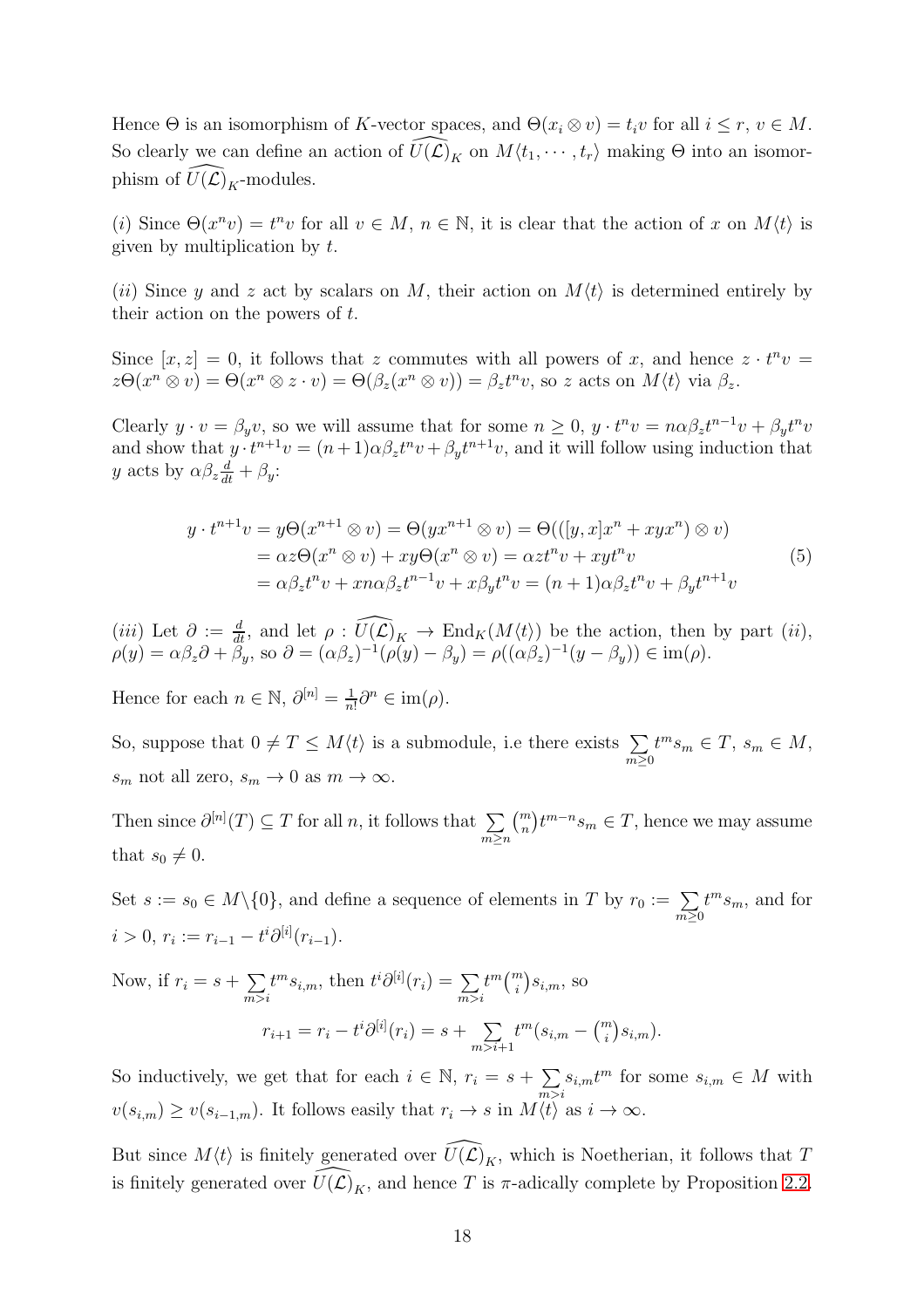Therefore, since each  $r_i \in T$ , this means that  $s \in T$ . So  $0 \neq s \in M \cap T$ , and thus  $M \cap T \neq 0$ . But since M is irreducible,  $M \cap T = 0$  or M, hence  $M \cap T = M$ .

It follows that  $M\langle t\rangle = \widehat{U(\mathcal{L})}_K \otimes_{\widehat{U(\mathcal{L})}_K} M \subseteq T$ , and hence  $T = M\langle t\rangle$ . Since our choice of T was arbitrary, this implies that  $\overrightarrow{M(t)}$  is irreducible as required.  $\Box$ 

#### <span id="page-18-0"></span>3.2 An explicit formula

From now on, we will assume that  $\mathfrak g$  is nilpotent. We will now examine the action of  $\widehat{U(\mathcal{L})}_K$  on  $\widehat{D(\lambda)}$  more closely, and write down an explicit formula for the action of elements of g.

First, let  $\lambda : \mathfrak{g} \to K$  be a linear form such that  $\lambda(\mathcal{L}) \subset \mathcal{O}$ , and let b be a polarisation of  $\mathfrak{g}$  at  $\lambda$  with  $\mathcal{B} = \mathfrak{b} \cap \mathcal{L}$ . Fix a basis  $\{u_1, \dots, u_r\}$  for  $\mathcal{L}/\mathcal{B}$ , and it follows from Proposition [3.2](#page-16-0) that  $\widehat{D(\lambda)}_b \cong K\langle u_1, \cdots, u_r \rangle$  as a K-vector space.

So, for each  $i = 1, \dots, r$ , recall from Section 2.4 that we can define the endomorphisms  $x_i, \partial_i \in \text{End}_K \widehat{D(\lambda)}$  by  $x_i(f) := u_i f$  and  $\partial_i(f) := \frac{df}{du_i}$ . Note that for each  $u \in \mathfrak{g}$ , we can write  $u = v_u + \alpha_{1,u}u_1 + \cdots + \alpha_{r,u}u_r$  for some unique  $v_u \in \mathfrak{b}, \alpha_{i,u} \in K$ . Using this, we define:

$$
\mu: \mathfrak{g} \to \operatorname{End}_{K} \widehat{D(\lambda)}_{\mathfrak{b}}, u \mapsto \lambda(v_{u}) + \alpha_{1,u} x_{1} + \cdots + \alpha_{r,u} x_{r}.
$$
 (6)

Naively, one might think that this defines the action of  $\mathfrak{g}$  on  $\overline{D(\lambda)}$ , but this is not true. However, the following result gives the explicit formula which allows us to completely describe this action:

<span id="page-18-1"></span>**Proposition 3.3.** Let  $\rho : \widehat{U(\mathcal{L})}_K \to \text{End}_K \widehat{D(\lambda)}_b$  be the natural action of  $\widehat{U(\mathcal{L})}_K$  on  $\widehat{D(\lambda)}_b$ , then we may choose a basis  $\{u_1, \cdots, u_r\}$  for  $\mathcal{L}/\mathcal{B}$  such that for every  $u \in \mathfrak{g}$ , the action of u is given by:

$$
\rho(u) = \sum_{\alpha \in \mathbb{N}^r} \frac{1}{\alpha_1!} \cdots \frac{1}{\alpha_r!} \mu(\text{ad}(u_r)^{\alpha_r} \cdots \text{ad}(u_1)^{\alpha_1}(u)) \partial_1^{\alpha_1} \cdots \partial_r^{\alpha_r}
$$

**Note:** This is a finite sum, since **g** is nilpotent. Also, we define  $ad(x)(y) := [y, x]$ , as opposed to the more conventional  $ad(x)(y) = [x, y]$ .

Moreover, if  $u \in \mathfrak{b}$  and  $ad(\mathfrak{g})^n(u) \subseteq \mathfrak{b}$  for all  $n \in \mathbb{N}$ , then this formula holds for any choice of basis.

*Proof.* Since **g** is nilpotent, we can choose a basis  $\{u_1, \dots, u_r\}$  for  $\mathcal{L}/\mathcal{B}$  such that  $[u_i, \mathfrak{g}] \subseteq$  $\mathfrak{b} \oplus \text{Span}_K\{u_i + 1, \cdots, u_r\}$  for all i, and we will fix such basis throughout the proof.

So, define  $\rho' : \mathfrak{g} \to \text{End}_K \widehat{D(\lambda)}, u \mapsto \sum$  $\alpha \overline{\in} \mathbb{N}^r$ 1  $\frac{1}{\alpha_1!}\cdots\frac{1}{\alpha_r}$  $\frac{1}{\alpha_r!}\mu(\text{ad}(u_r)^{\alpha_r}\cdots \text{ad}(u_1)^{\alpha_1}(u))\partial_1^{\alpha_1}\cdots \partial_r^{\alpha_r}.$ We want to prove that  $\rho(u) = \rho'(u)$  for all  $u \in \mathfrak{g}$ , i.e. that  $\rho(u)(f) = \rho'(u)(f)$  for all  $f \in D(\lambda)$ .

Firstly, since by Lemma [3.2,](#page-16-0) every element of  $\widehat{D(\lambda)}$  can be written as a Tate power series in the variables  $u_1^{\beta_1} \cdots u_r^{\beta_r}$ , it suffices to prove that  $\rho(u)(u_1^{\beta_1} \cdots u_r^{\beta_r}) = \rho'(u)(u_1^{\beta_1} \cdots u_r^{\beta_r})$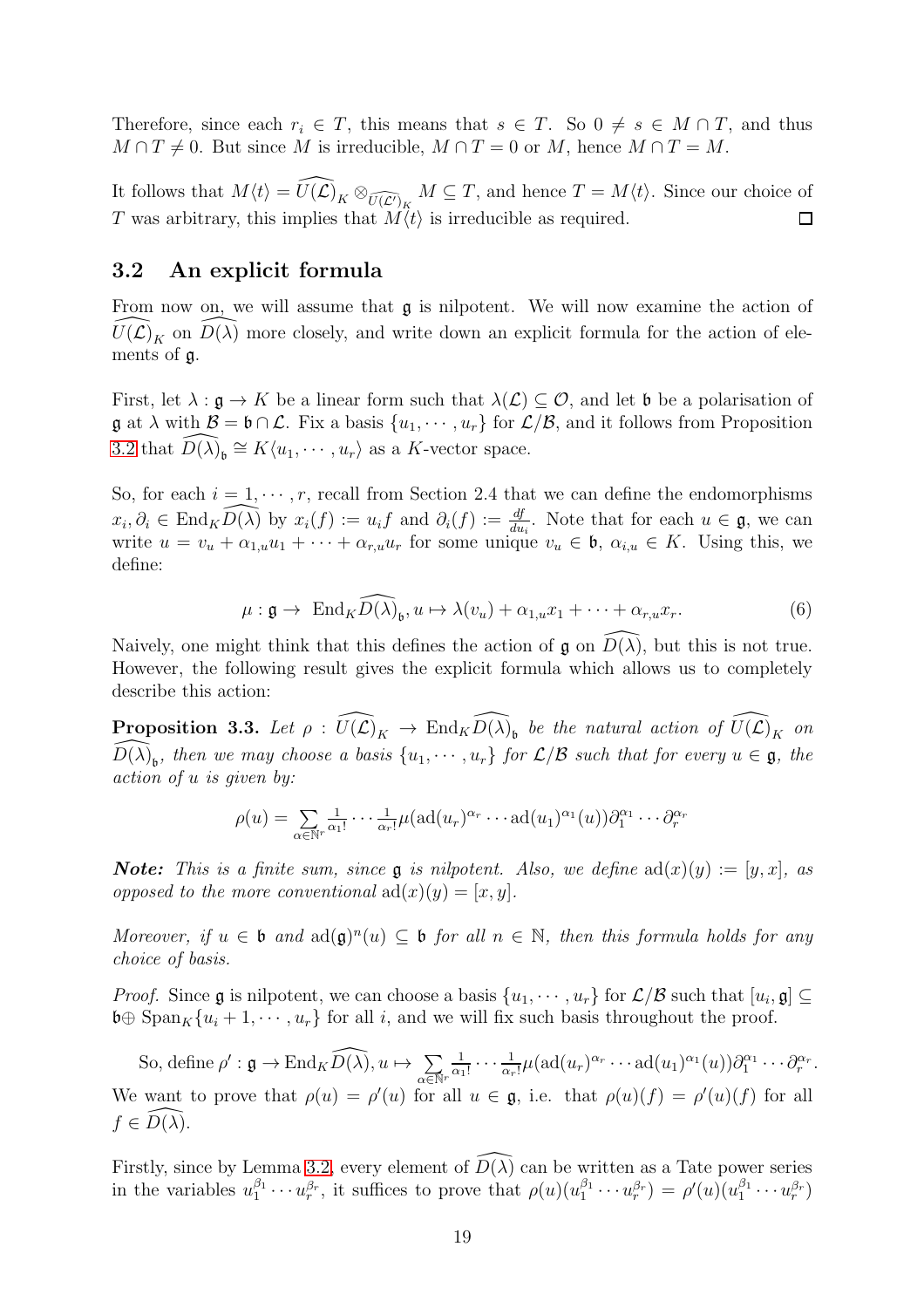for every  $\beta_1, \cdots, \beta_d \in \mathbb{N}$ .

Note that  $\rho'(u)(u_1^{\beta_1})$  $\frac{\beta_1}{1} \cdots u_r^{\beta_r} \big) \; = \; \sum$  $\alpha \leq \beta$  $\beta$  $\int_{\alpha}^{\beta} \mu(\operatorname{ad}(u_r)^{\alpha_r} \cdots \operatorname{ad}(u_1)^{\alpha_1}(u)) u_1^{\beta_1-\alpha_1}$  $u_1^{\beta_1-\alpha_1}\cdots u_r^{\beta_r-\alpha_r}$ , where  $\alpha \leq \beta$  means that  $\alpha_i \leq \beta_i$  for all i, and  $\binom{\beta}{\alpha}$  $\binom{\beta}{\alpha}:=\binom{\beta_1}{\alpha_1}$  $\begin{pmatrix} \beta_1 \\ \alpha_1 \end{pmatrix} \cdots \begin{pmatrix} \beta_r \\ \alpha_r \end{pmatrix}$  $\begin{pmatrix} \beta_r \\ \alpha_r \end{pmatrix}$ . So, we will prove by induction on  $|\beta| := \beta_1 + \cdots + \beta_r$  that  $\rho(u_1^{\beta_1} \cdots u_r^{\beta_r}) = \sum_i$  $\alpha{\leq}\beta$  $\beta$  $\int_{\alpha}^{\beta} \mu(\text{ad}(u_r)^{\alpha_r} \cdots \text{ad}(u_1)^{\alpha_1}(u)) u_1^{\beta_1-\alpha_1} \cdots u_r^{\beta_r-\alpha_r}.$ First, suppose that  $\beta = 0$ , so  $u_1^{\beta_1}$  $u_1^{\beta_1} \cdots u_r^{\beta_r} = 1$ , and hence  $\rho'(u)(u_1^{\beta_1})$  $u_1^{\beta_1} \cdots u_r^{\beta_r} = \mu(u)(1).$ 

Note that under the isomorphism  $\widehat{D(\lambda)} \to K\langle u_1, \dots, u_r \rangle$  given by Lemma [3.2,](#page-16-0) the inverse image of 1 is  $1 \otimes v$ , where v generates the one dimensional subspace  $K_{\lambda}$  of  $\widehat{D(\lambda)} = \widehat{U(\mathcal{L})}_K \otimes_{\widehat{U(\mathcal{B})}_K} K_\lambda$ . Write  $u = v_u + \alpha_{1,u}u_1 + \cdots + \alpha_{r,u}u_r$  for  $v_u \in \mathfrak{b}$  and  $\alpha_{i,u} \in K$ , so  $\mu(u) = \lambda(v_u) + \alpha_{1,u}x_1 + \cdots + \alpha_{r,u}x_r$  by definition. Then:

$$
\rho(u)(1) = \rho(u)(1 \otimes v) = u \otimes v = v_u \otimes v + \alpha_{1,u}u_1 \otimes v + \dots + \alpha_{r,u}u_r \otimes v
$$

$$
= \lambda(v_u) \otimes v + \alpha_{1,u}u_1 \otimes v + \dots + \alpha_{r,u}u_r \otimes v,
$$

and the image of this under the isomorphism  $D(\lambda) \to K\langle u_1, \dots, u_r \rangle$  is  $\lambda(v_u) + \alpha_{1,u}u_1 +$  $\cdots + \alpha_{r,u}u_r$  by Lemma [3.2,](#page-16-0) and clearly this is equal to  $\mu(u)(1) = \rho'(u)(1)$ , so  $\rho(u)(1) =$  $\rho'(u)(1)$  as required.

So, now assume that  $n > 0$  and the result holds whenever  $|\beta| < n$ . Choose  $\gamma$  with  $|\gamma| = n$ , and choose  $i \geq 1$  minimal such that  $\gamma_i \neq 0$ , so  $u_1^{\gamma_1}$  $u_1^{\gamma_1}\cdots u_r^{\gamma_r}=u_i^{\gamma_i}$  $\gamma_i^{\gamma_i} \cdots u_r^{\gamma_r}$ . Let  $\beta_i := \gamma_i - 1$ ,  $\beta_j = \gamma_j$  for all  $j > i$ , so that  $u_i^{\gamma_i}$  $\tilde{u}_i^{\gamma_i} \cdots u_r^{\gamma_r} = u_i^{\beta_i+1} u_{i+1}^{\beta_{i+1}} \cdots u_r^{\beta_r}.$ 

Then  $\rho(u)$  $(u_i^{\gamma_i})$  $\hat{v}_i^{\gamma_i}\cdots u_r^{\gamma_r})=\rho(u)(u_i^{\beta_i+1})$  $\{ \theta_i^{\beta_i+1} \cdots u_r^{\beta_r} \otimes v \} = u u_i^{\beta_i+1}$  $\begin{array}{c} \alpha_{i+1} \cdots u_r^{\beta_r} \otimes v = [u,u_i]u_i^{\beta_i} \end{array}$  $i \atop i}^{\beta_i} \cdots u_r^{\beta_r} \otimes$  $v + u_i u u_i^{\beta_i}$  $i^{\beta_i}\cdots u_r^{\beta_r}\otimes v=\rho([u,u_i])u_i^{\beta_i}$  $u_i^{\beta_i}\cdots u_r^{\beta_r}+\rho(u_i)\rho(u)u_i^{\beta_i}$  $i^{\beta_i}\cdots u_r^{\beta_r}.$ 

Since  $|\beta| = |\gamma| - 1 < n$ , applying induction gives that

$$
\rho([u, u_i])u_i^{\beta_i} \cdots u_r^{\beta_r} = \sum_{\alpha \leq \beta} {\beta \choose \alpha} \mu(\text{ad}(u_r)^{\alpha_r} \cdots \text{ad}(u_i)^{\alpha_i}([u, u_i]))u_i^{\beta_i - \alpha_i} \cdots u_r^{\beta_r - \alpha_r}
$$
  
\n
$$
= \sum_{\alpha \leq \beta} {\beta \choose \alpha} \mu(\text{ad}(u_r)^{\alpha_r} \cdots \text{ad}(u_i)^{\alpha_i+1}(u))u_i^{\beta_i - \alpha_i} \cdots u_r^{\beta_r - \alpha_r}
$$
  
\n
$$
= \sum_{\alpha_j \leq \beta_j} {\beta_i \choose \alpha_i} \cdots {\beta_r \choose \alpha_r} \mu(\text{ad}(u_r)^{\alpha_r} \cdots \text{ad}(u_i)^{\alpha_i+1}(u))u_i^{\beta_i - \alpha_i} \cdots u_r^{\beta_r - \alpha_r}.
$$

and

$$
\rho(u_i)\rho(u)u_i^{\beta_i}\cdots u_r^{\beta_r} = \rho(u_i)\sum_{\alpha\leq\beta} {\beta\choose \alpha}\mu(\mathrm{ad}(u_r)^{\alpha_r}\cdots\mathrm{ad}(u_i)^{\alpha_i}(u))u_i^{\beta_i-\alpha_i}\cdots u_r^{\beta_r-\alpha_r}.
$$

By our choice of basis,  $ad(u_r)^{\alpha_r} \cdots ad(u_i)^{\alpha_i}(u) \in \mathfrak{b} \oplus \text{Span}_K\{u_{i+1}, \cdots, u_r\}$  for all  $\alpha$ , and thus  $\mu(\text{ad}(u_r)^{\alpha_r} \cdots \text{ad}(u_i)^{\alpha_i}(u)) \in K \oplus \text{Span}_K \{x_r, \cdots, x_{i+1}\}.$ 

This means that for all  $\alpha$ ,  $\mu(\text{ad}(u_r)^{\alpha_r} \cdots \text{ad}(u_i)^{\alpha_i}(u))u_i^{\beta_i-\alpha_i}$  $i_i^{\beta_i-\alpha_i}\cdots u_r^{\beta_r-\alpha_r}$  is linear combination of monomials of the form  $u_i^{\delta_i} \cdots u_r^{\delta_r}$ .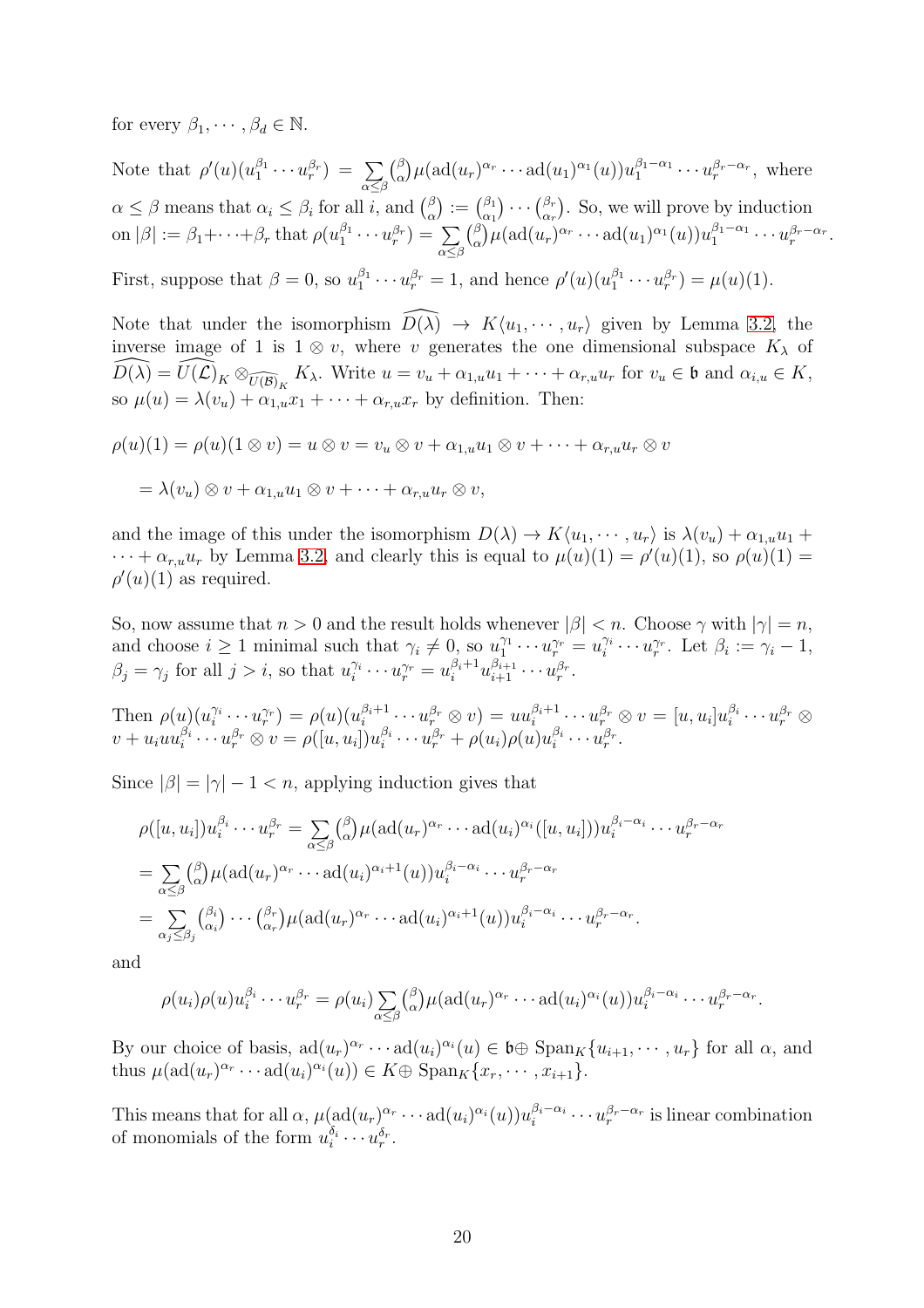So since  $\rho(u_i)(u_i^{\delta_i} \cdots u_r^{\delta_r}) = u_i^{\delta_i+1} u_{i+1}^{\delta_{i+1}} \cdots u_r^{\delta_r} = x_i(u_i^{\delta_i} \cdots u_r^{\delta_r})$  for all  $\delta$ , and  $x_i$  commutes with  $x_r, \dots, x_{i+1}$ , it follows that:

$$
\rho(u_i) \sum_{\alpha \leq \beta} {\beta \choose \alpha} \mu(\text{ad}(u_r)^{\alpha_r} \cdots \text{ad}(u_i)^{\alpha_i}(u)) u_i^{\beta_i - \alpha_i} \cdots u_r^{\beta_r - \alpha_r}
$$
  
= 
$$
\sum_{\alpha \leq \beta} {\beta \choose \alpha} \mu(\text{ad}(u_r)^{\alpha_r} \cdots \text{ad}(u_i)^{\alpha_i}(u)) u_i^{\beta_i - \alpha_i + 1} \cdots u_r^{\beta_r - \alpha_r}
$$
  
= 
$$
\sum_{\alpha_j \leq \beta_j} {\beta_i \choose \alpha_i} \cdots {\beta_r \choose \alpha_r} \mu(\text{ad}(u_r)^{\alpha_r} \cdots \text{ad}(u_i)^{\alpha_i}(u)) u_i^{\beta_i - \alpha_i + 1} \cdots u_r^{\beta_r - \alpha_r}
$$

Note that this is the only point in the proof where we use our particular choice of basis. Whereas if we assume that  $ad(\mathfrak{g})^n(u) \in \mathfrak{b}$  for all n then,  $\mu(ad(u_r)^{\alpha_r}\cdots ad(u_i)^{\alpha_i}(u)) \in K$ for all  $\alpha$ , and clearly this commutes with  $\rho(u_i)$  regardless of the choice of basis.

.

Now, collecting terms gives us:

$$
\rho(u)(u_i^{\beta_i+1}\cdots u_r^{\beta_r}) = \sum_{\alpha_j \leq \beta_j} {(\beta_i) \choose \alpha_i} \cdots {(\beta_r) \choose \alpha_r} \mu(\mathrm{ad}(u_r)^{\alpha_r} \cdots \mathrm{ad}(u_i)^{\alpha_i+1}(u)) u_i^{\beta_i-\alpha_i} \cdots u_r^{\beta_r-\alpha_r}
$$
\n
$$
+ \sum_{\alpha_j \leq \beta_j} {(\beta_i) \choose \alpha_i} \cdots {(\beta_r) \choose \alpha_r} \mu(\mathrm{ad}(u_r)^{\alpha_r} \cdots \mathrm{ad}(u_i)^{\alpha_i}(u)) u_i^{\beta_i-\alpha_i+1} \cdots u_r^{\beta_r-\alpha_r}
$$
\n
$$
= u_i^{\beta_i+1} \cdots u_r^{\beta_r} + \sum_{1 \leq \alpha_i \leq \beta_i} \left( {(\beta_i) \choose \alpha_i} + {(\beta_i) \choose \alpha_i-1} \right) {(\beta_{i+1}) \choose \alpha_{i+1}} \cdots {(\beta_r) \choose \alpha_r} \mu(\mathrm{ad}(u_r)^{\alpha_r} \cdots \mathrm{ad}(u_i)^{\alpha_i}(u)) u_i^{\beta_i+1-\alpha_i} \cdots u_r^{\beta_r-\alpha_r}
$$
\n
$$
+ \sum_{\alpha_i = \beta_i} {(\beta_i+1) \choose \alpha_i+1} \cdots {(\beta_r) \choose \alpha_r} \mu(\mathrm{ad}(u_r)^{\alpha_r} \cdots \mathrm{ad}(u_i)^{\beta_i+1}(u)) u_{i+1}^{\beta_{i+1}-\alpha_{i+1}} \cdots u_r^{\beta_r-\alpha_r}
$$
\n
$$
= \sum_{\alpha \leq \gamma} {(\gamma) \choose \alpha} \mu(\mathrm{ad}(u_r)^{\alpha_r} \cdots \mathrm{ad}(u_i)^{\alpha_i}(u)) u_i^{\gamma_i-\alpha_i} \cdots u_r^{\gamma_r-\alpha_r}
$$
\nThe last equality follows since  ${(\beta_i) \choose \alpha_i} + {(\beta_i \choose \alpha_i-1}) = {(\beta_i+1) \choose \alpha_i} = {(\gamma_i) \choose \alpha_i}.$ 

**Note:** 1. This proof is purely classical, and defines a formula for the action of  $\mathfrak{g}$  on the classical Dixmier module  $D(\lambda)$ . In fact, this result gives us a ring homomorphism  $U(\mathfrak{g}) \to A_r(K)$  whose kernel is  $\text{Ann}_{U(\mathfrak{g})} D(\lambda)$ . We suspect this map is surjective in gen-eral, since we know from [\[7,](#page-50-0) Proposition 6.2.2] that  $U(\mathfrak{g})/\text{Ann }D(\lambda) \cong A_r(K)$ .

2. If  $u \in \mathfrak{b}$  and  $\text{ad}(\mathfrak{g})^n(u) \subseteq \mathfrak{b}$  for all  $n \in \mathbb{N}$ , i.e.  $u \in \mathfrak{a}$  for some ideal  $\mathfrak{a}$  of  $\mathfrak{g}$  with  $\mathfrak{a} \subseteq \mathfrak{b}$ , then  $\mu(\text{ad}(u_r)^{\alpha_r} \cdots \text{ad}(u_1)^{\alpha_1}(u)) = \lambda(\text{ad}(u_r)^{\alpha_r} \cdots \text{ad}(u_1)^{\alpha_1}(u))$  for all  $\alpha \in \mathbb{N}^r$ , so it follows from this proposition that u acts on  $\widehat{D(\lambda)}$  by a polynomial in  $K[\partial_1, \cdots, \partial_r]$ .

<span id="page-20-0"></span>**Corollary 3.4.** Assume that  $\mathcal L$  is a powerful Lie lattice in  $\mathfrak g$ , i.e.  $[\mathcal L, \mathcal L] \subseteq p\mathcal L$ . Then for any linear form  $\lambda : \mathfrak{g} \to K$  with  $\lambda(\mathcal{L}) \subseteq \mathcal{O}$ , if  $\mathfrak{g}$  has a polarisation  $\mathfrak{b}$  at  $\lambda$  of codimension r, and  $I := Ann_{\widehat{U(\mathcal{L})}_K}\widehat{D(\lambda)}_{\mathfrak{b}},$  then there exists an injective ring homomorphism  $\widehat{U(\mathcal{L})}_K/I \to$  $\widehat{A_r(K)}$ , and thus  $\widehat{U(\mathcal{L})}_K/I$  is a domain.

*Proof.* The natural action  $\rho : \widehat{U(\mathcal{L})}_K \to \text{End}_K\widehat{D(\lambda)}$  has kernel I, and since  $\widehat{D(\lambda)} \cong$  $K\langle u_1, \cdots, u_r \rangle$  by Lemma [3.2,](#page-16-0) the Tate-Weyl algebra  $\overline{A}_r(K)$  embeds as a subalgebra into  $\text{End}_{K}\overline{D(\lambda)}$  by Lemma [2.13.](#page-13-1) Therefore, it remains to prove that the image of  $\rho$  is contained in  $A_r(K)$ .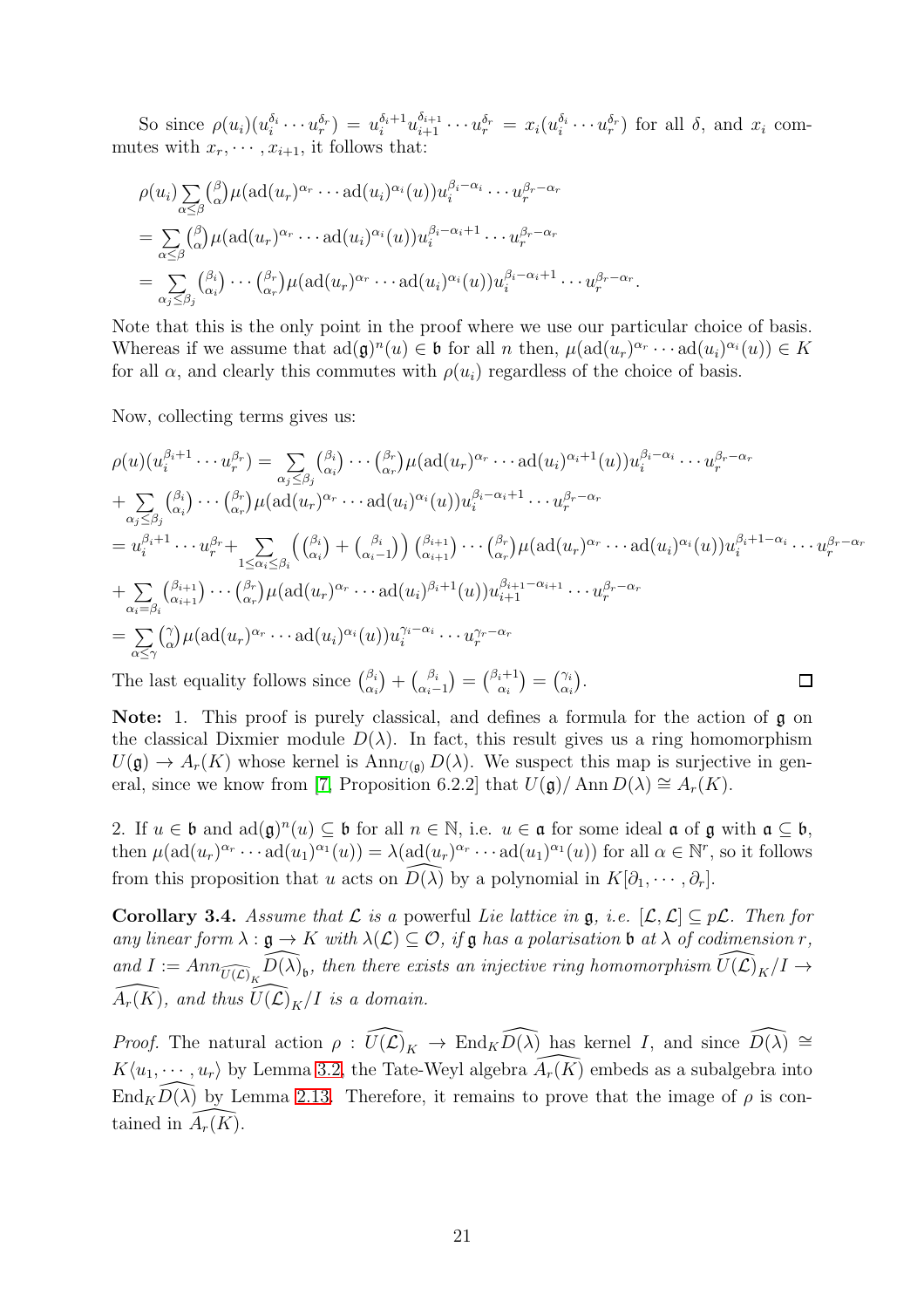Using Proposition [3.3,](#page-18-1) we know that we can fix a basis  $\{u_1, \dots, u_r\}$  for  $\mathcal{L}/\mathcal{B}$  such that for each  $u \in \mathfrak{g}$ ,  $\rho(u) = \sum$  $\alpha \overline{\in} \mathbb{N}^r$ 1  $\frac{1}{\alpha_1!}\cdots\frac{1}{\alpha_r}$  $\frac{1}{\alpha_r!}\mu(\mathrm{ad}(u_r)^{\alpha_r}\cdots \mathrm{ad}(u_1)^{\alpha_1}(u))\partial_1^{\alpha_1}\cdots \partial_r^{\alpha_r}.$ 

Since  $\mu(\mathfrak{g}) \subseteq K \oplus Kx_1 \oplus \cdots \oplus Kx_r \subseteq A_r(K)$  and  $\partial_1, \cdots, \partial_r \in A_r(K)$ , it follows that  $\rho(\mathfrak{g}) \subset A_r(K)$ , and hence  $\rho(U(\mathfrak{g})) \subset A_r(K)$ .

Therefore, it remains to prove that  $\rho: U(\mathfrak{g}) \to A_r(K)$  is continuous with respect to the π-adic topologies on  $U(\mathfrak{g})$  and  $A_r(K)$  respectively. And since  $ρ$  is linear, this just means proving that the image of  $U(\mathcal{L})$  under  $\rho$  is contained in  $A_r(\mathcal{O}) = \mathcal{O}[x_1, \cdots, x_r, \partial_1, \cdots, \partial_r].$ 

Since  $[\mathcal{L}, \mathcal{L}] \subseteq p\mathcal{L}$ , it follows that for all  $u \in \mathcal{L}$ ,  $\alpha \in \mathbb{N}^r$ ,  $\text{ad}(u_r)^{\alpha_r} \cdots \text{ad}(u_1)^{\alpha_1}(u) \in p^{|\alpha|} \mathcal{L}$ . And since  $\mu: \mathcal{L} \to \mathcal{O} \oplus \mathcal{O}x_1 \oplus \cdots \mathcal{O}x_r$  is linear,  $\mu(\text{ad}(u_r)^{\alpha_r} \cdots \text{ad}(u_1)^{\alpha_1}(u)) \in p^{|\alpha|}A_r(\mathcal{O})$ .

Therefore, since  $\frac{1}{\alpha_1!} \cdots \frac{1}{\alpha_n}$  $\frac{1}{\alpha_r!}p^{|\alpha|} = \frac{p^{\alpha_1}}{\alpha_1!}$  $\frac{p^{\alpha_1}}{\alpha_1!} \cdots \frac{p^{\alpha_r}}{\alpha_r!}$  $\frac{p^{\alpha r}}{(\alpha r)!} \in \mathcal{O}$ , it follows that:

$$
\rho(u) = \sum_{\alpha \in \mathbb{N}^r} \frac{1}{\alpha_1!} \cdots \frac{1}{\alpha_r!} \mu(\text{ad}(u_r)^{\alpha_r} \cdots \text{ad}(u_1)^{\alpha_1}(u)) \partial_1^{\alpha_1} \cdots \partial_r^{\alpha_r} \in A_r(\mathcal{O}).
$$

Therefore, the image of  $\mathcal L$  under  $\rho$  is contained in  $A_r(\mathcal O)$ , and therefore so is the image of  $U(\mathcal{L})$  as required.  $\Box$ 

Now, fix an ideal  $\mathfrak a$  of  $\mathfrak g$  with  $\mathfrak a \subset \mathfrak b$ , and define

$$
\mathfrak{a}^{\perp} := \{ u \in \mathfrak{g} : \lambda([u, \mathfrak{a}]) = 0 \},
$$

then  $\mathfrak{a}^{\perp}$  is a subalgebra of  $\mathfrak g$  with  $\mathfrak b \subseteq \mathfrak{a}^{\perp}$ , so we can fix a basis  $\{u_1, \cdots, u_r\}$  for  $\mathcal L/\mathcal B$  such that  $\{u_{s+1}, \dots, u_r\}$  is a basis for  $(\mathfrak{a}^\perp \cap \mathcal{L})/\mathcal{B}$  for some  $s \leq r$ .

<span id="page-21-0"></span>**Proposition 3.5.** Every element of **a** acts on  $\widehat{D(\lambda)}$  by a polynomial in  $K[\partial_1, \cdots, \partial_s]$ , and the image of  $U(\mathfrak{a})$  under the action  $\rho : \widehat{U(\mathcal{L})}_K \to \text{End}_K\widehat{D(\lambda)}$  is precisely  $K[\partial_1, \cdots, \partial_s]$ .

*Proof.* Firstly, using Proposition [3.3,](#page-18-1) we know that for every  $u \in \mathfrak{a}$ ,

$$
\rho(u) = \sum_{\alpha \in \mathbb{N}^r} \frac{1}{\alpha_1!} \cdots \frac{1}{\alpha_r!} \lambda(\mathrm{ad}(u_r)^{\alpha_r} \cdots \mathrm{ad}(u_1)^{\alpha_1}(u)) \partial_1^{\alpha_1} \cdots \partial_r^{\alpha_r} \in K[\partial_1, \cdots, \partial_r].
$$

Also, if  $\alpha_i \neq 0$  for any  $r \geq i > s$ , then assuming i is maximal such that  $\alpha_i \neq 0$ ,  $\lambda(\text{ad}(u_r)^{\alpha_r}\cdots \text{ad}(u_1)^{\alpha_1}(u)) = \lambda(\text{ad}(u_i)^{\alpha_i}\cdots \text{ad}(u_1)^{\alpha_1}(u)) = 0$  since  $u_i \in \mathfrak{a}^{\perp}$ .

Therefore, 
$$
\rho(u) = \sum_{\alpha \in \mathbb{N}^s} \frac{1}{\alpha_1!} \cdots \frac{1}{\alpha_s!} \lambda(\text{ad}(u_s)^{\alpha_s} \cdots \text{ad}(u_1)^{\alpha_1}(u)) \partial_1^{\alpha_1} \cdots \partial_s^{\alpha_s} \in K[\partial_1, \cdots, \partial_s]
$$

as required.

For the second statement, clearly  $\rho(U(\mathfrak{a})) \subseteq K[\partial_1, \cdots, \partial_s]$ , so we just need to show that  $\partial_1, \cdots, \partial_s \in \rho(U(\mathfrak{a})).$ 

We will first need to construct our basis appropriately. For convenience, set  $A = \mathfrak{a} \cap \mathcal{L}$ and  $\mathcal{A}^{\perp} = \mathfrak{a}^{\perp} \cap \mathcal{L}$ . First, write  $\mathcal{L}/\mathcal{B} = (\mathcal{A}^{\perp}/\mathcal{B}) \oplus V$ , for some complement V of  $\mathcal{A}^{\perp}/\mathcal{B}$  in  $\mathcal{L}/\mathcal{B}$ .

We define the upper central series by  $Z_1(\mathcal{L}) := Z(\mathcal{L})$  and  $Z_i(\mathcal{L}) := \{u \in \mathcal{L} : [u, \mathcal{L}] \subset$  $Z_{i-1}(\mathcal{L})$  for all  $i > 1$ . Since  $\mathcal L$  is nilpotent,  $Z_c(\mathcal{L}) = \mathcal L$  for some  $c \geq 1$ . Therefore, since  $V \cap \mathfrak{a}^{\perp} = 0$ , and hence  $\lambda([\mathfrak{a}, V]) \neq 0$ , we can choose  $m_1 > 1$  minimal such that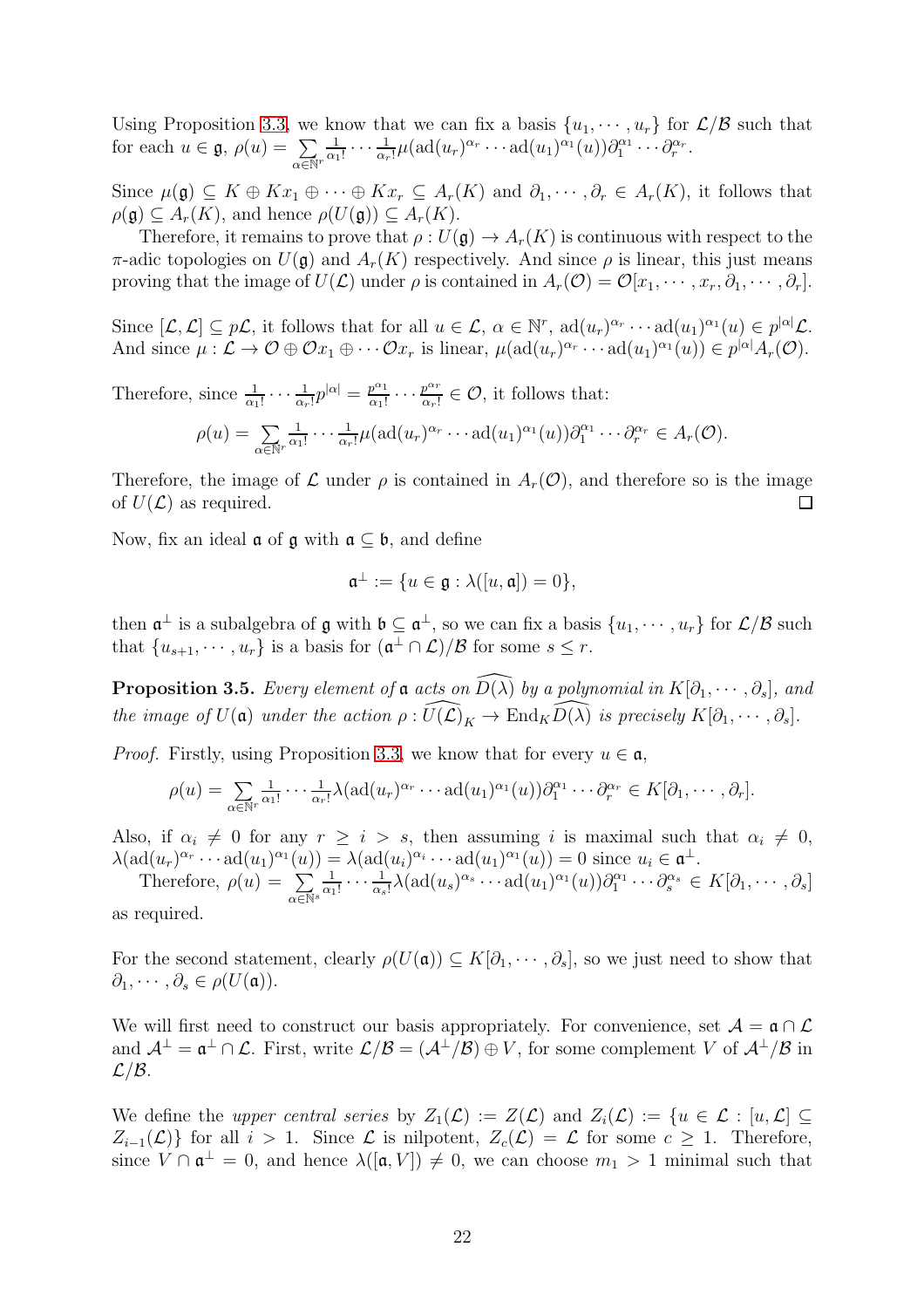$\lambda([\mathcal{A}\cap Z_{m_1}(\mathcal{L}),V])\neq 0.$ 

So, choose  $y_1 \in \mathcal{A} \cap Z_{m_1}(\mathcal{L})$  such that  $\lambda([y_1, V]) \neq 0$ . Then  $\lambda \circ \text{ad}(y_1) : V \otimes K \to K$ is a non-zero linear form, so we may write  $V = \mathcal{O}u_1 \oplus V_1$  where  $\lambda([y_1, V_1]) = 0$  and  $\lambda([y_1, u_1]) \neq 0.$ 

Now, let us suppose for induction, that for some  $i < s = \dim_K \mathfrak{g}/\mathfrak{a}^{\perp}$ , we have the following data:

- Integers  $1 < m_1 \le m_2 \le \cdots \le m_i \le c$ .
- Subspaces  $V_i \subseteq V_{i-1} \subseteq \cdots \subseteq V_1 \subseteq V_0 = V$  with  $\lambda([V_{i-1}, \mathfrak{a} \cap Z_{m_i-1}(\mathcal{L})]) = 0$  for each  $j \geq 1$ .
- Elements  $u_j \in V_{j-1}$  such that  $V_{j-1} = \mathcal{O} u_j \oplus V_j$  for each  $j \geq 1$ .
- Elements  $y_j \in \mathcal{A} \cap Z_{m_j}(\mathcal{L})$  such that  $\lambda([y_j, V_j]) = 0$  and  $\lambda([y_j, u_j]) \neq 0$ .

Note that for each j,  $\dim_K(V_j \otimes K) = s - j$ . So since  $i < s$ ,  $V_i \cap \mathfrak{a}^{\perp} = 0$ , so  $\lambda([V_i, \mathfrak{a}]) \neq 0$ .

But since  $V_i \subseteq V_{i-1}$ , we know that  $[V_i, \mathfrak{a} \cap Z_{m_i-1}(\mathcal{L})] = 0$ , so choose  $m_{i+1} \geq m_i$  minimal such that  $\lambda([V_i, \mathfrak{a} \cap Z_{m_{i+1}}(\mathcal{L})]) \neq 0$ , and choose  $y_{i+1} \in \mathcal{A} \cap Z_{m_{i+1}}(\mathcal{L})$  such that  $\lambda([y_{i+1}, V_i]) \neq 0.$ 

Again,  $\lambda \circ \text{ad}(y_{i+1}) : V_i \otimes K \to K$  is a non-zero linear form, so  $V_i = \mathcal{O}u_{i+1} \oplus V_{i+1}$  for some  $u_{i+1} \in V_i$ , where  $\lambda([y_{i+1}, V_{i+1}]) = 0$  and  $\lambda([y_{i+1}, u_{i+1}]) \neq 0$ .

Therefore, applying induction gives us a basis  $\{u_1, \dots, u_s\}$  for V such that for each i,  $\lambda([u_i, \mathcal{A} \cap Z_{m_i-1}(\mathcal{L})]) = 0$ , and elements  $y_1, \dots, y_s \in \mathcal{A}$  with  $y_i \in Z_{m_i}(\mathcal{L})$  such that  $\lambda([y_i, u_j]) = 0$  for all  $j < i$  and  $\lambda([y_i, u_i]) \neq 0$ .

So, applying our explicit formula with the basis  $\{u_1, \dots, u_s\}$ , we get that  $\rho(y_i)$  =  $\sum$  $\alpha \overline{\in} \mathbb{N}^s$ 1  $\frac{1}{\alpha_1!}\cdots\frac{1}{\alpha_s}$  $\frac{1}{\alpha_s!}\lambda(\text{ad}(u_s)^{\alpha_s}\cdots \text{ad}(u_1)^{\alpha_1}(y_i))\partial_1^{\alpha_1}\cdots \partial_s^{\alpha_s}$  for each *i*. Let us suppose that for all  $0 \leq j \leq i, \partial_i \in \rho(U(\mathfrak{g})).$ 

Then since  $[\mathcal{L}, y_i] \subseteq Z_{m_i-1}(\mathcal{L})$  and  $\lambda([u_j, Z_{m_i-1}(\mathcal{L})]) = 0$  for all  $j \geq i$ , it follows that if  $\lambda(\text{ad}(u_s)^{\alpha_s}\cdots \text{ad}(u_1)^{\alpha_1}(y_{i+1}))\neq 0$  then either  $\alpha_j=0$  for all  $j\geq i$ , or  $\alpha_j=0$  for all  $j$ and  $\alpha_i + \cdots + \alpha_s = 1$ . Therefore:

$$
\rho(y_i) = f(\partial_1, \cdots, \partial_{i-1}) + \lambda([y_i, u_i])\partial_i + \cdots + \lambda([y_i, u_s])\partial_s
$$
 for some polynomial  $f$ .

But since  $\partial_1, \cdots, \partial_{i-1} \in \rho(U(\mathfrak{a}))$ ,  $\lambda([y_i, u_j]) = 0$  for all  $j > i$ , and  $\lambda([y_i, u_i]) \neq 0$ , it follows that  $\partial_i \in \rho(U(\mathfrak{a}))$ . So applying induction, we see that  $\partial_1, \cdots, \partial_s \in \rho(U(\mathfrak{a}))$  as required.

Finally, if  $\{u'_1, \dots, u'_s\}$  is any other basis for V, then since each  $u'_i$  is a non-zero linear combination in  $u_1, \dots, u_s$ , it follows from the chain rule that  $\partial_{u'_i} = \beta_i \partial_{u_i}$  for some non-zero  $\beta_i \in K$ , and hence  $\partial_{u'_1}, \cdots, \partial_{u'_s} \in \rho(U(\mathfrak{a}))$ .  $\Box$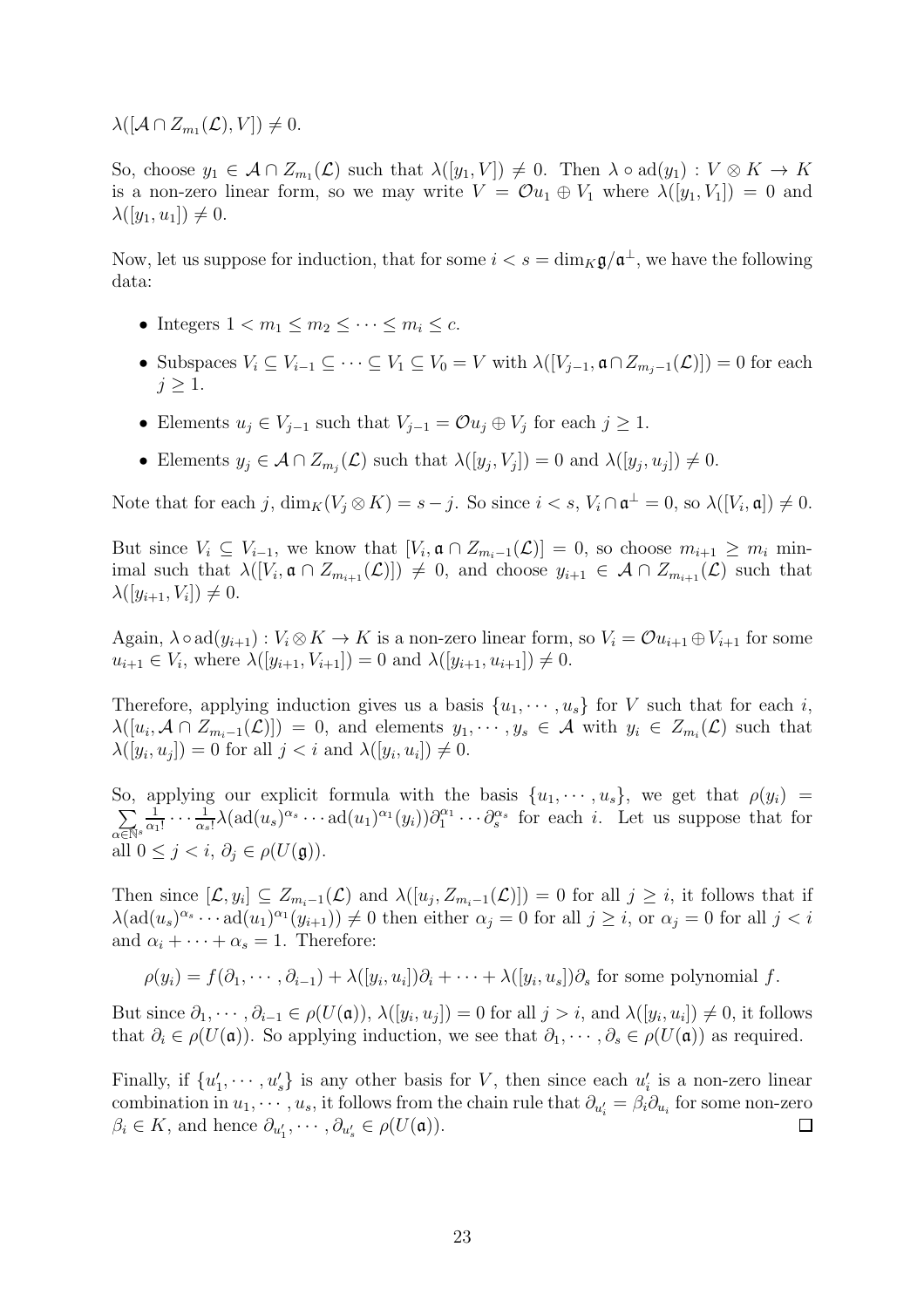#### <span id="page-23-0"></span>3.3 Irreducibility

Now we will prove the main theorem of this section.

<span id="page-23-1"></span>**Theorem 3.6.** Suppose that  $\mathfrak{g}$  is nilpotent,  $\lambda \in \mathfrak{g}^*$  with  $\lambda(\mathcal{L}) \subseteq \mathcal{O}$ . Then there exists a polarisation b of  $\frak g$  at  $\lambda$  such that the affinoid Dixmier module  $\widehat{D(\lambda)}_b$  of  $\mathcal L$  at  $\lambda$  with respect to **b** is irreducible as a  $\widehat{U(L)}_K$ -module.

*Proof.* We will use induction on  $n = \dim_K \mathfrak{g}$ , so first suppose that  $n = 1$ . Then  $\mathfrak{g}$  is abelian, so  $\lambda$  is a character of  $\mathfrak{g}$ , and  $D(\lambda) = K$ , which is clearly irreducible.

For the inductive step, we will assume that the result holds for all  $m < n$ .

Suppose first that there exists a non-zero ideal  $\mathfrak{a} \leq \mathfrak{g}$  such that  $\lambda(\mathfrak{a}) = 0$ . Let  $\mathfrak{g}_1 := \mathfrak{g}/\mathfrak{a}$ , so since  $\mathfrak{a} \neq 0$ , dim<sub>K</sub> $\mathfrak{g}_1 < n$ , so we may apply the inductive hypothesis to  $\mathfrak{g}_1$ .

Let  $\mathcal{A} := \mathcal{L} \cap \mathfrak{a}$ , and let  $\mathcal{L}_1 := \frac{\mathcal{L}}{\mathcal{A}}$ , then  $\mathcal{A}, \mathcal{L}_1$  are lattices in  $\mathfrak{a}, \mathfrak{g}_1$  respectively.

Now, let  $\lambda_1$  be the linear form of  $\mathfrak{g}_1$  induced by  $\lambda$ , and clearly  $\lambda_1(\mathcal{L}_1) \subseteq \mathcal{O}$ . So by the inductive hypothesis, there exists a polarisation  $\mathfrak{b}_1$  of  $\mathfrak{g}_1$  at  $\lambda_1$  such that  $\widehat{D(\lambda_1)}_{\mathfrak{b}_1}$  is irreducible over  $\widehat{U(\mathcal{L}_1)}_K$ .

Since  $\mathfrak{b}_1 = \frac{\mathfrak{b}}{\mathfrak{a}}$  $\frac{b}{a}$  for some subalgebra **b** of **g**, it follows that **b** is a polarisation of **g** at  $\lambda$ , so let  $\mathcal{B} := \mathfrak{b} \cap \mathcal{L}, \, \mathcal{B}_1 := \mathfrak{b}_1 \cap \mathcal{L}_1$ , and let  $M := \widehat{D(\lambda_1)}_{\mathfrak{b}_1} = \widehat{U(\mathcal{L}_1)}_K \otimes_{\widehat{U(\mathcal{B}_1)}_K} K_{\lambda_1}$ .

Using the surjection  $\widehat{U(\mathcal{L})}_K \twoheadrightarrow \widehat{U(\mathcal{L}_1)}_K$  given by Lemma [3.1\(](#page-14-2)*i*), we see that M has the structure of an irreducible  $\widehat{U(\mathcal{L})}_K$ -module, and using the fact that  $\mathcal{B}_1 = \frac{B}{\mathcal{A}}$  $\frac{B}{A}$  and Lemma [3.1\(](#page-14-2)*ii*) we see that  $M \cong \widehat{U(\mathcal{L})}_K \otimes_{\widehat{U(\mathcal{B})}_K} K_\lambda = \widehat{D(\lambda)}_b$ , and hence  $\widehat{D(\lambda)}_b$  is irreducible as required.

So from now on, we may assume that  $\lambda(\mathfrak{a})\neq 0$  for all non-zero ideals  $\mathfrak{a}$  of  $\mathfrak{g}$ .

Using Proposition [2.7,](#page-10-0) we can find a reducing quadruple  $(x, y, z, \mathfrak{g}')$  of  $\mathfrak{g}$  such that any polarisation  $\mathfrak{b} \subseteq \mathfrak{g}'$  of  $\mathfrak{g}'$  at  $\mu := \lambda|_{\mathfrak{g}'}$  is in fact a polarisation of  $\mathfrak{g}$  at  $\lambda$ . Note that since  $y, z$  are central in  $\mathfrak{g}'$ ,  $y, z \in \mathfrak{b}$  by Lemma [2.3.](#page-7-2)

Set  $\mathcal{L}' := \mathcal{L} \cap \mathfrak{g}'$ . Then since  $\dim_K \mathfrak{g}' = n - 1 < n$ , using the inductive hypothesis we can choose a polarisation **b** of  $\mathfrak{g}'$  at  $\mu$  such that  $\widehat{D(\mu)} = \widehat{U(\mathcal{L}')}_K \otimes_B K_{\mu}$  is irreducible over  $\widehat{U(\mathcal{L}')}_K.$ 

Now, since  $\widehat{U(\mathcal{L})}_K = \widehat{U(\mathcal{L})}_K \otimes_{\widehat{U(\mathcal{L}')}_K} \widehat{U(\mathcal{L}')}_K$ , it follows that  $\widehat{D(\lambda)}_b = \widehat{U(\mathcal{L})}_K \otimes_{\widehat{U(\mathcal{L}')}_K} \widehat{D(\mu)}_b$ .

Therefore, setting  $M := \widehat{D(\mu)}_b$ , we have that  $\widehat{D(\lambda)}_b \cong M\langle t \rangle$  as a K-vector space by Proposition [3.2\(](#page-16-0)*i*), where x acts on  $M(t)$  by t.

Also, y, z are central in  $\mathfrak{g}'$  and  $[y, x] = \alpha z$  for some  $0 \neq \alpha \in K$ . Therefore, since y and z act on M by scalars  $\lambda(y)$ ,  $\lambda(z)$  respectively, we see using Proposition [3.2\(](#page-16-0)*ii*) that y acts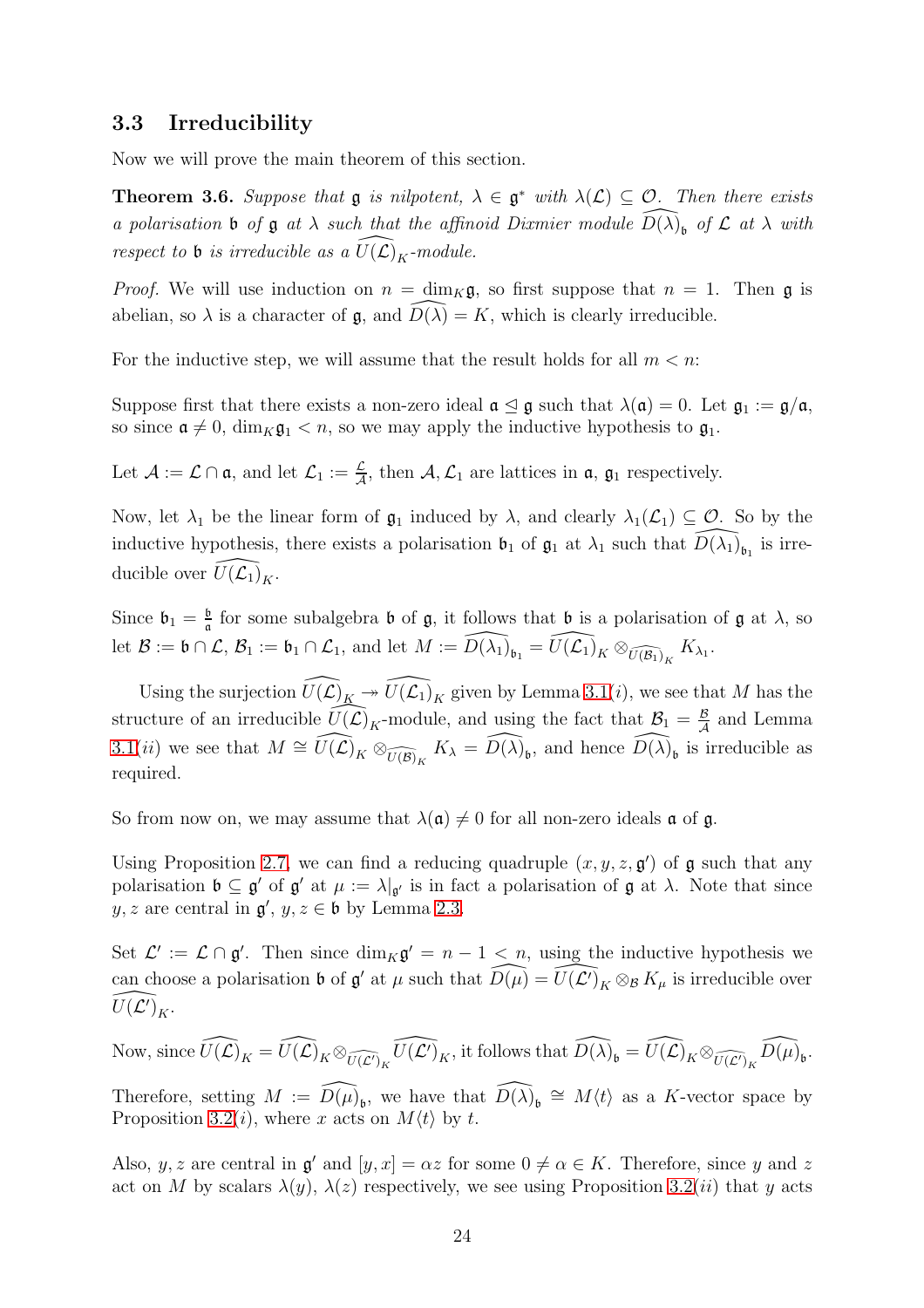on  $M\langle t \rangle$  by  $\alpha\lambda(z)\frac{d}{dt} + \lambda(y)$ .

So, finally, since Kz is an ideal of  $\mathfrak{g}, \lambda(z) \neq 0$ , so since  $\alpha, \lambda(z) \neq 0$ , it follows from Proposition [3.2\(](#page-16-0)*iii*) that  $\widehat{D(\lambda)}_b = M\langle t \rangle$  is irreducible over  $\widehat{U(\mathcal{L})}_K$  as required.  $\Box$ 

## <span id="page-24-0"></span>4 Dixmier Annihilators

From now on, we will always assume that  $\mathfrak g$  is nilpotent. We are interested in the annihilators inside  $U(\mathcal{L})_K$  of affinoid Dixmier modules.

Since for any  $\lambda \in \mathfrak{g}^*$  with  $\lambda(\mathcal{L}) \subseteq \mathcal{O}$ , there exists a polarisation **b** of  $\mathfrak{g}$  at  $\lambda$  such that  $\widehat{D(\lambda)}_b$  is irreducible by Theorem [3.6,](#page-23-1) it follows by definition that  $\text{Ann}_{\widehat{U(\mathcal{L})}_K}\widehat{D(\lambda)}_b$  is a primitive ideal of  $\widehat{U}(\widehat{\mathcal{L}})_{K}$ .

Ideally, we want to prove that all primitive ideals arise as annihilators of affinoid Dixmier modules. But in this section, we will first show that these Dixmier annihilators are always primitive, regardless of the choice of polarisation.

#### <span id="page-24-1"></span>4.1 Reducing Ideals

First we need some preliminary results. The first is an affinoid version of [\[7,](#page-50-0) Proposition 5.1.7]:

<span id="page-24-2"></span>**Lemma 4.1.** Let  $\mathfrak{h} \leq \mathfrak{g}$  be a subalgebra, let  $\mathcal{H} := \mathfrak{h} \cap \mathcal{L}$ , and let M be a finitely generated  $\widehat{U(\mathcal{H})}_K$ -module, with  $J := \text{Ann}_{\widehat{U(\mathcal{H})}_K} M$ . Then  $\text{Ann}_{\widehat{U(\mathcal{L})}_K} \left( \widehat{U(\mathcal{L})}_K \otimes_{\widehat{U(\mathcal{H})}_K} M \right)^{\nu}$  is the largest two-sided ideal in  $\widehat{U(\mathcal{L})}_K$  contained in  $\widehat{U(\mathcal{L})}_KJ$ . It follows that if M, N are finitely generated  $\widehat{U(\mathcal{H})}_K$ -modules such that  $\mathrm{Ann}_{\widehat{U(\mathcal{H})}_K}M = \mathrm{Ann}_{\widehat{U(\mathcal{H})}_K}N$  then

$$
\mathrm{Ann}_{\widehat{U(\mathcal{L})}_K}(\widehat{U(\mathcal{L})}_K \otimes_{\widehat{U(\mathcal{H})}_K} M) = \mathrm{Ann}_{\widehat{U(\mathcal{L})}_K}(\widehat{U(\mathcal{L})}_K \otimes_{\widehat{U(\mathcal{H})}_K} N).
$$

*Proof.* Fix an  $\mathcal{O}$ -basis  $\{x_1, \dots, x_d\}$  for  $\mathcal{L}$  such that  $\{x_1, \dots, x_r\}$  is a basis for  $\mathcal{H}$ . Then by Lemma [2.1,](#page-6-1) every element  $r \in \widehat{U(\mathcal{L})}_K$  can be written as  $r = \sum$  $\alpha \in \mathbb{N}^d$  $\lambda_\alpha x_1^{\alpha_1} \cdots x_d^{\alpha_d}$  $\frac{\alpha_d}{d}$ , for some  $\lambda_{\alpha} \in K$  converging to zero as  $\alpha \to \infty$ , i.e.  $r = \sum$  $\alpha \overline{\in} \mathbb{N}^r$  $\underline{x}^{\alpha} s_{\alpha}$  for some  $s_{\alpha} \in \widehat{U(\mathcal{H})}_K$  such that  $s_{\alpha} \to 0$  as  $\alpha \to \infty$ .

Using Proposition [3.2,](#page-16-0) we see that  $\widehat{U(\mathcal{L})}_K \otimes_{\widehat{U(\mathcal{H})}_K} M$  is isomorphic as a K-vector space to the Tate module  $M\langle t_1, \cdots, t_r \rangle = \{ \sum_{i=1}^{r} a_i \rangle$  $\alpha \overline{\in} \mathbb{N}^r$  $t_1^{\alpha_1} \cdots t_r^{\alpha_r} s_\alpha : s_\alpha \in M, s_\alpha \to 0 \text{ as } |\alpha| \to \infty$ } via an isomorphism  $\Psi$  sending  $\underline{x}^{\alpha} \otimes m$  to  $t_1^{\alpha_1} \cdots t_r^{\alpha_r} m$ . It is clear that the set of all elements in  $U(\mathcal{L})_K$  that annihilate the set M inside  $M\langle t_1, \cdots, t_r \rangle$  on the left contains the left ideal  $\overline{U(\mathcal{L})}_KJ$ .

Moreover, if  $rM = 0$  for some  $r = \sum$  $\alpha \overline{\in} \mathbb{N}^r$  $\underline{x}^{\alpha} s_{\alpha} \in \widehat{U(\mathcal{L})}_K$ , then for all  $m \in M$ :  $0=rm=\sum$  $\alpha \overline{\in} \mathbb{N}^r$  $\underline{x}^{\alpha} s_{\alpha} m = \Psi^{-1}(\sum)$  $\alpha \overline{\in} \mathbb{N}^r$  $t_1^{\alpha_1} \cdots t_r^{\alpha_r} s_\alpha m$ , and hence  $s_\alpha m = 0$  for all  $\alpha \in \mathbb{N}^r$ .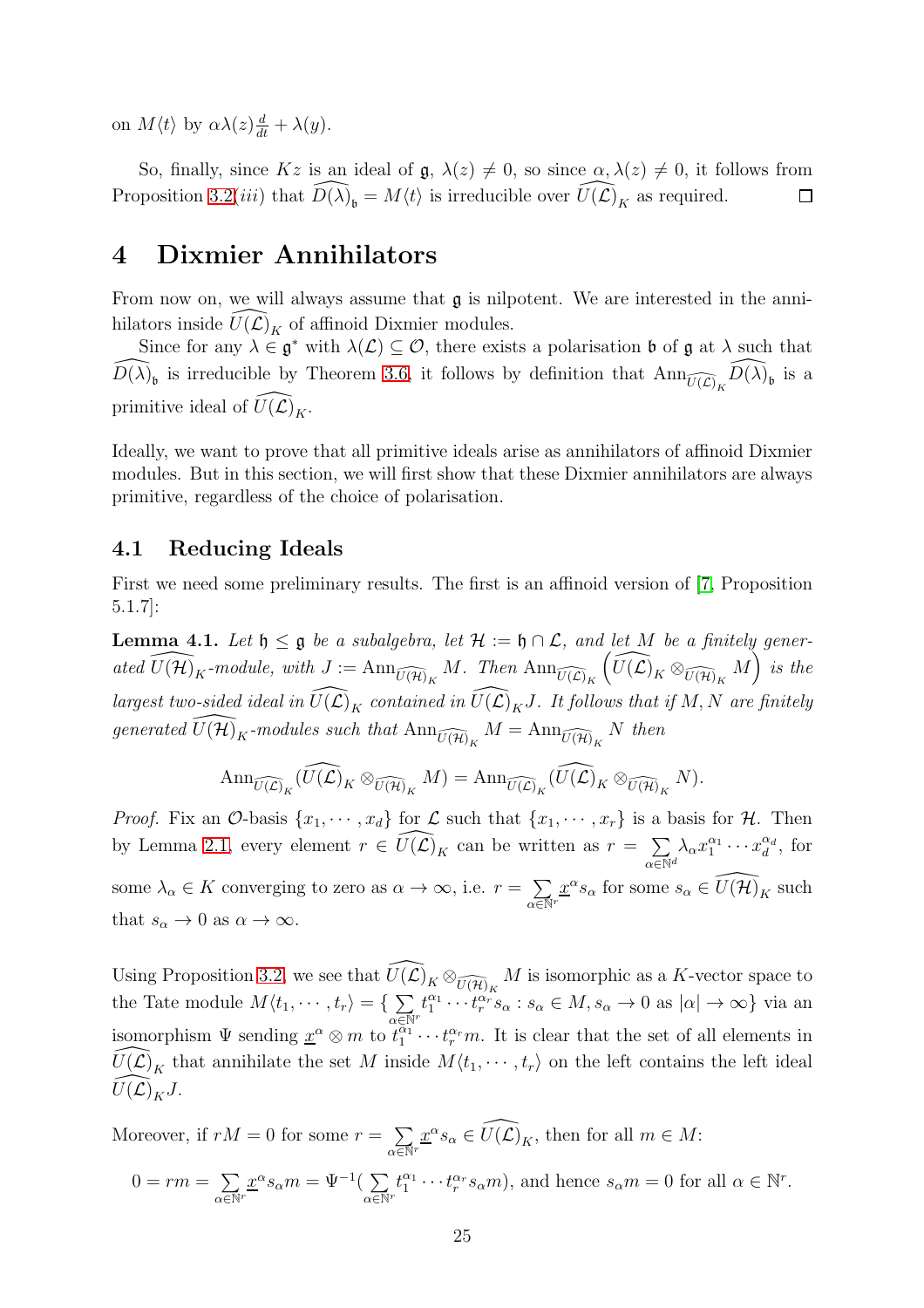Thus  $s_{\alpha} \in J$  for all  $\alpha$ , and hence  $r \in \widehat{U(\mathcal{L})_K J}$ . Therefore the right ideal  $\widehat{U(\mathcal{L})_K J}$  is the set of all elements of  $\widehat{U}(\mathcal{L})_K$  that annihilate the set M.

It follows that if  $\widehat{rU(\mathcal{L})}_K \otimes_{\widehat{U(\mathcal{H})}_K} M = 0$ , then  $\widehat{rU(\mathcal{L})}_K$  annihilates M, so the two-sided ideal generated by r is contained in  $\widehat{U}(\widehat{\mathcal{L}})_{K}J$ . Since our choice of r was arbitrary, it follows that the annihilator of  $\widehat{U(\mathcal{L})}_K \otimes_{\widehat{U(\mathcal{H})}_K} M$  is contained in  $\widehat{U(\mathcal{L})}_K J$ .

Furthermore, if  $I \subseteq \widehat{U(\mathcal{L})_K J}$  is a two-sided ideal of  $\widehat{U(\mathcal{L})_K}$ , then I annihilates M, so since  $\widehat{IU(\mathcal{L})}_K = \widehat{U(\mathcal{L})}_K I$ , it must also annihilate the submodule generated by M inside  $\widehat{U(\mathcal{L})}_K \otimes_{\widehat{U(\mathcal{H})}_K} M$ , which is clearly the whole module, and the result follows.  $\Box$ 

The next result will be essential to several of our proofs, since it allows us to safely pass to and from a reducing quadruple when studying two-sided ideals in  $U(\mathcal{L})_K$ .

<span id="page-25-1"></span>**Theorem 4.2.** Suppose that **g** has a reducing quadruple  $(x, y, z, \mathfrak{g}')$  with  $x, y, z \in \mathcal{L}$ , and let  $\mathcal{L}' := \mathcal{L} \cap \mathfrak{g}'$ . Then if I is a two-sided ideal of  $\widehat{U(\mathcal{L})}_K$  such that  $z + I$  is not a zero divisor in  $\widehat{U(\mathcal{L})}_K/I$ , then I is controlled by  $\mathcal{L}'$ , i.e.:

$$
I=\left(I\cap \widehat{U(\mathcal{L}')_K}\right)\widehat{U(\mathcal{L})}_K=\widehat{U(\mathcal{L})}_K\left(I\cap \widehat{U(\mathcal{L}')_K}\right).
$$

*Proof.* Using Lemma [2.1,](#page-6-1) we see that every element of  $\widehat{U}(\widehat{\mathcal{L}})_{K}$  can be written as  $g(x)$  for some Tate power series g with coefficients in  $\widehat{U(\mathcal{L}')}_K$ . We will prove that if  $g(x) \in I$  then the coefficients of  $q$  all lie in  $I$ , and the result follows.

It will suffice to show that if  $g(x) = c_0 + c_1x + c_2x^2 + \cdots \in I$  then the formal derivative  $g'(x) = c_1 + 2c_2x + 3c_3x^2 + \cdots$  also lies in *I*. Then using an argument similar to the proof of Proposition [3.2\(](#page-16-0)*iii*), we can construct a sequence of elements in I converging to  $c_0$ . By closure of I in  $\widehat{U(\mathcal{L})}_K$ , it follows that  $c_0 \in I$ , so repeating the argument for  $\frac{1}{n!}g^{(n)}(x)$  for each x, it follows that all coefficients of  $g(x)$  lie in I as required.

To prove that  $g'(x)$  lies in I, consider the action of y on  $\widehat{U(\mathcal{L})}_K/I$ :

Since y is central in  $\mathcal{L}'$ , y commutes with everything in  $\widehat{U(\mathcal{L}')}_K$ . Also, since  $[x, y] = \alpha z$ , clearly  $y \cdot x = xy - \alpha z$ , and an easy induction shows that  $y \cdot x^n = x^n y - n \alpha x^{n-1} z$ . So if  $l_y$  is the left action of y on  $\widehat{U(\mathcal{L})}_K/I$ ,  $r_y$  is the right action, then  $l_y - r_y = -\alpha z \frac{d}{dx}$ . Therefore, since z is not a zero divisor modulo I, and  $\alpha \neq 0$ , it follows that if  $g(x) \in I$ then  $\frac{d}{dx}(g(x)) \in I$  as required.  $\Box$ 

## <span id="page-25-0"></span>4.2 Independence Theorem

We will now prove the main result of this section, namely that Dixmier annihilator ideals are independent of the choice of polarisation. First, we deal with a special case.

<span id="page-25-2"></span>**Lemma 4.3.** Suppose that  $\mathcal L$  has an  $\mathcal O$ -basis  $\{x, y, z\}$  such that z is central and  $[x, y] = \alpha z$ for some  $0 \neq \alpha \in \mathcal{O}$ . Then for any  $0 \neq \beta \in \mathcal{O}$ , the ideal  $(z - \beta) \widehat{U(\mathcal{L})}_K$  is a maximal two-sided ideal of  $\widehat{U(\mathcal{L})}_K$ .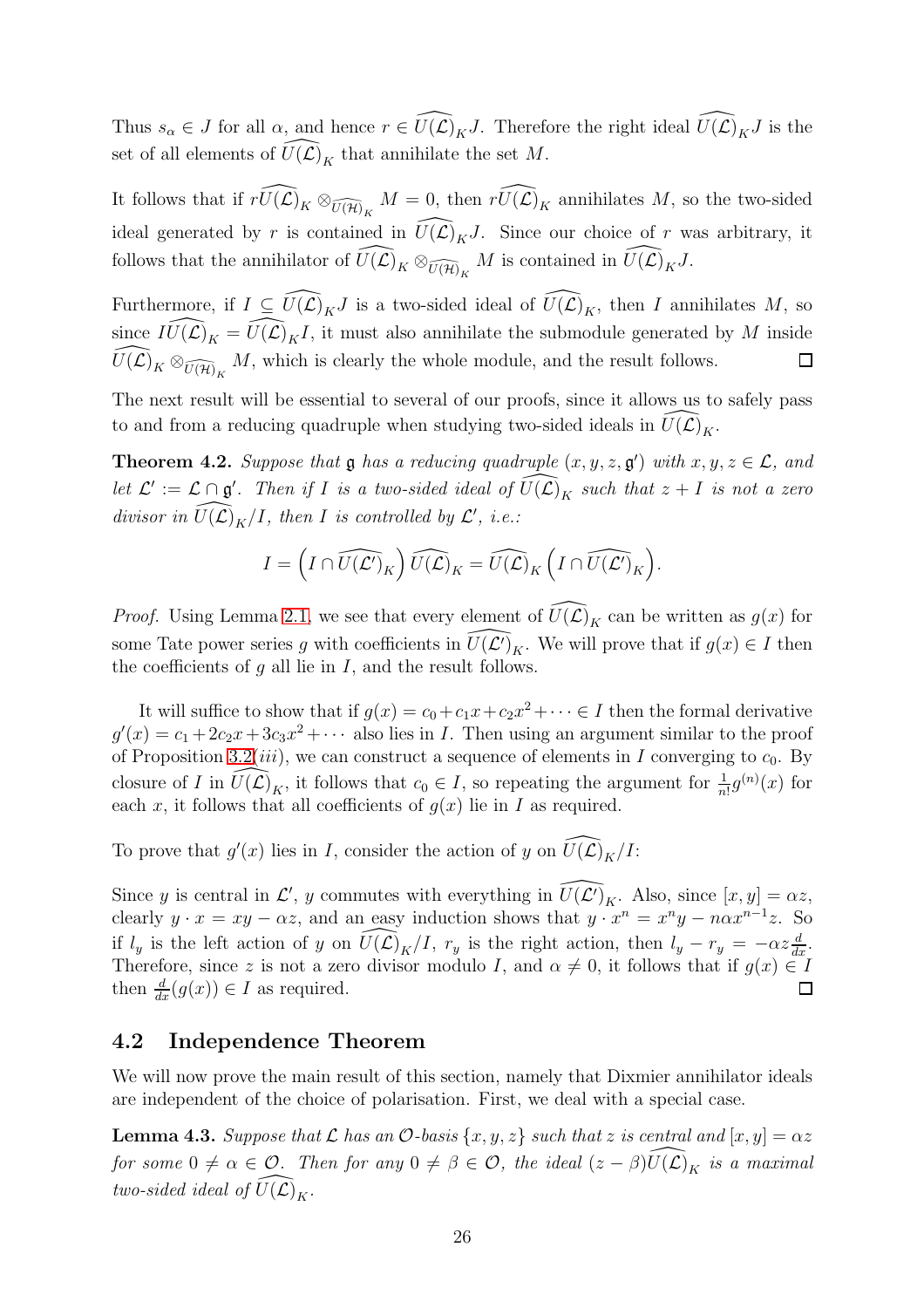*Proof.* Let I be a proper ideal of  $\widehat{U}(\widehat{\mathcal{L}})$ <sub>K</sub> containing  $z - \beta$ . Then since  $\beta \neq 0, z + I$  is not a zero divisor in  $\widehat{U(\mathcal{L})}_K/I$ . So setting  $\mathfrak{g}' := \text{Span}_K\{y, z\}$ , since  $(x, y, z, \mathfrak{g}')$  is a reducing quadruple, it follows from Theorem [4.2](#page-25-1) that I is controlled by  $\mathcal{L}' = \mathfrak{g}' \cap \mathcal{L}$ . Therefore, if we can prove that  $I \cap \widehat{U(\mathcal{L}')}_K = (z - \beta) \widehat{U(\mathcal{L}')}_K$  then it follows that  $I = (z - \beta) \widehat{U(\mathcal{L})}_K$ .

Let  $\bar{y}$  be the image of  $y$  in  $\widehat{U(\mathcal{L}')}_K/(z-\beta)\widehat{U(\mathcal{L}')}_K$ , then given  $r \in \widehat{U(\mathcal{L}')}_K$ , by Lemma [2.1,](#page-6-1) the image of r in  $\widehat{U(\mathcal{L}')}_K/(z-\beta)\widehat{U(\mathcal{L}')}_K$  has the form  $\bar{r} = \sum_{\alpha}$  $\sum_{n\geq 0} \lambda_n \bar{y}^n$  for some  $\lambda_n \in K$ ,  $\lambda_n \to 0$  as  $n \to \infty$ .

Since  $[x, y] = \alpha z$ , we have that  $x \cdot \bar{y} = \bar{y}x + \alpha \beta$ , and an easy induction shows that  $x \cdot \bar{y}^n = \bar{y}^n x + \alpha \beta \bar{y}^{n-1}$  for all n, i.e. if  $l_x$  and  $r_x$  are the respective left and right actions of x on  $\widehat{U(\mathcal{L}')}_K/(z-\beta)$ , then  $l_x - r_x = \alpha \beta \frac{d}{d\bar{y}}$ . Since  $\alpha, \beta \neq 0$  and I is a two-sided ideal, d  $\frac{d}{d\bar{y}}$  preserves  $I \cap \widehat{U(\mathcal{L}')}_{K}/(z - \beta)$ .

So if  $g(\bar{y}) = \lambda_0 + \lambda_1 \bar{y} + \lambda_2 \bar{y}^2 + \cdots \in I \cap \widehat{U(\mathcal{L}')}_K / (z - \beta) \widehat{U(\mathcal{L}')}_K$ , it follows that  $\frac{1}{n!} g^{(n)}(\bar{y}) \in I$ for all  $n \in \mathbb{N}$ , and using an argument similar to the proof of Proposition [3.2\(](#page-16-0)*iii*), we can construct a sequence of elements in  $I \cap \widehat{U(\mathcal{L}')_K}$  converging to  $\lambda_0 \in K$ .

By closure of  $I \cap \widehat{U(\mathcal{L})}_K$ , this implies that  $\lambda_0 \in I$ , and hence  $\lambda_0 = 0$ , and it follows after replacing  $g(\bar{y})$  by  $\frac{1}{n!}g^{(n)}(\bar{y})$  that  $\lambda_n = 0$  for all n, i.e.  $g(\bar{y}) = 0$ . Therefore  $I \cap \widehat{U(\mathcal{L}')}_{K} =$  $(z-\beta)\widehat{U(\mathcal{L}')}_K$ , and  $I = (z-\beta)\widehat{U(\mathcal{L})}_K$ . So since our choice of I was arbitrary,  $(z-\beta)\widehat{U(\mathcal{L})}_K$ is maximal as required.

<span id="page-26-0"></span>**Theorem 4.4.** Suppose  $\mathfrak g$  is nilpotent, and let  $\lambda \in \mathcal L^*$ . Then for any polarisations  $\mathfrak b_1, \mathfrak b_2$ of  $\mathfrak g$  at  $\lambda$ ,  $\text{Ann}_{\widehat{U(\mathcal{L})}_K} \widehat{D(\lambda)}_{\mathfrak b_1} = \text{Ann}_{\widehat{U(\mathcal{L})}_K} \widehat{D(\lambda)}_{\mathfrak b_2}.$ 

*Proof.* If  $\mathfrak g$  is abelian then  $\mathfrak b_1 = \mathfrak b_2 = \mathfrak g$  so the statement is obvious. Since all nilpotent Lie algebras of dimension 1 and 2 are abelian, we may assume that  $\dim_K \mathfrak{g} \geq 3$ .

If g is non-abelian and  $\dim_K g = 3$  then it is straightforward to show that  $\mathcal L$  has basis  ${x, y, z}$  with z central and  $[x, y] = \alpha z$  for some  $\alpha \in \mathcal{O}\backslash 0$ . If  $\lambda(z) = 0$  then  $\lambda$  is a character of g, so g is the only polarisation and the statement is trivially true. If  $\lambda(z) \neq 0$ , then for any polarisation **b**, z acts on  $\widehat{D(\lambda)}_b$  by  $\lambda(z)$ , and so the  $\widehat{U(\mathcal{L})}_K$ -annihilator must contain  $(z - \lambda(z))$ , which is a maximal ideal by Lemma [4.3,](#page-25-2) hence this must be the annihilator in all cases as we require.

So from now on, we may assume that  $n = \dim_K \mathfrak{g} \geq 4$  and we will proceed by Dixmier's induction strategy on n:

Suppose first that there exists a non-zero ideal  $\mathfrak{a} \leq \mathfrak{g}$  such that  $\lambda(\mathfrak{a}) = 0$ , so  $\lambda$  induces a linear form  $\lambda_0$  of  $\mathfrak{g}_0 := \mathfrak{g}/\mathfrak{a}$ . Setting  $\mathcal{A} := \mathfrak{a} \cap \mathcal{L}$ ,  $\mathcal{L}_0 := \frac{\mathcal{L}}{\mathcal{A}}$ , it is clear that  $\mathcal{L}_0$  is a Lie lattice in  $\mathfrak{g}_0$  and  $\lambda_0(\mathcal{L}_0) \subseteq \mathcal{O}$ .

Note that  $\mathfrak{a} \subseteq \mathfrak{b}_1, \mathfrak{b}_2$  by Lemma [2.3,](#page-7-2) so set  $\mathfrak{b}_{i,0} := \mathfrak{b}_i/\mathfrak{a}$  for  $i = 1,2$ , and  $\mathfrak{b}_{1,0}, \mathfrak{b}_{2,0}$  are polarisations of  $\mathfrak{g}_0$  at  $\lambda_0$ .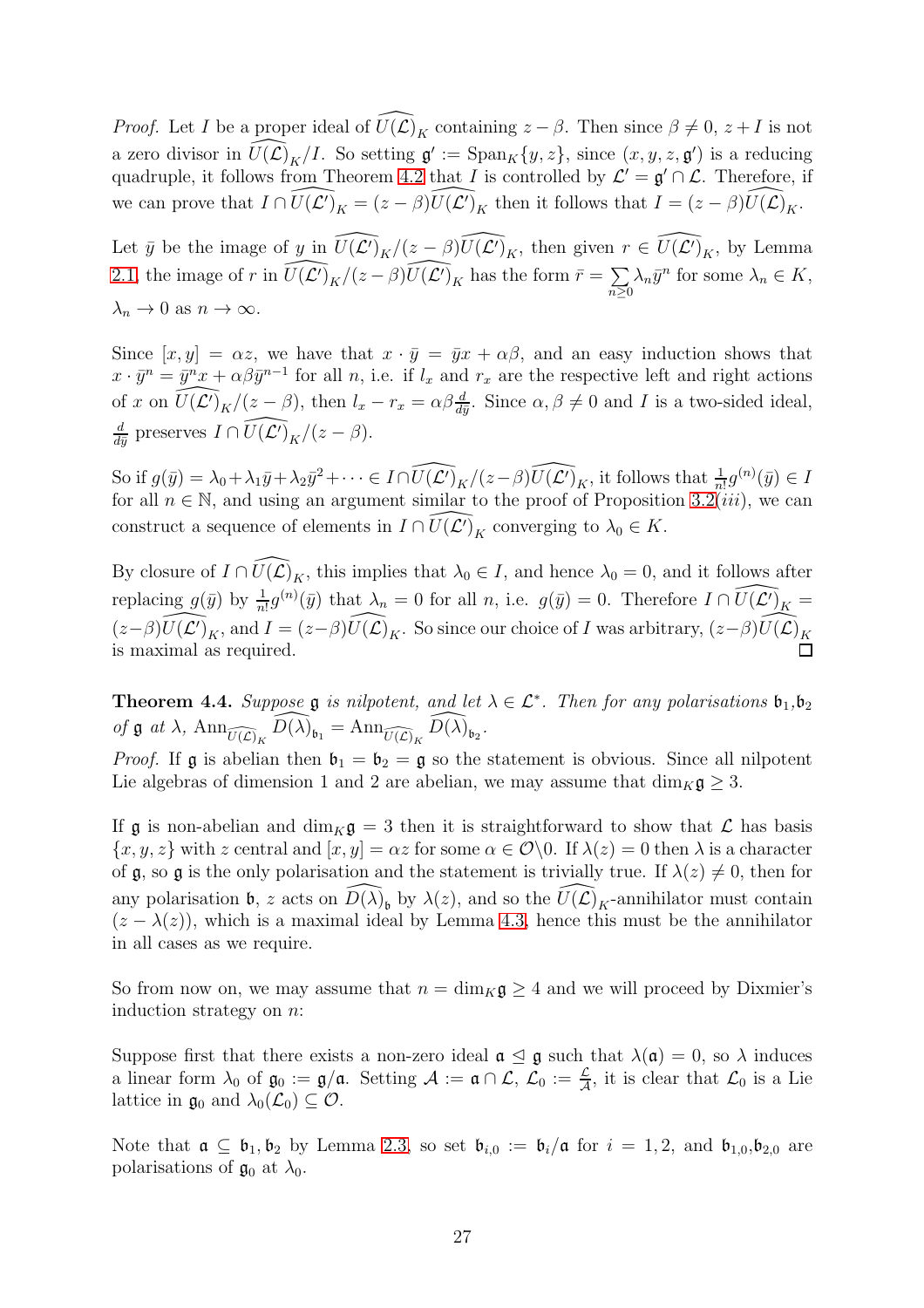Since  $\dim_K \mathfrak{g}_0 < n$ , it follows from induction that  $\text{Ann}_{\widehat{U(\mathcal{L}_0)}_K} \widehat{D(\lambda_0)}_{\mathfrak{b}_{1,0}} = \text{Ann}_{\widehat{U(\mathcal{L}_0)}_K} \widehat{D(\lambda_0)}_{\mathfrak{b}_{2,0}}$ . Using Lemma [3.1,](#page-14-2) we see that for  $i = 1, 2$ ,  $\widehat{D(\lambda_0)}_{\mathfrak{b}_{i,0}} = \widehat{U(\mathcal{L}_0)}_K \otimes_{\widehat{U(\mathcal{B}_{i,0})}_K} K_\lambda$  is naturally a  $\widehat{U(\mathcal{L})}_K$ -module, and that it is isomorphic to  $\widehat{U(\mathcal{L})}_K \otimes_{\widehat{U(\mathcal{B}_i)}_K} K_\lambda = \widehat{D(\lambda)}_{\mathfrak{b}_i}$ . If  $\phi: \widehat{U(\mathcal{L})}_K \twoheadrightarrow \widehat{U(\mathcal{L}_0)}_K$  is the natural surjection, then it is clear that  $\text{Ann}_{\widehat{U(\mathcal{L}_0)}_K} \widehat{D(\lambda_0)}_{\mathfrak{b}_{i,0}} =$  $\mathrm{Ann}_{\widehat{U(\mathcal{L})}_K}\widehat{D(\lambda_0)}_{{\mathfrak{b}}_{i,0}}$  $\overline{\lim}_{\text{ker}(\phi)}^{\overline{D}_K(D(\lambda_0))_{\mathfrak{b}_{i,0}}}$  for  $i = 1, 2$ . Thus  $\text{Ann}_{\widehat{U(\mathcal{L})}_K}^{\overline{D}(\lambda_0)}\widehat{D(\lambda_0)}_{\mathfrak{b}_{1,0}} = \text{Ann}_{\widehat{U(\mathcal{L})}_K}^{\overline{D}(\lambda_0)}\widehat{D(\lambda_0)}_{\mathfrak{b}_{2,0}},$  and hence:  $\text{Ann}_{\widehat{U(\mathcal{L})}_K}\widehat{D(\lambda)}_{\mathfrak{b}_1} = \text{Ann}_{\widehat{U(\mathcal{L})}_K}\widehat{D(\lambda_0)}_{\mathfrak{b}_{1,0}} = \text{Ann}_{\widehat{U(\mathcal{L})}_K}\widehat{D(\lambda_0)}_{\mathfrak{b}_{2,0}} = \text{Ann}_{\widehat{U(\mathcal{L})}_K}\widehat{D(\lambda)}_{\mathfrak{b}_2}$  as required.

So from now on, we may assume that  $\lambda(\mathfrak{a}) \neq 0$  for all non-zero ideals **a** of **g**. Using Proposition [2.7,](#page-10-0) we see that this means that there exists a reducing quadruple  $(x, y, z, \mathfrak{g})$ for g. Since we are assuming  $\dim_K g > 3$ , we may apply Proposition [2.8](#page-10-1) to get that for each  $i = 1, 2$  there exists a proper subalgebra  $\mathfrak{h}_i$  of  $\mathfrak g$  containing  $\mathfrak{b}_i$ , and a polarisation  $\mathfrak{b}'_i$ of  $\mathfrak g$  at  $\lambda$  contained in  $\mathfrak h_i$  and  $\mathfrak g'$ .

By induction, since  $\dim_K \mathfrak{g}' < n$ , we get that  $\text{Ann}_{\widehat{U(\mathcal{L}')}_K} \widehat{D(\lambda|_{\mathfrak{g}'})}_{\mathfrak{b}'_1} = \text{Ann}_{\widehat{U(\mathcal{L}')}_K} \widehat{D(\lambda|_{\mathfrak{g}'})}_{\mathfrak{b}'_2}$ , so by Lemma [4.1,](#page-24-2)  $\text{Ann}_{\widehat{U(\mathcal{L})}_K} \widehat{D(\lambda)}_{\mathfrak{b}'_1} = \text{Ann}_{\widehat{U(\mathcal{L})}_K} \widehat{D(\lambda)}_{\mathfrak{b}'_2}.$ 

Similarly, since  $\mathfrak{h}_1, \mathfrak{h}_2$  are proper subalgebras of  $\mathfrak{g}$ , we also have that  $\text{Ann}_{\widehat{U(\mathcal{H}_i)}_K} \widehat{D(\lambda|_{\mathfrak{h}_i})}_{\mathfrak{b}_i}$  $\text{Ann}_{\widehat{U(\mathcal{H}_i)}_K} \widehat{D(\lambda|_{\mathfrak{h}_i})}_{\mathfrak{b}'_i}$  for  $i = 1, 2$  by induction, and applying Lemma [4.1](#page-24-2) again gives that  $\text{Ann}_{\widehat{U(\mathcal{L})}_K}\widehat{D(\lambda)}_{\mathfrak{b}_i} = \text{Ann}_{\widehat{U(\mathcal{L})}_K}\widehat{D(\lambda)}_{\mathfrak{b}'_i}$ , and it follows that  $\text{Ann}_{\widehat{U(\mathcal{L})}_K}\widehat{D(\lambda)}_{\mathfrak{b}_1} = \text{Ann}_{\widehat{U(\mathcal{L})}_K}\widehat{D(\lambda)}_{\mathfrak{b}_2}$ as required.

Now that we have established that the annihilator of a Dixmier module does not depend on the choice of polarisation, we can unambiguously make the following definition:

**Definition 4.1.** Let  $F/K$  be a finite extension, and let  $\lambda \in \mathcal{L}_F^* := (\mathcal{L} \otimes_{\mathcal{O}} \mathcal{O}_F)^*$  be a linear form. Define the Dixmier annihilator in  $\widehat{U}(\mathcal{L})_K$  associated to  $\lambda$  to be the two sided ideal  $I(\lambda) := \text{Ann}_{\widehat{U(\mathcal{L})_K}} \widehat{D(\lambda)}_F$  (or  $I(\lambda)_F$  if it is unclear what the base field is).

**Note:** This definition makes sense because there is a natural embedding  $\widehat{U}(\widehat{\mathcal{L}})_{K} \rightarrow$  $\widehat{U(\mathcal{L}_F)}_F$  for any finite extension  $F/K$ . Using Theorem [3.6,](#page-23-1) we see that  $I(\lambda)$  is a primitive ideal of  $\widehat{U}(\widehat{\mathcal{L}})_K$  whenever  $F = K$ .

# <span id="page-27-0"></span>5 Locally Closed Ideals

Now we will study some general ring theoretic properties of the affinoid enveloping algebra.

# <span id="page-27-1"></span>**5.1** Prime ideals in  $\widehat{U}(\widehat{\mathcal{L}})_K$

<span id="page-27-2"></span>**Proposition 5.1.** Let P be a prime ideal of  $\widehat{U(L)}_K$ , and let J be a two-sided ideal of  $R := \widehat{U(\mathcal{L})}_K/P$ . Then if  $J \neq 0$  there exists an element  $a \in J$  such that  $a^n$  does not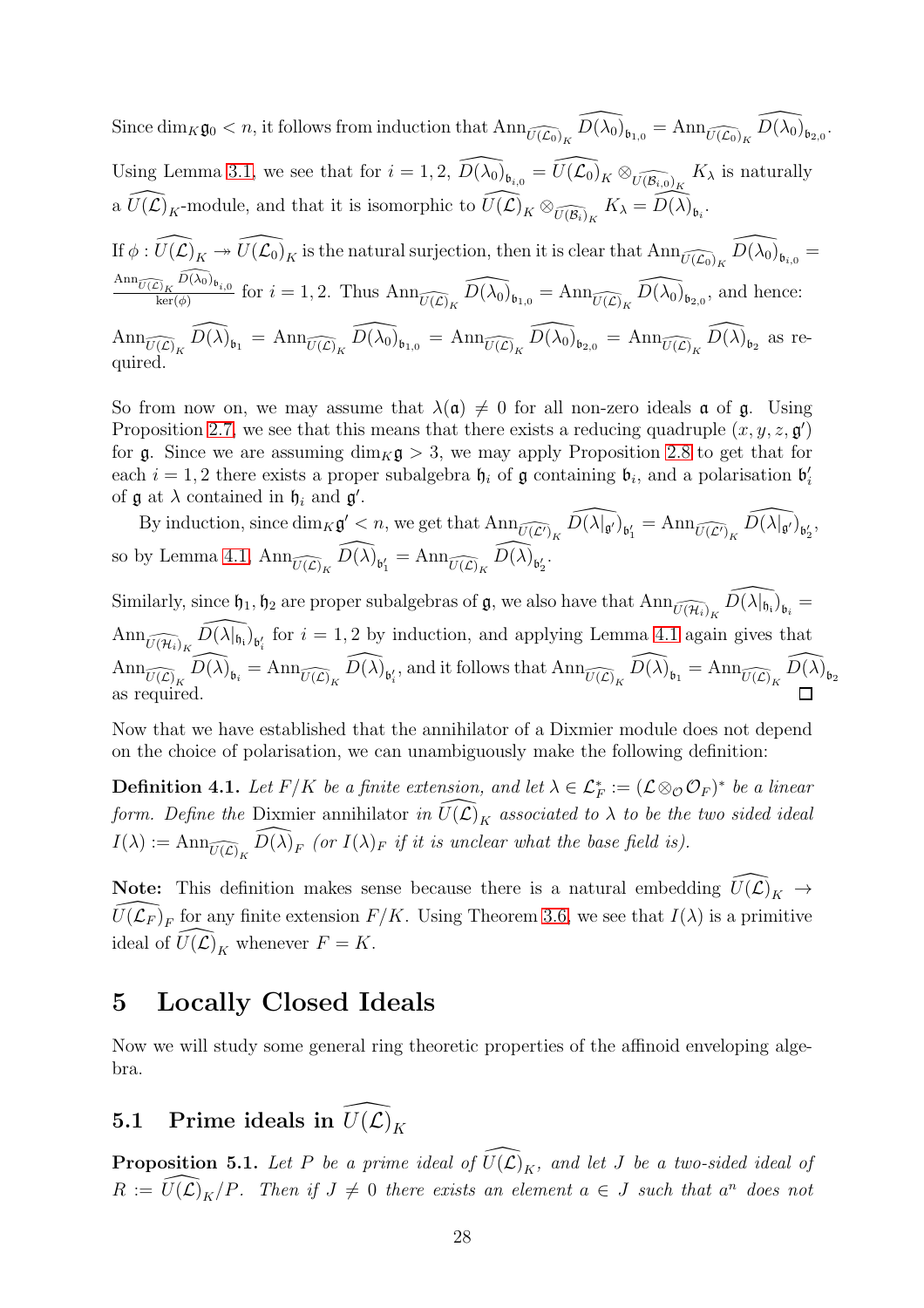converge to 0 as  $n \to \infty$ .

*Proof.* Let w be the  $\pi$ -adic filtration on  $\widehat{U(\mathcal{L})}_K$  corresponding to the lattice  $\widehat{U(\mathcal{L})}$ , and let  $\overline{w}$  be the quotient filtration on  $R := \widehat{U(\mathcal{L})}_K/P$ . Then since R is complete with respect to  $\bar{w}$  and  $\operatorname{gr}_{\bar{w}} R \cong \frac{\operatorname{gr}_{w} \widehat{U(\mathcal{L})}_{K}}{\operatorname{gr}_{P}}$  $\frac{g_v C(E)}{g_{\text{F}_w} P}$ , it follows from [\[14,](#page-51-4) Ch II Theorem 2.2.1] that  $\bar{w}$  is a Zariskian filtration on R.

Also, since  $\text{gr}_{w}$   $\widehat{U(\mathcal{L})}_K \cong U(\mathcal{L}/\pi\mathcal{L})[t, t^{-1}]$  by [\[2,](#page-50-3) Lemma 3.1], and it is well known that  $U(\mathcal{L}/\pi\mathcal{L})$  is finitely generated over its centre, it follows that  $gr_{\bar{w}} R$  is also finitely generated over its centre.

Furthermore,  $t = \text{gr } \pi$  is central of positive degree in gr R, and it is non-nilpotent, so it follows that  $gr R$  is finitely generated over a central Noetherian subring whose positive part is non-nilpotent. Hence after applying  $[11,$  Theorem 3.3, we can find a filtration v on the ring of quotients  $Q(R)$  such that v restricts to a valuation of the centre, and the inclusion  $(R,\bar{w}) \rightarrow (Q(R),v)$  is continuous.

Suppose for contradiction that for every element  $a \in J$ ,  $a^n \to 0$  as  $n \to \infty$ . Choose an arbitrary  $a \in J$ , and following [\[11,](#page-51-6) Definition 3.2], define the growth rate function  $\rho: Q(R) \to \mathbb{R} \cup {\infty}, q \mapsto \lim_{n \to \infty} \frac{v(q^n)}{n}$  $\frac{q^{n}}{n}$ , and let  $m := \lceil \rho(a) \rceil$ .

If we assume that  $m < \infty$ , then set  $b := \pi^{-(m+1)}a$ , and since  $\pi$  is central in R, we see using [\[11,](#page-51-6) Lemma 3.7(v)] that  $\rho(b) = \rho(a) - (m+1)v(\pi) \leq \rho(a) - (\rho(a)+1)v(\pi) < 0$ , and hence  $b^n$  does not converge to 0 as  $n \to \infty$  – contradiction since  $b \in J$ .

Therefore  $m = \rho(a) = \infty$ , so since  $Q(R)$  is simple and artinian, it follows from [\[11,](#page-51-6) Lemma 3.7(*iv*)] that *a* is nilpotent.

Since our choice of a was arbitrary, this means that every element of  $J$  is nilpotent, and using [\[7,](#page-50-0) Lemma 3.1.14] it follows that  $J$  is a nilpotent ideal of  $R$ . Since  $R$  is prime, this means that  $J = 0$  as required.  $\Box$ 

The following result is the affinoid version of [\[7,](#page-50-0) Proposition 3.1.15]:

<span id="page-28-0"></span>**Theorem 5.2.** Let I be a two sided ideal of  $\widehat{U(L)}_K$ . Then I is semiprime if and only if I is an intersection of primitive ideals.

*Proof.* Clearly if I is an intersection of primitive ideals, then it is semiprime, so it remains only to prove the converse, i.e. that if  $I$  is semiprime then it is the intersection of primitive ideals.

Since semiprime ideals arise as an intersection of primes, we can assume that  $I$  is prime in  $\widehat{U(\mathcal{L})}_K$ , and we will show that  $J(\widehat{U(\mathcal{L})}_K/I) = 0$ , from which the result follows.

Assume for contradiction that  $J := J(\widehat{U(\mathcal{L})}_K/I) \neq 0$ , then since I is prime it follows from Proposition [5.1](#page-27-2) that we can choose an element  $a \in J$  such that  $a^n$  does not converge to zero as  $n \to \infty$ .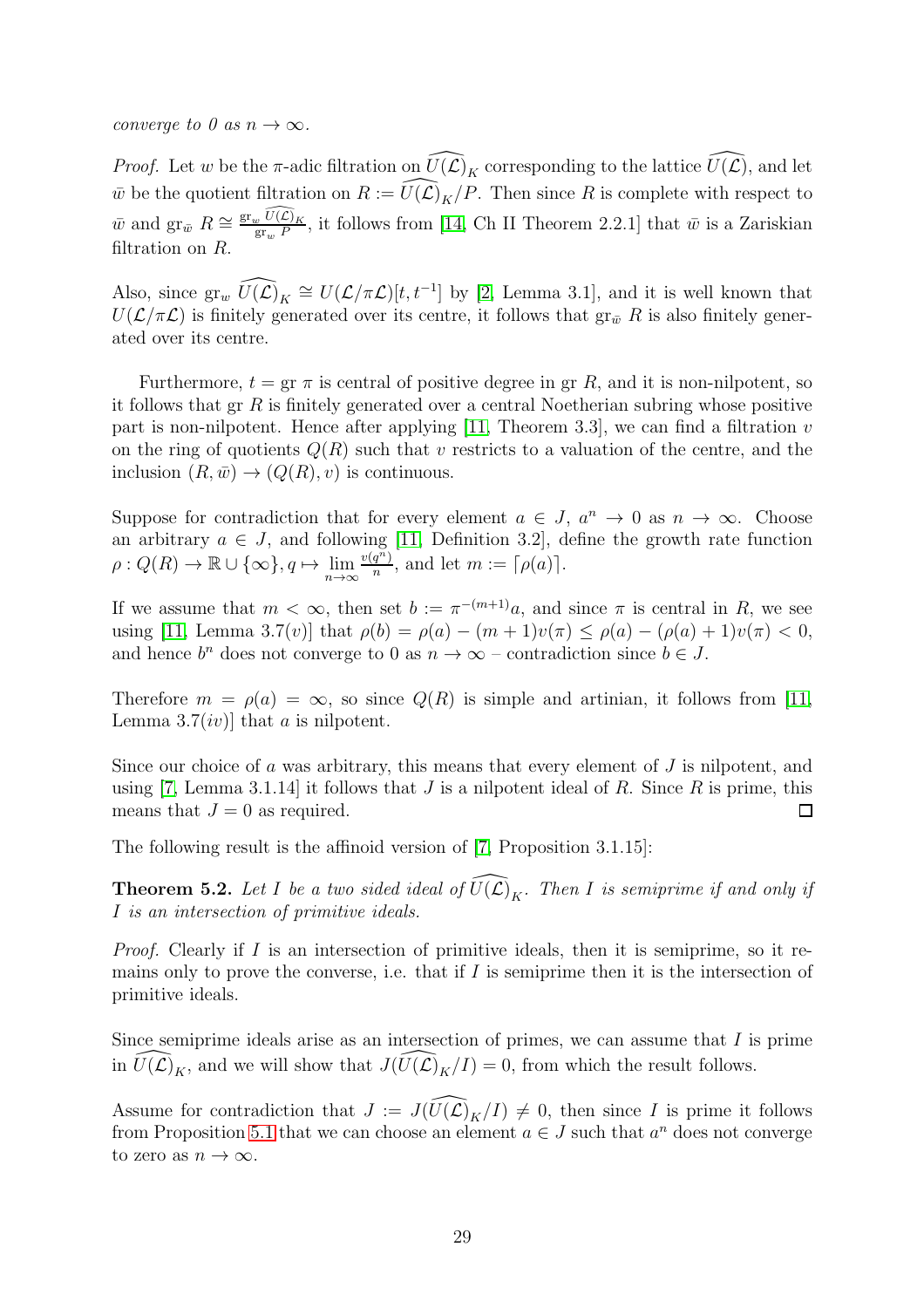Let  $R := \frac{\widehat{U(\mathcal{L})}_K}{I}$  $\frac{L_{K}}{I}$ , and let  $C := R\langle X \rangle$  be the Tate algebra in one variable over R. Then if we set  $\mathfrak{g}_0 := \mathfrak{g} \times K$ ,  $\mathcal{L}_0 := \mathcal{L} \times \mathcal{O}$ , it is clear that  $\mathcal{L}_0$  is a Lie lattice in  $\mathfrak{g}_0$  and it follows from Lemma [2.1](#page-6-1) that  $C \cong U(\mathcal{L}_0)_{K}/IU(\mathcal{L}_0)_{K}$ .

Consider the element  $1 - aX \in C$ . If this element is a unit, its inverse must have the form  $a_0 + a_1X + a_2X^2 + \cdots$  for some  $a_i \in \widehat{U}(\widehat{\mathcal{L}})_{\widehat{K}}/I$  with  $a_n \to 0$  as  $n \to \infty$ . But since  $1 = (1 - aX)(a_0 + a_1X + a_2X^2 + \cdots),$  it follows that  $a_0 = 1, a_1 = a, a_2 = a^2, \cdots, a_n = a^n$ , and hence  $a^n \to 0$  as  $n \to \infty$  – contradiction.

Therefore  $1 - aX$  is not a unit in C, so there exists a maximal left ideal of C containing  $1 - aX$ , i.e. there exists an irreducible C-module M and an element  $0 \neq m \in M$  such that  $(1 - aX)m = 0$ .

Now, X does not act by zero on M, otherwise  $1-aX$  would act by 1, and we would have  $(1 - aX)m = m \neq 0$ . So using Schur's Lemma, the action of X is invertible, and using [\[17,](#page-51-7) Theorem 6.4.6] we see that the action of  $X^{-1}$  is algebraic over K, i.e. there exists  $f(t) = a_0 + a_1 t + \cdots + a_n t^n$  for some  $a_i \in K$  such that  $f(X^{-1}) = 0$ , and we may assume that  $a_0 \neq 0$ . So let  $g(t) := a_0^{-1} f(t) = 1 + b_1 t + \cdots + b_n t^n$ .

Since  $aXm = m$ , we have that  $am = X^{-1}aXm = X^{-1}m$ , hence  $a^r m = X^{-r}m$  for all  $r \in \mathbb{N}$ , and thus  $g(a)m = g(X^{-1})m = 0$ .

But  $g(a) = 1 + (b_1 + b_2 a + \cdots + b_n a^{n-1})a$ , so since  $a \in J(\widehat{U(\mathcal{L})}_K/I)$ , this means that  $g(a)$ is a unit in  $\widehat{U(\mathcal{L})}_K/I$ . Therefore, since  $m \neq 0$ ,  $g(a)m \neq 0$  – contradiction.

 $\Box$ 

Therefore  $J(\widehat{U(\mathcal{L})}_{K}/I) = 0$  as we require.

#### <span id="page-29-0"></span>5.2 Towards the Dixmier-Moeglin equivalence

Now, recall from the introduction that a prime ideal P of  $\widehat{U(\mathcal{L})}_K$  is locally closed if

$$
P \neq \bigcap \{ Q \leq \widehat{U(\mathcal{L})}_K : Q \text{ prime}, P \subsetneq Q \}.
$$

<span id="page-29-1"></span>**Proposition 5.3.** Let P be a prime ideal of  $\widehat{U(L)}_K$ . Then:

P is locally closed  $\implies$  P is primitive  $\implies$  P is weakly rational.

*Proof.* First, suppose that P is primitive, i.e.  $P = \text{Ann}_{\widehat{U(\mathcal{L})}_K} M$  for some simple  $\widehat{U(\mathcal{L})}_K$ -module M. Then it follows from [\[17,](#page-51-7) Theorem 6.4.6] that every element of  $\text{End}_{\widehat{U(\mathcal{L})}_K} M$ is algebraic over K. So since  $Z(\widehat{U(\mathcal{L})}_K/P)$  is a domain, and embeds into  $\text{End}_{\widehat{U(\mathcal{L})}_K}M$ , it follows that  $Z(\widehat{U(\mathcal{L})}_K/P)$  is an algebraic field extension of K, and hence P is weakly rational.

Using Theorem [5.2,](#page-28-0) we see that if  $P$  is equal to an intersection of primitive ideals. So if  $P$ is locally closed, i.e. not equal to the intersection of all prime ideals properly containing it, then P must be primitive.  $\Box$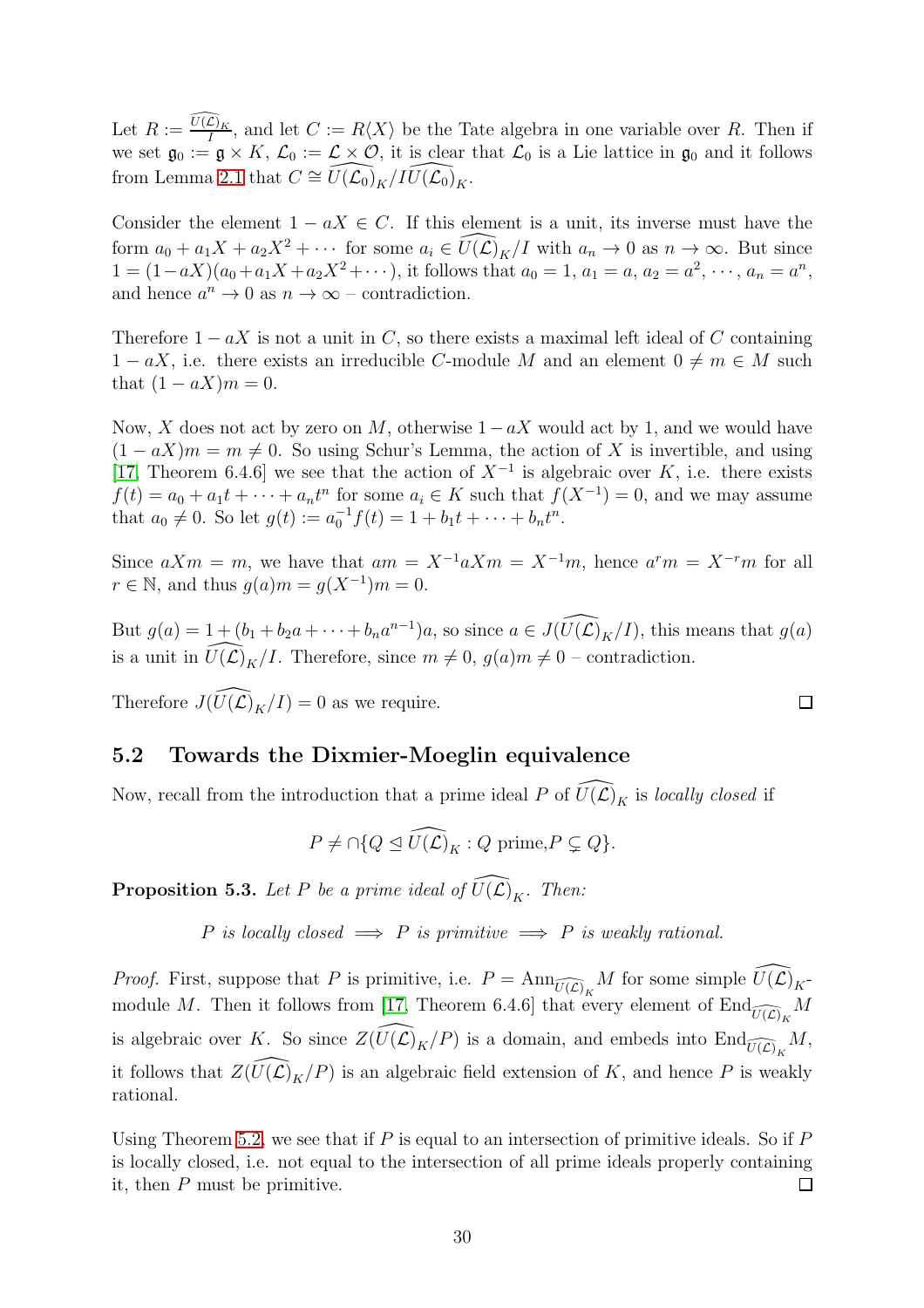**Note:** These implications also hold for primes P in  $U(\mathfrak{g})$ , and in the case where  $\mathfrak{g}$  is nilpotent, P weakly rational  $\implies$  P maximal [\[7,](#page-50-0) Proposition 4.7.4]. We suspect that this is also true in the affinoid case, but this is only known in the case where  $\mathfrak g$  contains an abelian ideal of codimension 1 [\[13,](#page-51-2) Corollary 1.6.2].

Using this result, we see that to prove the Dixmier-Moeglin equivalence for  $U(\mathcal{L})_K$ , it remains to show that weakly rational ideals are locally closed. Taking steps in this direction, the aim of this section is to prove that all locally closed prime ideals P of  $U(\mathcal{L})_K$  have the form of a Dixmier annihilator  $I(\lambda)_F$  for some finite extension F of K.

<span id="page-30-2"></span>**Proposition 5.4.** Let  $\mathfrak g$  be a nilpotent K-Lie algebra, and let  $\mathcal L$  be an O-Lie lattice in **g** such that every locally closed prime ideal in  $U(\mathcal{L})_K$  has the form  $I(\lambda)_F$  for some finite extension  $F/K$  and some K-linear map  $\lambda : \mathfrak{g} \to F$  such that  $\lambda(\mathcal{L}) \subseteq \mathcal{O}_F$ .

Then given any prime ideal P in  $\widehat{U(\mathcal{L})}_K$ , P arises as an intersection of Dixmier annihilators.

*Proof.* Note that since  $\text{gr } \widehat{U(\mathcal{L})}_K \cong U(\mathcal{L}/\pi\mathcal{L})[t, t^{-1}]$  has finite left and right Krull dimen-sion, it follows from [\[14,](#page-51-4) Ch.I Theorem 7.1.3] that  $\widehat{U(\mathcal{L})}_K$  has finite left and right Krull dimension. Therefore, using [\[16,](#page-51-0) Lemma 6.4.5], it follows that  $\widehat{U}(\mathcal{L})_K$  has finite classical Krull dimension, i.e. there is a finite upper bound on the length of chains of prime ideals in  $\widehat{U}(\widehat{\mathcal{L}})_{K}$ .

So, given a prime ideal P of R, define the *dimension*  $\dim(P)$  of P to be the largest integer  $n \geq 0$  such that there exists a chain of prime ideals  $P = P_0 \subsetneq P_1 \subsetneq \cdots \subsetneq P_n$  of  $\widehat{U(\mathcal{L})}_K$ . We will proceed by induction on  $\dim(P)$ .

If  $\dim(P) = 0$ , then P is maximal, and hence locally closed, so  $P = I(\lambda)$  for some finite extension  $F$ ,  $\lambda : \mathfrak{g} \to F$  as required. So suppose the result holds whenever dim(P) < n.

If dim(P) = n then for every prime ideal Q of  $\widehat{U}(\widehat{\mathcal{L}})_K$  with  $P \subsetneq Q$ , Q arises as an intersection of Dixmier annihilators by the inductive hypothesis.

If P is locally closed, then P is a Dixmier annihilator by assumption, otherwise P is equal to the intersection of all prime ideals properly containing it, and hence it is an intersection of Dixmier annihilators as required.  $\Box$ 

#### <span id="page-30-0"></span>5.3 Classification

Now we will complete the classification of locally closed ideals of  $\widehat{U(\mathcal{L})}_K$  in terms of Dixmier annihilators. First, we need some technical results:

<span id="page-30-1"></span>**Lemma 5.5.** Suppose that  $\dim_K \mathfrak{g} > 1$ , and let I be an ideal of  $\widehat{U(L)}_K$ . Suppose further that  $Z(\widehat{U(\mathcal{L})}_K/I) = K$ , and  $I \cap \mathfrak{g} = 0$ . Then  $\mathfrak{g}$  has a reducing quadruple  $(x, y, z, \mathfrak{g}')$ .

*Proof.* Firstly, suppose  $u, v \in \mathfrak{g}$  are central, then  $u + I, v + I \in Z(\tilde{U}(\mathcal{L})_K/I) = K$ , hence they are K-linearly dependent. So there exist non-zero  $\alpha, \beta \in K$  such that  $\alpha u + \beta v \in$  $I \cap \mathfrak{g} = 0$ , hence  $u, v$  are K-linearly dependent in  $\mathfrak{g}$ .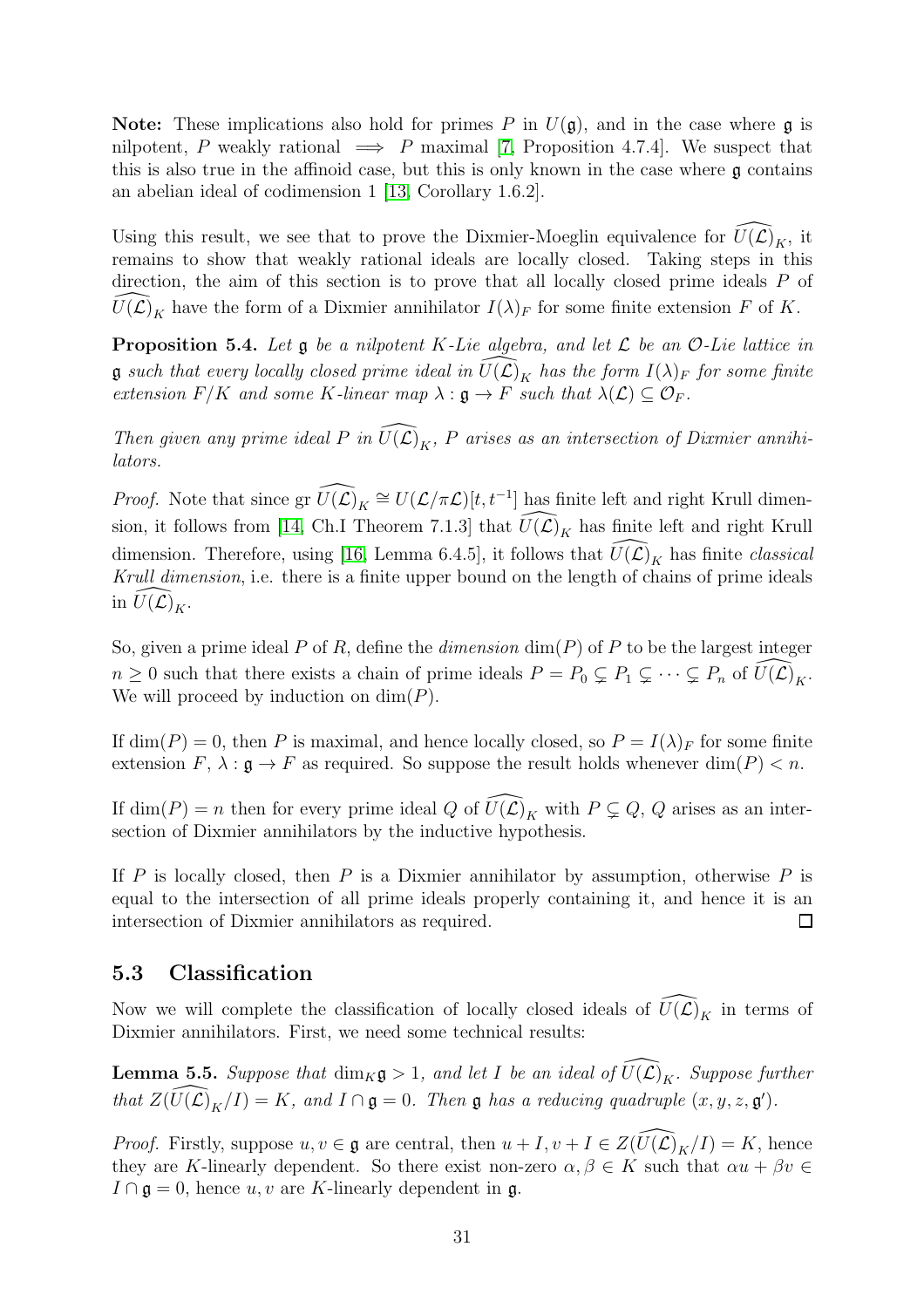Since g is nilpotent,  $Z(\mathfrak{g}) \neq 0$ , so it follows that  $Z(\mathfrak{g})$  has dimension 1, i.e.  $Z(\mathfrak{g}) = Kz$ for some  $z \in Z(\mathfrak{g})$ .

So, since  $\dim_K \mathfrak{g} > 1$ ,  $\mathfrak{g}$  is non-abelian, and again using nilpotence of  $\mathfrak{g}$ , we can find  $y \in \mathfrak{g}$ such that y is not central, but  $[y, \mathfrak{g}] \subseteq Z(\mathfrak{g}) = Kz$ .

Let  $\mathfrak{g}' := \ker(\text{ad}(y))$ . Then  $\mathfrak{g}'$  is an ideal of  $\mathfrak{g}$ , and since  $ad(y) : \mathfrak{g} \to Kz$  is non-zero,  $\mathfrak{g}'$ must have codimension 1 in  $\mathfrak{g}$ , so  $\mathfrak{g} = \mathfrak{g}' \oplus Kx$ , and it is clear that  $(x, y, z, \mathfrak{g}')$  is a reducing quadruple for g.  $\Box$ 

<span id="page-31-1"></span>**Proposition 5.6.** Let I be a two sided ideal of  $\widehat{U(L)}_K$  such that  $F = Z(\widehat{U(L)}_K/I)$  is a finite field extension of K. Then  $U(\widehat{L \otimes_{\mathcal{O}} C_F})_F \cong \widehat{U(L)}_K \otimes_K F$ , and there exists a surjection  $U(\widetilde{\mathcal{L}} \otimes_{\mathcal{O}} \widetilde{\mathcal{O}}_F)_F \to \widetilde{U}(\widetilde{\mathcal{L}})_K/I$  of F-algebras with kernel containing  $I \otimes_K F$ .

*Proof.* To see that  $U(\widehat{L \otimes_{\mathcal{O}}} \mathcal{O}_F)_F \cong \widehat{U(\mathcal{L})}_K \otimes_K F$ , note that:

$$
U(\mathcal{L}) \otimes_{\mathcal{O}} \mathcal{O}_F \leftrightarrow U(\mathcal{L} \otimes_{\mathcal{O}} \mathcal{O}_F)
$$

$$
a \otimes \alpha \mapsto \alpha a
$$

$$
u \otimes \alpha \leftarrow u \otimes \alpha
$$

Are isomorphisms of  $\mathcal{O}_F$  algebras, preserving the  $\pi$ -adic filtration. Hence they induce an isomorphism  $U(\widehat{\mathcal{L}\otimes_{\mathcal{O}}\mathcal{O}_F})\cong \widehat{U(\mathcal{L})}\otimes_{\mathcal{O}}\mathcal{O}_F$ , and the result follows.

Since  $F = Z(\widehat{U(\mathcal{L})}_K/I) \subseteq \widehat{U(\mathcal{L})}_K/I$ , it is clear that  $\widehat{U(\mathcal{L})}_K/I$  is an F-algebra, and the map  $\widehat{U(\mathcal{L})}_K \otimes_K F \to \widehat{U(\mathcal{L})}_K/I$ ,  $r \otimes (\alpha + I) \mapsto \alpha r + I$  is clearly a surjection of F-algebras sending  $I \otimes F$  to 0 as required. sending  $I \otimes F$  to 0 as required.

<span id="page-31-0"></span>**Lemma 5.7.** Let  $\mathfrak a$  be an ideal of  $\mathfrak g$  nilpotent, let  $\mathcal A := \mathfrak a \cap \mathcal L$  and let  $\mathcal L_0 := \mathcal L/\mathcal A$ . Let P be a prime ideal of  $\widehat{U}(\mathcal{L})_K$ , containing  $\mathfrak{a}$ , such that the image  $P_0 \trianglelefteq \widehat{U}(\mathcal{L}_0)_K$  of P under the surjection  $\widehat{U(\mathcal{L})}_K \to \widehat{U(\mathcal{L}_0)}_K$  is a Dixmier annihilator. Then P is a Dixmier annihilator.

*Proof.* We know that  $P_0 = Ann_{\widehat{U(\mathcal{L}_0)}_K} \widehat{D(\mu)}_F$  for some finite extension  $F/K$ ,  $\mu \in (\mathcal{L}/\mathcal{A})_F^*$ . Clearly  $\mu$  is induced from a linear form  $\lambda$  of  $\mathfrak{g} \otimes_K F$  such that  $\lambda(\mathcal{L}) \subseteq \mathcal{O}_F$  and  $\lambda(\mathfrak{a}) = 0$ . We will prove that  $P = Ann_{\widehat{U(\mathcal{L})}_K}\widehat{D(\lambda)}_F$ .

Choose a polarisation b of  $\mathfrak{g} \otimes_K F$  at  $\lambda$ , and since the annihilator is independent of the choice of polarisation by Theorem [4.4,](#page-26-0) we may assume that  $\mathfrak{a} \subseteq \mathfrak{b}$ , i.e.  $\mathfrak{b}/\mathfrak{a}$  is a polarisation of  $\mathfrak{g}/\mathfrak{a}$  at  $\mu$ . Using Lemma [3.1\(](#page-14-2)*iii*), we see that  $\widehat{D(\lambda)}_F = \widehat{U(\mathcal{L})}_F \otimes_{\widehat{U(\mathcal{B})}_F} F \cong$  $U(\widehat{{\mathcal L}/{\mathcal A}})_F \otimes_{\widehat{U(\mathcal B/{\mathcal A})}_F} F = \widehat{D(\mu)}_F.$ 

Using Lemma [3.1\(](#page-14-2)i), we know that  $\widehat{U(\mathcal{L})}/\widehat{\mathfrak{a}U(\mathcal{L})} \cong \widehat{U(\mathcal{L}/\mathcal{A})}_K$ , and hence  $P_0 = P/\widehat{\mathfrak{a}U(\mathcal{L})}_K$ . Therefore, since  $P_0 = \text{Ann}_{\widehat{U(\mathcal{L}_0)}_K} \widehat{D(\mu)}_F$ , and hence  $\widehat{PD(\mu)}_F = 0$ , it follows that  $\widehat{PD(\lambda)}_F =$ 0, i.e.  $P \subseteq \text{Ann}_{\widehat{U(\mathcal{L})}_K} \widehat{D(\lambda)}_F$ .

Moreover, if  $x\widehat{D(\lambda)}_F = 0$  then  $x\widehat{D(\mu)}_F = 0$  so  $x + \widehat{\mathfrak{a}U(\mathcal{L})}_K \in P_0$  and hence  $x \in P$ . Therefore  $P = \text{Ann}_{\widehat{U(\mathcal{L})}_K} \widehat{D(\lambda)}_F$  as required.  $\Box$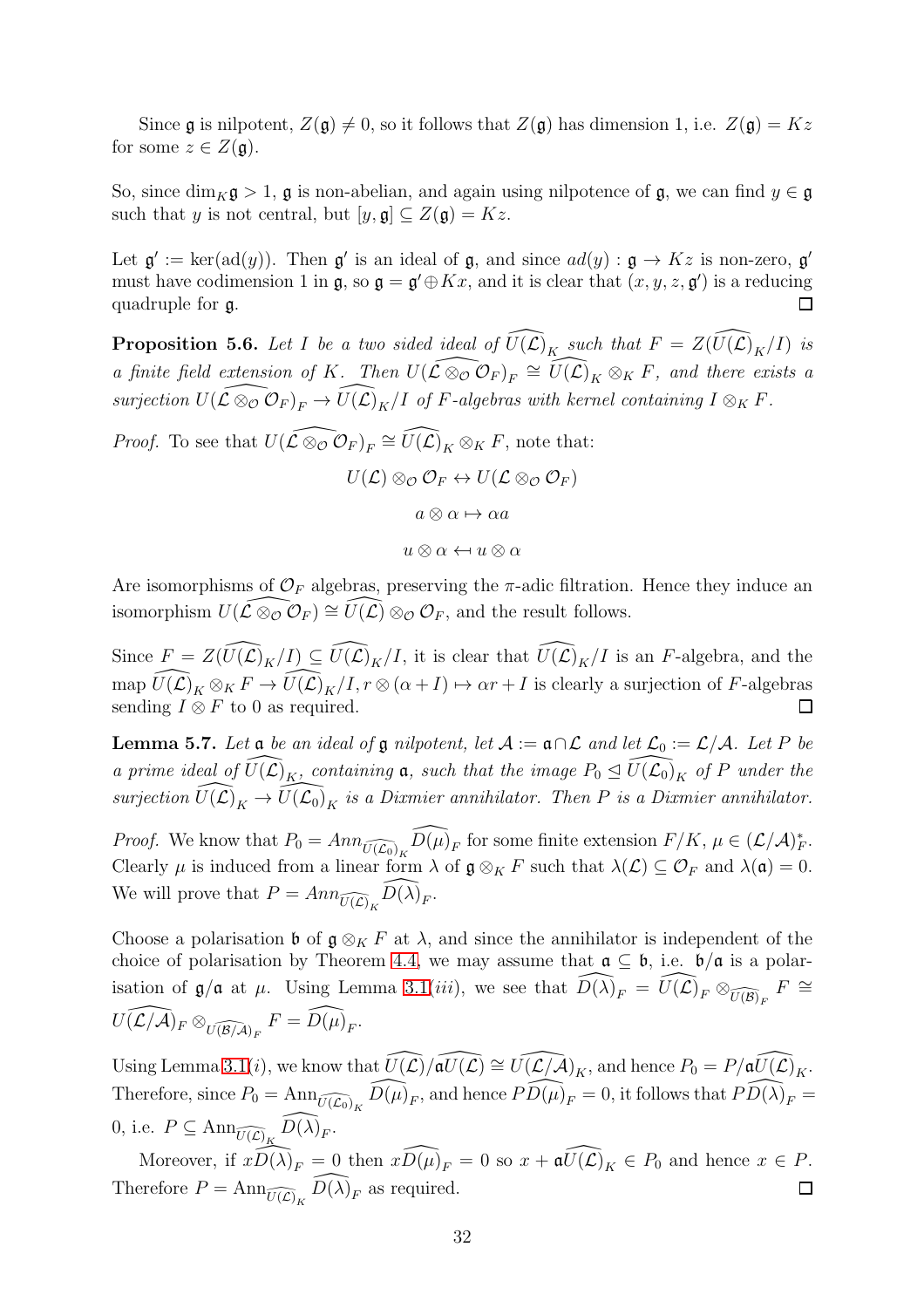Now we can prove the main theorem of this section, classifying locally closed ideals in terms of Dixmier annihilators.

<span id="page-32-0"></span>**Theorem 5.8.** Let  $\mathfrak g$  be a nilpotent K-lie algebra, with O-Lie lattice  $\mathcal L$ , and let P be a locally closed prime ideal of  $U(\mathcal{L})_K$ . Then there exists a finite extension  $F\backslash K$  and a K-linear map  $\lambda : \mathfrak{g} \to F$  with  $\lambda(\mathcal{L}) \subseteq \mathcal{O}_F$  such that  $P = I(\lambda)_F$ .

*Proof.* We will use induction on  $n = \dim_K \mathfrak{g}$ :

First suppose that  $n = 1$ , and hence  $\widehat{U(\mathcal{L})}_K \cong K\langle u \rangle$  by Lemma [2.1.](#page-6-1) So if P is a locally closed ideal, then it is primitive, and hence maximal since  $\widehat{U}(\widehat{\mathcal{L}})_K$  is commutative. So let  $F := \widehat{U}(\widehat{\mathcal{L}})_K/P$ , then F is a field.

Furthermore, using [\[5,](#page-50-4) Corollary 2.2.12], we see that  $F$  is a finite extension of  $K$ , so define  $\lambda : \mathfrak{g} \to F, x \mapsto x + P$ , and clearly this map is K-linear. Also,  $\widetilde{U}(\mathcal{L})/P \cap \widetilde{U}(\mathcal{L}) =$  $\mathcal{O}\langle u \rangle/P \cap \mathcal{O}\langle u \rangle$  is a lattice in  $F = K\langle u \rangle/P$ . Thus  $\widehat{U(\mathcal{L})}/P \cap \widehat{U(\mathcal{L})} \subseteq \mathcal{O}_F$  so clearly  $\lambda(\mathcal{L}) \subseteq \mathcal{O}_F$ .

So  $\widehat{D(\lambda)}_F = F$ , where  $x \in \widehat{U(\mathcal{L})}_K$  acts by zero if and only if  $\lambda(x) = 0$ , i.e. if and only if  $x \in P$ , so  $P = \text{Ann}_{\widehat{U(\mathcal{L})_K}} \widehat{D(\lambda)}_F = I(\lambda)_F$  as required.

So now suppose that the result holds whenever  $\dim_K \mathfrak{g} < n$ .

Again, suppose that P is a locally closed ideal of  $\widehat{U(\mathcal{L})}_K$ , and let  $\mathfrak{a} := P \cap \mathfrak{g}, \mathcal{A} := \mathfrak{a} \cap \mathcal{L}$ . Clearly  $\alpha$  is an ideal of  $\beta$ , contained in P, and A is a Lie lattice in  $\alpha$ . We will suppose first that  $\mathfrak{a} \neq 0$ .

Let  $P_0$  be the image of P under the surjection  $\widehat{U}(\widehat{\mathcal{L}})_K \to \widehat{U}(\mathcal{L}/\widehat{\mathcal{A}})_K$ , then  $P_0$  is a locally closed ideal of  $\widehat{U(L/A)}_K$ . Since  $\dim_K \mathfrak{g}/\mathfrak{a} < n$ , it follows from induction that  $P_0$  is a Dixmier annihilator. Therefore, using Lemma [5.7,](#page-31-0) P is a Dixmier annihilator as required.

So from now on we may assume that  $\mathfrak{a} = P \cap \mathfrak{g} = 0$ .

Since we know by Proposition [5.3](#page-29-1) that P is primitive, it follows from [\[17,](#page-51-7) Theorem 6.4.6] that  $F = Z(\widehat{U}(\mathcal{L})_K/P)$  is an algebraic field extension of K. Since the centre of  $\widehat{U}(\mathcal{L})_K/P$ is closed and  $\widehat{U(\mathcal{L})}_K/P$  is complete, it follows that F is complete, so it must in fact be a finite extension of  $K$ .

We will assume for now that  $F = K$ , so applying Lemma [5.5,](#page-30-1) we see that g has a reducing quadruple  $(x, y, z, \mathfrak{g}')$ . So let  $\mathcal{L}' := \mathfrak{g}' \cap \mathcal{L}$ , then since  $z \notin P$ , it is clear that  $z + P \in Z(\widehat{U}(\mathcal{L})_K/P) = K$  is not a zero divisor, so using Theorem [4.2,](#page-25-1) we see that P is controlled by  $\mathcal{L}'$ , i.e.  $P = \widehat{U(\mathcal{L})}_K(P \cap \widehat{U(\mathcal{L}')}_K)$ .

Let  $Q := P \cap \widehat{U(\mathcal{L}')}_K$ , then Q is a semiprime ideal of  $\widehat{U(\mathcal{L}')}_K$ , so since all locally closed prime ideals in  $\widehat{U(\mathcal{L}')}_K$  are Dixmier annihilators by induction, it follows from Proposition [5.4](#page-30-2) that all semiprime ideals arise as an intersection of Dixmier annihilators, i.e. there exist finite extensions  $F_j/K$ ,  $\mu_j \in (\mathcal{L}')^*_{F_j}$ , as j ranges over some indexing set X, and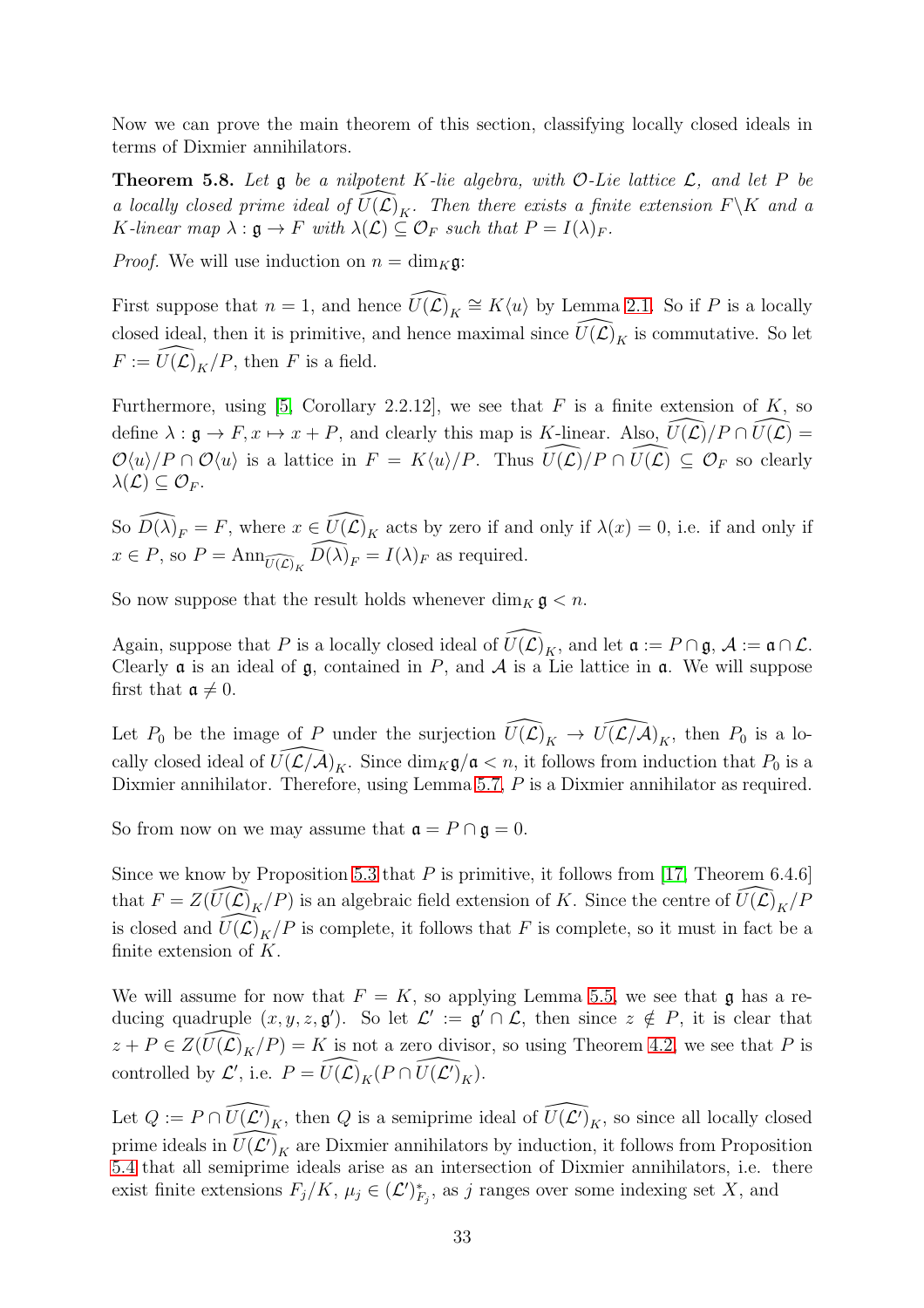$$
Q = \bigcap_{j \in X} I(\mu_j)_{F_j}.
$$

Since  $z \notin Q$  and  $Z(\widehat{U}(\mathcal{L})_K/P) = K$ , there exists  $0 \neq \beta \in K$  such that  $z - \beta \in Q$ . Therefore  $z - \beta \in I(\mu_j)_{F_j}$  for each j. Since  $\beta \neq 0$ , this means that  $z \notin I(\mu_j)_{F_j}$ , i.e.  $\mu_i(z) \neq 0.$ 

Now, it is clear that  $(x \otimes 1, y \otimes 1, z \otimes 1, \mathfrak{g}' \otimes_K F_j)$  is a reducing quadruple for  $\mathfrak{g} \otimes_K F_j$ , so applying Lemma ?? gives that if  $\mathfrak b$  is a polarisation of  $\mathfrak g' \otimes_K F_j$  at  $\mu_j$  and  $\lambda_j$  is an extension of  $\mu_j$  to  $\mathfrak{g} \otimes_K F_j$ , then  $\mathfrak{b}$  is a polarisation of  $\mathfrak{g} \otimes_K F_j$  at  $\lambda_j$ .

Therefore,  $\widehat{D(\lambda_j)}_{F_j} \cong \widehat{U(\mathcal{L})}_{F_j} \otimes_{\widehat{U(\mathcal{L}')}_{F_j}} \widehat{D(\mu_j)}_{F_j}$ , so by Lemma [4.1,](#page-24-2)  $I(\lambda_j)_{F_j} = \text{Ann}_{\widehat{U(\mathcal{L})}_{F_j}} \widehat{D(\lambda_j)}_{F_j}$ is the largest two-sided ideal of  $\widehat{U(\mathcal{L})}_{F_j}$  contained in  $\widehat{U(\mathcal{L})}_{F_j}$  Ann $\widehat{U(\mathcal{L})}_F$   $\widehat{D(\mu_j)}_{F_j}$ . But  $P = \widehat{U(\mathcal{L})}_K Q \subseteq \widehat{U(\mathcal{L})}_K I(\mu_j)_{F_j}$ , and by Proposition [5.6,](#page-31-1)  $\widehat{U(\mathcal{L})}_{F_j} = \widehat{U(\mathcal{L})}_K \otimes_K F_j$ , hence  $P \otimes_K F_j \subseteq \widehat{U(\mathcal{L})}_{F_j} I(\mu_j)_{F_j} \subseteq \widehat{U(\mathcal{L})}_{F_j}$  Ann $_{\widehat{U(\mathcal{L}')}_{F_j}} \widehat{D(\mu_j)}_{F_j}$ . Thus  $P \otimes_K F_j \subseteq \text{Ann}_{\widehat{U(\mathcal{L})}_{F_j}} \widehat{D(\lambda_j)}_{F_j}$  and  $P \subseteq \text{Ann}_{\widehat{U(\mathcal{L})}_K} \widehat{D(\lambda_j)}_{F_j} = I(\lambda_j)_{F_j}$ . Furthermore, given  $r \in \bigcap$  $\bigcap_{j\in X} I(\lambda_j)_{F_j}$ , we have that  $r = \sum_{i\geq 0}$  $i \geq 0$  $x^{i}r_{i}$  for some  $r_{i} \in \widehat{U(\mathcal{L}')_{K}}$  by Lemma [2.1,](#page-6-1) with  $r_i \to 0$  as  $i \to \infty$ . Then since each  $I(\lambda_j)_{F_j}$  is a prime ideal of  $\widehat{U(\mathcal{L})}_K$ , and  $z \notin I(\lambda_j)_{F_j}$ , it follows from Theorem [4.2](#page-25-1) that each  $r_i$  lies in  $I(\lambda_j)_{F_j}$  for every j. This means that  $r_i \widehat{D(\lambda_j)}_{F_j} = 0$  for all  $i, j$ , so  $r_i \widehat{D(\mu_j)}_{F_j} = 0$  and thus  $r_i \in \bigcap_{i=1}^n j$  $\bigcap_{j\in X} I(\mu_j)_{F_j} = Q$ 

for every *i*. Therefore  $r \in \widehat{U(\mathcal{L})}_K Q = P$ . Since our choice of r was arbitrary, it follows that:

$$
P = \bigcap_{j \in X} I(\lambda_j)_{F_j}.
$$

Since P is locally closed and each  $I(\lambda_j)_{F_j}$  is a prime ideal of  $\widehat{U(\mathcal{L})}_K$  containing P, it follows that  $P = I(\lambda_j)_{F_j}$  for some  $j \in X$  as we require.

Finally, take P to be a general locally closed prime ideal. Then  $F = Z(\widehat{U(\mathcal{L})}_K/P)$  is a finite extension of K, so let  $\mathfrak{g}_0 := \mathfrak{g} \otimes_K F$ ,  $\mathcal{L}_0 := \mathcal{L} \otimes_{\mathcal{O}} \mathcal{O}_F$ . Then  $\dim_F \mathfrak{g}_0 = \dim_K \mathfrak{g} = n$ ,  $\mathcal{L}_0$  is a Lie lattice in  $\mathfrak{g}_0$ , and by Proposition 5.6, there exists a surjection of F-algebras  $\mathcal{L}_0$  is a Lie lattice in  $\mathfrak{g}_0$ , and by Proposition [5.6,](#page-31-1) there exists a surjection of F-algebras  $\widehat{U(\mathcal{L}_0)}_F = \widehat{U(\mathcal{L})}_K \otimes_K F \twoheadrightarrow \widehat{U(\mathcal{L})}_K/P$  whose kernel contains  $P \otimes_K F$ . Let J be this kernel.

Then J is a locally closed prime ideal of  $\widehat{U(\mathcal{L}_0)}_F$  and  $\widehat{U(\mathcal{L}_0)}_F/J \cong \widehat{U(\mathcal{L})}_K/P$ . But  $Z(\widehat{U(\mathcal{L})}_F/J) \cong Z(\widehat{U(\mathcal{L})}_K/P) = F$  so it follows from the above discussion that  $J =$  $\text{Ann}_{\widehat{U(\mathcal{L}_0)}_F}\widehat{D(\lambda)}_{F'}$  for some finite extension  $F'/F$  and some linear form  $\lambda$  of  $\mathfrak{g}_0 \otimes_F F'$  such that  $\lambda(\mathcal{L}_0) \subseteq \mathcal{O}_{F'}$ .

<span id="page-33-0"></span>It is clear that  $J \cap \widehat{U(\mathcal{L})}_K = P$ , and hence  $P = \text{Ann}_{\widehat{U(\mathcal{L})}_K} \widehat{D(\lambda)}_{F'} = I(\lambda)_{F'}$  as required.  $\Box$ **Corollary 5.9.** Let  $\mathcal{L}$  be a Lie lattice in  $\mathfrak{g}$  nilpotent. Then given a prime ideal P of  $\widehat{U}(\widehat{\mathcal{L}})_K$ , P arises as an intersection of Dixmier annihilators.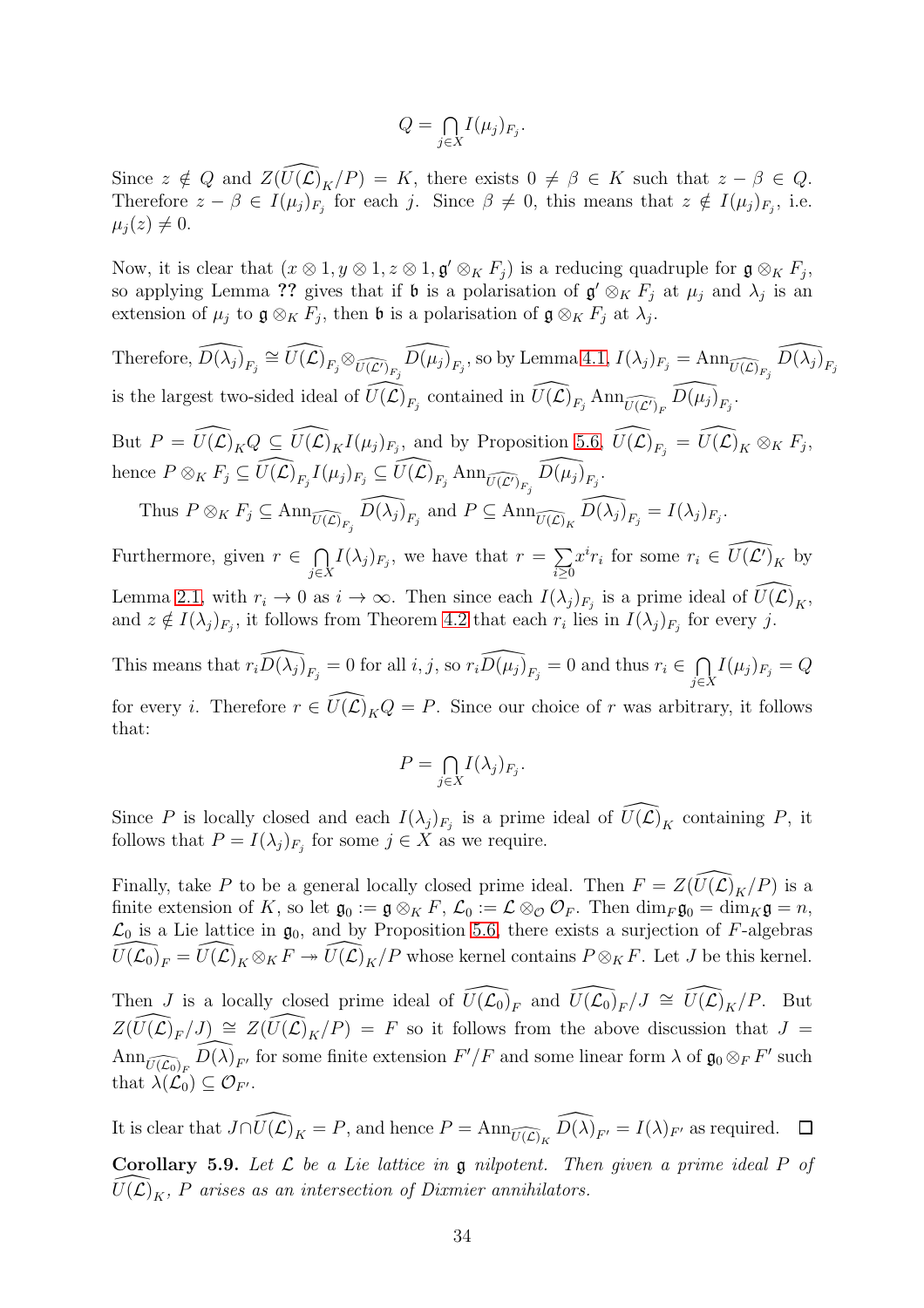## <span id="page-34-0"></span>6 Weakly Rational Ideals

In this section, we will prove our main result, Theorem [A,](#page-3-1) which allows us to describe all weakly rational ideals in  $\widehat{U}(\widehat{\mathcal{L}})_{K}$  in terms of Dixmier annihilators.

 $\Box$ 

#### <span id="page-34-1"></span>6.1 Dixmier Annihilators under Isomorphisms

In section 2, we saw how the adjoint algebraic group  $\mathbb G$  of  $\mathfrak g$  acts on  $\mathfrak g^*$  via the coadjoint action. More generally, if  $\sigma$  is any Lie automorphism of  $\mathfrak{g}$ , then for any  $\lambda$  in  $\mathfrak{g}^*$ , we can similarly define  $\sigma \cdot \lambda : \mathfrak{g} \to K, u \mapsto \lambda(\sigma^{-1}(u))$ . Note that if  $\mathcal L$  is a Lie lattice in  $\mathfrak g$  then  $\sigma(\mathcal{L})$  also is.

More generally, let us suppose that  $\mathcal{L}_1,\mathcal{L}_2$  are Lie lattices in  $\mathfrak{g}$  and  $\sigma:\mathcal{L}_1\to\mathcal{L}_2$  is an O-linear Lie isomorphism. Then  $\sigma$  extends to a K-linear isomorphism  $\sigma: U(\mathcal{L}_1)_K \to$  $U(\mathcal{L}_2)_K$  of affinoid enveloping algebras.

Given a linear form  $\lambda \in \text{Hom}_{\mathcal{O}}(\mathcal{L}_1, \mathcal{O}), \sigma \cdot \lambda \in \text{Hom}_{\mathcal{O}}(\mathcal{L}_2, \mathcal{O}),$  and if  $\mathcal{B}_1$  is a polarisation at  $\lambda$  then  $\mathcal{B}_2 = \sigma \mathcal{B}_1$  is a polarisation at  $\sigma \cdot \lambda$ .

<span id="page-34-2"></span>**Lemma 6.1.** Let 
$$
I(\lambda) := Ann_{\widehat{U(\mathcal{L}_1)}_K} \widehat{D(\lambda)}_{\mathcal{B}_1} \trianglelefteq \widehat{U(\mathcal{L}_1)}_K
$$
,  $I(\sigma \cdot \lambda) := Ann_{\widehat{U(\mathcal{L}_2)}_K} \widehat{D(\sigma \cdot \lambda)}_{\mathcal{B}_2} \trianglelefteq \widehat{U(\mathcal{L}_2)}_K$ . Then  $\sigma(I(\lambda)) = I(\sigma \cdot \lambda)$ 

*Proof.* By definition,  $\widehat{D(\lambda)}_{\mathcal{B}_1} = \widehat{U(\mathcal{L}_1)}_K \otimes_{\widehat{U(\mathcal{B}_1)}_K} K_\lambda$  and  $\widehat{D(\sigma \cdot \lambda)}_{\mathcal{B}_2} = \widehat{U(\mathcal{L}_2)}_K \otimes_{\widehat{U(\mathcal{B}_2)}_K} K_\lambda$  $K_{\sigma \cdot \lambda} = \widehat{U(\sigma \mathcal{L}_1)}_K \otimes_{\widehat{U(\sigma \mathcal{B}_1)}_K} K_{\sigma \cdot \lambda}$ . So consider the map  $\Theta : \widehat{D(\lambda)}_{\mathcal{B}_1} \to \widehat{D(\sigma \cdot \lambda)}_{\mathcal{B}_2}, x \otimes v \mapsto$  $\sigma(x) \otimes v.$ 

We will show that  $\Theta$  is a K-linear isomorphism such that  $\Theta(xm) = \sigma(x)\Theta(m)$  for all  $x \in \widehat{U(\mathcal{L})}_K$ ,  $m \in \widehat{D(\lambda)}_{\mathcal{B}_1}$ . It will follow from this that  $x \widehat{D(\lambda)}_{\mathcal{B}_1} = 0$  if and only if  $\sigma(x)\widehat{D(\sigma \cdot \lambda)}_{\mathcal{B}_2} = 0$ , and hence  $\sigma(I(\lambda)) = I(\sigma \cdot \lambda)$  as required.

It is clear that  $\Theta$  is K-linear, and that it has an inverse defined by  $x \otimes v \mapsto \sigma^{-1}(x) \otimes v$ , hence it is an isomorphism of vector spaces.

Finally, 
$$
\Theta(x(y \otimes v)) = \Theta(xy \otimes v) = \sigma(xy) \otimes v = \sigma(x)(\sigma(y) \otimes v) = \sigma(x)\Theta(y \otimes v).
$$

This result becomes particularly useful when comparing Dixmier annihilators, particularly using the following lemma.

<span id="page-34-3"></span>**Lemma 6.2.** Suppose  $\lambda, \mu \in Hom_{\mathcal{O}}(\mathcal{L}, \mathcal{O})$  such that  $I(\lambda) \cap U(\mathfrak{g}) = I(\mu) \cap U(\mathfrak{g})$ , e.g. if  $I(\lambda) \subseteq I(\mu)$ . Then there exists  $g \in \mathbb{G}(K)$  such that  $\mu = g \cdot \lambda$ .

*Proof.* Since the classical Dixmier module  $D(\lambda)$  is dense in  $\widehat{D(\lambda)}$ , it follows that  $r\widehat{D(\lambda)} = 0$ if and only if  $rD(\lambda) = 0$ , and hence  $I(\lambda) \cap U(\mathfrak{g}) = \text{Ann}_{U(\mathfrak{g})}D(\lambda)$ . Therefore, if  $I(\lambda) \cap U(\mathfrak{g}) =$  $I(\mu) \cap U(\mathfrak{g})$  then  $\text{Ann}_{U(\mathfrak{g})}D(\lambda) = \text{Ann}_{U(\mathfrak{g})}D(\mu)$ , and using [\[7,](#page-50-0) Proposition 6.2.3], it follows that  $\lambda$  and  $\mu$  lie in the same coadjoint orbit as required.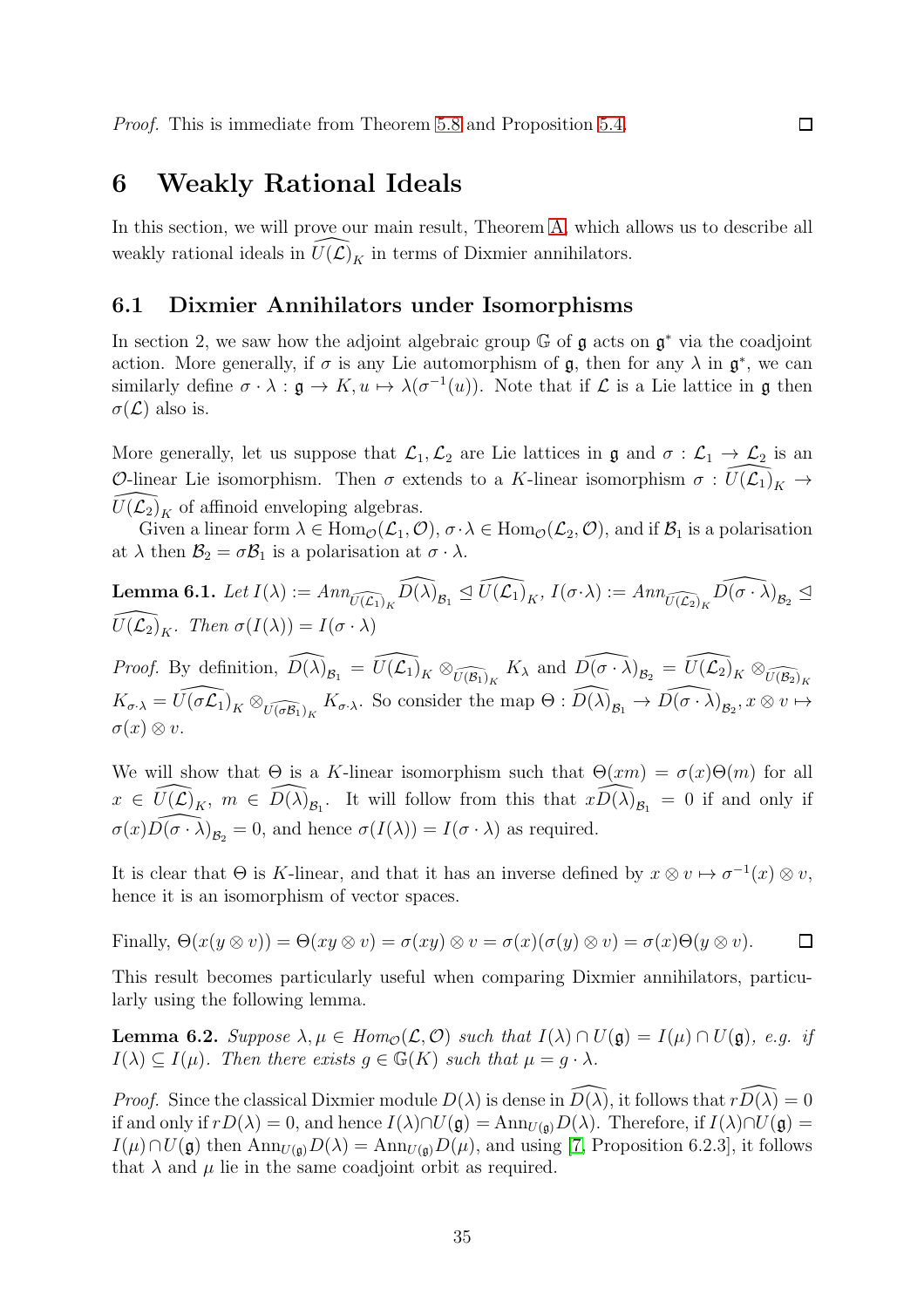Also, if  $I(\lambda) \subseteq I(\mu)$  then  $\text{Ann}_{U(\mathfrak{g})}D(\lambda) \subseteq \text{Ann}_{U(\mathfrak{g})}D(\mu)$ . But  $\text{Ann}_{U(\mathfrak{g})}D(\lambda)$  is a weakly rational ideal of  $U(\mathfrak{g})$ , and hence it is maximal by [\[7,](#page-50-0) Proposition 4.7.4], therefore  $I(\lambda) \cap$  $U(\mathfrak{g}) = \text{Ann}_{U(\mathfrak{g})}D(\lambda) = \text{Ann}_{U(\mathfrak{g})}D(\mu) = I(\mu) \cap U(\mathfrak{g}).$  $\Box$ 

## <span id="page-35-0"></span>6.2 The Coadjoint action

Now, let  $\lambda, \mu : \mathfrak{g} \to F$  be linear forms such that  $\lambda(\mathcal{L}), \mu(\mathcal{L}) \subseteq \mathcal{O}_F$  for some finite extension  $F/K$ . We want to compare the Dixmier annihilators  $I(\lambda)$  and  $I(\mu)$  in  $\widehat{U}(\mathcal{L})_K$  in the case where  $\lambda$  and  $\mu$  lie in the same coadjoint orbit, i.e.  $\mu = g \cdot \lambda$  for some  $g \in \mathbb{G}(F)$ . Explicitly,  $g = \exp(\text{ad}(u))$  for some  $u \in \mathfrak{g} \otimes_K F$ .

Our first results ensure that it is sufficient to consider the case where  $F = K$ .

<span id="page-35-1"></span>**Proposition 6.3.** Let  $F/K$  be a finite extension, and let  $\lambda : \mathfrak{g} \to K$  be K-linear. Then there exists a polarisation b of g at  $\lambda$  such that b  $\otimes_K F$  is a polarisation for  $\mathfrak{g} \otimes_K F$  at the extension  $\lambda_F : \mathfrak{g} \otimes_K F \to F$ .

*Proof.* Using induction on dim( $\mathfrak{g}$ ). If dim( $\mathfrak{g}$ ) = 1 then it is obvious, because  $\mathfrak{g}$  and  $\mathfrak{g} \otimes F$ are the only polarisations. So suppose the result holds whenever  $\dim(\mathfrak{g}) < n$ .

If  $\lambda(\mathfrak{a}) = 0$  for some non-zero ideal  $\mathfrak{a}$  of  $\mathfrak{g}$ , then using induction we may choose a polarisation  $\mathfrak{a} \subseteq \mathfrak{b}$  such that  $\frac{\mathfrak{b}}{\mathfrak{a}} \otimes_K F = \frac{\mathfrak{b} \otimes_K F}{\mathfrak{a} \otimes_K F}$  $\frac{\mathfrak{b} \otimes_K F}{\mathfrak{a} \otimes_K F}$  is a polarisation for  $\frac{\mathfrak{g} \otimes_K F}{\mathfrak{a} \otimes_K F}$  at  $\lambda_F$ . Hence  $\mathfrak{b} \otimes_K F$ is a polarisation for  $\mathfrak{g} \otimes_K F$  at  $\lambda_F$ .

So from now on, we may assume that  $\lambda(\mathfrak{a}) = 0$  for all non-zero ideals **a** of **g**. Then it follows from Proposition [2.7](#page-10-0) that  $\mathfrak g$  has a reducing quadruple  $(x, y, z, \mathfrak g')$ , and  $\lambda(z) \neq 0$ . Clearly  $(x \otimes 1, y \otimes 1, z \otimes 1, \mathfrak{g}' \otimes_K F)$  is a reducing quadruple for  $\mathfrak{g} \otimes_K F$ .

Let b be a polarisation for  $\mathfrak{g}'$  at  $\lambda|_{\mathfrak{g}'}$  such that  $\mathfrak{b} \otimes_K F$  is a polarisation for  $\mathfrak{g}' \otimes_K F$ . Then using Lemma [2.7](#page-10-0) we see that **b** is a polarisation for  $\mathfrak{g}$  at  $\lambda$ , and  $\mathfrak{b} \otimes_K F$  is a polarisation for  $\mathfrak{g} \otimes_K F$  at  $\lambda_F$  as required.  $\Box$ 

<span id="page-35-3"></span>Corollary 6.4. Let  $F/K$  be a finite extension, and let  $\lambda : \mathfrak{g} \to F$  be K-linear such that  $\lambda(\mathcal{L}) \subseteq \mathcal{O}_F$ . Then for any finite extension  $L/F$ ,  $I(\lambda)_F = I(\lambda)_L$ .

Proof. This is immediate from Proposition [6.3](#page-35-1) and Theorem [4.4.](#page-26-0)

$$
\Box
$$

So, from now on, we will assume that  $\lambda$  and  $\mu$  take values in K, and  $\mu = \exp(\text{ad}(u)) \cdot \lambda$ for some  $u \in \mathfrak{g}$ . Let  $\sigma := \exp(\mathrm{ad}(u)) \in \mathbb{G}(K)$ , and fix a natural number  $N \in \mathbb{N}$  such that  $u \in p^{-N} \mathcal{L}$ . Also let c be the nilpotency class of  $\mathfrak{g}$ , i.e. c is minimal such that  $ad(\mathfrak{g})^c = 0$ .

Since  $\sigma$  is a Lie automorphism of  $\mathfrak{g}$ , it follows that  $\sigma \mathcal{L}$  is an  $\mathcal{O}$ -Lie lattice in  $\mathfrak{g}$ , hence there exists a natural number  $n \in \mathbb{N}$  such that  $p^n \mathcal{L} \subseteq \sigma \mathcal{L}$  and  $p^n \sigma \mathcal{L} \subseteq \mathcal{L}$ .

<span id="page-35-2"></span>**Lemma 6.5.** For any  $n \ge cN + v_p(c!)$ ,  $p^n\mathcal{L} \subseteq \sigma\mathcal{L}$  and  $p^n\sigma\mathcal{L} \subseteq \mathcal{L}$ .

*Proof.* Since  $\sigma = \exp(\text{ad}(u))$ , where  $u = p^{-N}v$  for some  $v \in \mathcal{L}$ , it follows that for all  $w \in \mathcal{L}$ :

$$
\sigma(w) = w + p^{-N}[v, w] + \frac{1}{2}p^{-2N}[v, [v, w]] + \dots + \frac{1}{c!}p^{-cN}(ad(v))^c(w) \tag{7}
$$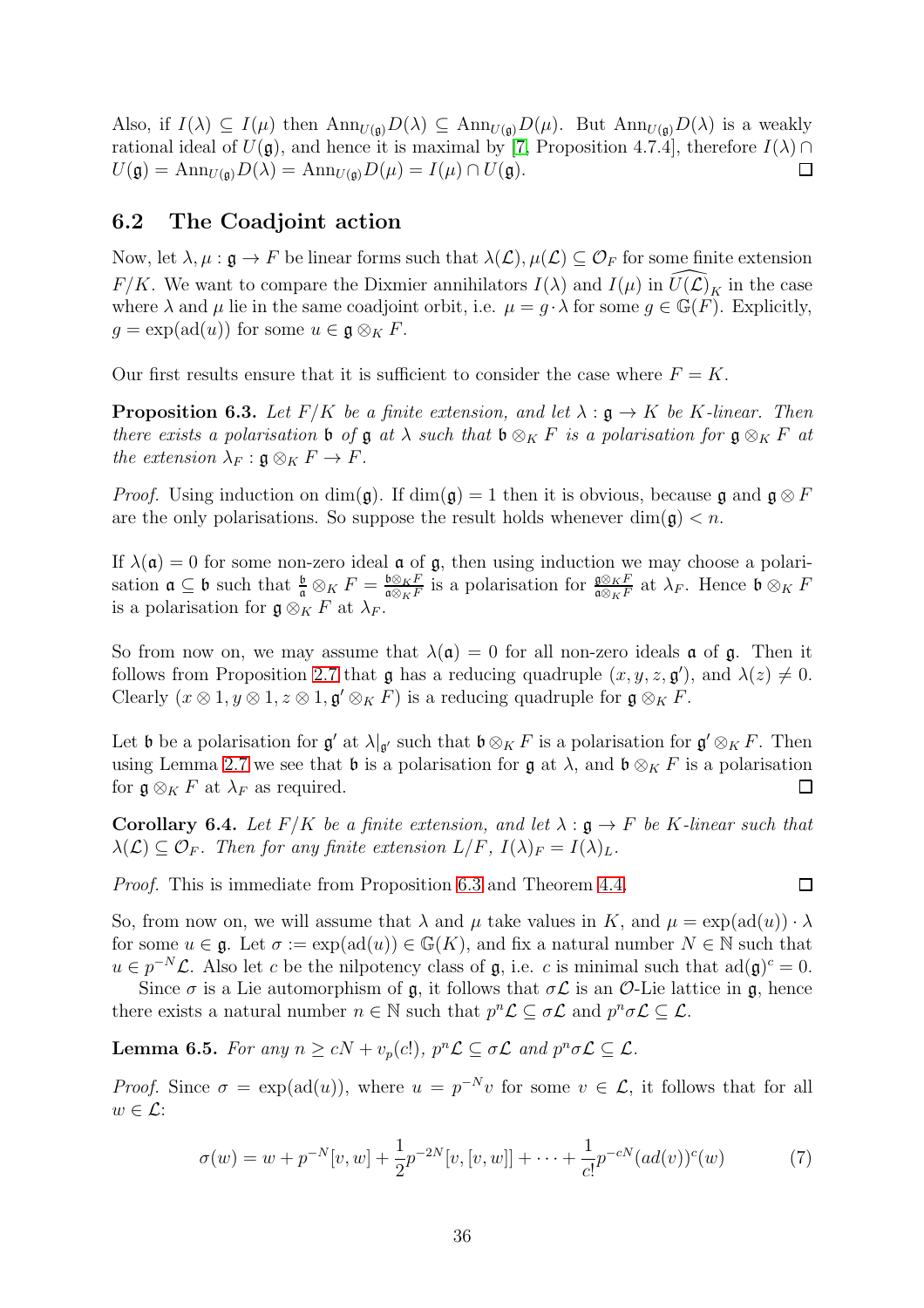But for each  $0 \leq i \leq c$ ,  $(\text{ad}(v))^i(w) \in \mathcal{L}$ ,  $v_p(\frac{1}{i!})$  $\frac{1}{i!}p^{-iN}$ ) =  $-iN - v_p(i!) \geq -cN - v_p(c!) \geq -n$ , so  $\frac{1}{i!}p^{-iN}(\text{ad}(v))^i(w) \in p^{-n}\mathcal{L}$ . Hence  $\sigma\mathcal{L} \subseteq p^{-n}\mathcal{L}$ , and  $p^n\sigma\mathcal{L} \subseteq \mathcal{L}$ .

Also,  $\sigma$  is an isomorphism, and  $\sigma^{-1} = \exp(\text{ad}(-u))$ , with  $-u \in p^{-N} \mathcal{L}$ . So since  $\sigma^{-1}$ :  $\sigma \mathcal{L} \to \mathcal{L}$  is a Lie-isomorphism, it follows from the above discussion that  $p^n \mathcal{L} \subseteq \sigma \mathcal{L}$ .  $\Box$ 

It is clear that since  $\sigma : \mathcal{L} \to \sigma \mathcal{L}$  is a continuous isomorphism of  $\mathcal{O}$ -Lie lattices, it extends to a continuous isomorphism  $\sigma : \widehat{U}(\widehat{\mathcal{L}})_K \to \widehat{U}(\sigma\widehat{\mathcal{L}})_K$  of K-algebras. Moreover, for any  $n \in \mathbb{N}$ ,  $\sigma$  induces an isomorphism  $\sigma : \widehat{U(p^n\mathcal{L})}_K \to \widehat{U(p^n\sigma\mathcal{L})}_K$ , and thus using Lemma [6.5,](#page-35-2) for  $n \ge cN + v_p(c!)$ , there is an injective K-algebra homomorphism  $\sigma : \widehat{U(p^n\mathcal{L})}_K \to$  $U(\mathcal{L})_K$ .

<span id="page-36-0"></span>**Proposition 6.6.** Given  $n \in \mathbb{N}$  such that  $n \ge cN + v_p(c!)$ , if I is a two-sided ideal of  $\widehat{U(\mathcal{L})}_K$ , then  $\sigma: \widehat{U(p^n\mathcal{L})}_K \to \widehat{U(\mathcal{L})}_K$  maps  $I \cap \widehat{U(p^n\mathcal{L})}_K$  into I.

*Proof.* Consider the sequence of continuous  $\mathcal{O}\text{-linear maps }\sigma_i := \sum$  $0 \leq j \leq i$ 1  $\frac{1}{j!}(\text{ad}(u))^j: \widehat{U(p^n\mathcal{L})}_K \to$  $\widehat{U(\mathcal{L})}_K$ . Clearly each of these sends  $I \cap \widehat{U(p^n\mathcal{L})}_K$  into I.

We will show that  $\sigma_i$  converges pointwise to  $\sigma$  as  $i \to \infty$ , and since all ideals in  $\widehat{U}(\widehat{\mathcal{L}})_K$ are closed, it will follow that  $\sigma(I \cap \widehat{U(p^n\mathcal{L})}_K) \subseteq I$ .

Let  $\delta := \text{ad}(u)$ , and let v be the p-adic filtration on  $\widehat{U(\mathcal{L})}_K$  induced from  $\widehat{U(\mathcal{L})}$ . Then for all  $u \in \mathcal{L}$ ,  $v(\delta(u)) \ge v(u) - N$ .

Since  $\delta$  is a derivation, a standard inductive argument shows that for all  $a_1, \dots, a_r \in$  $U(\mathcal{L})_K$ :

$$
\sum_{0 \le j \le i} \frac{1}{j!} \delta^j (a_1 a_2 \cdots a_r) = \sum_{0 \le j \le i} \left( \sum_{j_1 + \cdots + j_r = j} \left( \prod_{1 \le m \le r} \frac{1}{j_m!} \delta^{j_m}(a_j) \right) \right)
$$
(8)

So, if  $x \in \widehat{U(\mathcal{L})}_K$ , then  $x = \sum$  $(r,u)$  $\lambda_u u_1 \cdots u_r$ , where the sum is taken over all  $r \geq 0$ ,  $u = u_1 \cdots u_r$  for  $u_i \in \mathcal{L}$ , and  $v_p(\lambda_u) - nr \to \infty$  as  $r \to \infty$ . Therefore, fixing  $t \in \mathbb{N}$ , we have:

$$
(\sigma - \sigma_t)(x) = \sum_{(r,u)} \lambda_u(\sigma - \sigma_t)(u_1 \cdots u_r) = \sum_{(r,u)} \lambda_u \left( \sum_{j>t} \left( \sum_{j_1 + \cdots + j_r = j} \left( \prod_{1 \le m \le r} \frac{1}{j_m!} \delta^{j_m}(u_m) \right) \right) \right)
$$
(9)

For each  $r \geq 0$ , let  $A_r := \{ \alpha \in [c]^r : |\alpha| > t \}$ , where  $[c] = \{0, \dots, c-1\}$ . Note that  $\delta^c(u) = 0$  for all  $u \in \mathcal{L}$ .

Then  $(\sigma-\sigma_t)(x) = \sum$  $(r,u)$  $\lambda_u$  $\overline{ }$  $\sum$  $\alpha \in A_r$  $\overline{\Pi}$  $1\leq m\leq r$ 1  $\frac{1}{\alpha_m!} \delta^{\alpha_m}(u_m)$ å , and since  $A_r$  is finite,  $\sum$  $\alpha \in A_r$  $\overline{\Pi}$  $1\leq m\leq r$ 1  $\frac{1}{\alpha_m!} \delta^{\alpha_m}(u_m)$ is a finite sum.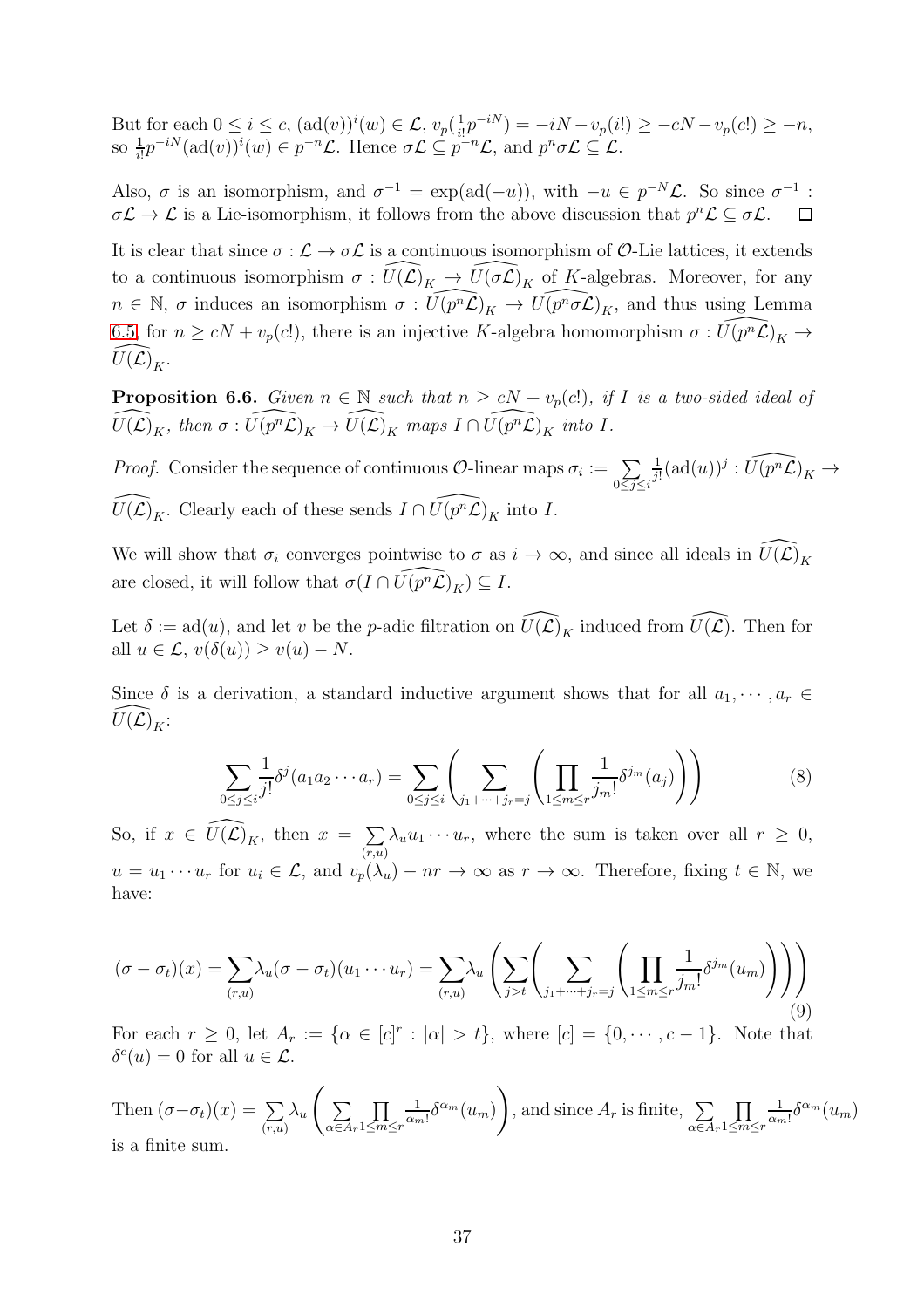Since  $\alpha_m < c$  for all  $\alpha \in A_r$ , we have that  $v_p(\alpha_m!) \le v_p(c!)$ . Also, since  $v(\delta(u)) \ge v(u) - N$ , it follows that  $v(\delta^{\alpha_m}(u)) \ge v(u) - \alpha_m N$ . Therefore  $v(\frac{1}{\alpha_m})$  $\frac{1}{\alpha_m!} \delta^{\alpha_m}(u_m) \geq v(u_m) - \alpha_m N - v_p(c!)$ for all  $m \leq r$ .

Thus for each pair  $(r, u)$ ,  $v(\sum)$  $\alpha \in A_r$  $\overline{\Pi}$  $1\leq m\leq r$ 1  $\frac{1}{\alpha_m!}\delta^{\alpha_m}(u_m)\geq v(u_1)+\cdots+v(u_r)-(|\alpha|N+v_p(c!)r)\geq$  $-(|\alpha|N + rv_p(c!)) \geq -r(cN + v_p(c))$ , the last inequality follows since  $|\alpha| \leq rc$ .

Therefore, 
$$
v\left(\lambda_u\left(\sum_{\alpha\in A_r} \prod_{1\leq m\leq r} \frac{1}{\alpha_m!} \delta^{\alpha_m}(u_m)\right)\right) \geq v_p(\lambda_u) - r(cN + v_p(c!)) \geq v_p(\lambda_u) - nr \to \infty
$$
  
as  $r \to \infty$ .

Moreover, for  $r \leq \frac{t}{c}$  $\frac{t}{c}$ ,  $A_r = \emptyset$ , so we have:

$$
(\sigma - \sigma_t)(x) = \sum_{(r,u),r > \frac{t}{c}} \lambda_u \left( \sum_{\alpha \in A_r} \prod_{1 \le m \le r} \frac{1}{\alpha_m!} \delta^{\alpha_m}(u_m) \right)
$$
(10)

Therefore,  $v((\sigma - \sigma_t)(x)) \ge \inf\{v_p(\lambda_u) - nr : u = u_1 \cdots u_r \text{ with } r > \frac{t}{c}\}\)$ , and this tends to infinity as  $t \to \infty$ . Hence  $(\sigma - \sigma_t)(x) \to 0$  as  $t \to \infty$ .

So 
$$
\sigma(x) = \lim_{t \to \infty} \sigma_t(x)
$$
, so if  $x \in I$  then  $\sigma(x) \in I$  as required.

Now, let b be a polarisation for  $\mathfrak g$  at  $\lambda$ , and let b' be a polarisation for  $\mathfrak g$  at  $\mu$ . Since  $\mu = \sigma \cdot \lambda$ , it follows that  $\sigma \mathfrak{b}$  is also a polarisation for  $\mathfrak{g}$  at  $\mu$ . Also, it is clear that  $\sigma \mathfrak{b} \cap \sigma \mathcal{L} = \sigma(\mathfrak{b} \cap \mathcal{L}),$  so let  $\mathcal{B} := \mathfrak{b} \cap \mathcal{L}$  and  $\mathcal{B}' := \mathfrak{b}' \cap \mathcal{L}.$ 

Consider the Dixmier modules  $\widehat{D(\lambda)}_{\mathcal{B}} := \widehat{U(\mathcal{L})}_K \otimes_{\widehat{U(\mathcal{B})}_K} K_\lambda$ ,  $\widehat{D(\mu)}_{\sigma \mathcal{B}} := \widehat{U(\sigma \mathcal{L})}_K \otimes_{\widehat{U(\sigma \mathcal{B})}_K} K_\lambda$  $K_\mu, \ \widehat{D(\mu)}_{\mathcal{B}'} := \widehat{U(\mathcal{L})}_K \otimes_{\widehat{U(\mathcal{B}')}_K} K_\mu.$ 

Then  $\widehat{D(\lambda)}_{{\cal B}}$  and  $\widehat{D(\mu)}_{{\cal B}'}$  are  $\widehat{U(\mathcal{L})}_K$ -modules, topological completions of the  $U(\mathfrak{g})$ -modules  $D(\lambda)$ <sub>b</sub> and  $D(\mu)$ <sub>b'</sub> respectively, while  $\widehat{D(\mu)}_{\sigma\beta}$  is a  $\widehat{U(\sigma\mathcal{L})}_K$ -module, a topological completion of  $D(\mu)_{\sigma \mathfrak{b}}$ .

Let 
$$
I(\mu) := Ann_{\widehat{U(\mathcal{L})}_K} \widehat{D(\mu)}_{\mathcal{B}'} \trianglelefteq \widehat{U(\mathcal{L})}_K
$$
, and let  $I'(\mu) := Ann_{\widehat{U(\sigma\mathcal{L})}_K} \widehat{D(\mu)}_{\sigma\mathcal{B}} \trianglelefteq \widehat{U(\sigma\mathcal{L})}_K$ .

<span id="page-37-0"></span>**Lemma 6.7.**  $I'(\mu) = \sigma(I(\lambda))$ , and given  $n \in \mathbb{N}$  such that  $p^n\mathcal{L} \subseteq \sigma\mathcal{L}$ ,  $I(\mu) \cap \widehat{U(p^n\mathcal{L})}_K =$  $I'(\mu) \cap \widehat{U(p^n\mathcal{L})}_K.$ 

*Proof.* Since  $\sigma : \mathcal{L} \to \sigma \mathcal{L}$  is a Lie isomorphism, it follows from Lemma [6.1](#page-34-2) that  $I'(\mu) =$  $\sigma(I(\lambda)).$ 

Let  $\mathcal{C} := \sigma \mathfrak{b} \cap p^n \mathcal{L}$ , then the  $\widehat{U(p^n\mathcal{L})}_K$ -affinoid Dixmier module  $\widehat{D(\mu)}_{\mathcal{C}} := \widehat{U(p^n\mathcal{L})}_K \otimes_{\widehat{U(\mathcal{C})}_K}$  $K_{\mu}$  embeds densely into  $\widehat{D(\mu)}_{\sigma\mathcal{B}}$ . So if  $x \in \widehat{U(p^n\mathcal{L})}_K$  then  $x\widehat{D(\mu)}_{\mathcal{C}} = 0$  if and only if  $xD(\mu)_{\sigma\mathcal{B}}=0.$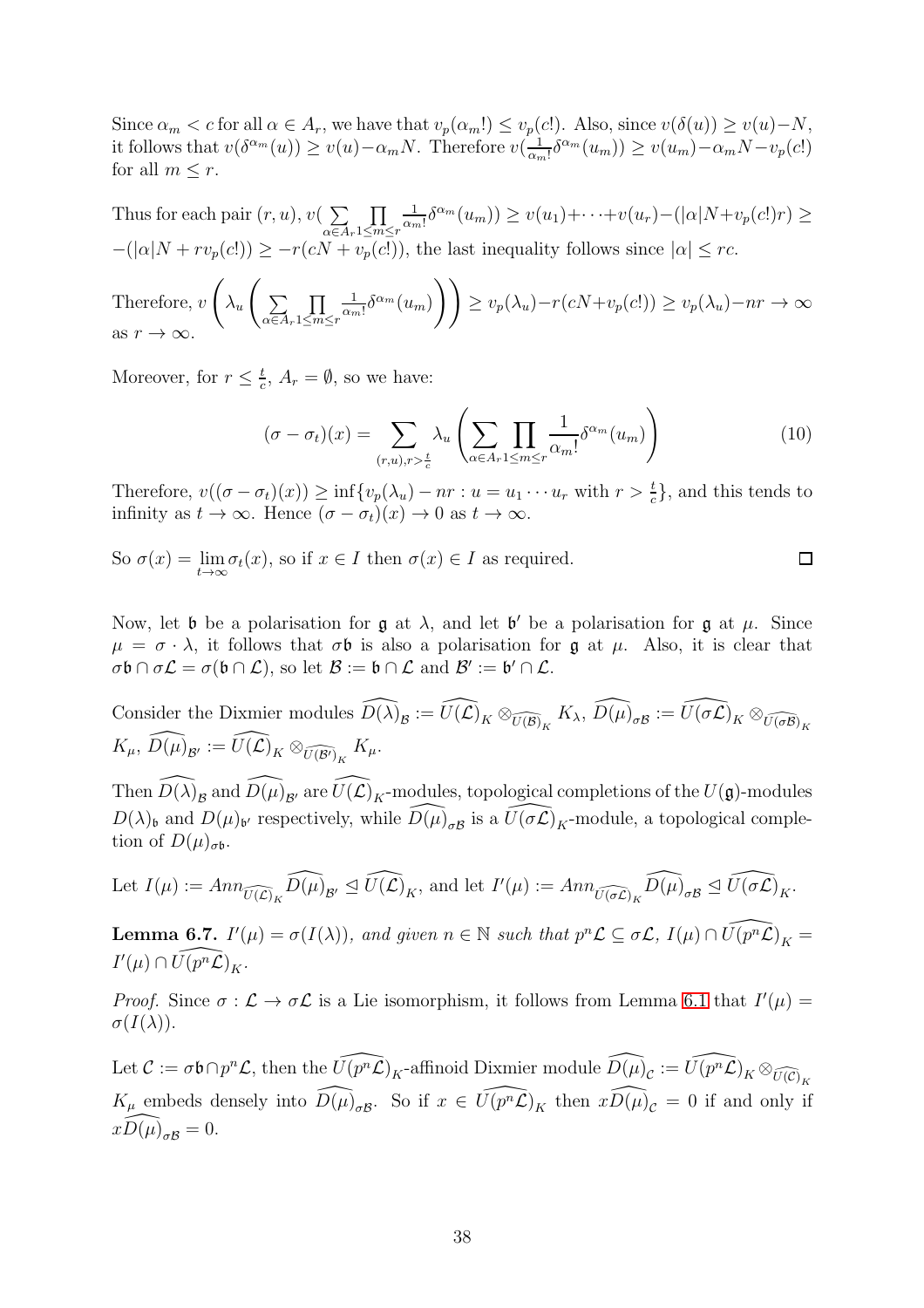But since  $\sigma \mathfrak{b}$  and  $\mathfrak{b}'$  are polarisations of  $\mathfrak{g}$  at  $\mu$  with  $\sigma \mathfrak{b} \cap p^n \mathcal{L} = C$  and  $\mathfrak{b}' \cap p^n \mathcal{L} = p^n \mathcal{B}'$ , we can apply Theorem [4.4](#page-26-0) to get that  $Ann_{\widehat{U(p^n\mathcal{L})_K}}\widehat{D(\mu)}_{\mathcal{C}} = Ann_{\widehat{U(p^n\mathcal{L})_K}}\widehat{D(\mu)}_{p^n\mathcal{B}'}$ . Therefore, given  $x \in \widehat{U(p^n\mathcal{L})}_K$ :

$$
x\widehat{D(\mu)}_{\sigma\mathcal{B}} = 0 \iff x\widehat{D(\mu)}_{\mathcal{C}} = 0 \iff \widehat{D(\mu)}_{p^n\mathcal{B}'} = 0 \iff x\widehat{D(\mu)}_{\mathcal{B}'} = 0
$$

Therefore  $I(\mu) \cap \widehat{U(p^n\mathcal{L})}_K = I'(\mu) \cap \widehat{U(p^n\mathcal{L})}_K$  as required.

Now we can prove the main result of this section, which allows us to compare Dixmier annihilators for  $\lambda, \mu \in \mathfrak{g}^*$  in the same coadjoint orbit:

 $\Box$ 

<span id="page-38-1"></span>**Theorem 6.8.** Let  $\mathfrak g$  be a nilpotent K-Lie algebra, with nilpotency class c, and let  $\mathcal L$  be an O-Lie lattice in  $\mathfrak{g}$ . Let  $\lambda, \mu : \mathfrak{g} \to \overline{K}$  be K-linear maps such that  $\lambda(\mathcal{L}) \subseteq \mathcal{O}_{\overline{K}}$ , and suppose that  $\mu = \exp(\text{ad}(u)) \cdot \lambda$  for some  $u \in p^{-N}(\mathcal{L} \otimes_{\mathcal{O}} \mathcal{O}_{\overline{K}})$ . Then given  $n \in \mathbb{N}$  such that  $n \ge Nc + v_p(c!)$ ,  $I(\lambda) \cap \widehat{U(p^{2n}\mathcal{L})_K} = I(\mu) \cap \widehat{U(p^{2n}\mathcal{L})_K}.$ 

*Proof.* Firstly, note that u lies in  $p^{-N}(\mathcal{L} \otimes_{\mathcal{O}} \mathcal{O}_F)$  for some finite extension F of K, and we may assume further that  $\lambda$  and  $\mu$  take values in F, possibly after extending F.

Using Corollary [6.4,](#page-35-3) we see that  $I(\lambda) = I(\lambda)_F$ , i.e.  $I(\lambda) = \text{Ann}_{\widehat{U(\mathcal{L})}_K} \widehat{D(\lambda)}_F$ , and similarly  $I(\mu) = \text{Ann}_{\widehat{U(\mathcal{L})_K}} \widehat{D(\mu)}_F$ , so we may safely assume that  $F = K$ . So  $\lambda$  and  $\mu$  are K-linear forms of  $\mathfrak{g}, u \in p^{-N} \mathcal{L}$ , and setting  $\sigma := \exp(\mathrm{ad}(u))$ , since  $n \ge Nc + v(c!)$  we see using Lemma [6.5](#page-35-2) that  $p^n\mathcal{L} \subseteq \sigma\mathcal{L}$  and  $p^n\sigma\mathcal{L} \subseteq \mathcal{L}$ .

We will prove that  $I(\mu) \cap \widehat{U(p^{2n}\mathcal{L})}_K \subseteq I(\lambda)$ , and after replacing  $\sigma$  by  $\sigma^{-1} = \exp(\mathrm{ad}(-u)),$ it will follow that  $I(\lambda) \cap \widehat{U(p^{2n}\mathcal{L})}_K \subseteq I(\mu)$  as required.

By Lemma [6.7,](#page-37-0) we see that  $I(\mu) \cap \widehat{U(p^2 n \mathcal{L})}_K = \sigma(I(\lambda)) \cap \widehat{U(p^2 n \mathcal{L})}_K \subseteq \sigma(I(\lambda)) \cap$  $\widehat{U(p^n \sigma \mathcal{L})}_K = \sigma(I(\lambda) \cap \widehat{U(p^n \mathcal{L})}_K).$ 

But since  $I(\lambda)$  is a two-sided ideal of  $\widehat{U(\mathcal{L})}_K$ , it follows from Proposition [6.6](#page-36-0) that  $\sigma(I(\lambda)\cap$  $\widehat{U(p^n\mathcal{L})}_K) \subseteq I(\lambda)$ , and hence  $I(\mu) \cap \widehat{U(p^{2n}\mathcal{L})}_K \subseteq I(\lambda)$  as required.  $\Box$ 

## <span id="page-38-0"></span>6.3 Proof of Theorem [A](#page-3-1)

Now, let P be a weakly rational ideal of  $\widehat{U(\mathcal{L})}_K$ . Using Theorem [5.8](#page-32-0) and Proposition [5.4,](#page-30-2) we see that  $P$  arises an an intersection of Dixmier annihilators:

$$
P = \bigcap_{j \in X} I(\lambda_j)
$$

for some  $\lambda_j : \mathfrak{g} \to K$  K-linear, such that  $\lambda_j(\mathcal{L}) \subseteq \mathcal{O}_{\overline{K}}$  for each j.

Also,  $P \cap U(\mathfrak{g})$  is a weakly rational ideal of  $U(\mathfrak{g})$  and hence it is maximal by [\[7,](#page-50-0) Proposition 4.7.4]. So since  $P \cap U(\mathfrak{g}) \subseteq I(\lambda_j) \cap U(\mathfrak{g})$  for all j, it follows that  $I(\lambda_j) \cap U(\mathfrak{g}) = I(\lambda_k) \cap U(\mathfrak{g})$ for all  $j, k \in X$ .

Therefore, using Lemma [6.2,](#page-34-3) this means that for every  $j, k \in X$ , there exists  $a_{j,k} \in$  $\mathbb{G}(\overline{K})$  such that  $a_{j,k} \cdot \lambda_j = \lambda_k$ , i.e. all  $\lambda_j$  lie in the same coadjoint orbit.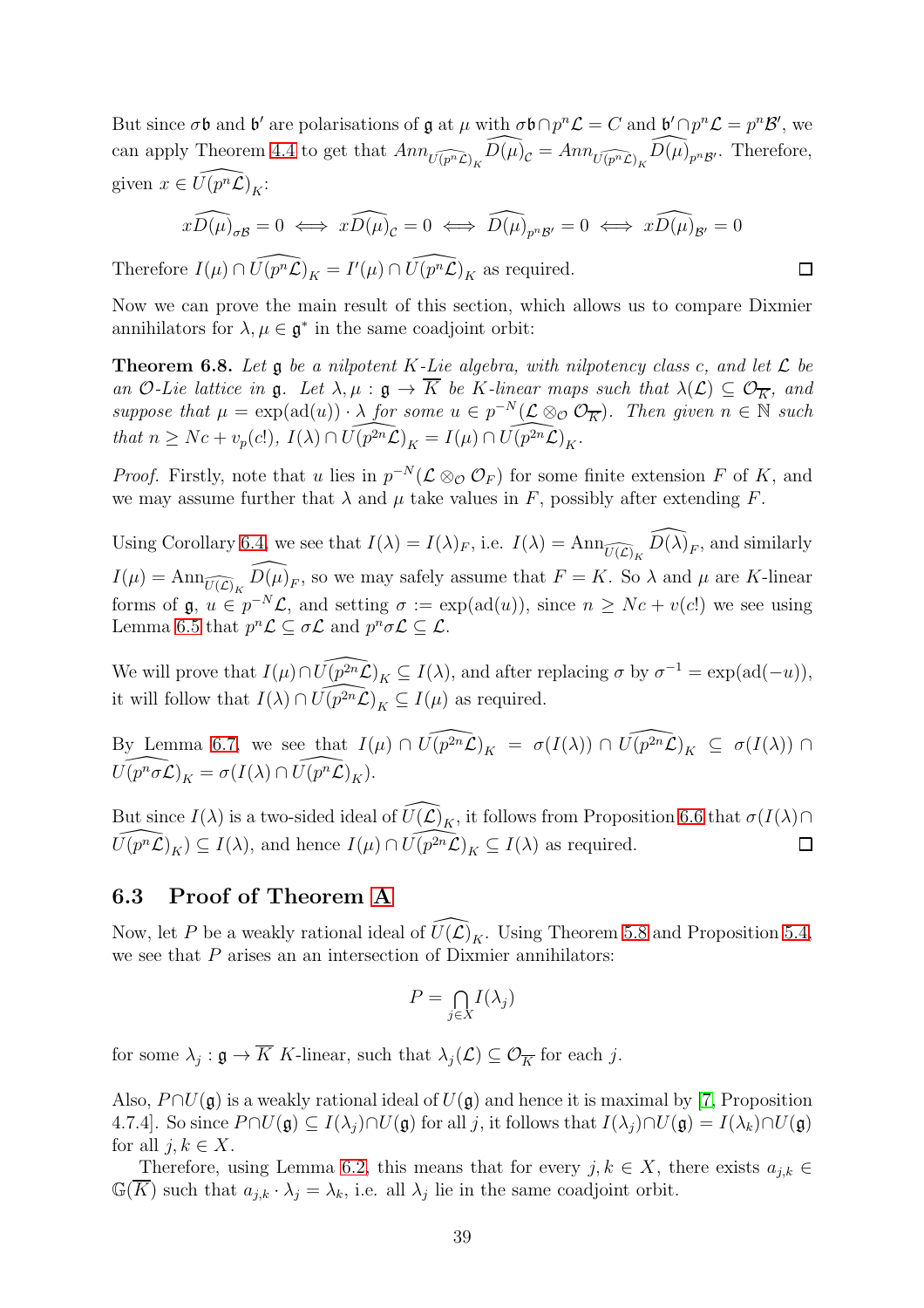<span id="page-39-1"></span>**Proposition 6.9.** Let  $\lambda : \mathfrak{g} \to \overline{K}$  be a K-linear map such that  $\lambda(\mathcal{L}) \subseteq \mathcal{O}_{\overline{K}}$ . Then there exists an integer  $N \geq 0$  such that for any linear form  $\mu : \mathfrak{g} \to \overline{K}$  in the G-coadjoint orbit of  $\lambda$  with  $\mu(\mathcal{L}) \subseteq \mathcal{O}_{\overline{K}}$ ,  $\mu = \exp(\text{ad}(u)) \cdot \lambda$  for some  $u \in p^{-N}(\mathcal{L} \otimes_{\mathcal{O}} \mathcal{O}_{\overline{K}})$ .

*Proof.* Let Y be the coadjoint orbit in  $\mathfrak{g}^* = \text{Hom}_K(\mathfrak{g}, \overline{K})$  containing  $\lambda$ , and recall from Lemma [2.14](#page-14-3) that there exists an affine algebraic subgroup S of  $\mathbb{G}$  such that  $\mathbb{G} \cong S \times Y$ as varieties, where the natural morphism  $\mathbb{G} \to Y, g \mapsto g \cdot \lambda$  is just the projection to the second factor. Consider the following sequence in the category of  $\overline{K}$ -varieties defined over  $K$ :

$$
ad(\mathfrak{g}) \underset{\text{exp}}{\to} \mathbb{G} \cong S \times Y \to Y. \tag{11}
$$

Let U be the set of all  $\mu \in Y$  such that  $\mu(\mathcal{L}) \subseteq \mathcal{O}_{\overline{K}}$ . Then U is an affinoid subdomain of Y (when Y is considered as a rigid variety) isomorphic to Sp  $S(\mathfrak{g})$ , where  $S(\mathfrak{g})$  is the π-adic completion of the symmetric algebra  $S(\mathfrak{g})$  with respect to the lattice  $S(\mathcal{L})$ . Since exp is an isomorphism, we may take the inverse image  $V := \exp^{-1}(1 \times U)$  of  $1 \times U$ , which will be an affinoid subdomain of  $\text{ad}(\mathfrak{g})$ .

But  $\text{ad}(\mathfrak{g}) \cong \mathfrak{g}/Z(\mathfrak{g})$  is a union of open discs containing  $p^{-n}(\mathcal{L}/Z(\mathcal{L}))$  for  $n \in \mathbb{N}$ . So since V is affinoid, it follows that V is contained in  $p^{-N}(\mathcal{L}/Z(\mathcal{L})\otimes_{\mathcal{O}}\mathcal{O}_{\overline{K}})$  for some  $N \in \mathbb{N}$ .

Therefore, for any  $\mu \in U$ , we can choose  $u \in p^{-N}(\mathcal{L} \otimes_{\mathcal{O}} \mathcal{O}_{\overline{K}})$  such that  $\mu$  is the image of ad(u) under the composition  $ad(\mathfrak{g}) \to \mathbb{G} \to Y$ , i.e.  $\mu = \exp(ad(u)) \cdot \lambda$  as required.  $\Box$ 

Now we can finally prove our main theorem:

*Proof of Theorem [A.](#page-3-1)* Let P be a weakly rational ideal of  $\widehat{U(\mathcal{L})}_K$ , then since P is prime, we see using Corollary [5.9](#page-33-0) that  $P = \bigcap$  $\bigcap_{j\in X} I(\lambda_j)$  for linear forms  $\lambda_j$  all lying in the same coadjoint orbit.

Since  $\lambda_j(\mathcal{L}) \subseteq \mathcal{O}_{\overline{K}}$  for each j, it follows from Proposition [6.9](#page-39-1) that we can choose  $N \in \mathbb{N}, u_{j,k} \in p^{-N}(\mathcal{L} \otimes_{\mathcal{O}} \mathcal{O}_{\overline{K}})$  for each  $j, k \in X$  such that  $\lambda_k = \exp(\text{ad}(u_{j,k})) \cdot \lambda_j$ .

Therefore, let c be the nilpotency class of  $\mathfrak{g}$ , and choose  $n \in \mathbb{N}$  with  $n \geq 2Nc + 2v(c!)$ . Then using Theorem [6.8,](#page-38-1) we see that  $I(\lambda_j) \cap \widehat{U(p^n\mathcal{L})}_K = I(\lambda_k) \cap \widehat{U(p^n\mathcal{L})}_K$  for each  $j, k \in X$ .

Therefore,  $P \cap \widehat{U(p^n L)}_K = \bigcap$  $I(\lambda_j) \cap \widehat{U(p^n\mathcal{L})}_K = I(\lambda_j) \cap \widehat{U(p^n\mathcal{L})}_K$  for any  $j \in X$ . Hence j∈X  $P \cap \widehat{U(p^n\mathcal{L})}_K = \text{Ann}_{\widehat{U(p^n\mathcal{L})}_K} \widehat{D(\lambda_j)}$  is a Dixmier annihilator as required.  $\Box$ 

We suspect that we can always take  $n = 0$  in the statement of Theorem [A,](#page-3-1) but we do not have a proof of this.

## <span id="page-39-0"></span>7 Special Dixmier Annihilators

As outlined in the introduction, our aim is to prove the *deformed Dixmier-Moeglin equiv*alence for  $\widehat{U(\mathcal{L})}_K$ , and using Proposition [5.3,](#page-29-1) we see that this just means proving that if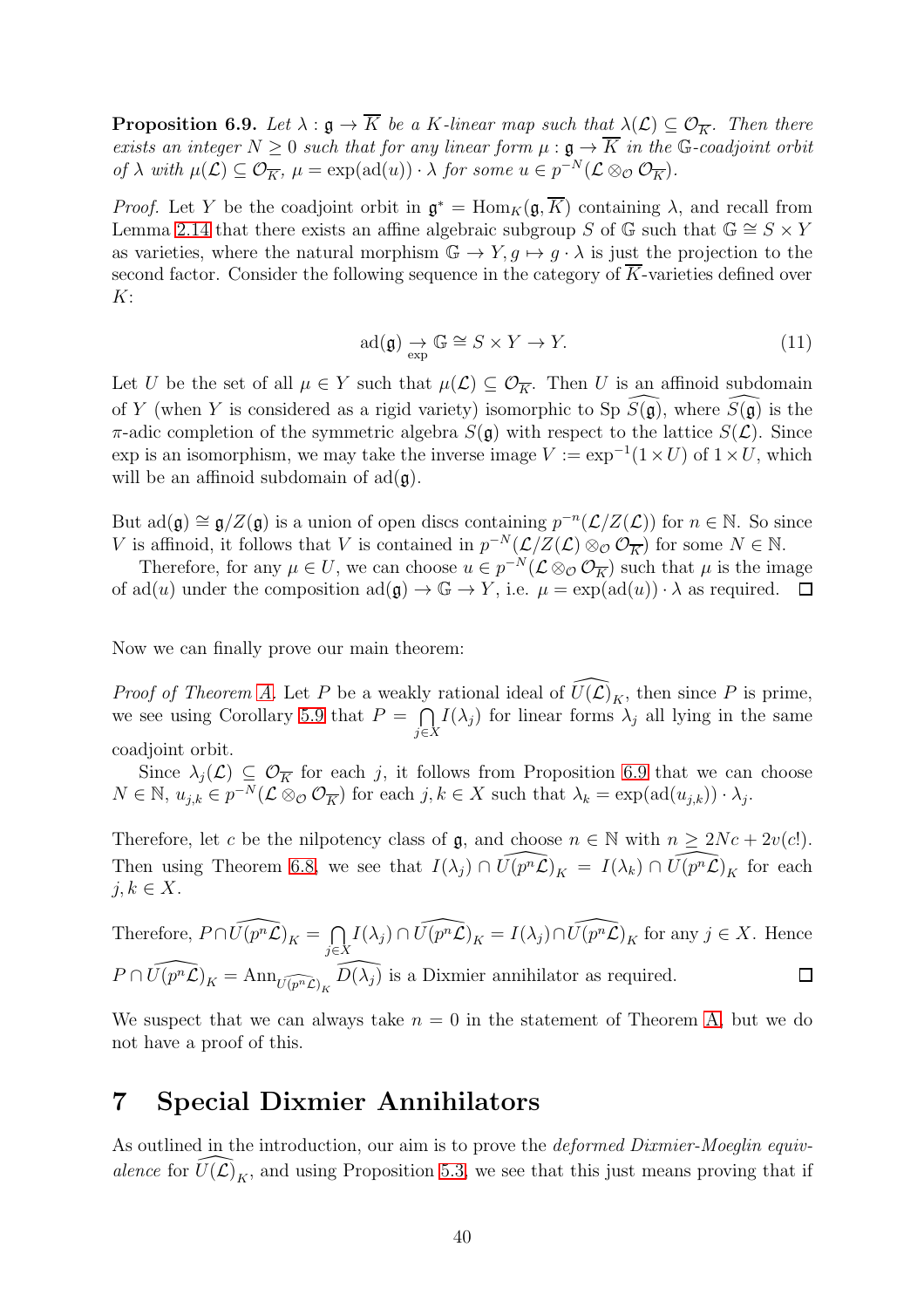P is a weakly rational ideal of  $\widehat{U(\mathcal{L})}_K$  then  $P \cap \widehat{U(\pi^n \mathcal{L})}_K$  is locally closed in  $\widehat{U(\pi^n \mathcal{L})}_K$  for n sufficiently high. In fact, in the case where  $\mathcal L$  is nilpotent, we suspect moreover that  $P \cap \widehat{U(\pi^n \mathcal{L})}_K$  is maximal.

So now that we have established that weakly rational ideals become Dixmier annihilators after passing to a suitably high deformation  $\widehat{U(\pi^n\mathcal{L})}_K$ , it remains to prove that Dixmier annihilator ideals  $I(\lambda)$  are maximal. In this section, we will establish this in some important cases, and in particular prove Theorem [B.](#page-4-2)

#### <span id="page-40-0"></span>7.1 Base Change

Fix  $F/K$  a finite, Galois extension, with  $G := Gal(F/K)$ , let R be a K-algebra and let  $S := R \otimes_K F$ . There is a natural action of G on S by automorphisms via  $\sigma \cdot (r \otimes \alpha) =$  $r \otimes \sigma(\alpha)$ , and clearly R is invariant under this action.

We will make a further assumption on S, namely that if  $\alpha_1, \dots, \alpha_n \in F$  are linearly independent over K and  $r_1 \otimes \alpha_1 + \cdots + r_n \otimes \alpha_n = 0$  in S then  $r_i = 0$  for all i. Using Lemma [2.1,](#page-6-1) it is easily verified that this property is satisfied if we take  $R$  to be the affinoid enveloping algebra  $U(\mathcal{L})_K$ .

<span id="page-40-1"></span>**Proposition 7.1.** Let I be a G-invariant ideal of S, and let  $J := I \cap R$ . Then  $I = J \otimes_K F$ . In fact, if  $r_1 \otimes \alpha_1 + \cdots + r_n \otimes \alpha_n \in I$  with  $\alpha_1, \cdots, \alpha_n$  linearly independent over K, then  $r_1, \cdots, r_n \in J$ .

*Proof.* For each  $s \in S$ , let  $l(s)$  be the minimal number of simple tensors required to sum to s, so  $l(s) = 0$  if and only if  $s = 0$ . If  $s \in I$  and  $l(s) = 1$  then  $s = r \otimes \alpha$  is a simple tensor, with  $\alpha \neq 0$ , thus  $r = \alpha^{-1} s \in I \cap R = J$ . Hence  $s \in J \otimes_K F$ .

So, we will assume, for induction, that for all  $s \in I$  with  $l(s) < n$ ,  $s \in J \otimes_K F$ , and moreover that if  $s = r_1 \otimes \alpha_1 + \cdots + r_m \otimes \alpha_m$  with  $m < n$  and  $\alpha_1, \cdots, \alpha_m$  linearly independent over K, then  $r_i \in J$  for all i.

Now, suppose  $s \in I$  with  $l(s) = n > 1$ . Then choose a subfield  $F' \subseteq F$  with  $K \subseteq F'$ such that F' is minimal with respect to the property that there exist  $r_1, \dots, r_n \in R$ ,  $\alpha_1, \dots, \alpha_n \in F'$  such that  $s = r_1 \otimes \alpha_1 + \dots + r_n \otimes \alpha_n$ . Since  $l(s) = n$ , it follows immediately that  $\alpha_1, \dots, \alpha_n$  are linearly independent over K, and note that since  $\alpha_1^{-1} s \in I$  and  $l(s) = l(\alpha_1^{-1}s)$ , we may assume that  $\alpha_1 = 1$ .

If  $F' = K$  then  $s \in R$  so  $l(s) = 1$ , a contradiction. Hence  $F' \neq K$ , so since  $F/K$  is a Galois extension, there exists  $\sigma \in G$  such that the set  $F'' := {\alpha \in F' : \sigma(\alpha) = \alpha} \neq F'.$ Clearly  $F''$  is a subfield of  $F'$  with  $K \subseteq F''$ .

Since  $\alpha_1 = 1 \in F''$ , choose  $m \geq 1$  maximal such that there exists  $t_1, \dots, t_n \in R$ ,  $\beta_1, \dots, \beta_n \in F'$  with  $\beta_1, \dots, \beta_m \in F''$  and  $s = t_1 \otimes \beta_2 + \dots + t_n \otimes \beta_n$ . Clearly  $m < n$  by minimality of F' and the fact that  $F'' \subsetneq F'$ .

Now, since I is G-invariant,  $\sigma(s) - s \in I$ . But  $\sigma(s) - s = t_1 \otimes (\sigma(\beta_1) - \beta_1) + \cdots + t_n \otimes$  $(\sigma(\beta_n) - \beta_n) = t_{m+1} \otimes (\sigma(\beta_{m+1}) - \beta_{m+1}) + \cdots + t_n \otimes (\sigma(\beta_n) - \beta_n).$ 

If  $t_i \in J$  for all  $i > m$  then  $t_1 \otimes \beta_1 + \cdots + t_m \otimes \beta_m \in I$ , and hence since  $m < n$  and  $\beta_1, \dots, \beta_m$  are linearly independent over K,  $t_i \in J$  for all i by induction, and hence  $s \in J \otimes_K F$ .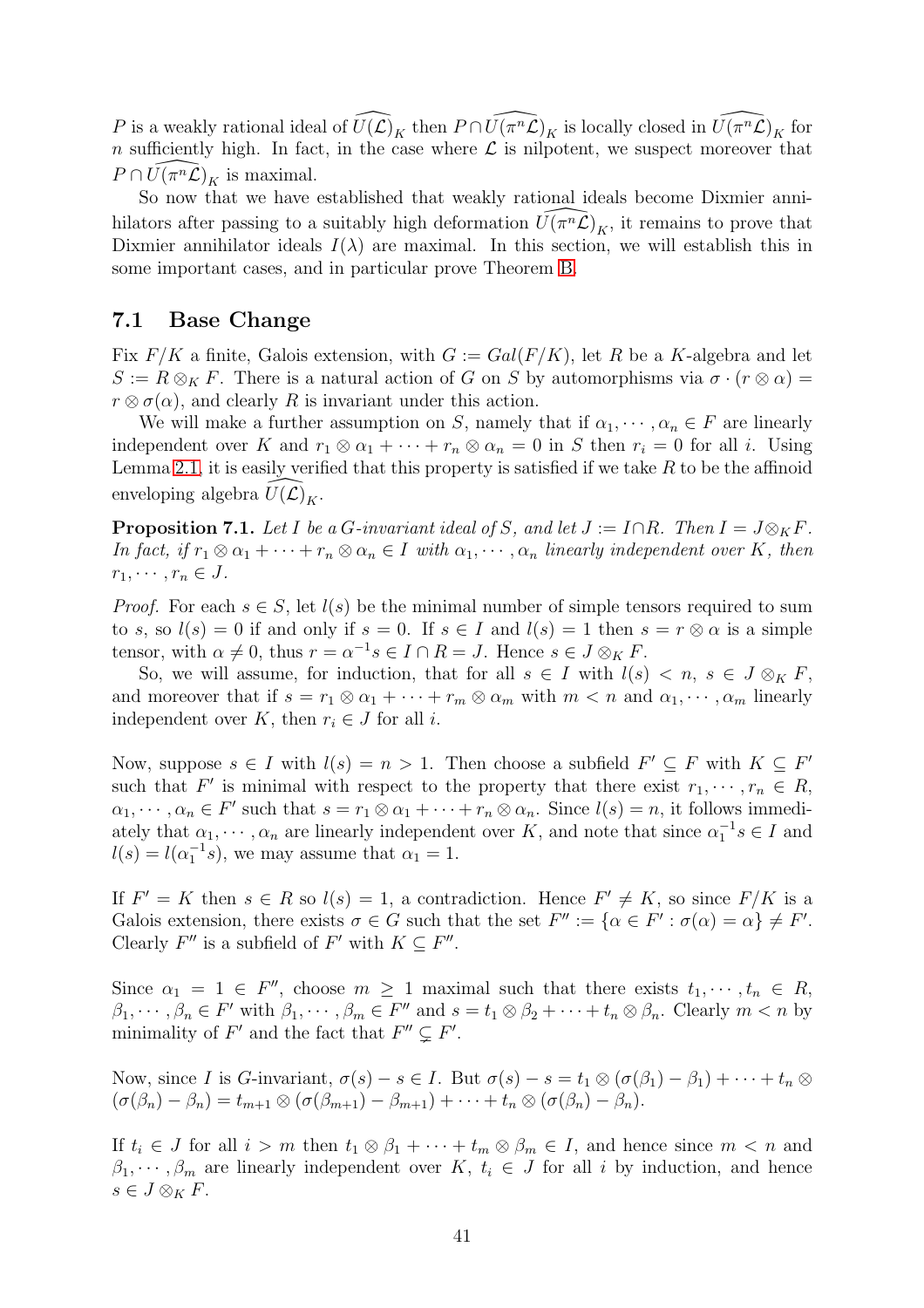Therefore, we will assume for contradiction that  $t_i \notin J$  for some  $i > m$ , so since  $\sigma(s) - s \in I$ , it follows from induction that  $\sigma(\beta_{m+1}) - \beta_{m+1}, \cdots, \sigma(\beta_n) - \beta_n$  are linearly dependent over K.

So, there exist  $\gamma_{m+1}, \dots, \gamma_n \in K$ , not all zero, such that  $\sigma(\gamma_{m+1}\beta_{m+1} + \dots + \gamma_n\beta_n) =$  $\gamma_{m+1}\beta_{m+1}+\cdots+\gamma_n\beta_n$ . So let  $\beta':=\gamma_{m+1}\beta_{m+1}+\cdots+\gamma_n\beta_n\in F'$ , and clearly  $\beta'\in F''$  by the definition of F''. We may assume without loss of generality that  $\gamma_{m+1} \neq 0$ . Thus:

$$
s = t_1 \otimes \beta_2 + \dots + t_n \otimes \beta_n
$$
  
\n
$$
= t_1 \otimes \beta_1 + \dots + t_m \otimes \beta_m + \gamma_{m+1}^{-1} t_{m+1} \otimes (\beta' - \gamma_{m+2} \beta_{m+2} - \dots - \gamma_n \beta_n) + t_{m+2} \otimes \beta_{m+2} + \dots + t_n \otimes \beta_n
$$
  
\n
$$
= t_1 \otimes \beta_1 + \dots + t_m \otimes \beta_m + \gamma_{m+1}^{-1} t_{m+1} \otimes \beta' + (t_{m+2} - \gamma_{m+1}^{-1} \gamma_{m+2} t_{m+1}) \otimes \beta_{m+2} + \dots + (t_n - \gamma_{m+1}^{-1} \gamma_n t_n) \otimes \beta_n.
$$

But since  $\beta_1, \dots, \beta_m, \beta' \in F''$ , this contradicts the maximality of m. Therefore  $s \in$  $J \otimes_K F$ .

Finally, to complete the induction, suppose that  $s = r_1 \otimes \alpha_1 + \cdots + r_n \otimes \alpha_n \in I$  with  $\alpha_1, \dots, \alpha_n$  linearly independent over K. Then  $l(s) \leq n$  so we have proved that  $s \in J \otimes_K F$ , so there exist  $t_1, \dots, t_m \in J$ ,  $\beta_1, \dots, \beta_m \in F$  such that  $s = t_1 \otimes \beta_1 + \dots + t_m \otimes \beta_m$ .

So, extend  $\{\alpha_1, \dots, \alpha_n\}$  to a basis  $\{\alpha_1, \dots, \alpha_d\}$  of  $F/K$ , and set  $r_{n+1} = \dots = r_d = 0$ . Then for each  $i = 1 \cdots, m, \beta_i = \sum$  $1\leq j\leq d$  $\gamma_{i,j}\alpha_j$  for some  $\gamma_{i,j}\in K$ , and:

$$
s = \sum_{1 \le i \le m} t_i \otimes \beta_i = \sum_{1 \le i \le m} \sum_{1 \le j \le d} \gamma_{i,j} t_i \otimes \alpha_j = \sum_{1 \le j \le d} \left( \sum_{1 \le i \le m} \gamma_{i,j} t_i \right) \otimes \alpha_j.
$$
  
But we know that  $s = \sum_{1 \le j \le d} r_j \otimes \alpha_j$ , and hence  $\sum_{1 \le j \le d} \left( r_j - \sum_{1 \le i \le m} \gamma_{i,j} t_i \right) \otimes \alpha_j = 0$ , and this implies that  $r_j = \sum_{1 \le i \le m} \gamma_{i,j} t_i \in J$  for each j as required.

<span id="page-41-0"></span>Corollary 7.2. If we assume S has finite left and right Krull dimension, and P be is prime ideal of S, then  $\{\sigma(P): \sigma \in G\}$  form a complete set of minimal prime ideals above  $(P \cap R) \otimes_K F$ .

Proof. Let  $Q = P \cap R$ . Then for every  $\sigma \in G$ ,  $\sigma(Q) = Q$ , and hence  $Q \subseteq \sigma(P)$ . So, let  $I := \bigcap_{\sigma \in G} \sigma(P)$ , then I is a G-invariant two-sided ideal of S, and  $I \cap R = Q$ , thus  $I = Q \otimes_K F$  by Proposition [7.1.](#page-40-1)

If  $P'$  is a prime ideal of S with  $I \subseteq P' \subseteq P$ , then  $\prod$ σ∈G  $\sigma(P) \subseteq I \subseteq P'$ , which implies that  $\sigma(P) \subseteq P' \subseteq P$  for some  $\sigma \in G$ , so  $P \subseteq \sigma^{-1}(P)$ .

But S has finite Krull dimension, so it follows from [\[16,](#page-51-0) Lemma 6.4.5] that S has finite classical Krull dimension, and hence there exists  $n \geq 0$  maximal such that there exists a chain of prime ideals  $P = P_0 \subsetneq P_1 \subsetneq \cdots \subsetneq P_n$  of S. But  $P \subseteq \sigma^{-1}(P) \subsetneq \sigma^{-1}(P_1) \subsetneq \cdots \subsetneq$  $\sigma^{-1}(P_n)$  is also a chain of prime ideals, and thus  $P = \sigma^{-1}(P)$  and  $\sigma(P) = P$ .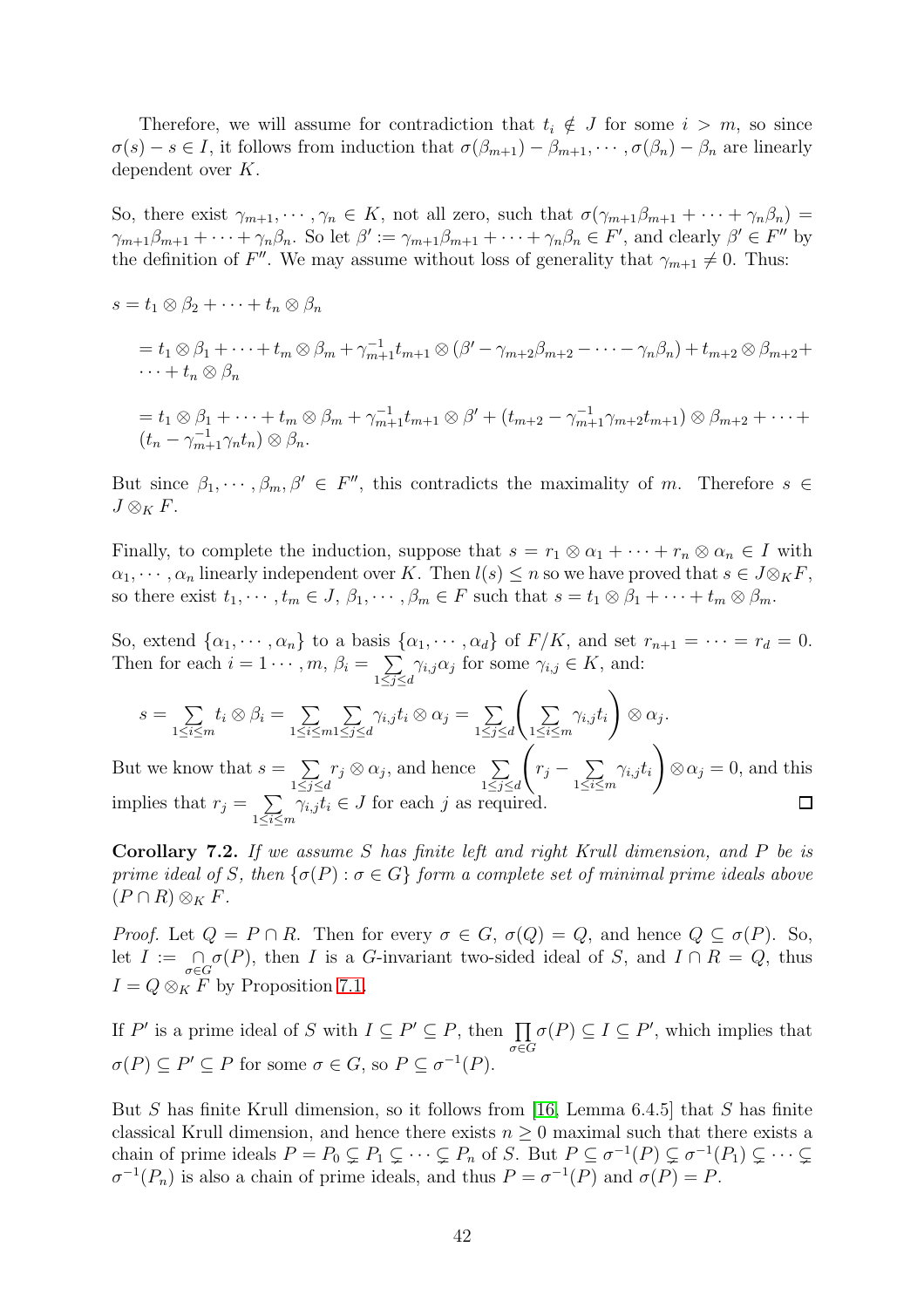But since  $\sigma(P) \subseteq P' \subseteq P$ , this implies that  $P = P'$ , and hence P is minimal prime above I as required. The same argument shows that  $\sigma(P)$  is minimal prime above I for every  $\sigma \in G$ .  $\Box$ 

In particular, we could take  $R = \widehat{U(\mathcal{L})}_K$ , in which case  $S = \widehat{U(\mathcal{L})}_F$  has finite Krull dimension as required. Therefore, we can apply this result in the case where  $P$  is a Dixmier annihilator.

So, let  $\lambda : \mathfrak{g} \to F$  be a linear form such that  $\lambda(\mathcal{L}) \subseteq \mathcal{O}_F$ , and  $P := \text{Ann}_{\widehat{U(\mathcal{L})}_F} \widehat{D(\lambda)}_F$ , then for every  $\sigma \in G$ ,  $\sigma(P) = \text{Ann}_{\widehat{U(\mathcal{L})}_F} \widehat{D(\sigma \cdot \lambda)}_F$  by Lemma [6.1.](#page-34-2)

<span id="page-42-2"></span>**Proposition 7.3.** Let  $\lambda, \mu : \mathfrak{g} \to F$  be linear forms such that  $\lambda(\mathcal{L}), \mu(\mathcal{L}) \subseteq \mathcal{O}_F$ . Let  $P = I(\lambda) \trianglelefteq \widehat{U(\mathcal{L})}_K, Q = I(\mu) \trianglelefteq \widehat{U(\mathcal{L})}_K.$ 

Then if  $P \subseteq Q$ , there exists  $\sigma \in G$  such that if  $P_{\sigma} := \text{Ann}_{\widehat{U(\mathcal{L})}_F} \widehat{D(\sigma \cdot \lambda)}_F$  and  $Q_1 :=$  $\text{Ann}_{\widehat{U(\mathcal{L})_F}} \widehat{D(\mu)}_F$  then  $P_{\sigma} \subseteq Q_1$ .

*Proof.* Firstly, let  $P_1 = \text{Ann}_{\widehat{U(\mathcal{L})}_F} \widehat{D(\lambda)}_F$ . Then since  $P_1, Q_1$  are primitive ideals of  $\text{Ann}_{\widehat{U(\mathcal{L})}_F}\widehat{D(\lambda)}_F$  by Theorem [5.8](#page-32-0) and Theorem [4.4,](#page-26-0) it follows from Corollary [7.2](#page-41-0) that the set  $\{\sigma(P_1): \sigma \in G\}$  consists of all minimal prime ideals above  $(P_1 \cap \widehat{U(\mathcal{L})}_K) \otimes_K F =$  $P \otimes_K F$ , and also that  $Q_1$  is minimal prime above  $Q \otimes_K F$ .

Therefore, if  $P \subseteq Q$  then  $P \otimes_K F \subseteq Q \otimes_K F \subseteq Q_1$ , and hence there exists  $\sigma \in G$  such that  $\sigma(P_1) \subseteq Q_1$ . But using Lemma [6.1](#page-34-2) we see that  $\sigma(P_1) = \text{Ann}_{\widehat{U(\mathcal{L})}_F} \widehat{D(\sigma \cdot \lambda)}_F = P_{\sigma}$  as required.  $\Box$ 

#### <span id="page-42-0"></span>7.2 Dimension Theory

Now, fix linear forms  $\lambda, \mu : \mathfrak{g} \to K$  such that  $\lambda(\mathcal{L}), \mu(\mathcal{L}) \subseteq \mathcal{O}$ , and suppose that  $I(\lambda) \subseteq I(\mu)$ . Let us assume further that  $\mathcal L$  is powerful, i.e.  $[\mathcal L, \mathcal L] \subseteq p\mathcal L$ .

Let  $\mathfrak a$  be an abelian ideal of  $\mathfrak g$ , and recall from section 3.2 that we define  $\mathfrak a^{\perp} = \{u \in \mathfrak g :$  $\lambda([u, \mathfrak{a}]) = 0$ . Also, using Proposition [2.4,](#page-8-0) we may fix a polarisation b of g at  $\lambda$  such that  $\mathfrak{a} \subseteq \mathfrak{b}$ , and construct the affinoid Dixmier module  $\widehat{D(\lambda)}_{\mathfrak{b}}$  with respect to this polarisation. Note that since  $\lambda([\mathfrak{a},\mathfrak{b}])=0, \mathfrak{b}\subseteq \mathfrak{a}^{\perp}$ .

Suppose  $\mathfrak{a}^{\perp}$  has codimension s in  $\mathfrak{g}$ , and fix a basis  $\{u_1, \cdots, u_s\}$  for  $\mathcal{L}/(\mathfrak{a}^{\perp} \cap \mathcal{L})$ . Then if  $\mathcal{A} := \mathfrak{a} \cap \mathcal{L}$ , it follows from Corollary [3.4](#page-20-0) and Proposition [3.5](#page-21-0) that the action  $\widehat{U(\mathcal{A})}_K \to$ End<sub>K</sub> $\widehat{D(\lambda)}$  has image contained in  $K\langle \partial_1, \cdots, \partial_s \rangle$ , where  $\partial_i = \frac{d}{du}$  $\frac{d}{du_i}$ , and this image contains  $\partial_1, \cdots, \partial_s$ .

<span id="page-42-1"></span>**Proposition 7.4.** The quotient  $\frac{\widehat{U(A)}_K}{I(\lambda)\cap \widehat{U(A)}_K}$  has Krull dimension s.

*Proof.* We will prove that the image R of  $\widehat{U(A)}_K$  under the action  $\rho : \widehat{U(A)}_K \to$  $\widehat{End_KD(\lambda)}_b$  has Krull dimension s. Since the Dixmier annihilator  $I(\lambda)$  does not depend on the choice of polarisation by Theorem [4.4,](#page-26-0) the result will follow.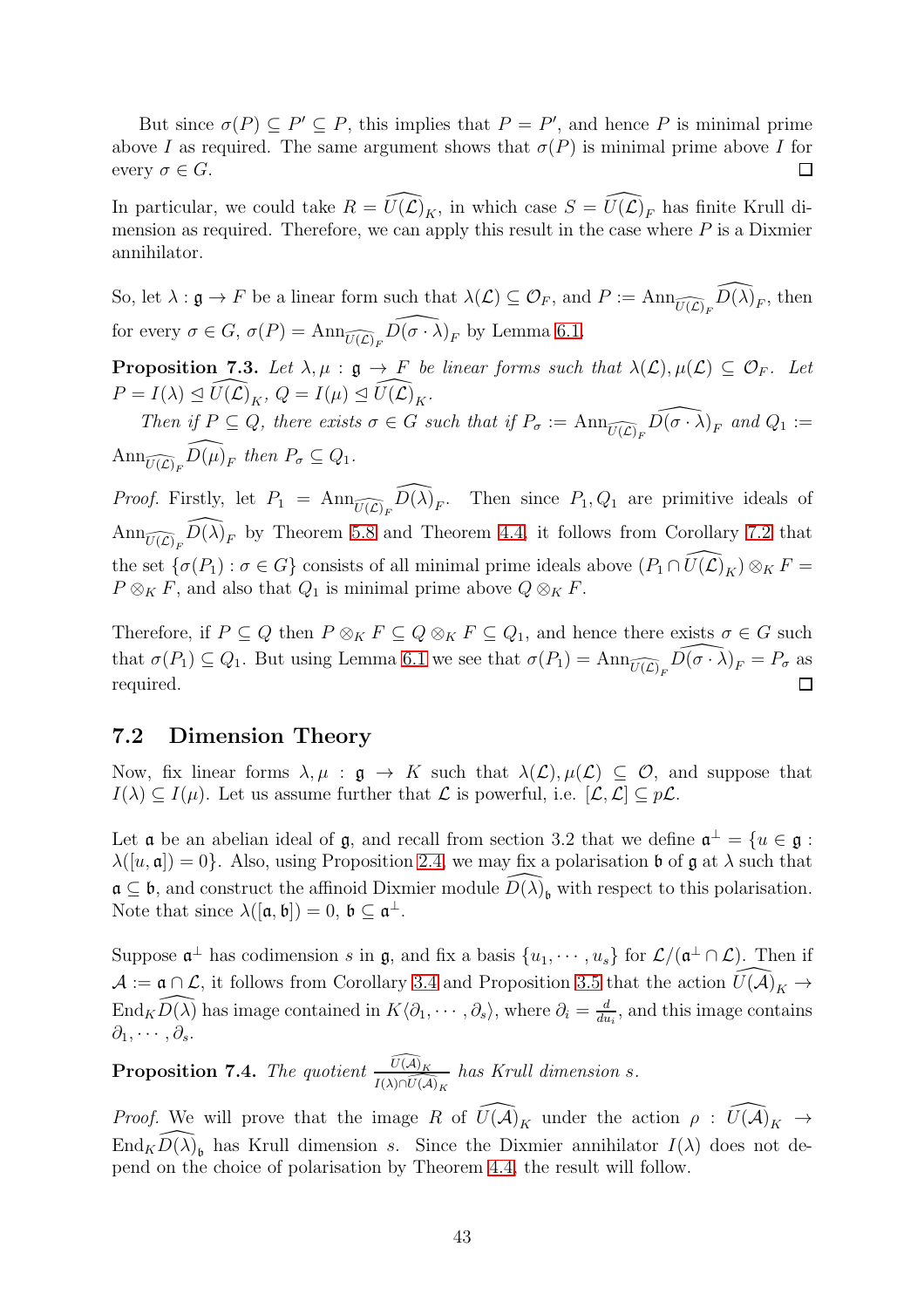Note that since A is abelian,  $\widehat{U}(\widehat{\mathcal{A}})_K$  is isomorphic to a commutative Tate-power series ring, and hence R is a commutative affinoid algebra. Also, since  $\partial_1, \cdots, \partial_s \in \rho(\widetilde{U}(\widetilde{\mathcal{A}})_{\widetilde{K}})$ , it follows that there exist  $m \geq 0$  such that  $\pi^m \partial_1, \cdots, \pi^m \partial_s \in \rho(\widehat{U(A)})$ , and hence every power series in  $K\langle \pi^m \partial_1, \cdots, \pi^m \partial_s \rangle$  lies in  $\rho(\widehat{U(A)}_K) = R$ .

Therefore we have inclusions of commutative affinoid algebras,  $K\langle \pi^m \partial_1, \cdots, \pi^m \partial_s \rangle \hookrightarrow$  $R \hookrightarrow K\langle \partial_1, \cdots, \partial_s \rangle$ , which gives rise to a chain of open embeddings of the associated affinoid spectra: Sp  $K\langle \partial_1, \cdots, \partial_s \rangle \hookrightarrow$  Sp  $R \hookrightarrow$  Sp  $K\langle \pi^m \partial_1, \cdots, \pi^m \partial_s \rangle$ .

Now, in [\[9\]](#page-50-8) the notion of the analytic dimension dim  $\mathcal X$  of a rigid variety  $\mathcal X$  is defined, and it is proved to be equal to the supremum of the Krull dimensions of every affinoid algebra A such that Sp A is an affinoid subdomain of  $\mathcal X$ . In particular, if Sp A is an affinoid subdomain of Sp B in the sense of Definition [2.1,](#page-5-1) then K.dim(A)  $\leq$  K.dim(B).

Therefore, since the Tate algebras  $K\langle\partial_1,\cdots,\partial_s\rangle$  and  $K\langle\pi^m\partial_1,\cdots,\pi^m\partial_s\rangle$  both have dimension s, it remains to prove that the embeddings Sp  $R \to \text{Sp } K \langle \pi^m \partial_1, \cdots, \pi^m \partial_s \rangle$ and Sp  $K\langle \partial_1, \cdots, \partial_s \rangle \to$  Sp R define affinoid subdomains.

For convenience, set  $D := \text{Sp } K \langle \partial_1, \cdots, \partial_s \rangle$  and  $D_1 := \text{Sp } K \langle \pi^m \partial_1, \cdots, \pi^m \partial_s \rangle$ . Then  $D$ can be realised as the unit disc in s-dimensional rigid K-space, while  $D_1$  is a larger disc containing D, so explicitly  $D = \{(x_1, \dots, x_s) \in D_1 : |x_i| \leq 1 \text{ for all } i\}.$ 

But since Sp R contains D, we could instead write  $D = \{(x_1, \dots, x_s) \in \text{Sp } R : |x_i| \leq 1\}$ for all  $i$ , and this is a Weierstrass subdomain of Sp R in the sense of [\[5,](#page-50-4) Definition 3.3.7], and hence  $D$  is an affinoid subdomain of Sp  $R$  by [\[5,](#page-50-4) Proposition 3.3.11]. Therefore  $K.dim(R) \geq \dim D = s.$ 

Now, choose a basis  $\{v_1, \dots, v_r\}$  for A, so that  $\widehat{U(A)}_K \cong K\langle v_1, \dots, v_r \rangle$ . Using Propo-sition [3.5](#page-21-0) we see that for each  $i, \rho(v_i) = f_i(\partial_1, \dots, \partial_s)$  for some polynomial  $f_i$ . So, let  $T := K\langle \pi^{m_1}\partial_1,\cdots,\pi^{m_s}\partial_s\rangle$ , then since  $\rho(\widehat{U(\mathcal{A})}_K)$  contains T, it follows that the affinoid algebra  $B := T\langle \zeta_1, \cdots, \zeta_r \rangle / (\zeta_i - f_i(\partial_1, \cdots, \partial_s))$  surjects onto  $R = \rho(\widehat{U(A)}_K)$ , where each  $a \in T$  is sent to a, and each  $\zeta_i$  is sent to  $\rho(v_i)$ . Therefore, K.dim $(R) \leq K$ .dim $(B)$ .

But clearly there is a map  $T \to B$ , inducing a map of affinoid varieties Sp  $B \to Sp T$ , and the proof of [\[5,](#page-50-4) Proposition 3.3.11] shows that this corresponds to the embedding of the Weierstrass subdomain  $\{x \in \text{Sp } T : |f_i(x)| \leq 1 \text{ for all } i\}$ , into  $\text{Sp } T$ , and hence  $\text{Sp } B$ is an affinoid subdomain of Sp  $T = D_1$  by [\[5,](#page-50-4) Proposition 3.3.11], and hence K.dim(B)  $\leq$  $\dim(D_1)=s.$ 

Therefore  $s \leq K.dim(R) \leq K.dim(B) \leq s$ , forcing equality, so  $K.dim(R) = s$  as  $\Box$ required.

<span id="page-43-0"></span>Corollary 7.5. Suppose that L is a powerful Lie lattice in  $\mathfrak{g}, \lambda, \mu : \mathfrak{g} \to K$  are linear forms with  $\lambda(\mathcal{L}), \mu(\mathcal{L}) \subseteq \mathcal{O}$ , and suppose that  $I(\lambda) \subseteq I(\mu)$ . Then for any abelian ideal a of  $\mathfrak g$ , if  $\mathcal A := \mathfrak a \cap \mathcal L$  then  $I(\lambda) \cap \widehat{U(\mathcal A)}_K = I(\mu) \cap \widehat{U(\mathcal A)}_K$ .

*Proof.* Let  $\mathfrak{a}_1^{\perp} = \{u \in \mathfrak{g} : \lambda([u,\mathfrak{a}]) = 0\}$ , and let  $\mathfrak{a}_2^{\perp} = \{u \in \mathfrak{g} : \mu([u,\mathfrak{a}]) = 0\}$ . Then if  $s_i$  is the codimension of  $\mathfrak{a}_i^{\perp}$  in  $\mathfrak{g}$ , for  $i = 1, 2$ , then it follows from Proposition [7.4](#page-42-1) that  $\widehat{U(A)}_K/I(\lambda) \cap \widehat{U(A)}_K$  has Krull dimension  $s_1$  and  $\widehat{U(A)}_K/I(\mu) \cap \widehat{U(A)}_K$  has Krull dimension  $s_2$ .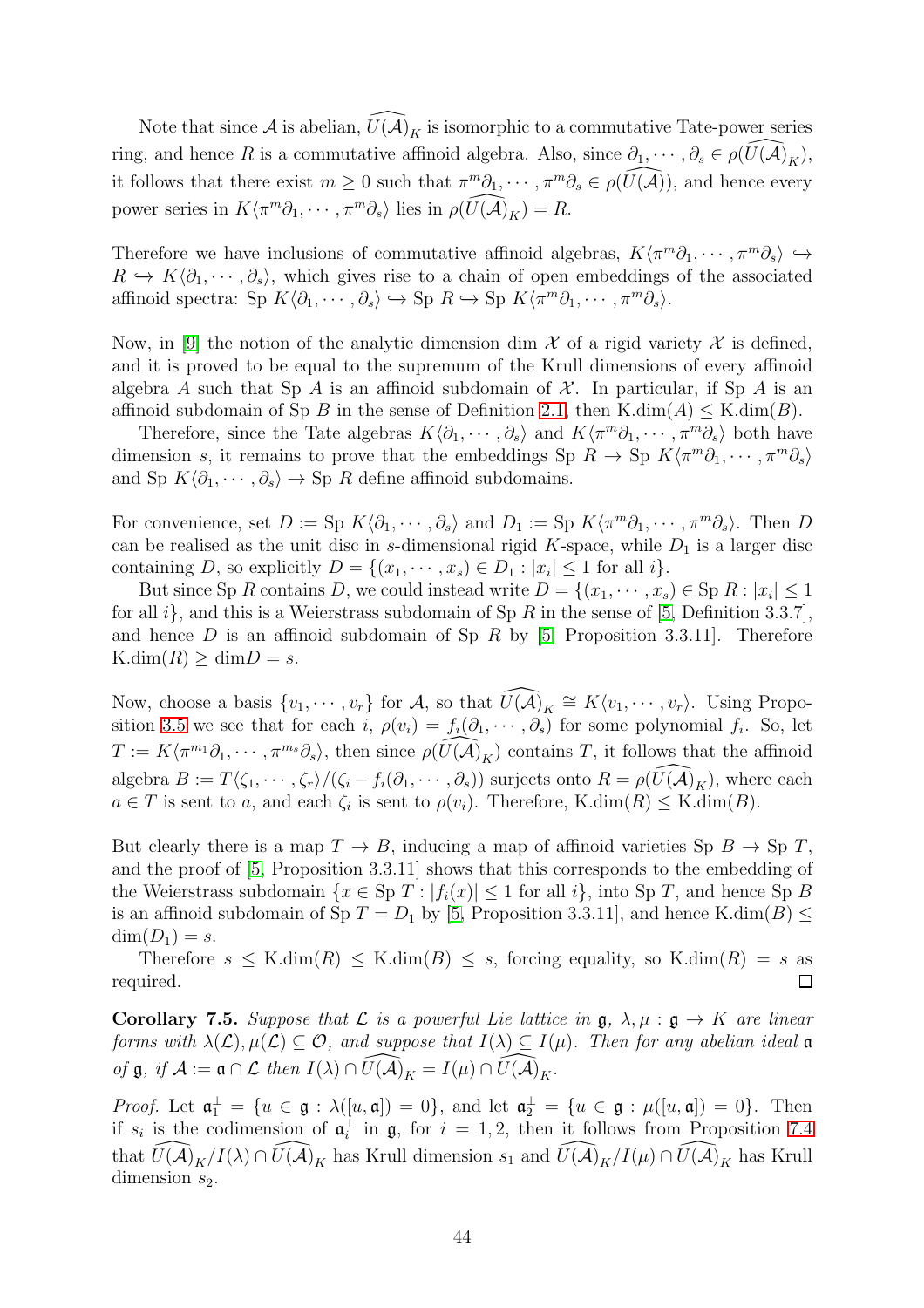Since  $I(\lambda) \subseteq I(\mu)$ , clearly there is a surjection  $\widehat{U(A)}_K/I(\lambda) \cap \widehat{U(A)}_K \to \widehat{U(A)}_K/I(\mu) \cap$  $\widetilde{U}(\tilde{\mathcal{A}})_{K}$ , and by Corollary [3.4](#page-20-0) both these algebras are commutative domains. Therefore  $s_2 \leq s_1$ , with equality if and only if  $I(\lambda) \cap \widetilde{U(\mathcal{A})}_K = I(\mu) \cap \widetilde{U(\mathcal{A})}_K$ , so we will prove that  $s_1 = s_2.$ 

Since  $I(\lambda) \subseteq I(\mu)$ , it follows from Lemma [6.2](#page-34-3) that there exists  $g \in \mathbb{G}(K)$  such that  $\mu = g \cdot \lambda$ . We will prove that the image of  $\mathfrak{a}_1^{\perp}$  under g is  $\mathfrak{a}_2^{\perp}$ , and hence  $\mathfrak{a}_1^{\perp}$  and  $\mathfrak{a}_2^{\perp}$  must have the same dimension, and hence the same codimension in g as required.

Firstly, if  $u \in \mathfrak{a}_1^{\perp}$ , then  $\lambda([u, \mathfrak{g}]) = 0$ , so given  $v \in \mathfrak{g}$ ,  $\mu([g(u), v]) = (g \cdot \lambda)([g(u), g(g^{-1}(v))]) =$  $\lambda(g^{-1}g[u,g^{-1}(v)]) = \lambda([u,g^{-1}(v)]) = 0$ , and hence  $\mu([g(u),\mathfrak{g}]) = 0$  and  $g(u) \in \mathfrak{a}_2^{\perp}$ . Thus  $g(\mathfrak{a}_1^{\perp}) \subseteq \mathfrak{a}_2^{\perp}$ 

Conversely, since  $\lambda = g^{-1} \cdot \mu$ , the same argument shows that  $g^{-1}(\mathfrak{a}_2^{\perp}) \subseteq \mathfrak{a}_1^{\perp}$ , and hence  $g(\mathfrak{a}_1^{\perp}) = \mathfrak{a}_2^{\perp}$  as required.  $\Box$ 

#### <span id="page-44-0"></span>7.3 Control Theorem

A particularly useful technique, which we hope should ultimately help us complete the proof of the deformed Dixmier-Moeglin equivalence in full generality, is to look for a suitable generating set for Dixmier annihilators.

Specifically, recall that an ideal I of  $\widehat{U}(\widehat{\mathcal{L}})_K$  is controlled by a closed ideal A of  $\mathcal L$ if  $I = \widehat{U(\mathcal{L})}_K(I \cap \widehat{U(\mathcal{A})}_K)$ , i.e. I is generated as a left ideal by a subset of  $\widehat{U(\mathcal{A})}_K$ . If  $\mathcal{A} = \mathfrak{a} \cap \mathcal{L}$  for some ideal  $\mathfrak{a}$  of  $\mathfrak{g}$ , we may also say that I is controlled by  $\mathfrak{a}$  for convenience.

<span id="page-44-1"></span>**Lemma 7.6.** Let I be a two-sided ideal of  $\widehat{U(L)}_K$ , and let a be an ideal of g:

- If I is controlled by  $a$ , then I is controlled by any ideal  $a'$  of  $a$  with  $a \subseteq a'$ .
- If  $I = \bigcap_{i \in X} J_i$  for some two-sided ideals  $J_i$  of  $\widehat{U(\mathcal{L})}_K$ , and each  $J_i$  is controlled by  $\mathfrak{a}$ , then  $I$  is controlled by  $a$ .
- If  $F/K$  is a finite extension, and J is a two-sided ideal of  $\widehat{U(\mathcal{L})}_F$  such that  $J \cap$  $\widehat{U(\mathcal{L})}_K = I$ , then if J is controlled by  $\mathfrak{a} \otimes_K F$ , I is controlled by  $\mathfrak{a}$ .

*Proof.* For the first statement, it is clear that if I is controlled by  $A = \mathfrak{a} \cap \mathcal{L} \subseteq \mathfrak{a}' \cap \mathcal{L} = \mathcal{A}'$ , then  $I = \widehat{U(\mathcal{L})}_K(I \cap \widehat{U(\mathcal{A})}_K) \subseteq \widehat{U(\mathcal{L})}_K(I \cap \widehat{U(\mathcal{A}')}_K) \subseteq I$ , forcing equality.

Now, let  $\mathcal{A} = \mathfrak{a} \cap \mathcal{L}$ , and let  $\{u_1, \dots, u_d\}$  be a basis for  $\mathcal{L}$  such that  $\{u_{r+1}, \dots, u_d\}$  is a basis for A for some  $r \geq 0$ . Using Lemma [2.1,](#page-6-1) we see that every element  $s \in \widehat{U(\mathcal{L})}_K$ can be written as  $s = \sum$  $\alpha \in \mathbb{N}^d$  $\lambda_\alpha u_1^{\alpha_1} \cdots u_d^{\alpha_d}$  $\frac{\alpha_d}{d}$  for some unique  $\lambda_\alpha \in K$  with  $\lambda_\alpha \to 0$  and  $\alpha \to \infty$ . For each  $\beta \in \mathbb{N}^r$ , set  $s_{\beta} = \sum_{r=1}^r$  $\gamma \in \overline{\mathbb{N}^{d-r}}$  $\lambda_{(\beta,\gamma)} u_{r+1}^{\gamma_{r+1}} \cdots u_d^{\gamma_d} \in \widehat{U(A)}_K$ , and it follows that  $s = \sum$  $\beta \overline{\in} \mathbb{N}^r$  $u_1^{\beta_1}\cdots u_r^{\beta_r}s_\beta.$ 

We will first prove that I is controlled by A if and only if for every  $s \in I$ ,  $s_{\beta} \in I$  for all  $\beta \in \mathbb{N}^r$ . One direction is clear since if  $I = \widehat{U(\mathcal{L})}_K(I \cap \widehat{U(\mathcal{A})}_K)$  then every element of I is a sum of elements of the form su with  $u \in I \cap \widehat{U(A)}_K$ , so  $su = \sum_{i=1}^{K}$  $\beta \overline{\in} \mathbb{N}^r$  $u_1^{\beta_1}\cdots u_r^{\beta_r} s_\beta u$  and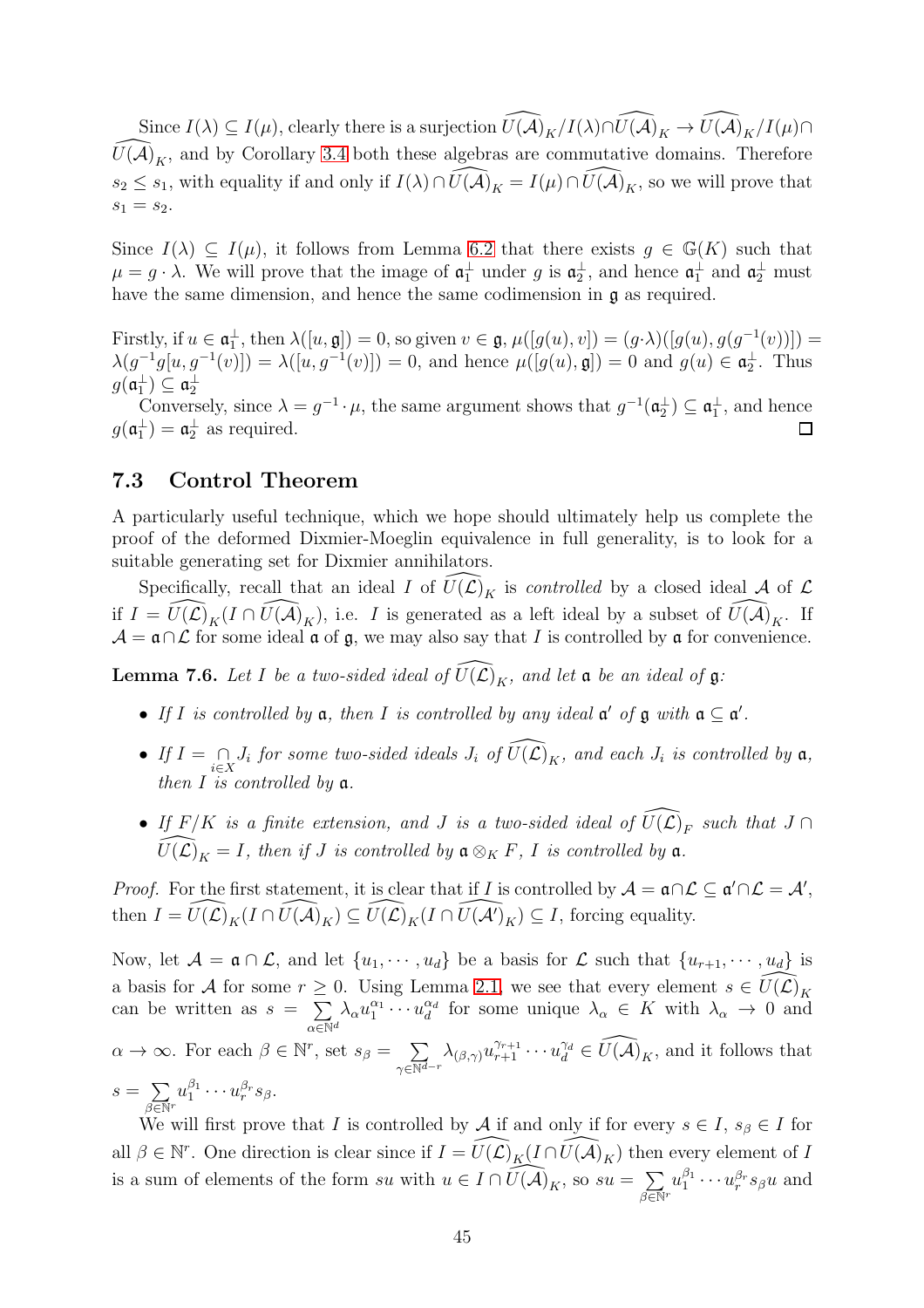$s_{\beta}u \in I$  as required.

Conversely, if  $s_{\beta} \in I$  for all  $s \in I$  then  $u_1^{\beta_1}$  $\widehat{\psi}_1^{\beta_1}\cdots\widehat{\psi}_r^{\beta_r} s_\beta\in \widehat{U(\mathcal{L})}_K(I\cap \widehat{U(\mathcal{A})}_K)$  for each  $\beta$ , so since  $\widehat{U(\mathcal{L})}_K(I \cap \widehat{U(\mathcal{A})}_K)$  is closed in  $\widehat{U(\mathcal{L})}_K$ , it follows that  $s \in \widehat{U(\mathcal{L})}_K(I \cap \widehat{U(\mathcal{A})}_K)$  and hence  $I$  is controlled by  $\mathcal{A}$ .

Now, if  $I = \bigcap_{i \in X} J_i$  for some two-sided ideals  $J_i$  of  $\widehat{U(\mathcal{L})}_K$ , then given  $s = \sum_{\beta \in \mathbb{N}}$  $\beta \overline{\in} \mathbb{N}^r$  $u_1^{\beta_1}$  $u^{\beta_1}_1 \cdots u^{\beta_r}_rs_\beta \in$ I, we know that  $s \in J_i = \widehat{U(\mathcal{L})}_K(J_i \cap \widehat{U(\mathcal{A})}_K)$  for every i, and hence  $s_{\beta} \in J_i$  for every i, β, i.e.  $s_{\beta} \in \bigcap_{i \in X} J_i = I$  for all β, and hence I is controlled by A.

For the final statement, it is clear that  $\{u_{r+1}, \dots, u_d\}$  is an F-basis for  $\mathcal{A} \otimes_{\mathcal{O}} \mathcal{O}_F$ . So if J is controlled by  $\mathcal{A} \otimes_{\mathcal{O}} \mathcal{O}_F$  then given  $s \in I \subseteq J$ ,  $s_{\beta} \in J$  for every  $\beta$ . Therefore  $s_{\beta} \in J \cap \widehat{U}(\widehat{\mathcal{L}})_K = I$  and hence I is controlled by A as required.  $\Box$ 

Now, given a linear form  $\lambda : \mathfrak{g} \to K$ , recall that we define  $\mathfrak{g}^{\lambda} := \{u \in \mathfrak{g} : \lambda([u, \mathfrak{g}]) = 0\}.$ 

<span id="page-45-0"></span>**Lemma 7.7.** Let  $\sigma$  be a Lie automorphism of  $\mathfrak{g}$ , and let  $\sigma \cdot \lambda$  be the linear form defined by  $(\sigma \cdot \lambda)(u) = \lambda(\sigma^{-1}(u))$ . Then  $\mathfrak{g}^{\sigma \cdot \lambda} = \sigma(\mathfrak{g}^{\lambda})$ .

Proof. Firstly,  $u \in \mathfrak{g}^{\sigma \cdot \lambda}$  if and only if  $\sigma \cdot \lambda([u, \mathfrak{g}]) = \lambda(\sigma^{-1}([u, \mathfrak{g}])) = 0$ . But since  $\sigma$  is a Lie automorphism, this is true if and only if  $\lambda([\sigma^{-1}(u), \mathfrak{g}]) = 0$ , i.e.  $\sigma^{-1}(u) \in \mathfrak{g}^{\lambda}$  and  $u \in \sigma(\mathfrak{g}^{\lambda})$  as required.  $\Box$ 

<span id="page-45-1"></span>**Proposition 7.8.** Suppose that the subalgebra  $\mathfrak{g}^{\lambda}$  is an ideal in  $\mathfrak{g}$ . Then  $P = I(\lambda)$  is controlled by  $\mathfrak{g}^{\lambda}$ .

*Proof.* We proceed by induction on  $n := \dim_K \mathfrak{g}$ . If  $n = 1$  then  $\mathfrak{g}^{\lambda} = \mathfrak{g}$  and the statement is obvious, so the base case holds.

For the inductive step, if there exists a non-zero ideal t of  $\mathfrak g$  such that  $\lambda(\mathfrak t)=0$  then clearly  $\mathfrak{t} \subseteq \mathfrak{g}^{\lambda}$ . Let  $\mathfrak{g}_0 := \mathfrak{g}/\mathfrak{t}$ , let  $\lambda_0$  be the linear form of  $\mathfrak{g}_0$  induced by  $\lambda$ , and let  $\mathcal{L}_0 := \mathcal{L}/\mathfrak{t} \cap \mathcal{L}$ . Then  $\mathfrak{g}_0^{\lambda_0} = \mathfrak{g}^{\lambda}/\mathfrak{t}$  is an ideal in  $\mathfrak{g}_0$ , so using induction, the Dixmier annihilator  $I(\lambda_0)$  of  $\overline{U(\mathcal{L}_0)}$ , is controlled by  $\mathfrak{g}_0^{\lambda_0} = \mathfrak{g}^{\lambda}/\mathfrak{t}$  $\widehat{U}(\mathcal{L}_0)_K$  is controlled by  $\mathfrak{g}_0^{\lambda_0} = \mathfrak{g}^{\lambda}/\mathfrak{t}$ .

But using Lemma [3.1](#page-14-2) we see that  $\widehat{D(\lambda_0)} \cong \widehat{D(\lambda)}$  as  $\widehat{U(\mathcal{L})}_K$ -modules, and thus  $I(\lambda_0) = I(\lambda)/t \widehat{U(\mathcal{L})}_K$  and it follows immediately that  $I(\lambda)$  is controlled by  $\mathfrak{g}^{\lambda}$ .

Therefore, we may assume that  $\lambda(t) \neq 0$  for all non-zero ideals t of g. Note that since  $g^{\lambda}$ is an ideal in  $\mathfrak{g}$ , it follows that  $\mathfrak{t} = \mathfrak{g}^{\lambda} \cap \text{ker}(\lambda)$  is an ideal in  $\mathfrak{g}$ , and clearly  $\lambda(\mathfrak{t}) = 0$ , so  $\mathfrak{t} = 0$ . Thus  $\lambda$  is injective when restricted to  $\mathfrak{g}^{\lambda}$ , and hence  $\mathfrak{g}^{\lambda}$  is one-dimensional over K.

Write  $\mathfrak{g}^{\lambda} = Kz$  for some  $z \in Z(\mathfrak{g})$  with  $\lambda(z) \neq 0$ , and since  $Z(\mathfrak{g}) \subseteq \mathfrak{g}^{\lambda}$ , it follows that  $Z(\mathfrak{g}) = Kz$ . Naturally we may assume that  $z \in \mathcal{L}$ .

Using Proposition [2.7,](#page-10-0)  $\mathfrak g$  has a reducing quadruple  $(x, y, z, \mathfrak g')$ , with  $y, z \in \mathcal L$ , and we can choose a polarisation **b** of  $\mathfrak{g}$  at  $\lambda$  with  $\mathfrak{b} \subseteq \mathfrak{g}'$ . Since **b** is also a polarisation of  $\mathfrak{g}'$  at  $\mu := \lambda |_{\mathfrak{g}'},$  it follows from Lemma [2.3](#page-7-2) that  $\dim_K \mathfrak{b} = \frac{1}{2}$  $\frac{1}{2}$ (dim<sub>K</sub>g+ dim<sub>K</sub>g<sup> $\lambda$ </sup>) =  $\frac{1}{2}$ (dim<sub>K</sub>g<sup> $\prime$ </sup>+  $\dim_K \mathfrak{g}^{\prime\mu}$ ). But  $\dim_K \mathfrak{g}^{\prime} = \dim_K \mathfrak{g} - 1$ , so this means that  $\dim_K \mathfrak{g}^{\prime\mu} = \dim_K \mathfrak{g}^{\lambda} + 1 = 2$ .

But clearly  $y, z \in \mathfrak{g}^{\prime\mu}$ , and hence  $\mathfrak{g}^{\prime\mu} = Kz \oplus Ky$ , and clearly this is an ideal in  $\mathfrak{g}$ , and therefore in  $g'$ .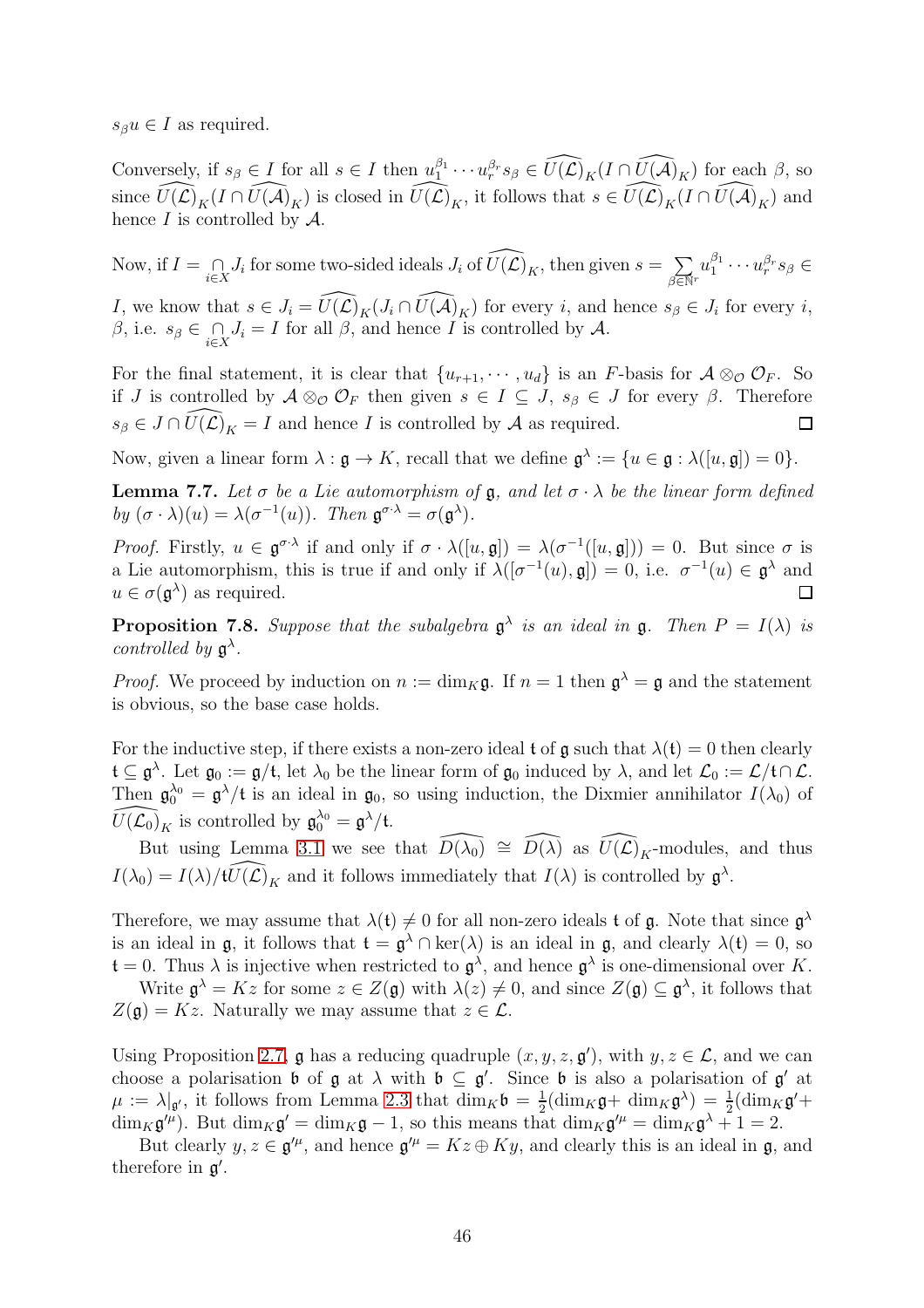Now, using Theorem [4.2,](#page-25-1) we see that  $I(\lambda)$  is controlled by  $\mathcal{L}' = \mathfrak{g}' \cap \mathcal{L}$ , so let  $Q :=$  $I(\lambda) \cap \widehat{U(\mathcal{L})}_K$  – a semiprime ideal of  $\widehat{U(\mathcal{L})}_K$  such that  $I(\lambda) = \widehat{QU(\mathcal{L})}_K = \widehat{U(\mathcal{L})}_K Q$ . We will prove that Q is controlled by  $Kz$ , and it will follow that  $I(\lambda)$  is controlled by  $Kz$ .

Using Corollary [5.9,](#page-33-0) we know that  $Q = \bigcap_{i \in I} Ann_{\widehat{U(\mathcal{L}')}_K} \widehat{D(\mu_i)}_{F_i}$  for some finite extensions  $F_i/K$ , linear forms  $\mu_i : \mathfrak{g}' \to F$  such that  $\mu_i(\mathcal{L}') \subseteq \mathcal{O}_F$ . Thus  $I(\lambda) = \widehat{U(\mathcal{L})}_K Q \subseteq$  $\widehat{U(\mathcal{L})}_K \text{Ann}_{\widehat{U(\mathcal{L}')}_K} \widehat{D(\mu_i)}_{F_i}$  for each *i*.

Setting  $\lambda_i$  as any extension of  $\mu_i$  to  $\mathcal{L}$ , it follows that  $\widehat{D(\lambda_i)}_{F_i} = \widehat{U(\mathcal{L})}_{F_i} \otimes_{\widehat{U(\mathcal{L}')}_{F_i}} \widehat{D(\mu_i)}_{F_i}$ . Since  $I(\lambda) \otimes_K F_i$  is a two-sided ideal of  $\widehat{U(\mathcal{L})}_{F_i}$  contained in  $\widehat{U(\mathcal{L})}_{F_i}$  Ann $\widehat{U(\mathcal{L})}_{F_i}$ , it follows from Lemma [4.1](#page-24-2) that  $I(\lambda) \subseteq \text{Ann}_{\widehat{U(\mathcal{L})}_K} \widehat{D(\lambda_i)}_{F_i} = I(\lambda_i).$ 

Using Lemma [6.2,](#page-34-3) this means that  $\lambda$  and  $\lambda_i$  lie in the same G-coadjoint orbit for all i, i.e.  $\lambda_i = g_i \cdot \lambda$  for some  $g_i \in \mathbb{G}(F)$ 

So, fixing *i*, let  $F = F_i$  for convenience, and let  $\mu = \lambda |_{g'}$ , then  $\mu$  extends to an *F*-linear form on  $\mathfrak{g}'_F = \mathfrak{g}' \otimes_K F$ , and  $\mathfrak{g}''_F = (\mathfrak{g}'^{\mu}) \otimes_K F$ . Let  $\sigma$  be the Lie automorphism of  $\mathfrak{g}'_F$ given by the restriction of  $g_i$  to  $g'_F$ , then  $\mu_i = \sigma \cdot \mu$ , so it follows from Lemma [7.7](#page-45-0) that  $\mathfrak{g}^{\prime\mu_i}_F=\sigma(\mathfrak{g}^{\prime\mu}_F$  $J_{F}^{/\mu}$ ) =  $\mathfrak{g}^{\prime\mu} \otimes F$  since  $\mathfrak{g}^{\prime\mu}$  is an ideal in  $\mathfrak{g}$ , and hence is preserved by  $\sigma$ .

It follows from induction that  $\text{Ann}_{\widehat{U(\mathcal{L}')}_{F_i}}\widehat{D(\mu_i)}$  is controlled by  $\mathfrak{g}'' \otimes_K F_i$ , and hence  $\text{Ann}_{\widehat{U(\mathcal{L}')_K}}\widehat{D(\mu_i)}$  is controlled by  $\mathfrak{g}''$  by Lemma [7.6.](#page-44-1) Since this is true for all i, it also follows from Lemma [7.6](#page-44-1) that  $Q = \bigcap_{i \in I} Ann_{\widehat{U(\mathcal{L}')}_K} \widehat{D(\mu_i)}_{F_i}$  is controlled by  $\mathfrak{g}^{\prime \mu} = Kz \oplus Ky$ .

Finally, consider the subalgebra  $\mathfrak{h} = \text{Span}_K\{x, y, z\}$  of  $\mathfrak{g}$ , let  $\mathcal{H} := \mathfrak{h} \cap \mathcal{L}$ ,  $\mathcal{A} := \mathfrak{g}'^{\mu} \cap \mathcal{L} =$  $Oz \oplus Oy$ , and let  $I := (Q \cap \widetilde{U(A)}_{K})\widetilde{U(\mathcal{H})}_{K}$ . Then I is a proper two-sided ideal of  $\widetilde{U(\mathcal{H})}_{K}$ containing  $z - \lambda(z)$ , thus  $I = (z - \lambda(z))\overline{U(\mathcal{H})}_K$  by Lemma [4.3.](#page-25-2)

Therefore,  $Q \cap \widehat{U(A)}_K = I \cap \widehat{U(A)}_K = (z - \lambda(z))\widehat{U(A)}_K$ , and hence  $Q = (Q \cap \widehat{U(A)})^T$  $\widehat{U(\mathcal{A}')_K}\widehat{U(\mathcal{L}')}_K = (z - \lambda(z))\widehat{U(\mathcal{L}')}_K$ , i.e. Q is controlled by  $\mathcal{O}z$ 

So since  $\mathfrak{g}^{\lambda} = Kz$ , it follows that Q is controlled by  $\mathfrak{g}^{\lambda}$ , and thus  $I(\lambda)$  is controlled by  $\mathfrak{g}^{\lambda}$ as required.  $\Box$ 

<span id="page-46-0"></span>**Proposition 7.9.** Suppose that  $a$  is any ideal of  $g$  containing  $g^{\lambda}$ . Then  $I(\lambda)$  is controlled  $by \mathfrak{a}.$ 

Proof. This proof is very similar to the proof of Proposition [7.8,](#page-45-1) but uses it as a key step. Again, we proceed by induction on  $n := \dim_K \mathfrak{g}$ . If  $n = 1$  then  $\mathfrak{g}^{\lambda} = \mathfrak{g} = \mathfrak{a}$  and the statement is obvious, so the base case holds.

For the inductive step, if there exists a non-zero ideal t of  $\mathfrak g$  such that  $\lambda(\mathfrak t) = 0$  then clearly  $\mathfrak{t} \subseteq \mathfrak{g}^{\lambda} \subseteq \mathfrak{a}$ . Let  $\mathfrak{g}_0 := \mathfrak{g}/\mathfrak{t}$ , let  $\mathfrak{a}_0 := \mathfrak{a}/\mathfrak{t}$ , let  $\lambda_0$  be the linear form of  $\mathfrak{g}_0$  induced by  $\lambda$ , and let  $\mathcal{L}_0 = \mathcal{L}/\mathfrak{t} \cap \mathcal{L}$ . Then  $\mathfrak{g}_0^{\lambda_0} = \mathfrak{g}^{\lambda}/\mathfrak{t}$ , and  $\mathfrak{a}_0$  is an ideal in  $\mathfrak{g}_0$  containing  $\mathfrak{g}_0^{\mu}$  $_{0}^{\mu}$ . So, using induction, the Dixmier annihilator  $I(\lambda_0)$  of  $\widehat{U(\mathcal{L}_0)}_K$  is controlled by  $\mathfrak{a}_0$ .

But using Lemma [3.1,](#page-14-2)  $\widehat{D(\lambda)} \cong \widehat{D(\lambda)}$  as  $\widehat{U(\mathcal{L})}_K$ -modules, and thus  $I(\lambda_0) = I(\lambda)/t\widehat{U(\mathcal{L})}_K$ and it follows immediately that  $I(\lambda)$  is controlled by **a**.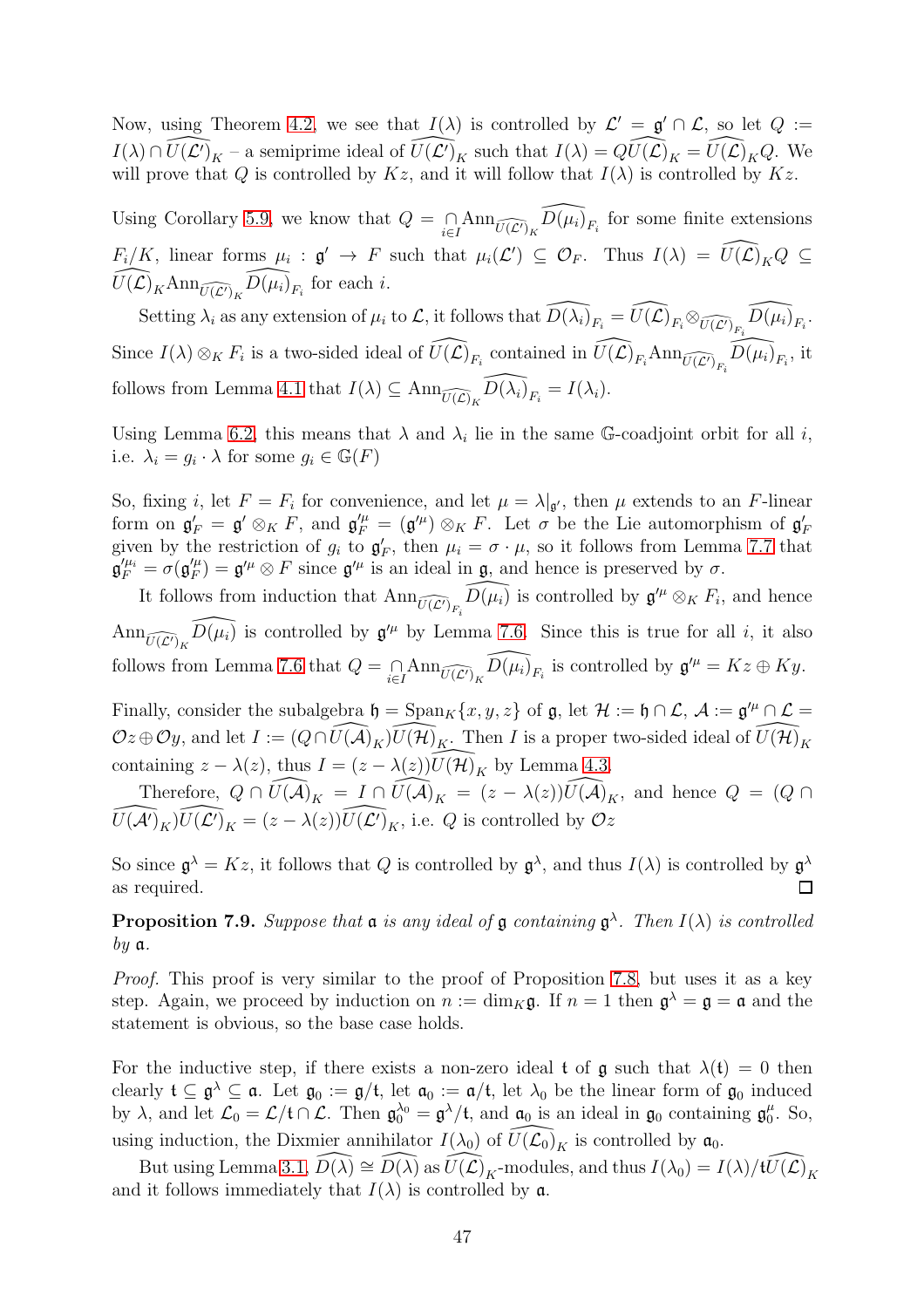Therefore, we may assume that  $\lambda(t) \neq 0$  for all non-zero ideals t of g, and it follows that  $Z(\mathfrak{g}) = Kz$  for some  $z \in Z(\mathcal{L})$  such that  $\lambda(z) \neq 0$ . Furthermore, we may assume that  $\mathfrak{a}$ is the ideal of **g** generated by  $\mathfrak{g}^{\lambda}$ , i.e the subspace  $\mathfrak{g}^{\lambda} + [\mathfrak{g}, \mathfrak{g}^{\lambda}] + [\mathfrak{g}, [\mathfrak{g}, \mathfrak{g}^{\lambda}]] + \cdots$ , since if  $I(\lambda)$  is controlled by this ideal, then it will be controlled by any larger ideal by Lemma [7.6.](#page-44-1)

If  $\mathfrak{g}^{\lambda} = \mathfrak{a}$  then  $\mathfrak{g}^{\lambda}$  is an ideal of  $\mathfrak{g}$ , and the result follows from Proposition [7.8.](#page-45-1) So we may assume that  $\mathfrak{g}^{\lambda} \neq \mathfrak{a}$ , and hence  $\mathfrak{a}$  is not central in  $\mathfrak{g}$ . Therefore, since  $\mathfrak{g}$  is nilpotent, there exists  $y \in \mathfrak{a} \cap \mathcal{L}$  with  $y \notin Z(\mathfrak{g})$  such that  $[y, \mathfrak{g}] \subseteq Z(\mathfrak{g}) = Kz$ . So setting  $\mathfrak{g}' := \text{ker}(\text{ad}(y)),$ it follows that  $\mathfrak{g} = \mathfrak{g}' \oplus Kx$  and  $(x, y, z, \mathfrak{g}')$  is a reducing quadruple.

Moreover,  $\lambda([y, \mathfrak{g}^{\lambda}]) = 0$  and since  $[y, \mathfrak{g}] \subseteq Kz$  and  $\lambda(z) \neq 0$ , this means that  $[y, \mathfrak{g}^\lambda] = 0$ . Also,  $[y, [\mathfrak{g}, \mathfrak{g}]] = 0$ , so  $[y, [\mathfrak{g}, [\mathfrak{g}[\cdots, [\mathfrak{g}, \mathfrak{g}^\lambda] \cdots]] = 0$ , and hence  $[y, \mathfrak{a}] = 0$ by the construction of  $a$ , and thus  $a \subseteq g'$ .

Now, using Theorem [4.2,](#page-25-1) we see that  $I(\lambda)$  is controlled by  $\mathcal{L}' = \mathfrak{g}' \cap \mathcal{L}$ , so let  $Q :=$  $I(\lambda) \cap \widehat{U(\mathcal{L}')_K}$  – a semiprime ideal of  $\widehat{U(\mathcal{L}')_K}$  such that  $I(\lambda) = \widehat{QU(\mathcal{L})}_K = \widehat{U(\mathcal{L})}_K Q$ . We will prove that Q is controlled by  $\mathfrak{a}$ , and it will follow that  $I(\lambda)$  is controlled by  $\mathfrak{a}$ .

Using Proposition [2.7,](#page-10-0) we can choose a polarisation  $\mathfrak b$  of  $\mathfrak g$  at  $\lambda$  with  $\mathfrak b \subseteq \mathfrak g'$ . Since  $\mathfrak b$  is also a polarisation of  $\mathfrak{g}'$  at  $\mu = \lambda |_{\mathfrak{g}'}$ , it follows from Lemma [2.3](#page-7-2) that  $\dim_K \mathfrak{b} = \frac{1}{2}$  $\frac{1}{2}$ (dim<sub>K</sub>g+  $\dim_K \mathfrak{g}^{\lambda}$  =  $\frac{1}{2}(\dim_K \mathfrak{g}' + \dim_K \mathfrak{g}'^{\mu})$ . But  $\dim_K \mathfrak{g}' = \dim_K \mathfrak{g} - 1$ , so this means that  $\dim_K \mathfrak{g}'^{\mu} =$  $\dim_K \mathfrak{g}^{\lambda} + 1.$ 

So since  $\mathfrak{g}^{\prime\mu}$  contains  $\mathfrak{g}^{\lambda}$  and y, and since  $\lambda([x,y]) \neq 0$ ,  $y \notin \mathfrak{g}^{\lambda}$ . Therefore  $\mathfrak{g}^{\lambda} \oplus Ky \subseteq \mathfrak{g}^{\prime\mu}$ and  $\dim_K \mathfrak{g}^\lambda \oplus Ky = \dim_K \mathfrak{g}^{\prime \mu}$ , so  $\mathfrak{g}^{\prime \mu} = \mathfrak{g}^\lambda \oplus Ky \subseteq \mathfrak{a}$ .

Using Corollary [5.9,](#page-33-0) we know that  $Q = \bigcap_{i \in I} Ann_{\widehat{U(\mathcal{L}')}_K} \widehat{D(\mu_i)}_{F_i}$  for some finite extensions  $F_i/K$ , linear forms  $\mu_i : \mathfrak{g}' \to F$  such that  $\mu_i(\mathcal{L}') \subseteq \mathcal{O}_F$ . Thus  $I(\lambda) = \widehat{U(\mathcal{L})}_K Q \subseteq$  $\widehat{U(\mathcal{L})}_K \text{Ann}_{\widehat{U(\mathcal{L}')}_K} \widehat{D(\mu_i)}_{F_i}$  for each *i*.

Setting  $\lambda_i$  as any extension of  $\mu_i$  to  $\mathcal{L}$ , it follows that  $\widehat{D(\lambda_i)}_{F_i} = \widehat{U(\mathcal{L})}_{F_i} \otimes_{\widehat{U(\mathcal{L}')}_{F_i}} \widehat{D(\mu_i)}_{F_i}$ . Since  $I(\lambda) \otimes_K F_i$  is a two-sided ideal of  $\widehat{U(\mathcal{L})}_{F_i}$  contained in  $\widehat{U(\mathcal{L})}_{F_i}$  Ann $\widehat{U(\mathcal{L})}_{F_i}$ , it follows from Lemma [4.1](#page-24-2) that  $I(\lambda) \subseteq \text{Ann}_{\widehat{U(\mathcal{L})}_K} \widehat{D(\lambda_i)}_{F_i} = I(\lambda_i).$ 

Using Lemma [6.2,](#page-34-3) this means that  $\lambda$  and  $\lambda_i$  lie in the same G-coadjoint orbit for all i, i.e.  $\lambda_i = g_i \cdot \lambda$  for some  $g_i \in \mathbb{G}(F)$ 

So, fixing *i*, let  $F = F_i$  for convenience, and let  $\mu = \lambda|_{\mathfrak{g}'}$ , then  $\mu$  extends to an *F*-linear form on  $\mathfrak{g}'_F = \mathfrak{g}' \otimes_K F$ , and  $\mathfrak{g}''_F = (\mathfrak{g}'^{\mu}) \otimes_K F$ . Let  $\sigma$  be the Lie automorphism of  $\mathfrak{g}'_F$ given by the restriction of  $g_i$  to  $g'_F$ , then  $\mu_i = \sigma \cdot \mu$ , so it follows from Lemma [7.7](#page-45-0) that  $\mathfrak{g}^{\prime\mu_i}_F=\sigma(\mathfrak{g}^{\prime\mu}_F$  $\mathcal{F}_F''(\mu) \subseteq \sigma(\mathfrak{a} \otimes F) \subseteq a \otimes F.$ 

Therefore, using induction,  $\text{Ann}_{\widehat{U(\mathcal{L})}_{F_i}}\widehat{D(\mu_i)}_{F_i}$  is controlled by  $\mathfrak{a} \otimes F_i$ , and hence  $\text{Ann}_{\widehat{U(\mathcal{L})_K}}\widehat{D(\mu_i)}_{F_i}$  is controlled by  $\mathfrak a$  using Lemma [7.6.](#page-44-1) Since this holds for all i and  $Q = \bigcap_{i \in I} Ann_{\widehat{U(\mathcal{L}')}_K} \widehat{D(\mu_i)}_{F_i}$ , it also follows from Lemma [7.6](#page-44-1) that Q is controlled by  $\mathfrak{a}$ , and hence  $I(\lambda)$  is controlled by **a** as required.  $\Box$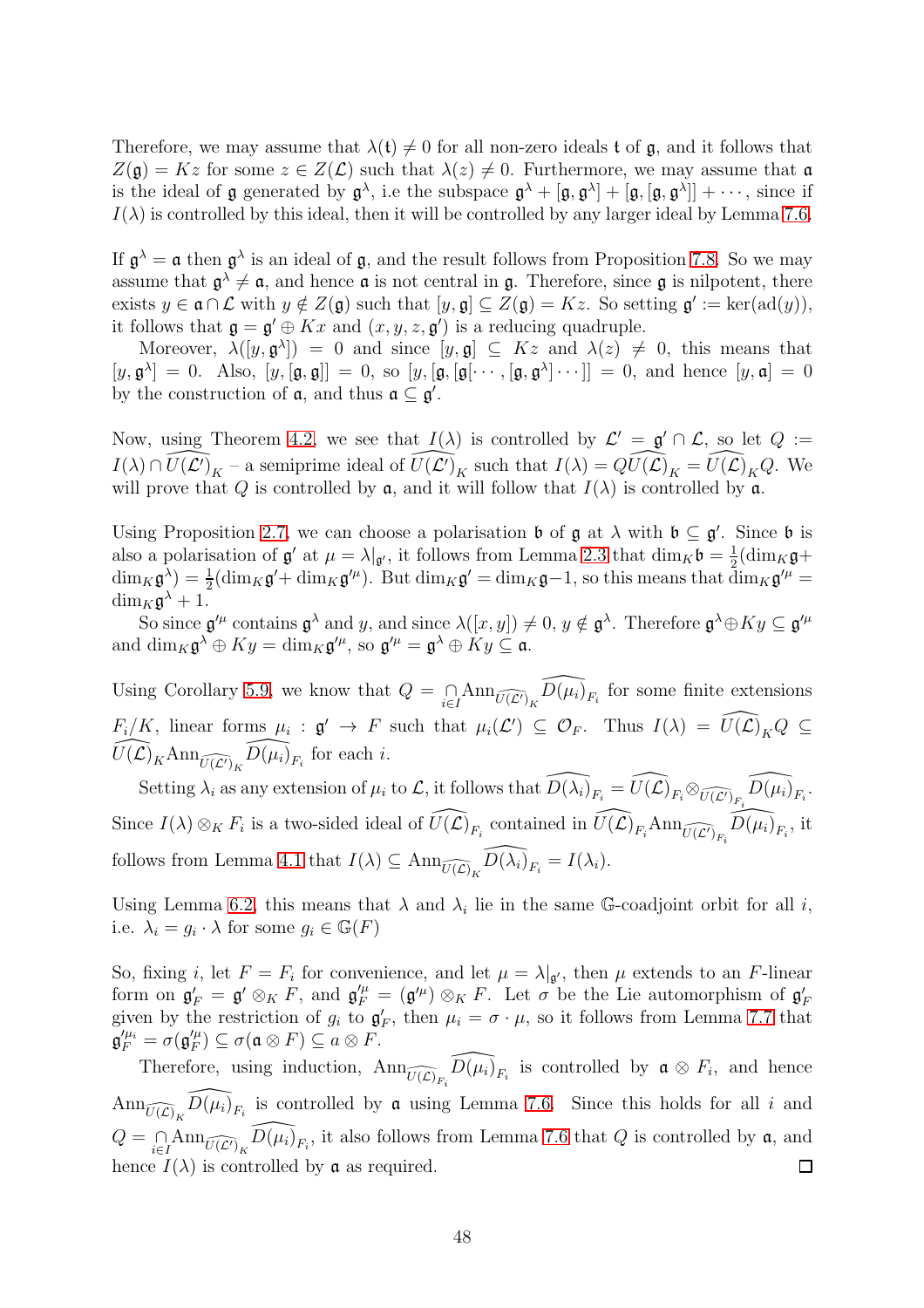#### <span id="page-48-0"></span>7.4 Special Linear forms

**Definition 7.1.** We call a linear form  $\lambda : \mathfrak{g} \to K$  special if the ideal  $\mathfrak{a}$  of  $\mathfrak{g}$  generated by  $\mathfrak{g}^{\lambda}$  satisfies  $\lambda([\mathfrak{a},\mathfrak{a}])=0.$ 

This condition is not universal, but as we will see, it is very useful. Using Proposition [7.9,](#page-46-0) we see that if  $\lambda$  is special then  $P = I(\lambda)$  is controlled by an ideal  $\mathfrak a$  of  $\mathfrak g$  satisfying  $\lambda([\mathfrak{a}, \mathfrak{a}]) = 0$ . We will now study the Dixmier annihilators associated to special linear forms.

<span id="page-48-1"></span>**Lemma 7.10.** Let  $F/K$  be a finite extension, and let  $\lambda : \mathfrak{g} \to F$  be a linear form such that  $\lambda(\mathcal{L}) \subseteq \mathcal{O}_F$ . Then there exists a unique ideal t of  $\mathfrak{g}$ , maximal with respect to the property that  $\lambda(t) = 0$ , and in fact  $t = I(\lambda) \cap \mathfrak{g}$ .

*Proof.* Firstly, it is clear that if  $t_1, t_2 \leq g$  with  $\lambda(t_1) = \lambda(t_2) = 0$ , then  $\lambda(t_1 + t_2) = 0$ , so it follows that there exists a unique ideal t which is maximal with respect to the property that  $\lambda(t) = 0$ .

Moreover, by Lemma [2.3,](#page-7-2)  $\mathfrak{t} \otimes F \subseteq \mathfrak{b}$  for any polarisation  $\mathfrak{b}$  of  $\mathfrak{g}_F$  at  $\lambda$ , hence  $\widehat{tD(\lambda)}_F =$  $\widehat{tU(\mathcal{L})}_F \otimes_{\widehat{U(\mathcal{B})}_F} F_{\lambda} = \widehat{U(\mathcal{L})}_F \mathfrak{t} \otimes_{\widehat{U(\mathcal{B})}_F} F_{\lambda} = \widehat{U(\mathcal{L})}_F \otimes_{\widehat{U(\mathcal{B})}_F} \mathfrak{t} F_{\lambda} = 0, \text{ so } \mathfrak{t} \subseteq I(\lambda) \cap \mathfrak{g}.$ 

Conversely, let  $\mathfrak{t}' := I(\lambda) \cap \mathfrak{g}$ , then  $\widehat{\mathfrak{t}'D(\lambda)}_F = 0$ , so  $\mathfrak{t}' \otimes F_\lambda = 0$ , which implies that  $\mathfrak{t}' \subseteq \mathfrak{b}$  and  $\lambda(\mathfrak{t}') = 0$  as required.  $\Box$ 

<span id="page-48-2"></span>**Theorem 7.11.** Assume that  $\mathcal L$  is a powerful Lie lattice, and  $\lambda : \mathfrak{g} \to K$  is a special linear form such that  $\lambda(\mathcal{L}) \subset \mathcal{O}$ . Then the Dixmier annihilator  $I(\lambda)$  is a maximal ideal of  $U(\mathcal{L})_K$ .

*Proof.* Let  $\mathfrak{t} = I(\lambda) \cap \mathfrak{g}$ , and let  $\mathcal{L}_0 = \mathcal{L}/\mathcal{L} \cap \mathfrak{t}$ , then to prove that  $I(\lambda)$  is maximal in  $\widehat{U(\mathcal{L})}_K$ , we need only prove that  $I(\lambda)/t\widehat{U(\mathcal{L})}_K$  is maximal in  $\widehat{U(\mathcal{L}_0)}_K = \widehat{U(\mathcal{L})}_K/t\widehat{U(\mathcal{L})}_K$ .

But  $\lambda(t) = 0$  by Lemma [7.10,](#page-48-1) so  $t \subseteq \mathfrak{g}^{\lambda}$  and  $\lambda$  induces a special linear form  $\lambda_0$  of  $\mathfrak{g}/\mathfrak{t}$ , and it follows from Lemma [3.1](#page-14-2) that  $\widehat{D(\lambda)} \cong \widehat{D(\lambda_0)}$  as  $\widehat{U(\mathcal{L})}_K$ -modules, and thus  $\text{Ann}_{\widehat{U(\mathcal{L}_0)}_K} \widehat{D(\lambda_0)} = I(\lambda)/t\widehat{U(\mathcal{L})}_K.$ 

Therefore, after quotienting out by t, we may assume that  $I(\lambda) \cap \mathfrak{g} = 0$ , and hence  $\lambda(\mathfrak{a}) \neq 0$  for all non-zero ideals  $\mathfrak{a}$  of  $\mathfrak{g}$ .

Now, since  $\lambda$  is special, we may choose an ideal  $\mathfrak a$  of  $\mathfrak g$  with  $\mathfrak g^\lambda\subseteq\mathfrak a$  and  $\lambda([\mathfrak a,\mathfrak a])=0$ . But  $[a, a]$  is an ideal of  $\mathfrak{g}$ , and hence  $[a, a] = 0$ , i.e.  $\mathfrak{a}$  is an abelian ideal of  $\mathfrak{g}$ . So suppose that Q is a maximal ideal of  $\widehat{U}(\mathcal{L})_K$  with  $I(\lambda) \subseteq Q$ , we will prove that  $I(\lambda) = Q$ , and hence Q is maximal.

Since Q is maximal, it is locally closed, so by Theorem [5.8,](#page-32-0)  $Q = I(\mu)$  for some finite extension  $F/K$  and some linear form  $\mu : \mathfrak{g} \to F$  with  $\mu(\mathcal{L}) \subseteq \mathcal{O}_F$ , and after extending F if necessary, we may assume that  $F/K$  is a Galois extension.

Using Proposition [7.3,](#page-42-2) we see that there exists  $\sigma \in Gal(F/K)$  such that  $\text{Ann}_{\widehat{U(\mathcal{L})}_F} \widehat{D(\sigma \cdot \lambda)}_F \subseteq$  $\text{Ann}_{\widehat{U(\mathcal{L})}_F}\widehat{D(\mu)}$ , and note that  $\text{Ann}_{\widehat{U(\mathcal{L})}_F}\widehat{D(\sigma \cdot \lambda)}_F \cap \widehat{U(\mathcal{L})}_K = I(\lambda)$  by Lemma [6.1.](#page-34-2)

Also, note that  $\mathfrak{g}_F^{\sigma,\lambda} = \sigma(\mathfrak{g}_F^{\lambda})$  by Lemma [7.7.](#page-45-0) But since  $\lambda$  takes values in  $K$ ,  $\mathfrak{g}_F^{\lambda} =$  $(\mathfrak{g}^{\lambda}) \otimes_K F$ , so it follows that  $\mathfrak{g}_F^{\sigma \lambda} = \sigma((\mathfrak{g}^{\lambda}) \otimes_K F)$  is contained in the abelian ideal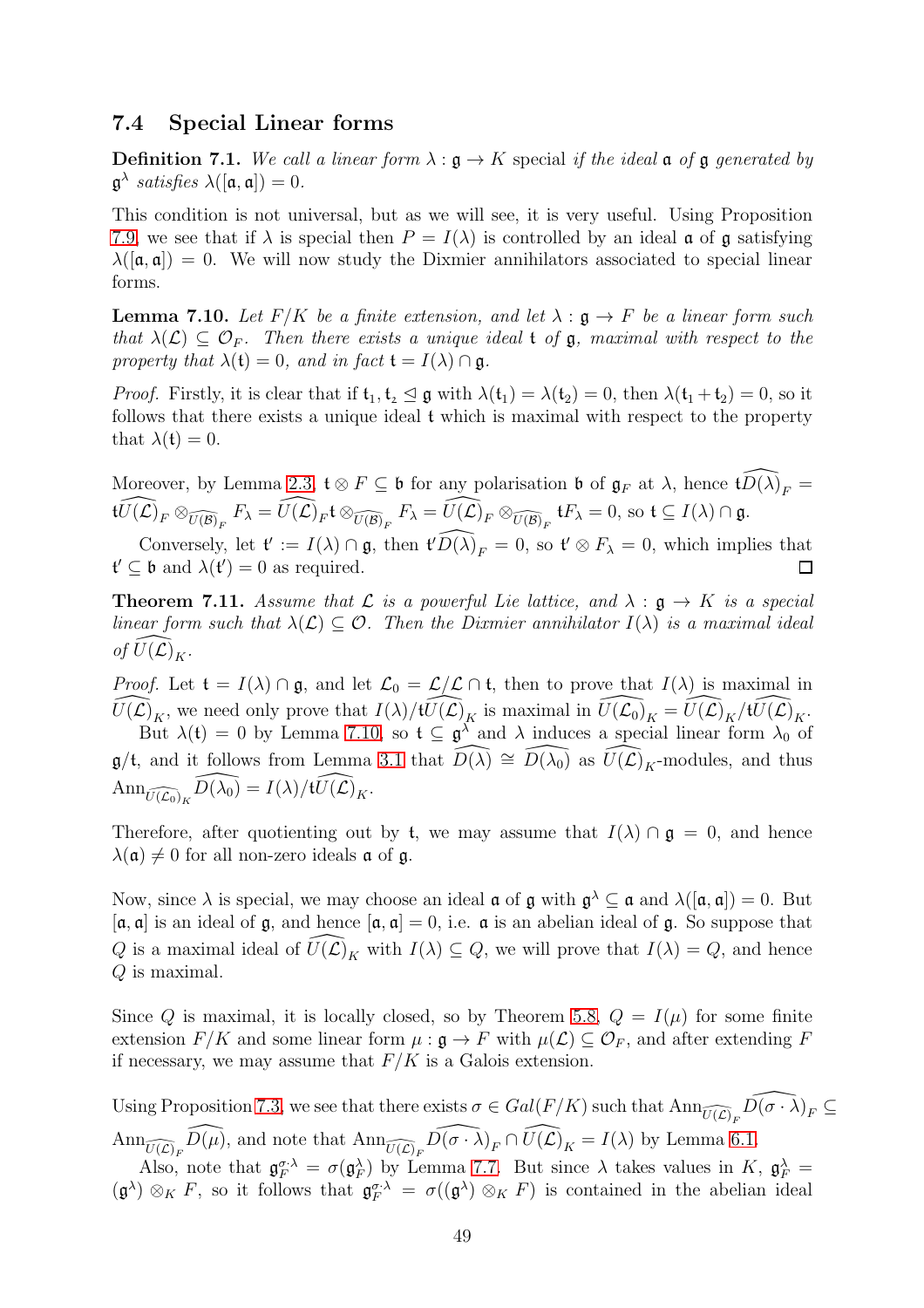$\sigma(\mathfrak{a} \otimes_K F) = \mathfrak{a} \otimes_K F$ . Therefore  $\sigma \cdot \lambda$  is a special linear form of  $\mathfrak{g} \otimes_K F$ .

So let us first suppose that  $F = K$ , and hence  $\sigma = 1$ , then since  $I(\lambda) \subseteq I(\mu)$ , we know that  $\mu = g \cdot \lambda$  for some  $g \in \mathbb{G}(K)$ , and hence  $\mathfrak{g}^{\mu} = g(\mathfrak{g}^{\lambda})$  by Lemma [7.7.](#page-45-0) Hence  $\mathfrak{g}^{\mu} \subseteq g(\mathfrak{a}) = \mathfrak{a}$ and hence  $\mu$  is also a special linear form, and it follows from Proposition [7.9](#page-46-0) that  $I(\lambda)$ and  $I(\mu)$  are both controlled by  $\mathfrak{a}$ , i.e. if  $\mathcal{A} = \mathfrak{a} \cap \mathcal{L}$  then  $I(\lambda) = \widehat{U}(\widehat{\mathcal{L}})_K(I(\lambda) \cap \widehat{U}(\widehat{\mathcal{A}})_K)$ and  $I(\mu) = \widehat{U(\mathcal{L})}_K(I(\mu) \cap \widehat{U(\mathcal{A})}_K).$ 

But since **a** is abelian, we see using Corollary [7.5](#page-43-0) that  $I(\lambda) \cap \widehat{U(\mathcal{A})}_K = I(\mu) \cap \widehat{U(\mathcal{A})}_K$ , and hence  $I(\mu) = \widehat{U(\mathcal{L})}_K(I(\mu) \cap \widehat{U(\mathcal{A})}_K) = \widehat{U(\mathcal{L})}_K(I(\lambda) \cap \widehat{U(\mathcal{A})}_K) = I(\lambda)$  as required.

More generally, since  $\text{Ann}_{\widehat{U(\mathcal{L})}_F}\widehat{D(\sigma \cdot \lambda)}_F \subseteq \text{Ann}_{\widehat{U(\mathcal{L})}_F}\widehat{D(\mu)}$  and  $\sigma \cdot \lambda$  is special, it follows from this argument that  $\text{Ann}_{\widehat{U(\mathcal{L})}_F}\widehat{D(\sigma \cdot \lambda)}_F = \text{Ann}_{\widehat{U(\mathcal{L})}_F}\widehat{D(\mu)}$ . Thus  $I(\lambda) = \text{Ann}_{\widehat{U(\mathcal{L})}_F}\widehat{D(\sigma \cdot \lambda)}_F \cap$  $\widehat{U(\mathcal{L})}_K = \text{Ann}_{\widehat{U(\mathcal{L})}_F} \widehat{D(\mu)}_F \cap \widehat{U(\mathcal{L})}_K = I(\mu) = Q$ , and hence  $I(\lambda) = Q$  is maximal as required.  $\Box$ 

<span id="page-49-2"></span>Corollary 7.12. Let  $F/K$  be a finite, Galois extension,  $\mathcal L$  a powerful Lie lattice,  $\lambda : \mathfrak g \to$ F a linear form such that  $\lambda(\mathcal{L}) \subseteq \mathcal{O}_F$  and the extension of  $\lambda$  to  $\mathfrak{g} \otimes_K F$  is special. Then  $I(\lambda)$  is a maximal ideal of  $U(\mathcal{L})_K$ .

*Proof.* Using Theorem [7.11,](#page-48-2) we see that  $P = \text{Ann}_{\widehat{U(\mathcal{L})}_F} \widehat{D(\lambda)}$  is a maximal ideal of  $\widehat{U(\mathcal{L})}_F$ . So let us suppose that Q is a maximal ideal of  $\widehat{U}(\widehat{\mathcal{L}})_K$  with  $I(\lambda) \subseteq Q$ .

Choose a prime ideal Q' of  $\widehat{U}(\widehat{\mathcal{L}})$ <sub>F</sub> which is minimal prime above  $Q \otimes_K F$ . Then since  $I(\lambda)\otimes_K F\subseteq Q\otimes_K F\subseteq Q'$ , it follows that  $Q'$  contains a minimal prime above  $I(\lambda)\otimes_K F$ . But using Corollary [7.2,](#page-41-0) this means that  $\sigma(P) \subseteq Q'$  for some  $\sigma \in Gal(F/K)$ , and since P is maximal,  $\sigma(P)$  is maximal, which implies that  $Q' = \sigma(P)$  is minimal prime above  $I(\lambda) \otimes_K F$ .

Therefore,  $Q' \cap \widehat{U(\mathcal{L})}_K = \sigma(P) \cap \widehat{U(\mathcal{L})}_K = I(\lambda)$ , but since  $Q \subseteq Q' \cap \widehat{U(\mathcal{L})}_K$ , it follows that  $Q = I(\lambda)$  as required.  $\Box$ 

#### <span id="page-49-0"></span>7.5 Proof of Theorem [B](#page-4-2)

We are now ready to prove Theorem [B,](#page-4-2) which now requires only the following result:

<span id="page-49-1"></span>**Lemma 7.13.** Assume  $\mathfrak{g}$  is nilpotent and metabelian (i.e.  $[\mathfrak{g}, \mathfrak{g}]$  is abelian). Then any linear form  $\lambda : \mathfrak{g} \to K$  is special.

*Proof.* We want to prove that for any linear form  $\lambda : \mathfrak{g} \to K$ ,  $\mathfrak{g}^{\lambda}$  is contained in an ideal  $\alpha$  of  $\beta$  such that  $\lambda([\alpha, \alpha]) = 0$ . Firstly, since  $[\beta, \beta]$  is an abelian ideal of  $\beta$ , using Lemma [2.4](#page-8-0) we see that there exists a polarisation **b** of  $\mathfrak{g}$  at  $\lambda$  such that  $[\mathfrak{g}, \mathfrak{g}] \subset \mathfrak{b}$ .

But since **b** is a subalgebra of **g** containing  $[g, g]$ , it follows that **b** is an ideal of **g**. Also,  $\mathfrak{g}^{\lambda} \subseteq \mathfrak{b}$  by Lemma [2.3,](#page-7-2) and of course  $\lambda([\mathfrak{b}, \mathfrak{b}]) = 0$ . Therefore  $\lambda$  is special.  $\Box$ 

Proof of Theorem [B.](#page-4-2) As per Definition [1.2,](#page-2-1) we want to prove that for all prime ideals P of  $\widehat{U(\mathcal{L})}_K$ , there exist n sufficiently high such that  $P \cap \widehat{U(\pi^n \mathcal{L})}_K$  is weakly rational if and only if it is primitive if and only if it is locally closed.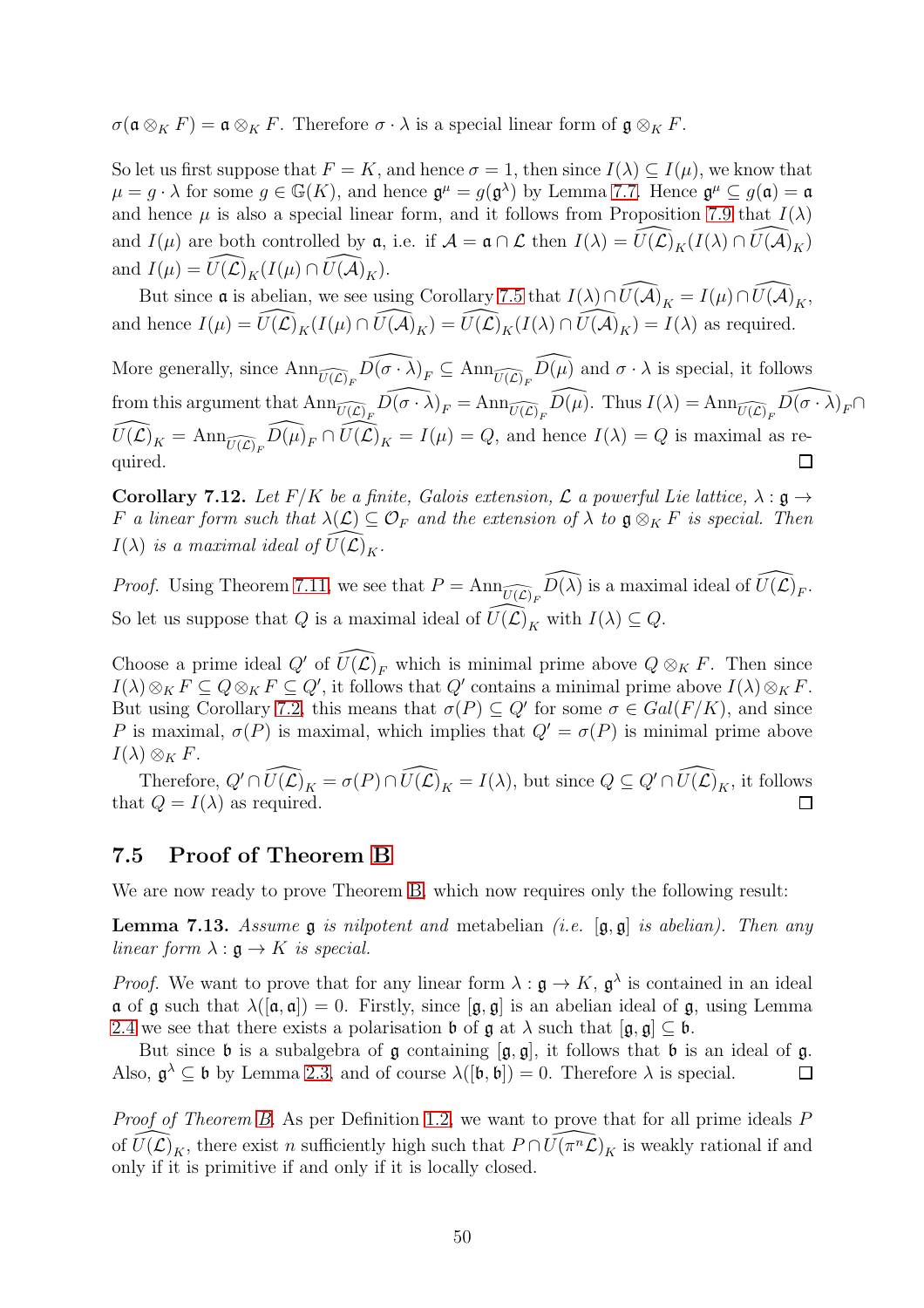We already know using Proposition [5.3](#page-29-1) that if that if  $P \cap \widehat{U(\pi^n\mathcal{L})}_K$  is locally closed, then it is primitive and weakly rational, and also note if  $P \cap \widehat{U(\pi^N\mathcal{L})}_K$  is weakly rational for any N, then  $P \cap \widehat{U(\pi^n \mathcal{L})}_K$  is weakly rational for all  $n \geq N$ .

So we can assume that there exists such an  $N \geq 0$ , and we will prove that  $P \cap \widehat{U(\pi^n \mathcal{L})}_K$ is locally closed, and in fact maximal, for sufficiently high  $n \geq N$ .

Since  $P \cap \widehat{U(\pi^N \mathcal{L})}_K$  is weakly rational, it follows from Theorem [A](#page-3-1) that for all sufficiently high  $n \geq N$ , there exists a finite extension  $F/K$  and a linear form  $\lambda : \mathfrak{g} \to F$  such that  $\lambda(\pi^n\mathcal{L}) \subseteq \mathcal{O}_F$  and  $P \cap \widehat{U(\pi^n\mathcal{L})}_K = \text{Ann}_{\widehat{U(\pi^n\mathcal{L})}_K} \widehat{D(\lambda)}_F$ . After extending F if necessary, we may assume that  $F/K$  is Galois. Since g is metabelian, it is clear that  $\mathfrak{g} \otimes_K F$  is also metabelian, so it follows from Lemma [7.13](#page-49-1) that  $\lambda$  is special.

Choose *n* such that  $\pi^n \mathcal{L}$  is a powerful Lie lattice, i.e. such that  $\pi^n \in p\mathcal{O}$ , which is true for all sufficiently high n. Then using Corollary [7.12](#page-49-2) we see that  $\text{Ann}_{\widehat{U(\pi^n\mathcal{L})}_K}\widehat{D(\lambda)}_F =$  $P \cap \widehat{U(\pi^n \mathcal{L})}_K$  is a maximal ideal of  $\widehat{U(\pi^n \mathcal{L})}_K$  as required.

Finally, it follows from Corollary [3.4](#page-20-0) that  $\widehat{U(\pi^n\mathcal{L})_K}/\operatorname{Ann}_{\widehat{U(\pi^n\mathcal{L})_K}}\widehat{D(\lambda)}_F$  is a domain, and hence  $\widehat{U(\pi^n\mathcal{L})}_K/P \cap \widehat{U(\pi^n\mathcal{L})}_K$  is a simple domain.  $\Box$ 

# <span id="page-50-7"></span>References

- [1] K. Ardakov; S. Wadsley,  $\widehat{\mathcal{D}}$ -modules on Rigid Analytic Spaces I *J. Reine Angew.* Math. 747, 221-275 (2019).
- <span id="page-50-3"></span>[2] K. Ardakov; S. Wadsley, On irreducible representations of compact p-adic analytic groups, Annals of Mathematics 178, 453-557 (2013).
- <span id="page-50-1"></span>[3] J. Bell, On the importance of being primitive Revista Colombiana de Matemáticas 53, 87-112 (2019).
- <span id="page-50-5"></span>[4] A. Borel, Linear Algebraic Groups, Second Enlarged Edition, Springer-Verlag, New York (1991).
- <span id="page-50-4"></span>[5] S. Bosch, Lectures on Formal and Rigid Analytic Geometry, volume 2105 of Lecture Notes in Mathematics. Springer, Cham. (2014).
- <span id="page-50-6"></span>[6] M. Demazure; P. Gabriel, *Groupes Algébraiques*, Tome 1, North Holland Publishing Company (1970).
- <span id="page-50-0"></span>[7] J. Dixmier, Enveloping Algebras. Graduate Studies in Mathematics, vol 11. American Mathematical Society (1996).
- <span id="page-50-2"></span>[8] J.D. Dixon; M.P.F. du Sautoy; A. Mann; D. Segal, Analytic Pro-p Groups (second edition). Cambridge Studies in Advanced Mathematics, vol 61. Cambridge University Press, Cambridge, (1999).
- <span id="page-50-8"></span>[9] A. Ducros, Espaces Analytiques p-adiques au sens de Berkovich, S´eminaire BOUR-BAKI (2006).